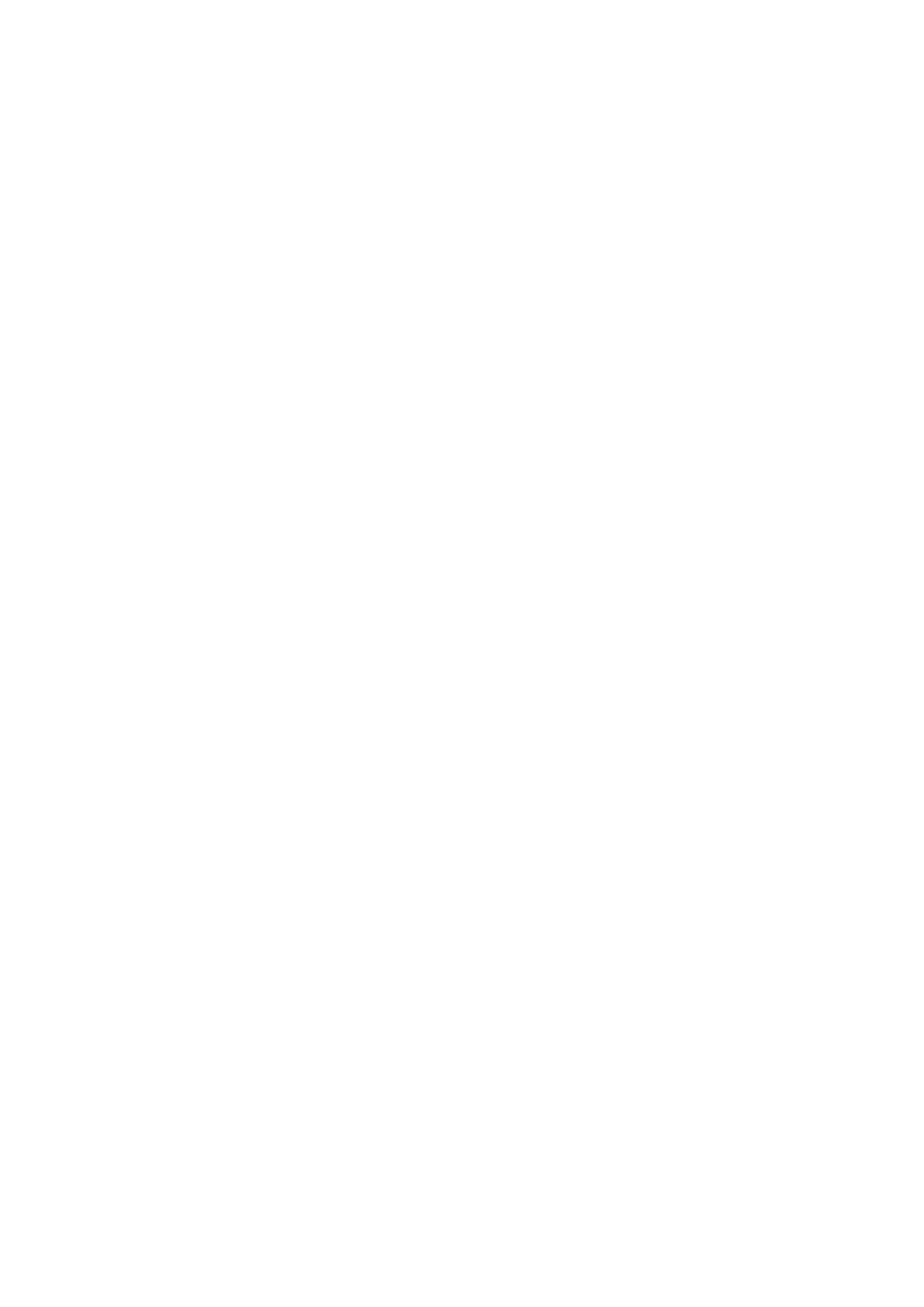# **Foreword**

This EIRENE Functional Requirements Specification version 8.0.0 is released to address the requirements that are relevant to interoperability of the rail system within the European Community, in particular according to the Directive 2008/57/EC. It has been released alongside a new version of the EIRENE System Requirements Specification version 16.0.0, with which consistency was assured.

The document incorporates the relevant requirements introducing Internet Protocol based new Core Network architecture, making the system able to use either Packet Switching or Circuit Switching as a bearer for ETCS, allowing the usage of terminals offering improved protection against interferences and inserting the findings of a Working Group managed by the European Railway Agency, with the participation of the UIC, CER, EIM and GSM-R Industry Group. It includes the ability of using additional frequencies in the 900 MHz band and other public GSM bands and introduces other reviewed functionalities for the network and the terminals.

The EIRENE Functional Requirements Specification version 8.0.0 requirements which are relevant for interoperability in Europe are strictly the ones marked in this version with the category (MI), and these should be verified for certification purposes and authorisation for placing into service in Europe. There is no impact for Individual Constituents or Subsystems certification done according to the applicable requirements in EIRENE previous versions. Within the ERA ERTMS/GSM-R CCM process it was agreed that ERA should recommend the referencing of the EIRENE Functional Requirements Specification version 8.0.0 in the Annex A of the CCS TSI, as a mandatory document.

The EIRENE version numbering structure is as follows:

- First digit (8) is the EIRENE version, and it is aligned with the ERA Baseline for Europe (B1), defined according to the ERA CCM process
- $-$  Second digit (0) is aligned to ERA First release 0 for Baseline 1 (B1 r0), defined according to the ERA CCM process
- Third digit (0) corresponds to an UIC interim version, which shall contain changes that will not refer to (MI) categories

Following this, EIRENE 8.0.0 is aligned with ERA B1 r0.

Please note that, this EIRENE Functional Requirements Specification version 8.0.0 replaces the former version 7.4.0. The complete document must be considered in order to ensure an EIRENE compliant system.

The current document has been created following the agreements in the MoU signed between ERA and UIC in October 2010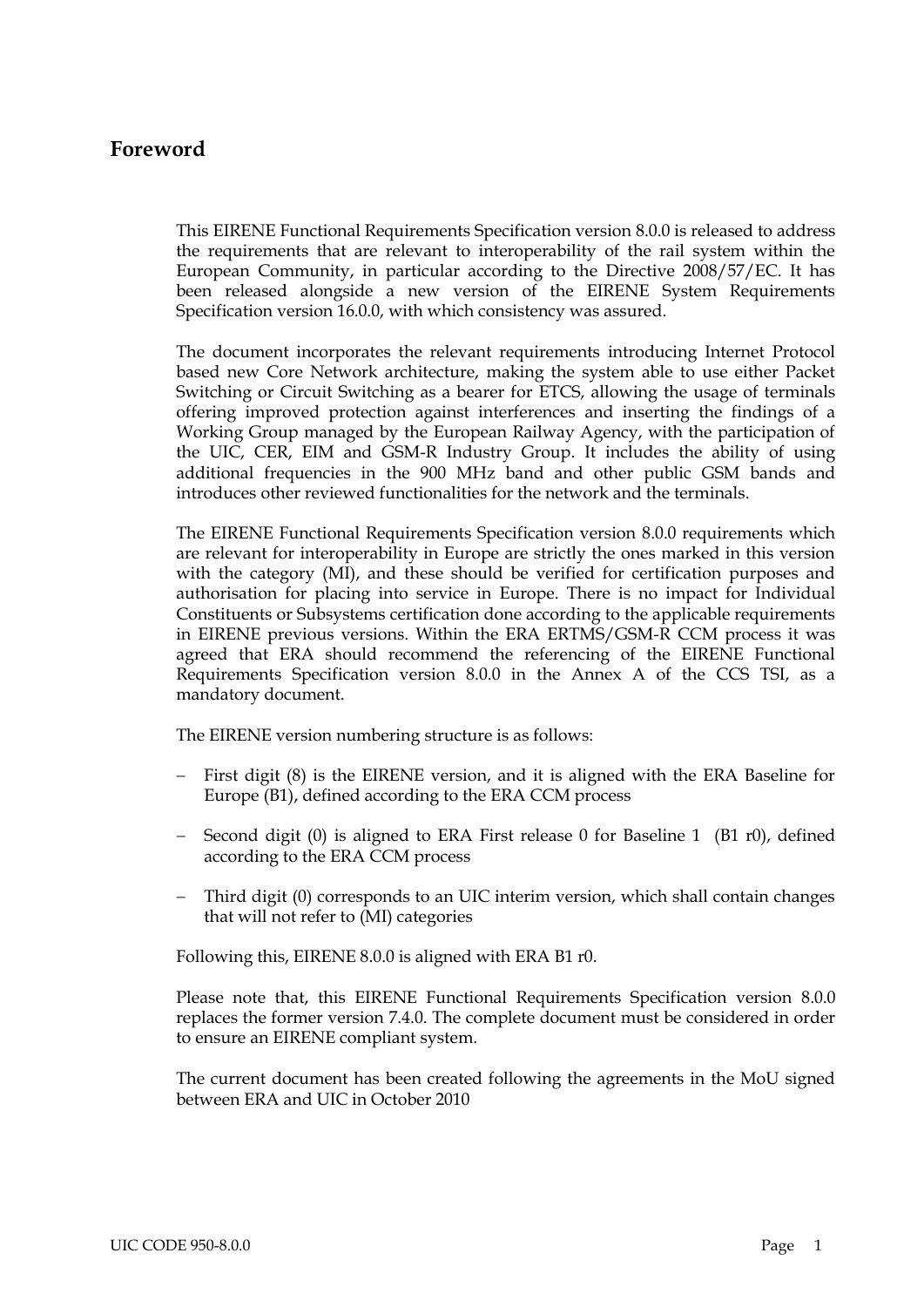ISBN 2-7461-1831-7

#### Warning

No part of this publication may be copied, reproduced or distributed by any means whatsoever, including electronic, except for private and individual use, without the express permission of the International Union of Railways (UIC). The same applies for translation, adaptation or transformation, arrangement or reproduction by any method or procedure whatsoever. The sole exceptions - noting the author's name and the source -are "analyses and brief quotations justified by the critical, argumentative, educational, scientific or informative nature of the publication into which they are incorporated" (Articles L 122-4 and L122-5 of the French Intellectual Property Code). International Union of Railways (UIC) - Paris, 2012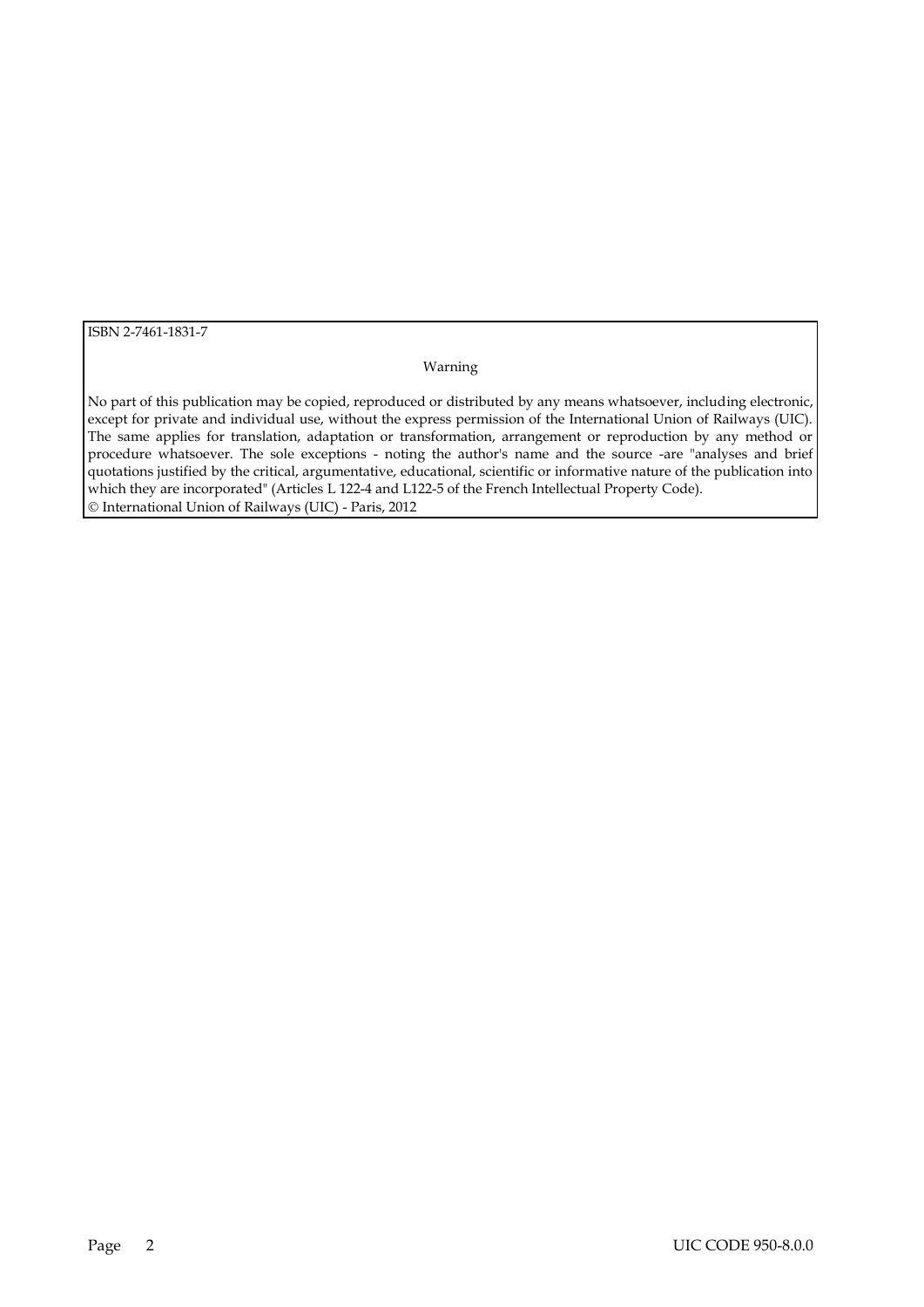# **Document history**

| Version        | Date            | Details                                  |
|----------------|-----------------|------------------------------------------|
| 6.0            | 21 October 2003 | O-9000 (FCR 00-87.2)                     |
|                |                 | O-9001 (FCR 02-97.2)                     |
|                |                 | O-9002 (FCR 01-98.1)                     |
|                |                 | O-9003 (FCR 02-103.1)                    |
|                |                 |                                          |
| $7.0\,$        | 29 March 2006   | O-9018                                   |
|                |                 | O-9027                                   |
|                |                 | O-9028                                   |
|                |                 | O-9031                                   |
|                |                 | O-9043                                   |
|                |                 | O-9044                                   |
|                |                 | O-9054                                   |
|                |                 | O-9059                                   |
|                |                 | O-9061                                   |
|                |                 | O-9072                                   |
|                |                 | O-9077                                   |
|                |                 | O-9079                                   |
|                |                 | O-9087                                   |
|                |                 | O-9090                                   |
|                |                 | O-9098                                   |
|                |                 |                                          |
| $\overline{7}$ | 17 May 2006     | Approved by GSM-R                        |
|                |                 | Operators Group,<br>Functional Group and |
|                |                 | <b>Industry Group</b>                    |
|                |                 |                                          |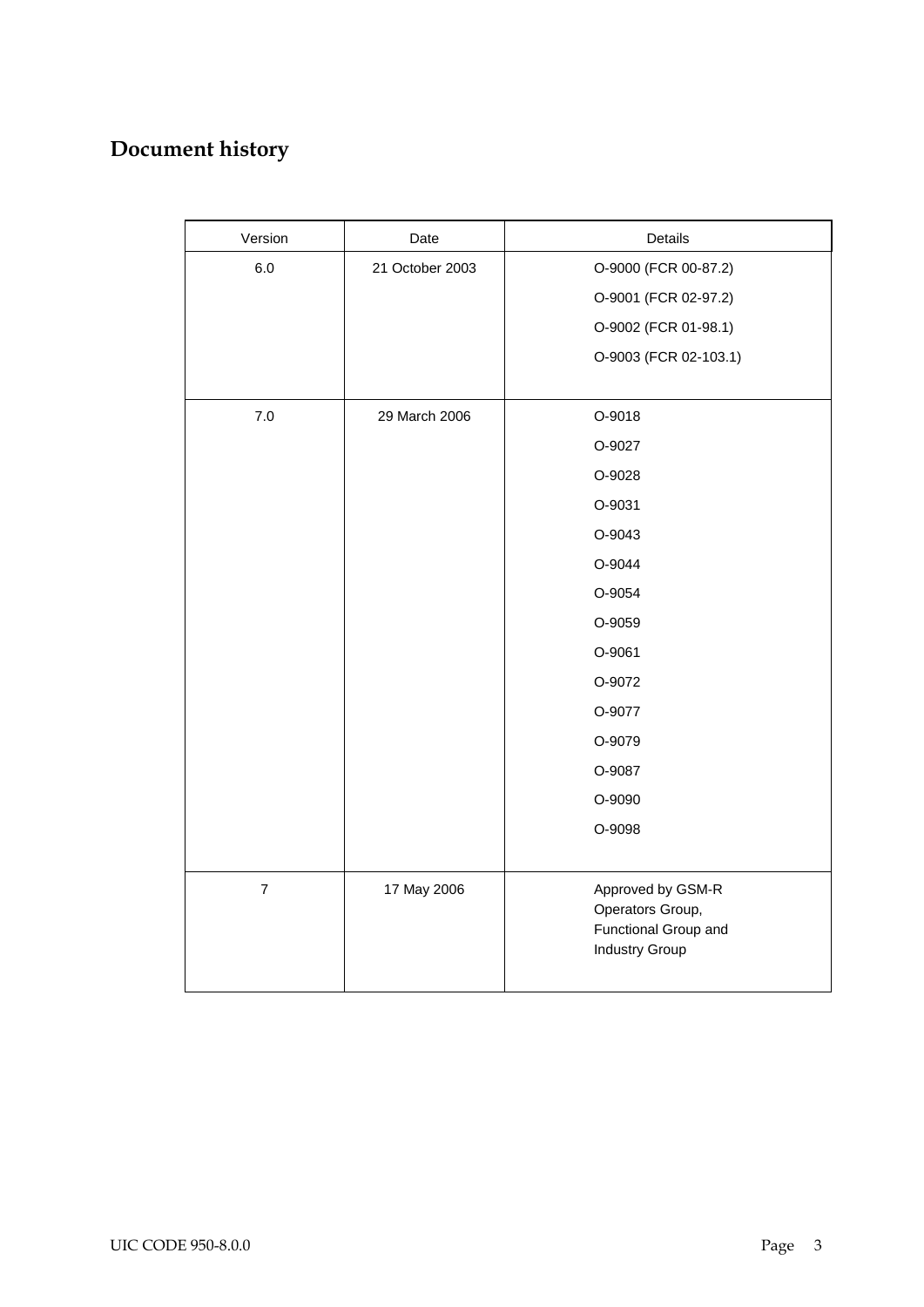| Version | Date             | Details    |
|---------|------------------|------------|
| 7.1     | 7 April 2010     | O-9083-3.0 |
|         |                  | O-9093-3.0 |
|         |                  | O-9101-3.0 |
|         |                  | O-9102-3.0 |
|         |                  | O-9105-3.0 |
|         |                  | O-9106-3.0 |
|         |                  | O-9118-3.0 |
|         |                  | O-9120-3.0 |
|         |                  | O-9121-3.0 |
|         |                  | O-9131-3.0 |
|         |                  | O-9133-3.0 |
|         |                  | O-9144-3.0 |
|         |                  | O-9149-3.0 |
|         |                  | O-9164-3.0 |
|         |                  |            |
| 7.2.0   | 23 February 2012 | O-9180-3.0 |
| 7.3.0   | 2 March 2012     | O-9181-3.0 |
| 7.4.0   | 27 April 2014    | O-9112-3.0 |
|         |                  | O-9145-3.0 |
|         |                  | O-9154-3.0 |
|         |                  | O-9160-3.0 |
|         |                  | O-9161-3.1 |
|         |                  | O-9166-3.0 |
|         |                  | O-9172-3.0 |
|         |                  | O-9173-3.0 |
|         |                  | O-9184-3.0 |
|         |                  | O-9187-3.0 |
|         |                  | O-9189-3.0 |
|         |                  | O-9191-3.1 |
|         |                  | O-9204-3.0 |
|         |                  | O-9186-3.0 |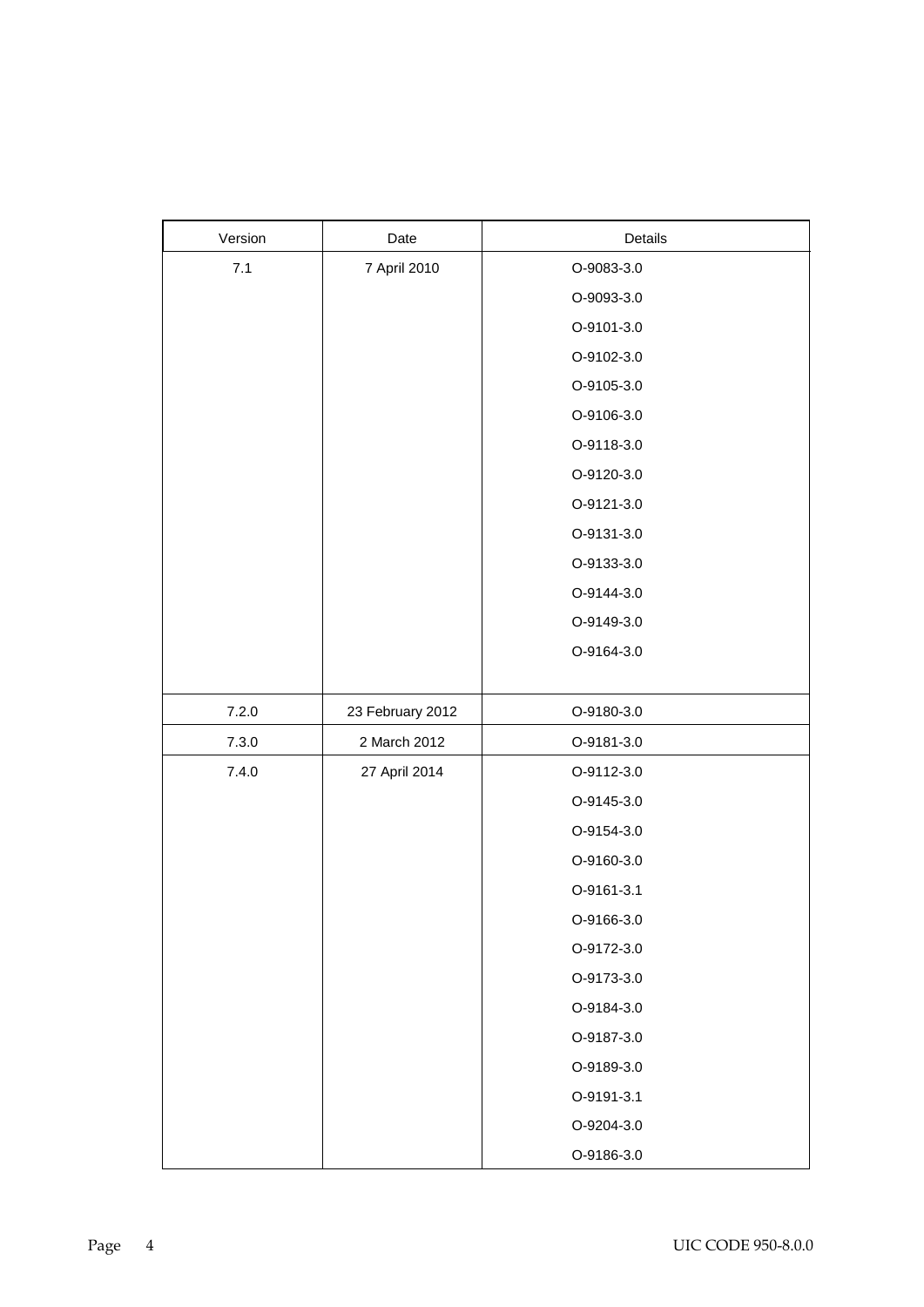| Version | Date             | Details               |
|---------|------------------|-----------------------|
| 8.0.0   | 21 December 2016 | O-9169-3.0 [ERA 5025] |
|         |                  | O-9175-3.1 [ERA 5033] |
|         |                  | O-9176-3.0            |
|         |                  | O-9207-3.1 [ERA 5015] |
|         |                  | O-9216-3.1 [ERA 5012] |
|         |                  | $O-9217-3.1$          |
|         |                  | O-9219-3.0            |
|         |                  | O-9230-3.0 [ERA 5024] |
|         |                  | O-9231-3.0 [ERA 5035] |
|         |                  | O-9233-3.1            |
|         |                  | O-9235-3.2 [ERA 1184] |
|         |                  | O-9236-3.1 [ERA 1262] |
|         |                  | O-9244-3.0 [ERA 5034] |
|         |                  | $O-9247-3.0$          |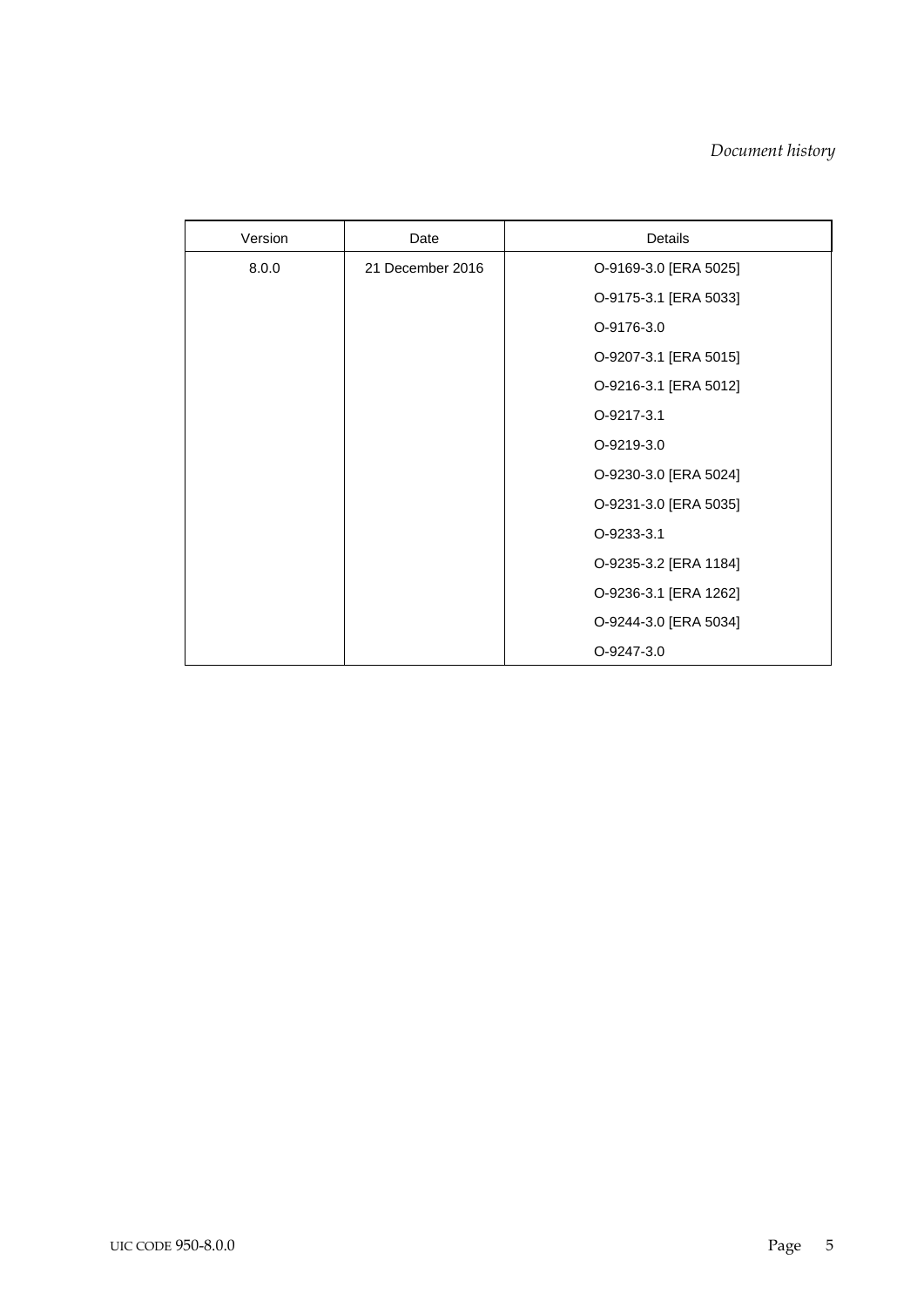PAGE LEFT INTENTIONALLY BLANK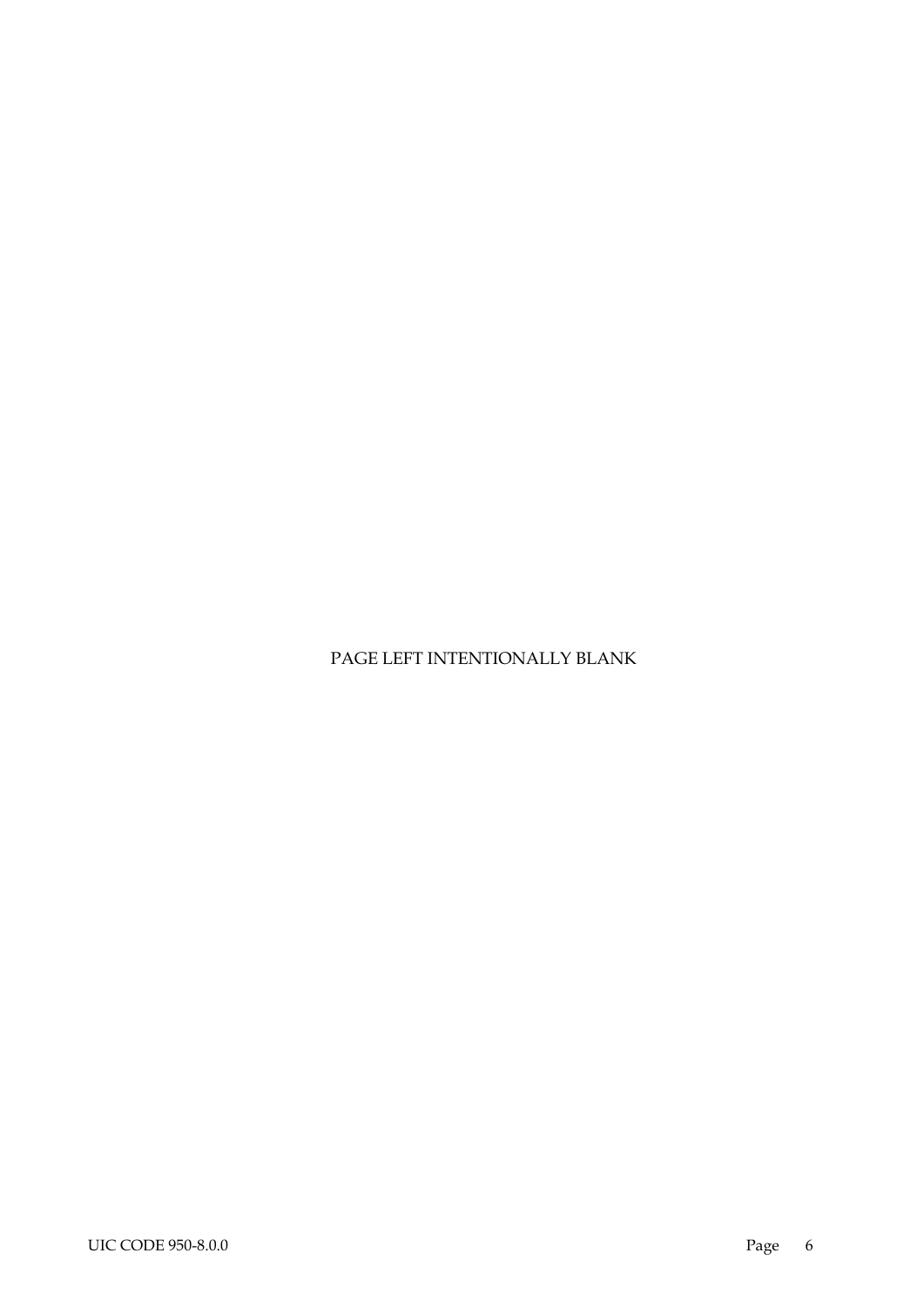# **List of contents**

| Foreword   |                                          | 1        |
|------------|------------------------------------------|----------|
|            | Document history                         | 3        |
|            | List of contents                         | 7        |
|            | List of abbreviations                    | 11       |
|            | <b>List of definitions</b>               | 13       |
| 1          | Introduction                             | 19       |
| 1.1        | General                                  | 19       |
| 1.2        | Scope                                    | 19       |
| 1.3        | Applicability                            | 20       |
| 1.4        | System overview                          | 21       |
| 1.5        | Structure of the specification           | 22       |
| 2          | <b>Network requirements</b>              | 25       |
| 2.1        | Introduction                             | 25       |
| 2.2        | Voice services                           | 25       |
| 2.3        | Data services                            | 26       |
| 2.4        | Call related services                    | 28       |
| 2.5<br>2.6 | Railway specific services                | 30<br>30 |
|            | Type of voice calls specific to railways |          |
| 3          | Network configuration                    | 33       |
| 3.1        | Introduction                             | 33       |
| 3.2        | Coverage and performance                 | 33       |
| 3.3        | Network interconnection                  | 33       |
| 3.4        | Call set-up time requirement             | 33       |
| 3.5        | Broadcast and group call areas           | 34       |
| 4          | Mobile equipment core specification      | 37       |
| 4.1        | Introduction                             | 37       |
| 4.2        | Services and facilities                  | 38       |
| 4.3        | Environmental and physical requirements  | 40       |
| 5          | Cab radio                                | 43       |
| 5.1        | Introduction                             | 43       |
| 5.2        | Functional requirements                  | 43       |
| 5.3        | Environmental and physical requirements  | 58       |
| 5.4        | Driver man-machine interface             | 59       |
| 5.5        | Deleted                                  | 60       |
| 5.6        | Deleted                                  | 60       |
| 5.7        | Driver safety device interface           | 60       |
| 5.8        | Train-borne recorder                     | 61       |
| 5.9        | Control/command interfaces               | 61       |
| 5.10       | Other interfaces                         | 61       |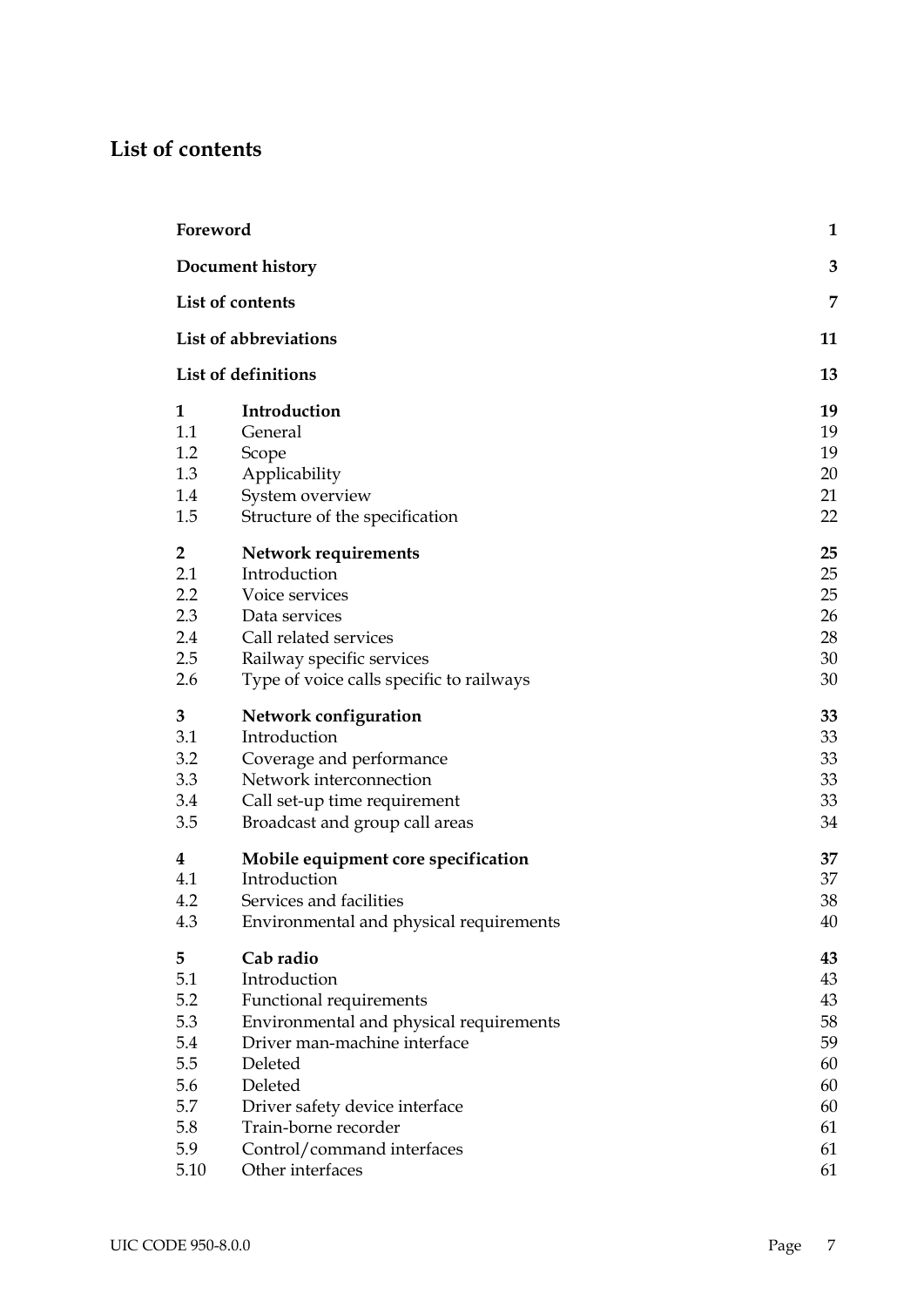| 6    | General purpose radio                                    | 63 |
|------|----------------------------------------------------------|----|
| 6.1  | Introduction                                             | 63 |
| 6.2  | Functional requirements                                  | 63 |
| 6.3  | Environmental and physical requirements                  | 66 |
| 6.4  | Man-machine interface                                    | 67 |
| 7    | Operational radio                                        | 69 |
| 7.1  | Introduction                                             | 69 |
| 7.2  | Operational radio functions                              | 69 |
| 7.3  | Environmental and physical requirements                  | 74 |
| 7.4  | Operational radio man-machine interface                  | 75 |
| 7A   | <b>Shunting radio</b>                                    | 77 |
| 7A.1 | Introduction                                             | 77 |
| 7A.2 | Shunting radio functions                                 | 77 |
| 7A.3 | Environmental and physical requirements                  | 81 |
| 8    | <b>Controller equipment specifications</b>               | 83 |
| 8.1  | General                                                  | 83 |
| 8.2  | Primary controller's MMI                                 | 83 |
| 8.3  | Other controllers                                        | 84 |
| 8.4  | Controller terminal interface                            | 84 |
| 8.5  | Environmental specification                              | 84 |
| 8.6  | Transfer functions to another controller terminal        | 84 |
| 9    | Numbering plan                                           | 85 |
| 9.1  | General                                                  | 85 |
| 9.2  | Numbering plan requirements                              | 85 |
| 9.3  | Telephone numbers                                        | 86 |
| 9.4  | Group numbers                                            | 87 |
| 9.5  | Calls from external networks to the EIRENE network       | 87 |
| 10   | Subscriber management                                    | 89 |
| 10.1 | Introduction                                             | 89 |
| 10.2 | Allocation of priorities                                 | 89 |
| 10.3 | Call restriction                                         | 90 |
| 10.4 | Group membership                                         | 91 |
| 10.5 | Network selection list                                   | 91 |
| 10.6 | Access matrix                                            | 91 |
| 11   | Functional numbering and location dependent addressing   | 93 |
| 11.1 | General                                                  | 93 |
| 11.2 | Functional addressing                                    | 93 |
| 11.3 | Functional addressing registration procedures principles | 95 |
| 11.4 | Location dependent addressing                            | 96 |
| 12   | <b>Text messaging</b>                                    | 99 |
| 12.1 | Introduction                                             | 99 |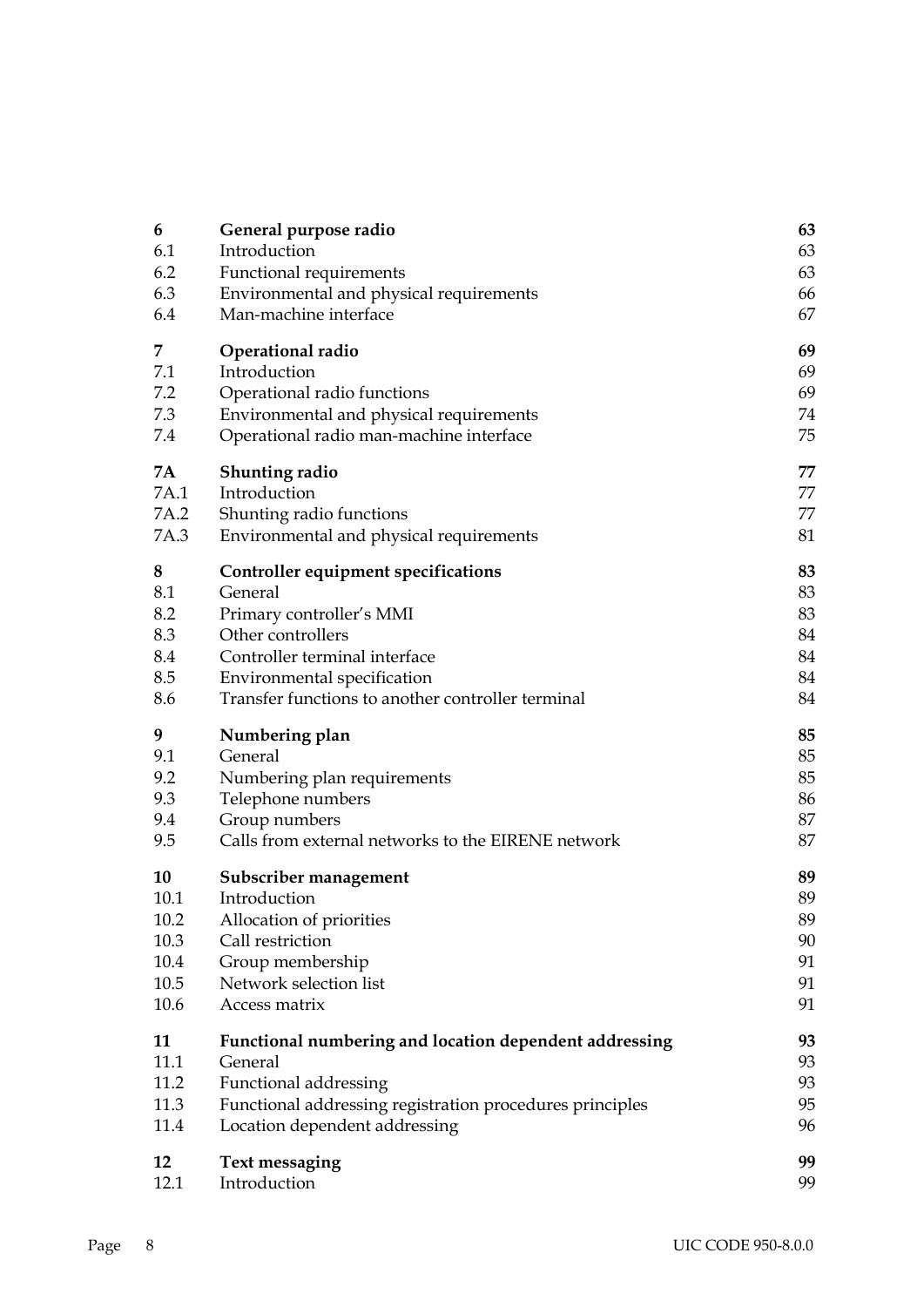| 12.2 | Definition of the service                      | 99  |
|------|------------------------------------------------|-----|
| 12.3 | Performance                                    | 99  |
| 12.4 | Interface                                      | 99  |
| 13   | Railway emergency calls                        | 101 |
| 13.1 | Introduction                                   | 101 |
| 13.2 | Management of Railway emergency calls          | 102 |
| 13.3 | Receipt of Railway emergency calls             | 103 |
| 13.4 | Confirmation of Railway emergency calls        | 104 |
| 14   | <b>Shunting mode</b>                           | 105 |
| 14.1 | Introduction                                   | 105 |
| 14.2 | Functional requirements                        | 105 |
| 14.3 | Group membership                               | 106 |
| 14.4 | Link assurance signal                          | 107 |
| 14.5 | Constraints                                    | 108 |
| 14.6 | Alerting a controller in a shunting group call | 108 |
| 15   | Deleted                                        | 109 |
| 16   | <b>ETCS</b> data only radio                    | 111 |
| 16.1 | Introduction                                   | 111 |
| 16.2 | Functional requirements                        | 111 |
| 16.3 | Environmental and physical requirements        | 111 |
| 16.4 | Man-Machine Interface                          | 112 |
| 16.5 | Train-borne recorder                           | 112 |
| 16.6 | Control/command interface                      | 112 |
| A    | <b>References</b>                              | 113 |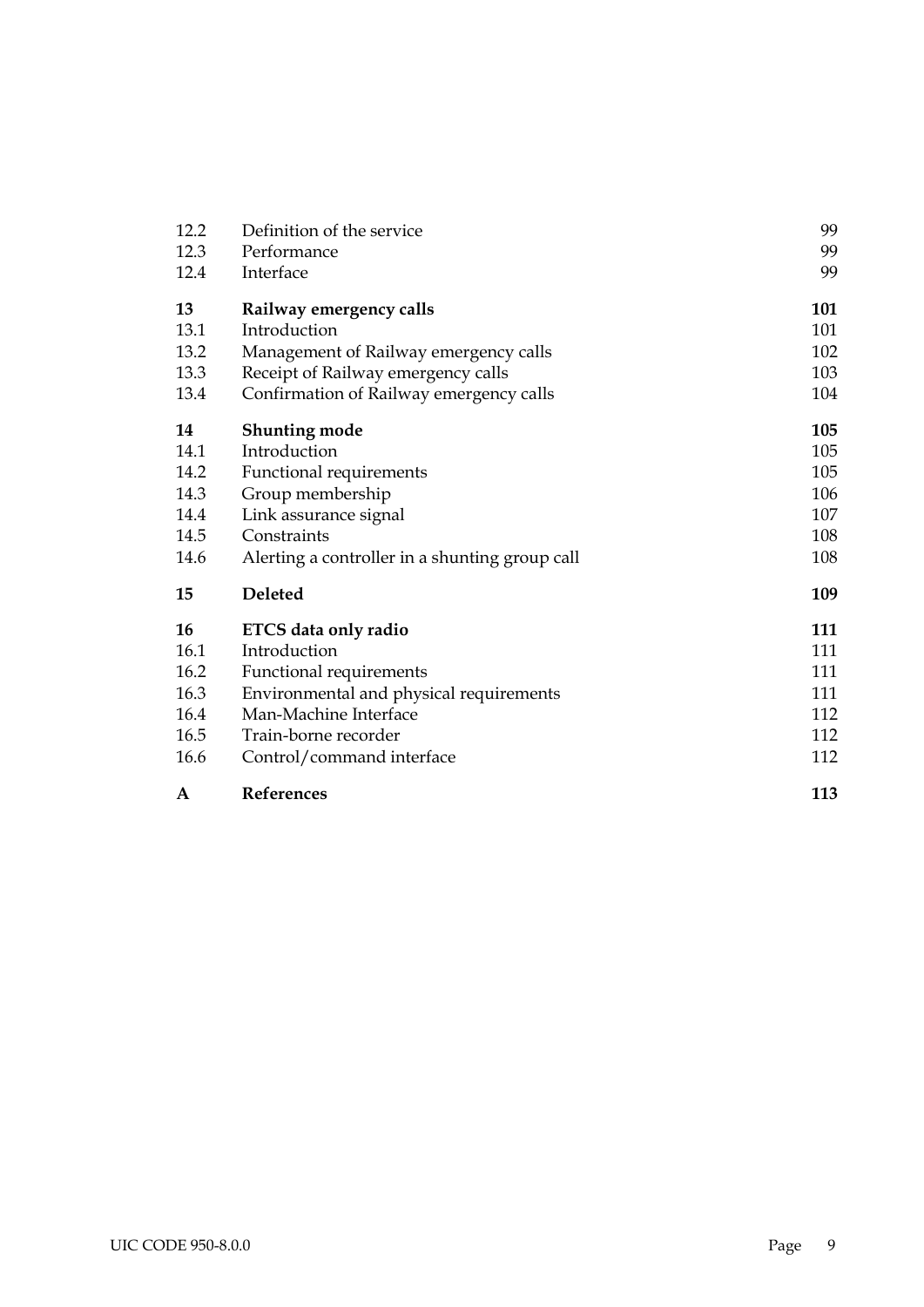PAGE LEFT INTENTIONALLY BLANK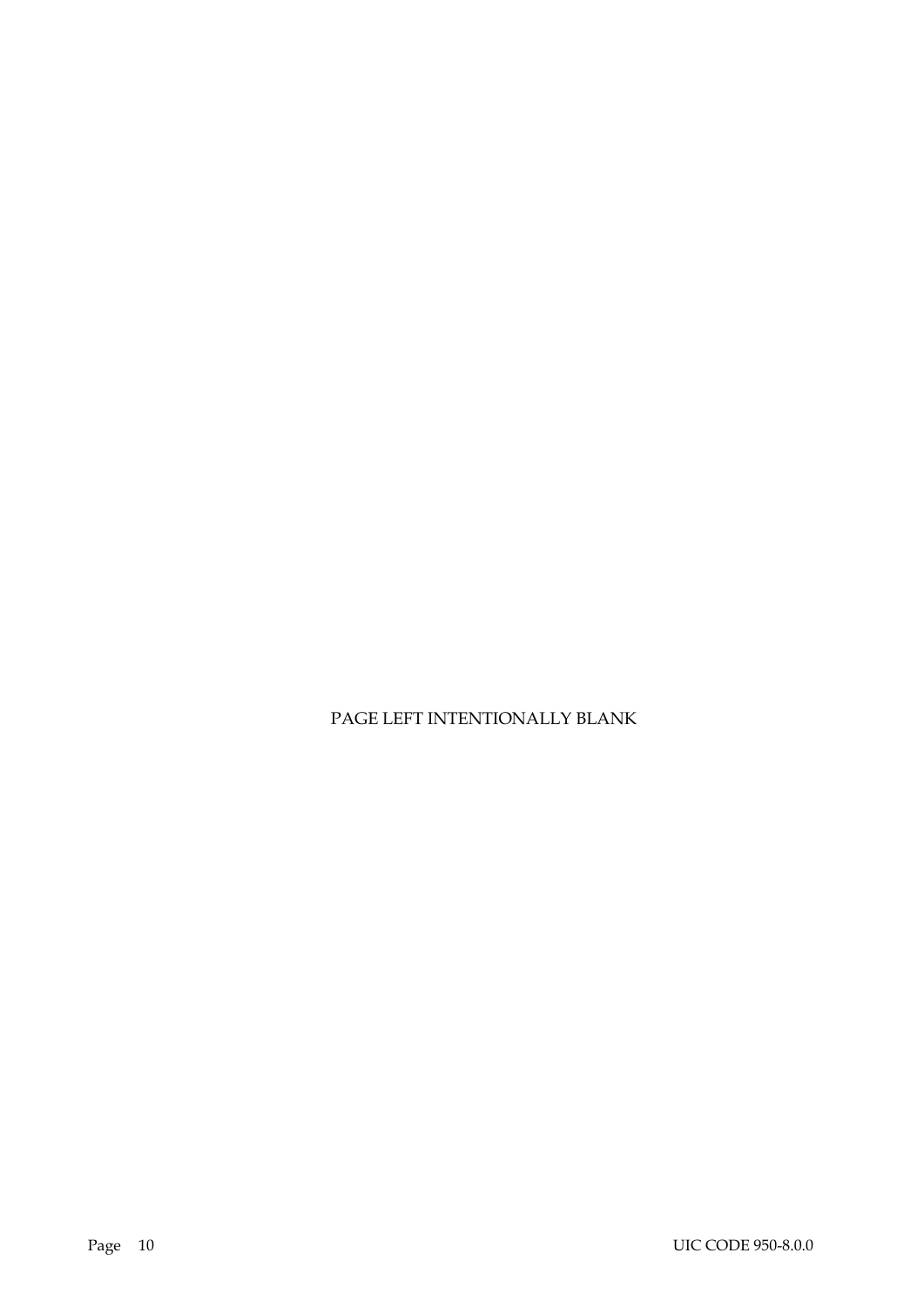# **List of abbreviations**

| <b>CCM</b>     | Change Control Management                                                                                                                                 |
|----------------|-----------------------------------------------------------------------------------------------------------------------------------------------------------|
| CCS            | Control Command and Signalling                                                                                                                            |
| <b>CENELEC</b> | European Committee for Electrotechnical Standardisation                                                                                                   |
| <b>CER</b>     | Community of European Railway and Infrastructure Companies                                                                                                |
| <b>CTS</b>     | Centralised Train Signalling                                                                                                                              |
| <b>DSD</b>     | <b>Driver Safety Device</b>                                                                                                                               |
| ECT            | <b>Explicit Call Transfer</b>                                                                                                                             |
| EC             | <b>European Commission</b>                                                                                                                                |
| <b>EDOR</b>    | ETCS data only radio                                                                                                                                      |
| <b>EIM</b>     | European Rail Infrastructure Managers                                                                                                                     |
| <b>EIRENE</b>  | European Integrated Railway Radio Enhanced Network                                                                                                        |
| EMC            | Electromagnetic Compatibility                                                                                                                             |
| <b>ERA</b>     | European Railway Agency                                                                                                                                   |
| <b>ERTMS</b>   | European Rail Traffic Management System                                                                                                                   |
| <b>ETCS</b>    | European Train Control System                                                                                                                             |
| EU             | European Union                                                                                                                                            |
| <b>GPS</b>     | Global Positioning System                                                                                                                                 |
| <b>GSM</b>     | Global System for Mobile communications                                                                                                                   |
| GSM-R          | GSM - Railway                                                                                                                                             |
| <b>ISO</b>     | International Organization for Standardization                                                                                                            |
| <b>MMI</b>     | Man-Machine Interface (this term encompasses all Human-Machine Interfaces<br>including the Driver-Machine Interface and the Controller-Machine Interface) |
| <b>PTT</b>     | Push-To-Talk                                                                                                                                              |
| RBC            | Radio Block Centre                                                                                                                                        |
| <b>TCS</b>     | <b>Train Control System</b>                                                                                                                               |
| <b>TSI</b>     | Technical Specification for Interoperability                                                                                                              |
| <b>UIC</b>     | Union Internationale des Chemins de Fer                                                                                                                   |
| <b>VBS</b>     | Voice Broadcast Service                                                                                                                                   |
| <b>VGCS</b>    | Voice Group Call Service                                                                                                                                  |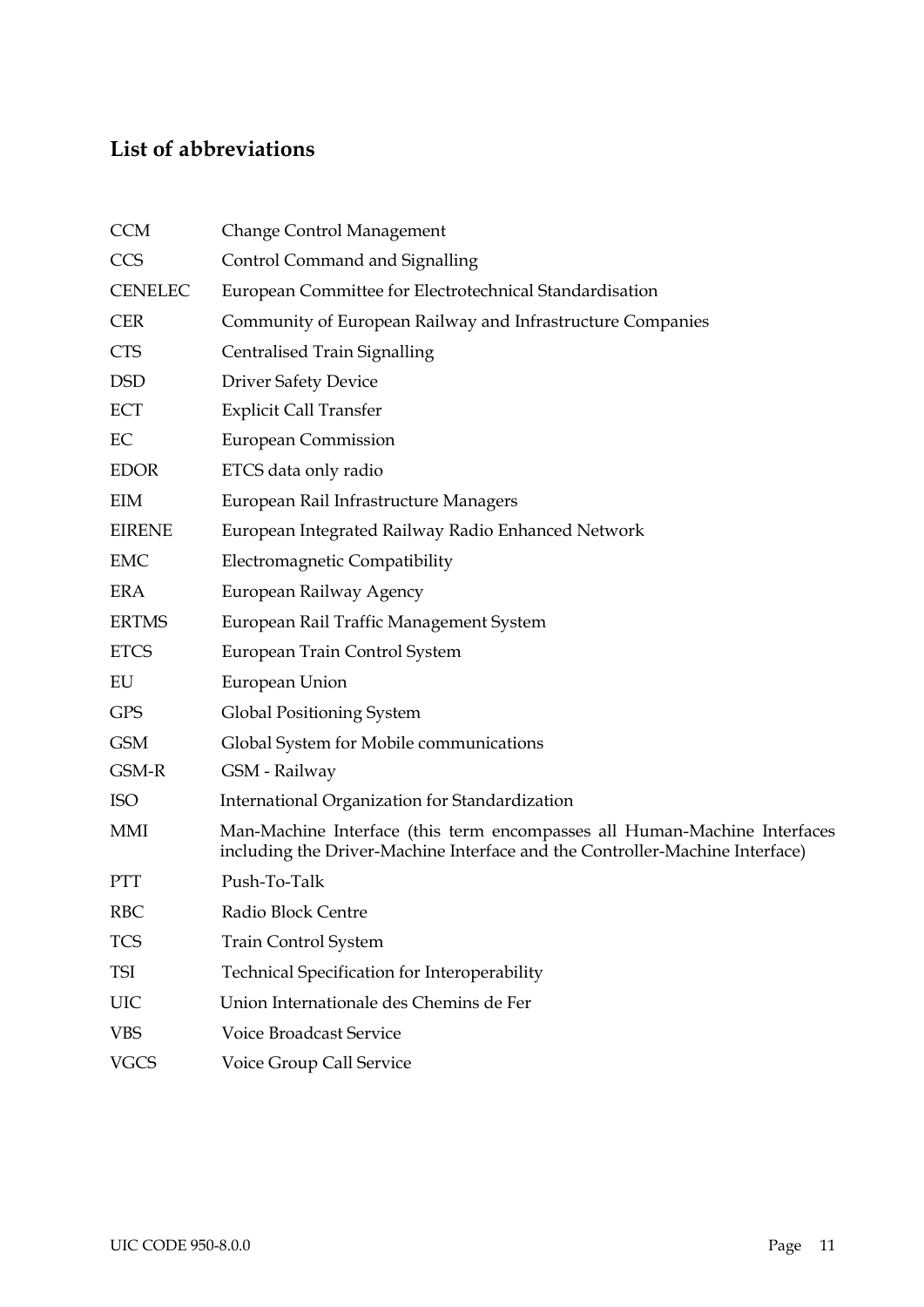PAGE LEFT INTENTIONALLY BLANK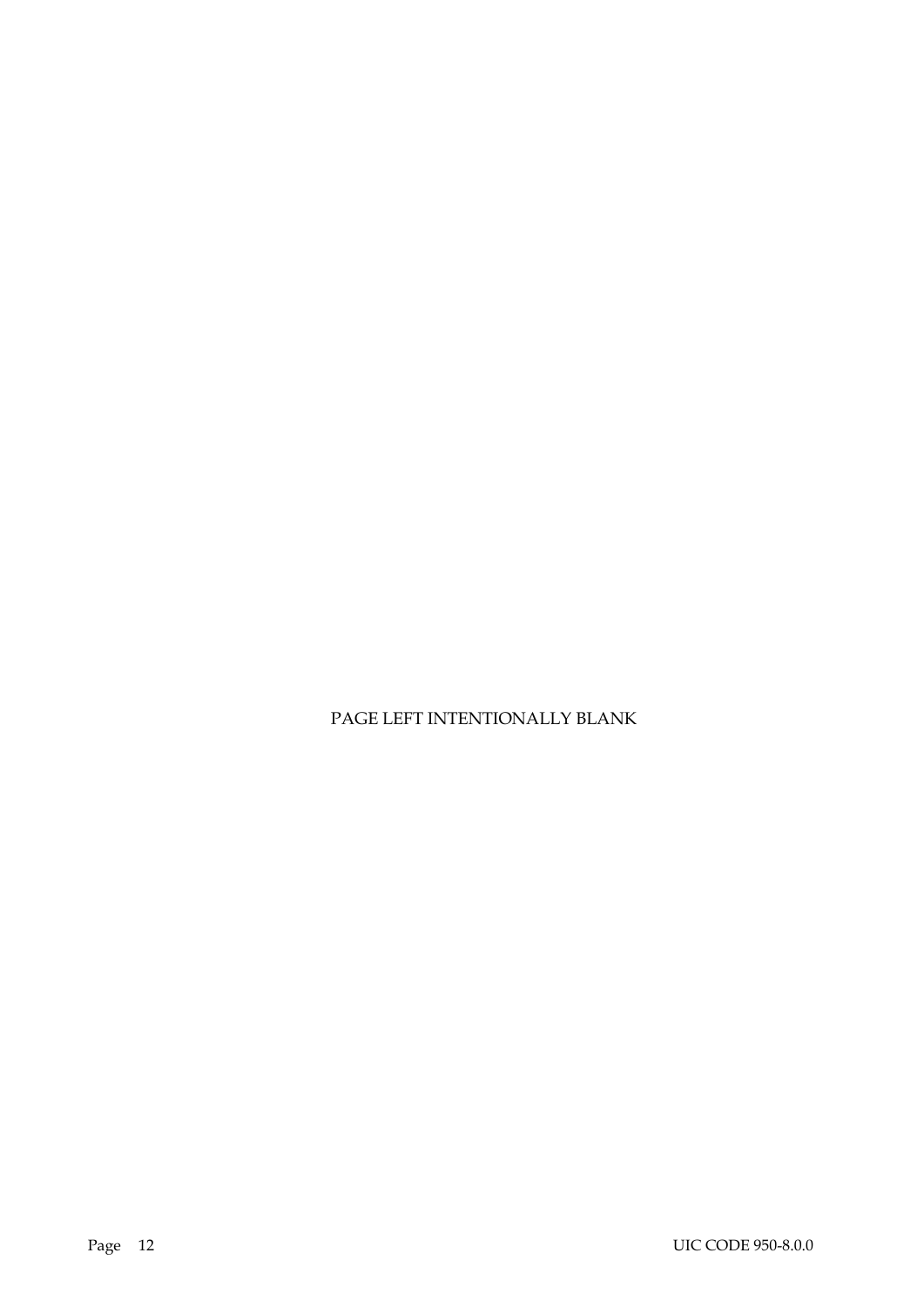# **List of definitions**

#### Balise

A passive or active device normally mounted in proximity to the track for communications with passing trains. A standard for balises has been devised within the EUROBALISE project.

#### Broadcast call

A call made to all members of a pre-defined group within a local geographical area. Only the initiator of the call may talk, with all other group members listening only.

### Cab radio

The radio and associated user and other interfaces installed in the cab of a locomotive and for use principally by the locomotive driver.

#### Chief conductor

A member of the train crew with overall responsibility for passenger-related Railway activities on-board the train.

#### Coach number

A number assigned to an item of rolling stock on a permanent basis. The coach number may form a component of a functional number used to address users/systems on an item of rolling stock.

# Controller

An individual responsible for the conduct of some aspect of train operations (also known as dispatcher or signaller). For the purposes of this specification, the following functional roles of controllers are defined:

- primary controller;
- secondary controller;
- traffic controller;
- power supply controller.

Dependent upon local circumstances, a number of functional roles can be carried out by a single controller or a single functional role can be carried out by a number of controllers.

#### Driver safety device

An on-train system which monitors the alertness of the driver and provides warnings and alarms to other systems as appropriate.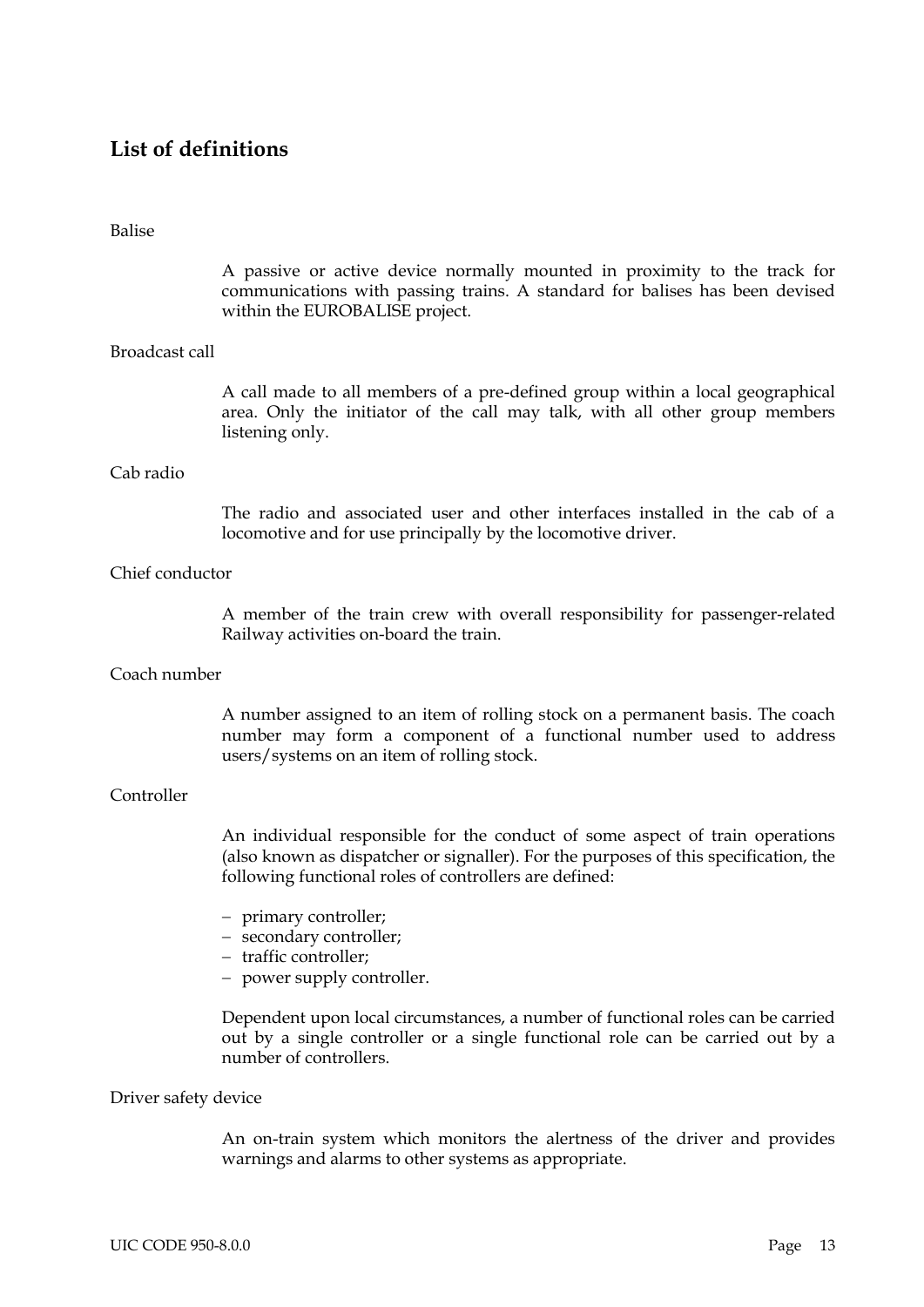#### EIRENE Network

An EIRENE network is a railway telecommunications network, based on the ETSI GSM standard, which complies with all related mandatory requirements specified in the EIRENE FRS and SRS. An EIRENE network may also include optional features and these shall then be implemented as specified in the EIRENE FRS and SRS. The EIRENE network excludes terminals.

#### EIRENE System

An EIRENE system is a railway telecommunications system based on the ETSI GSM standard, which complies with all related mandatory requirements as specified in the EIRENE FRS and SRS. An EIRENE system may also include optional features and these shall then be implemented as specified in the EIRENE FRS and SRS. The EIRENE System includes terminals.

#### Engine number

A number assigned to an item of traction stock on a permanent basis. The engine number may form a component of a functional number used to address users/systems on an item of traction stock.

#### ETCS data only radio

The radio equipment dedicated to support the ETCS train control application data transmission requirements. This equipment includes at least two radio transceivers and their enclosure.

#### Fiche

A UIC fiche or leaflet is a document adopted by UIC members. Statements within the fiche may comprise specifications which are binding on UIC members ('obligatory' specifications) or optional ('recommended' specifications). The existing track-to-train radio standard is contained within UIC fiche 751-3. It is envisaged that the EIRENE standard will be covered by a new UIC fiche, 950.

#### Functional addressing

A term used to describe the process of addressing a call using a number representing the function a user is performing, rather than a number identifying the user's terminal equipment.

#### Functional identity

A description of the function performed by a called or calling party. The functional identity can include characters and numbers.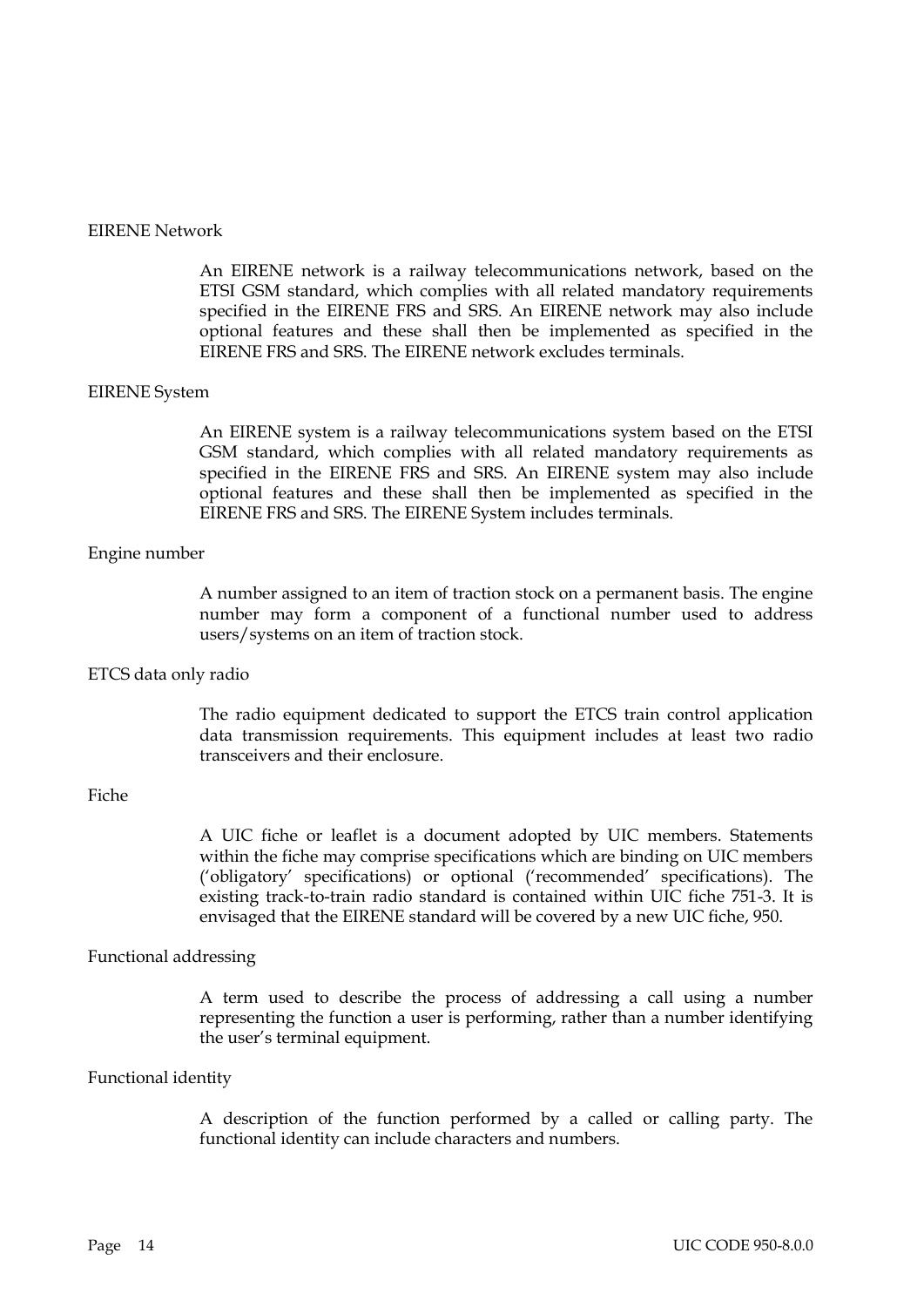#### Functional number

The full number used within the functional addressing scheme to identify an end user/system by function or role rather than by a specific item of radio equipment or user subscription.

# General purpose radio

A standard radio closely based on commercially available units for general use.

# Group call

A call made to all members of a pre-defined group within a local geographical area. Only one member of the group may talk at any instant, with all other group members listening only.

# High priority call

High priority calls (critical group calls and critical operational point to point calls) are made in exceptional circumstances where the situation requires a higher level of priority than for normal operational calls, but the same call handling regarding alerting and setup. These calls have lower priority than Railway emergency calls.

#### Link assurance signal

A form of unidirectional signalling transmitted periodically or constantly from one radio to another to allow the receiving user to detect a break in radio transmission during critical manoeuvres (e.g. during shunting).

#### Location dependent addressing

A term used to describe the process of addressing a particular function (typically a controller) based on the current location of the user (typically a train).

# Multi-party call

A voice communication method whereby a number of parties defined by the call initiator may participate in the call. All parties may talk simultaneously.

Multiple driver communications within the same train

A term used to describe communications between the drivers of each active cab in a train comprising multiple traction vehicles.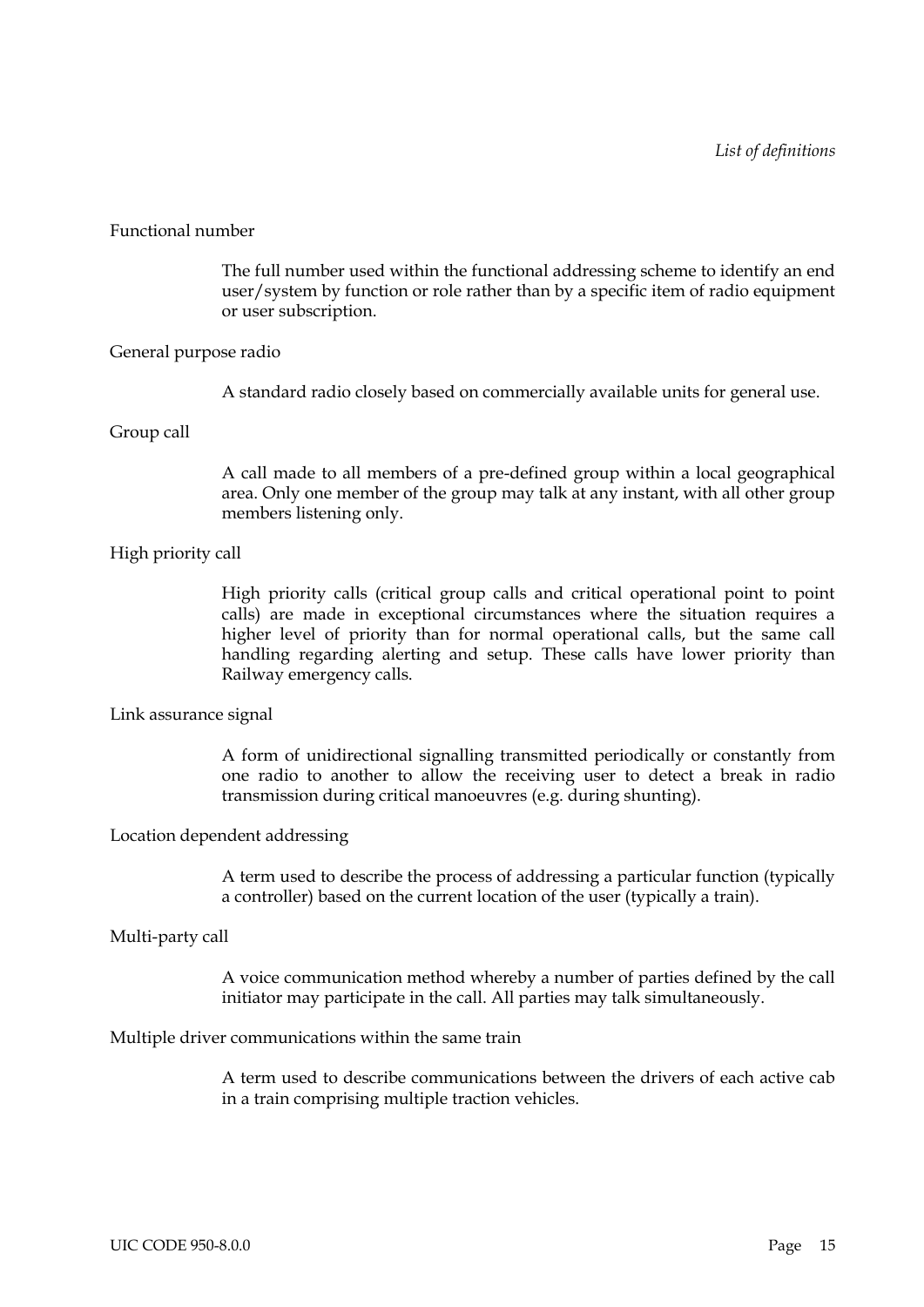# On-train function

The part of the functional identity of a user which defines the functional role performed by the user on a specific train, engine or coach.

### Operational communications

These are railway communications directly concerned with train and shunting movements or train operation. For example, controller-driver communications.

#### Operational radio

A handheld radio suitable for use by people involved in railway operations.

#### Open interface

An open interface is an interface complying with published standards.

#### Power supply controller

A controller responsible for the management of the traction power supply.

#### Primary controller

The location and direction of movement of any particular train permits the unique identification of a Primary Controller. The Primary Controller is currently the co-ordinator of train emergency calls. The Primary Controller is normally responsible for the operation of a designated area of track. The exact responsibilities of the Primary Controller are determined on a national basis.

#### Public emergency call

A point-to-point voice call which is used to notify non-railway authorities (such as Police and Ambulance services) of an emergency situation.

#### Radio Block Centre

An ERTMS/ETCS term referring to a centralised safety unit to establish and control train separation using radio as the train-to-ground communication medium.

#### Railway emergency call

A call of highest priority for warning drivers, controllers and other concerned personnel of a dangerous situation in a pre-defined area. Two types of Railway emergency calls are defined: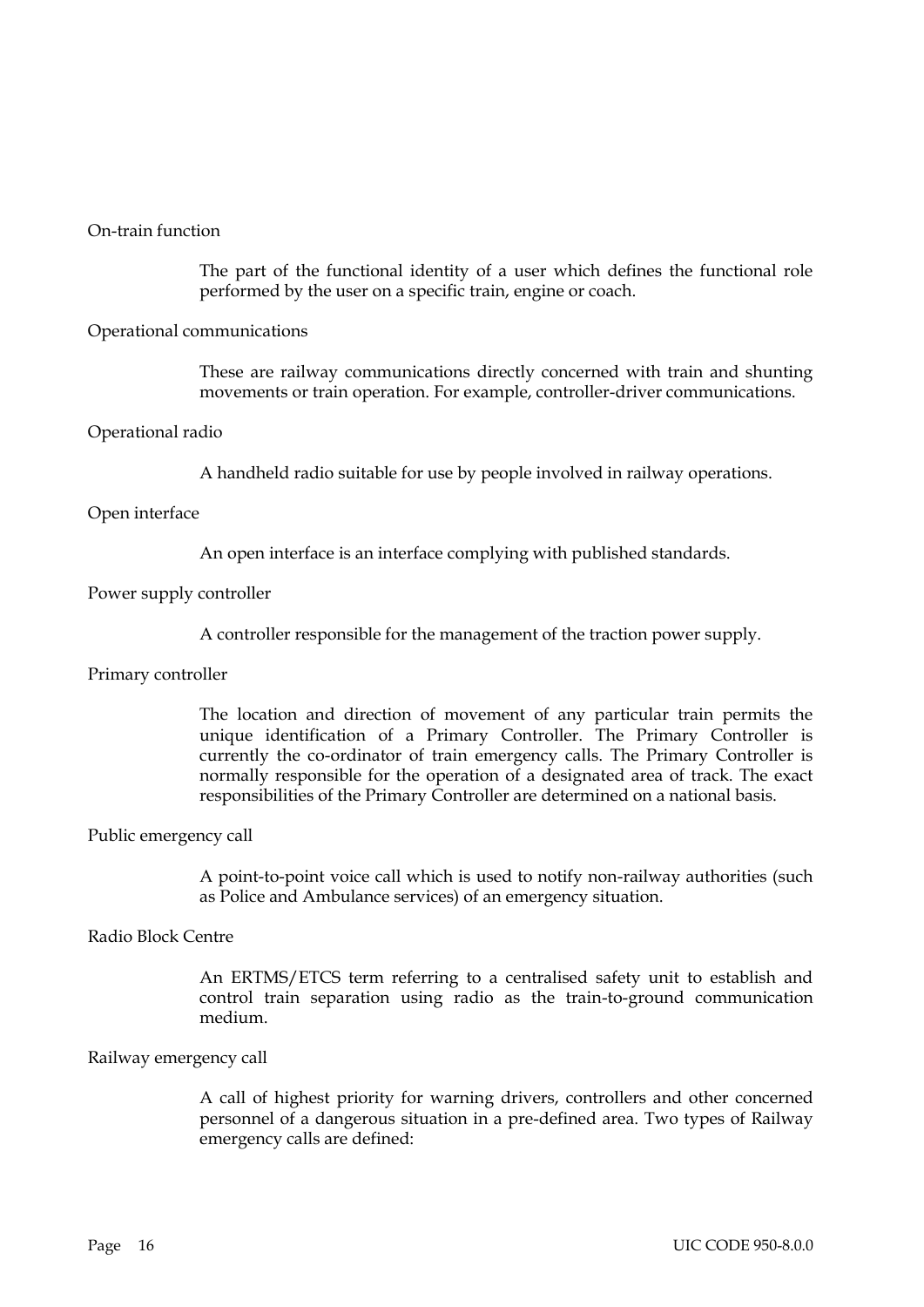- Train emergency calls (for Railway emergencies whilst not involved in Shunting operations);
- Shunting emergency calls (for Railway emergencies whilst involved in Shunting operations).

#### Roaming

The use of a mobile on any communications network other than the user's home network.

#### Secondary controller

A Secondary Controller is a train controller who holds responsibility for the safe running of trains on a designated area of track (e.g. a signaller). Secondary Controllers require the facility to communicate with trains in all situations in order to perform their function. The split of responsibilities between Primary Controllers and Secondary Controllers is determined on a national basis.

#### Shunting mode

A radio is considered in "Shunting Mode" when it is prepared to receive shunting emergency calls but cannot receive train emergency calls.

#### Shunting radio

A handheld radio suitable for use by people involved in railway operations including shunting operations.

#### Shunting team

A group of people manoeuvring trains in order to change their location or composition. Communications for shunting are particularly critical when a driver at the front of a train is pushing it backwards towards buffers or other potential obstructions. In this case a lookout is often required to report progress to the driver.

#### Stock number

A number assigned to an item of traction or rolling stock on a permanent basis. A stock number may form a component of a functional number used to address users/systems on an item of traction or rolling stock.

#### Support communications

These are railway communications which are not directly concerned with train movements or train operation. For example, such communications might involve the passage of catering, maintenance or timetable information.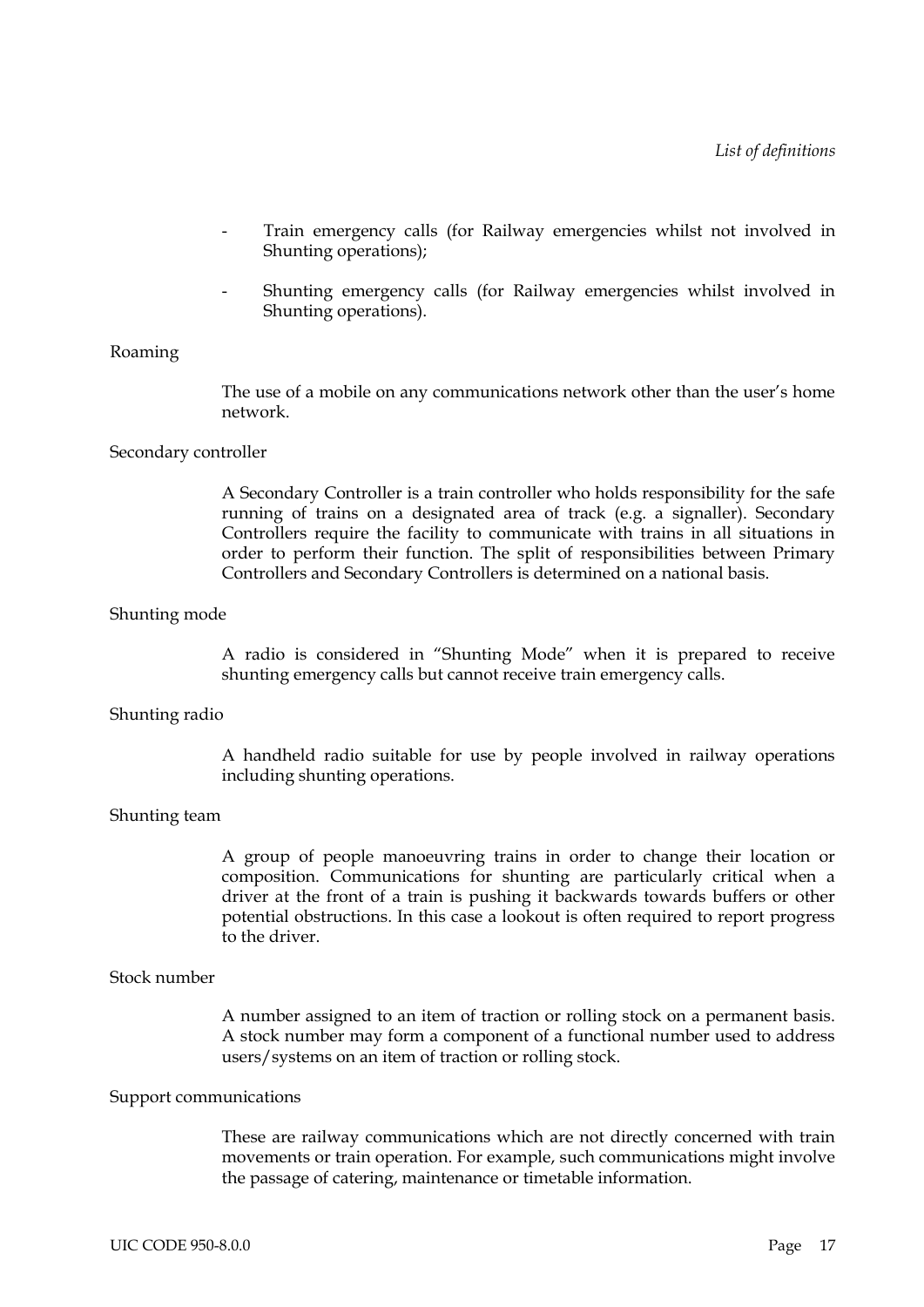# Train controller

A controller who has responsibility for the safe movement of trains.

# Train control system (TCS)

The process by which the movement of a train is influenced without any action by the driver. For the purposes of this specification, reference to train control also encompasses automatic train protection, automatic train operation and in-cab signalling. The interoperable train control system will be the ERTMS/ETCS application.

#### Train mode

A radio is considered in "Train Mode" when it is prepared to receive train emergency calls but cannot receive shunting emergency calls.

### Train number

A number given to a train by operational staff for a particular journey. A train number may form a component of a functional number used to address users/systems on a train.

### Traffic controller

A controller who has responsibility for the scheduling of trains and the 'flow' of trains over the network. For example, traffic control personnel are responsible for such activities as holding connecting services and minimising disruption to the timetable. The traffic control function has no formal safety responsibility.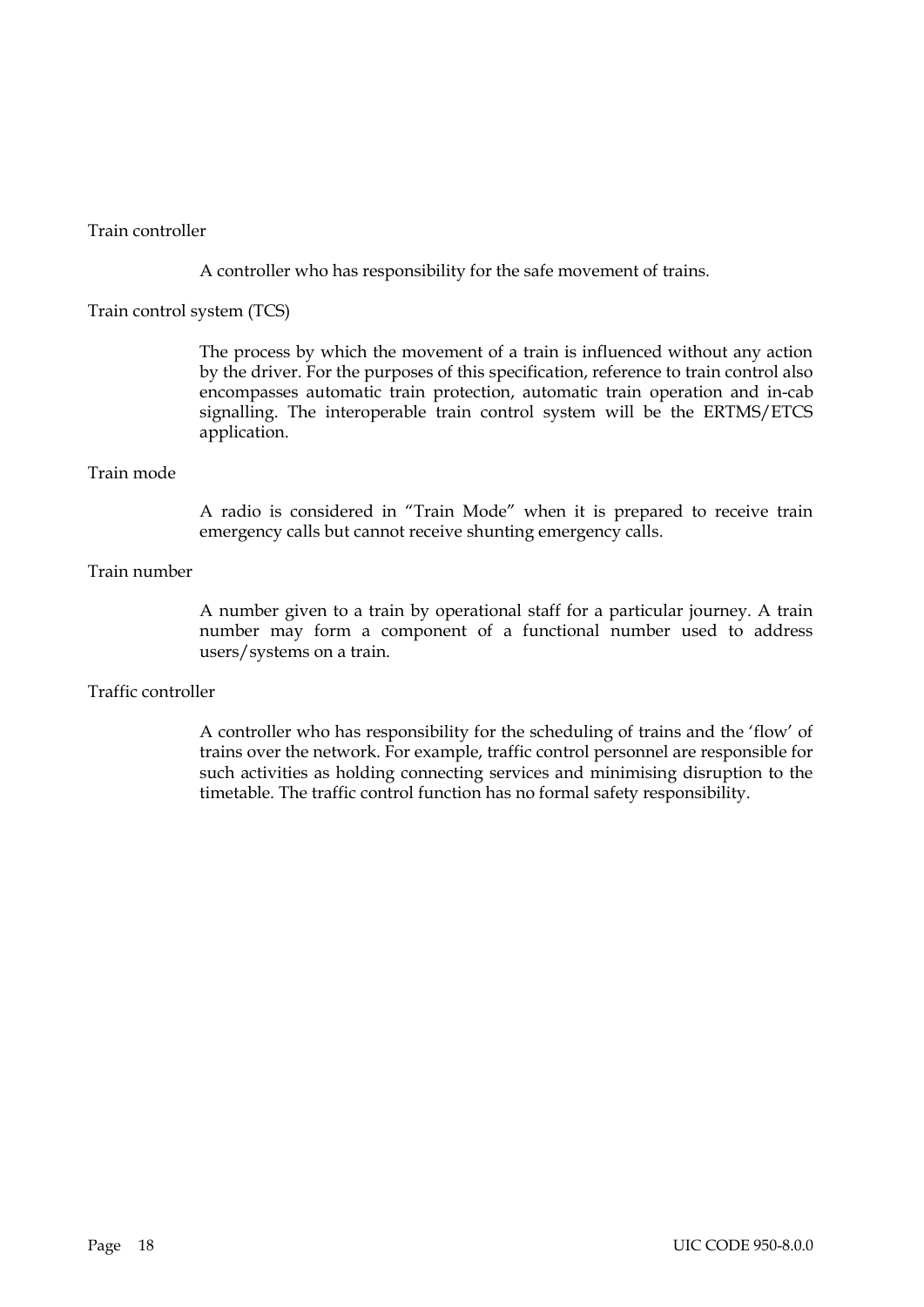# **1 Introduction**

# **1.1 General**

1.1.1 This specification has been developed within UIC Project EIRENE. It specifies a digital radio standard for the European railways applicable worldwide. It forms part of the Technical Specification for Interoperability. (I)

# **1.2 Scope**

1.2.1 The EIRENE Functional Requirements Specification defines the requirements of a radio system satisfying the mobile communications needs of the European railways<sup>1</sup> applicable worldwide. It encompasses ground-train voice and data communications, together with the ground-based mobile communications needs of trackside workers, station and depot staff and railway administrative and managerial personnel.



*Figure 1-1: Scope of EIRENE*

- 1.2.2 The scope of this specification is to provide interoperability for trains and staff crossing national or other borders between systems, and to provide manufacturing economies of scale wherever practical.
- 1.2.3 The primary objective of this specification is to ensure interoperability along international lines which are generally high speed and cross suburban areas with a high level of traffic.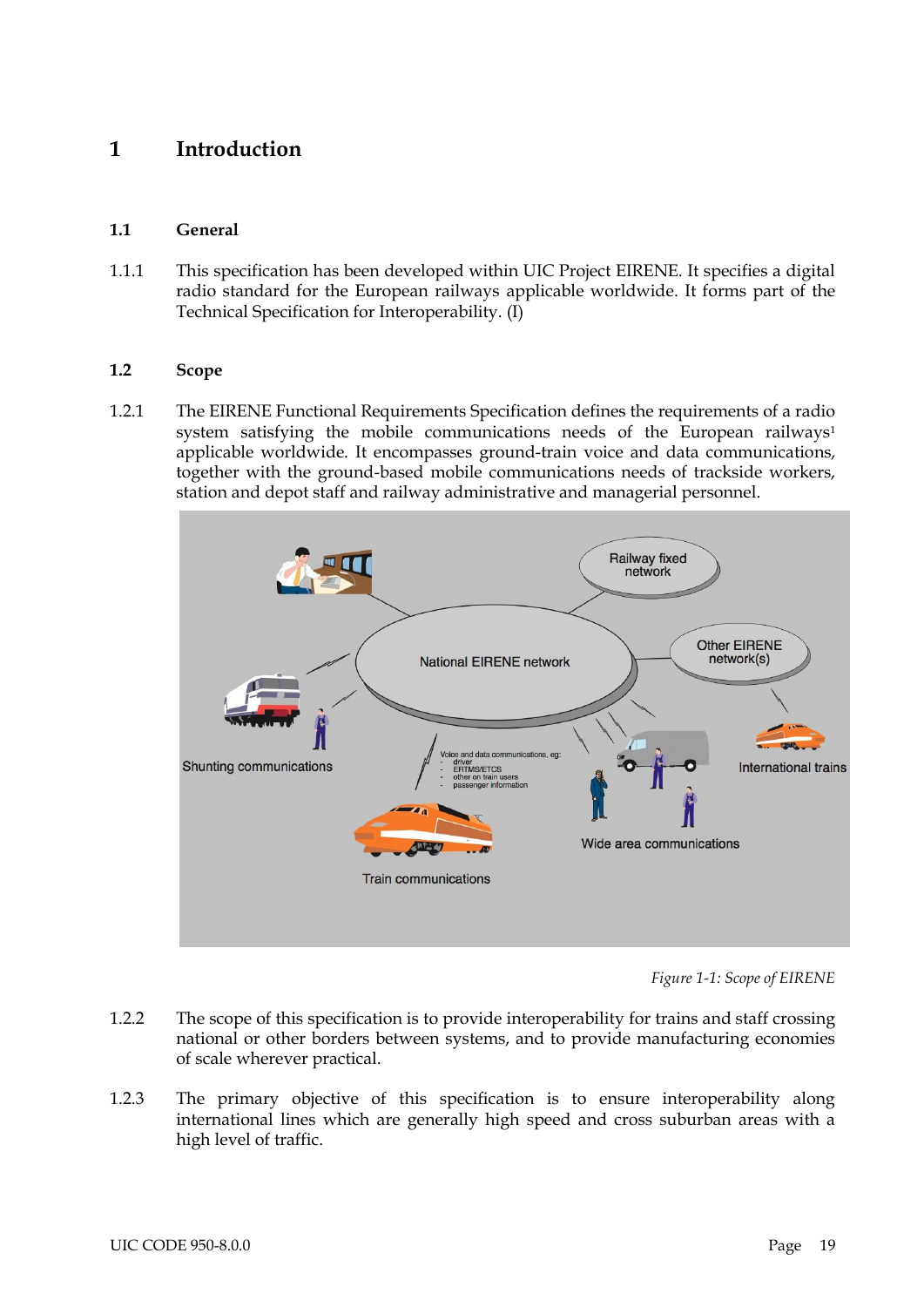1.2.4 It is also important for this specification to provide an appropriate standard for future replacement of national radio systems operating on both important internal routes and low to medium traffic rural areas. It will be determined on a national basis whether different classes of service need to be defined for such routes.

# **1.3 Applicability**

- 1.3.1 The EIRENE Functional Requirements Specification defines a set of requirements which a railway radio system should comply with, in order to facilitate international interoperability between national railways and manufacturing economies of scale. This specification therefore defines the functional requirements, to ensure that core railway functionality is provided.
- 1.3.2 The specification distinguishes between the requirements affecting a railway's network infrastructure, onto which mobiles will roam, and the requirements concerning mobiles which will be used in any EIRENE-compliant network.
- 1.3.3 The statements made in the specification are assigned to one of three categories:
	- **Mandatory for Interoperability** (indicated by '(MI)' at the end of the paragraph). These are the requirements, **with respect to the authorisation in the EU according to the TSI,** that are considered in the European Directives to be relevant for interoperability as **fulfilling the essential requirements for the Control-Command and Signalling subsystem** related to safety and technical compatibility which must be met by the rail system, the subsystems, and the interoperability constituents, including interfaces according to the corresponding conditions set out in Annex III of the Directive 2008/57/EC. It is mandatory that each railway subsystem in the EU meets these requirements on lines under the scope of the Directive to ensure technical compatibility between Member States and safe integration between train and track.
	- **Mandatory for the System** (indicated by '(M)' at the end of the paragraph). These requirements must be complied together with the "Mandatory for Interoperability (MI)" requirements in order to deliver an EIRENE compliant system. The M requirements ensure additional level of system technical integration and compliance to existing standards; they allow that the technical characteristics of the network and fixed terminal system are compatible with each other and with those on board the trains to be used on the rail system.
	- **Optional** (indicated by '(O)' at the end of the paragraph). These requirements allow the selection (or non-selection) of a set of requirements on a national basis and shall not be used as a precondition for the acceptance of roaming mobile equipment on GSM-R networks. When an option is selected, the method defined in the SRS and FRS by which such features are implemented becomes mandatory (M), both to provide a consistent service and to present a recognised and agreed standard to manufacturers in order to obtain economies of scale in development and manufacture.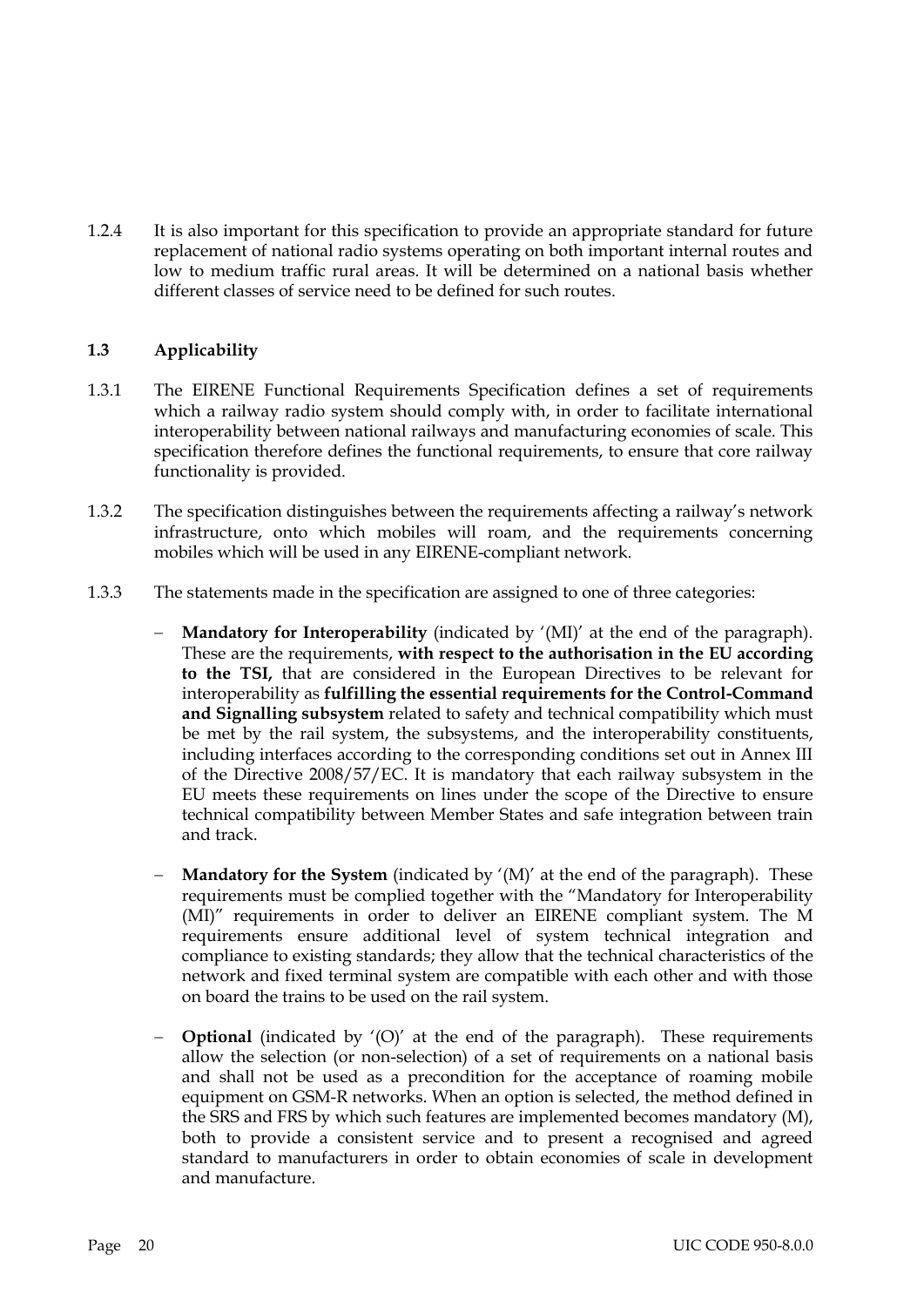- **Information** (indicated by '(I)' at the end of the paragraph). These are statements intended to provide explanatory notes.
- Note: NA is used to indicate that a particular service is not applicable and will therefore not need to be provided.

# **1.4 System overview**

#### 1.4.1 **Extent of specification**

- 1.4.1.1 To meet the functionality and performance requirements of EIRENE, the following system services are required:
	- voice services:
		- point-to-point voice calls;
		- public emergency calls;
		- broadcast voice calls;
		- group voice calls;
		- multi-party voice calls;
	- data services:
		- text message bearer service;
		- bearer service for general data applications;
		- bearer service for automatic fax;
		- bearer service for train control applications;
	- call related services:
		- multi-level priority and pre-emption;
		- advanced call handling, such as call hold, call transfer, call queuing, etc;
		- auto answer service;
		- barring incoming or outgoing calls;
		- call supervisory indications;
		- charging information;
	- railway specific applications:
		- support for functional addressing by train, engine or coach number or functional number;
		- call specific persons depending upon user location;
		- specific mode for shunting operations providing a link assurance signal;
		- multiple driver communications within the same train;
		- railway operational emergency calls;
	- (Deleted);
	- railway specific features:
		- set-up of urgent or frequent calls through single keystroke or similar;
		- display of functional identity of calling/called party;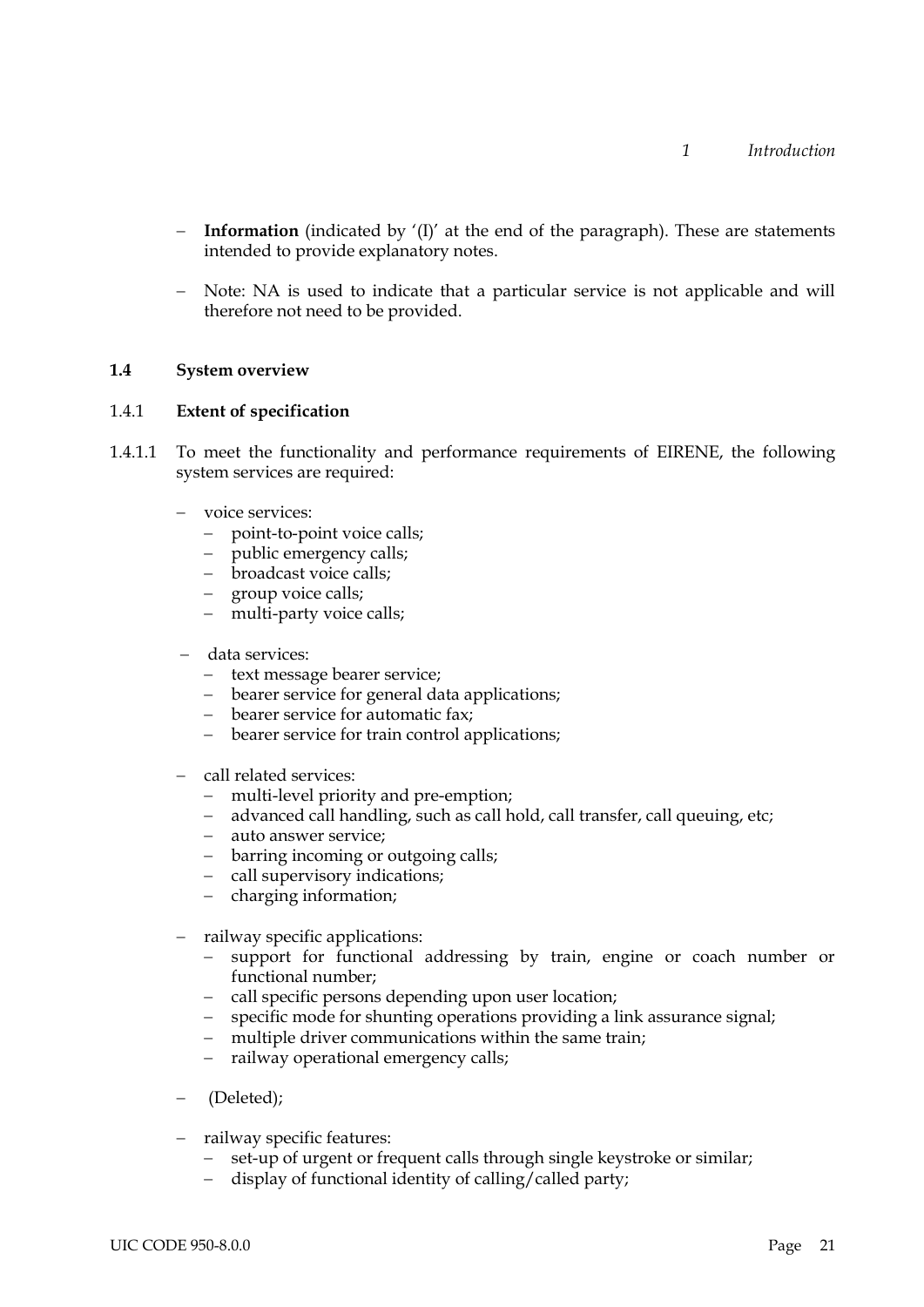- fast and guaranteed call set-up;
- seamless communication support for train speeds up to 500 km/h;
- automatic and manual test modes with fault indications;
- control over mobile network selection;
- control over system configuration.
- 1.4.1.2 The environmental specification for each type of EIRENE mobile equipment is also defined in sections 4, 5, 6, 7, 7A and 16.
- 1.4.1.3 Reliability, availability and maintainability requirements on the network and the mobile equipment are given.
- 1.4.1.4 The specification also provides core functional requirements for the controller position.
- 1.4.1.5 A railway mobile telephony network may be required to have interfaces to:
	- private railway networks;
	- public operator networks;
	- controller equipment;
	- specialised railway systems (e.g. train control systems).
- 1.4.1.6 Software update of any part of the EIRENE system should be possible with minimal disruption to operations and should not lead to undesired situations.

#### 1.4.2 **Bearer service for external applications**

- 1.4.2.1 It shall be possible for applications external to EIRENE to access EIRENE bearer services.
- 1.4.2.2 EIRENE will provide the radio bearer for ERTMS/ETCS. The EURORADIO layers are responsible for ensuring the overall safety of the transmission link between trainborne and trackside ERTMS/ETCS applications.
- 1.4.2.3 Other applications for which EIRENE will provide the bearer service may include:
	- public address system;
	- on-train intercom:
	- driver safety device;
	- train-borne recorder.

#### **1.5 Structure of the specification**

- 1.5.1 The specification is divided into separate sections:
	- 1. Introduction;
	- 2. Network requirements;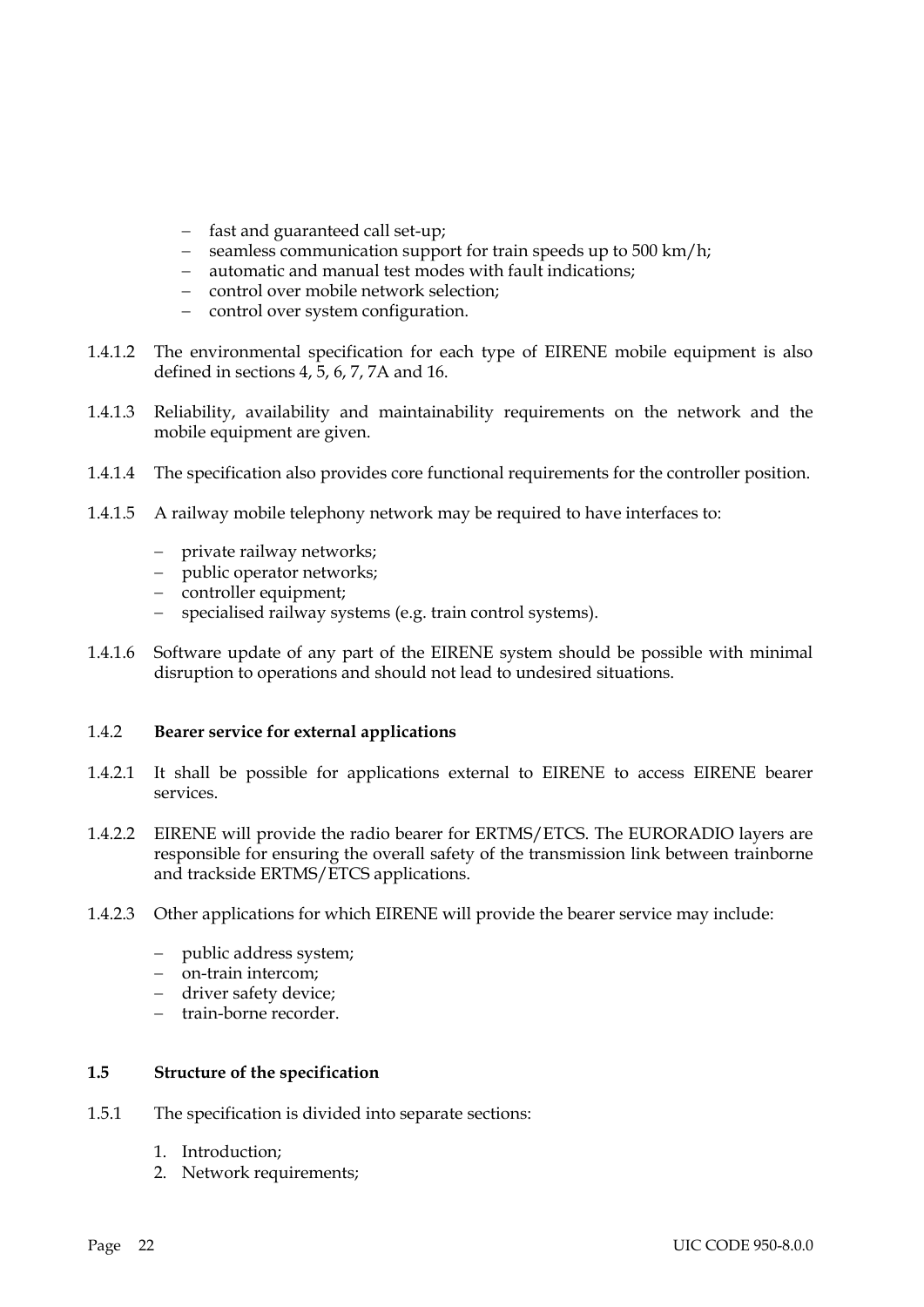*1 Introduction*

- 3. Network configuration;
- 4. Mobile equipment core specification;
- 5. Cab radio;
- 6. General purpose radio;
- 7. Operational radio;
- 7A. Shunting radio;
- 8. Controller equipment specifications;
- 9. Numbering plan;
- 10. Subscriber management;
- 11. Functional numbering and location dependent addressing;
- 12. Text messaging;
- 13. Railway emergency calls;
- 14. Shunting mode;
- 15. Deleted;
- 16. ETCS data only radio;
- A. References.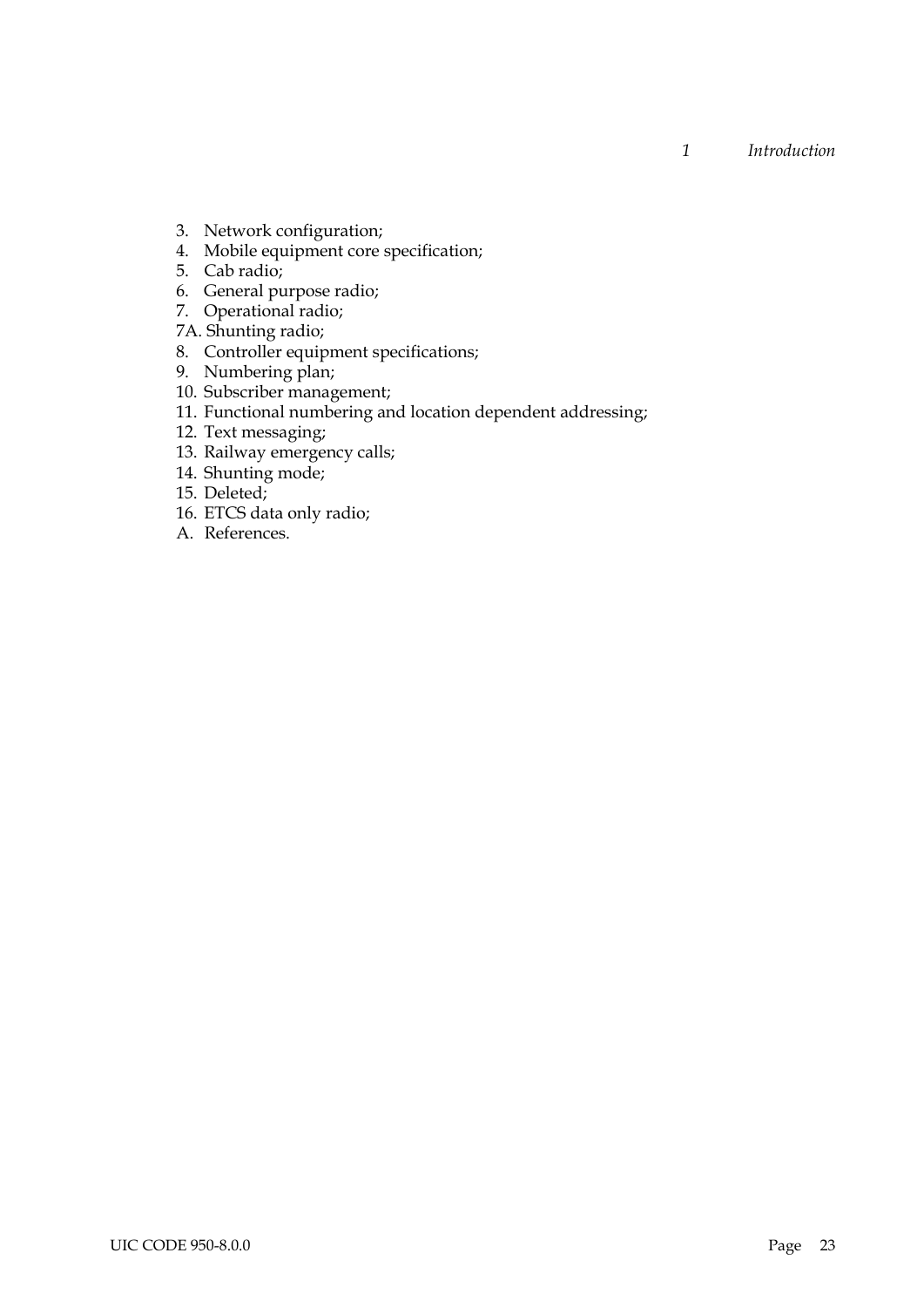PAGE LEFT INTENTIONALLY BLANK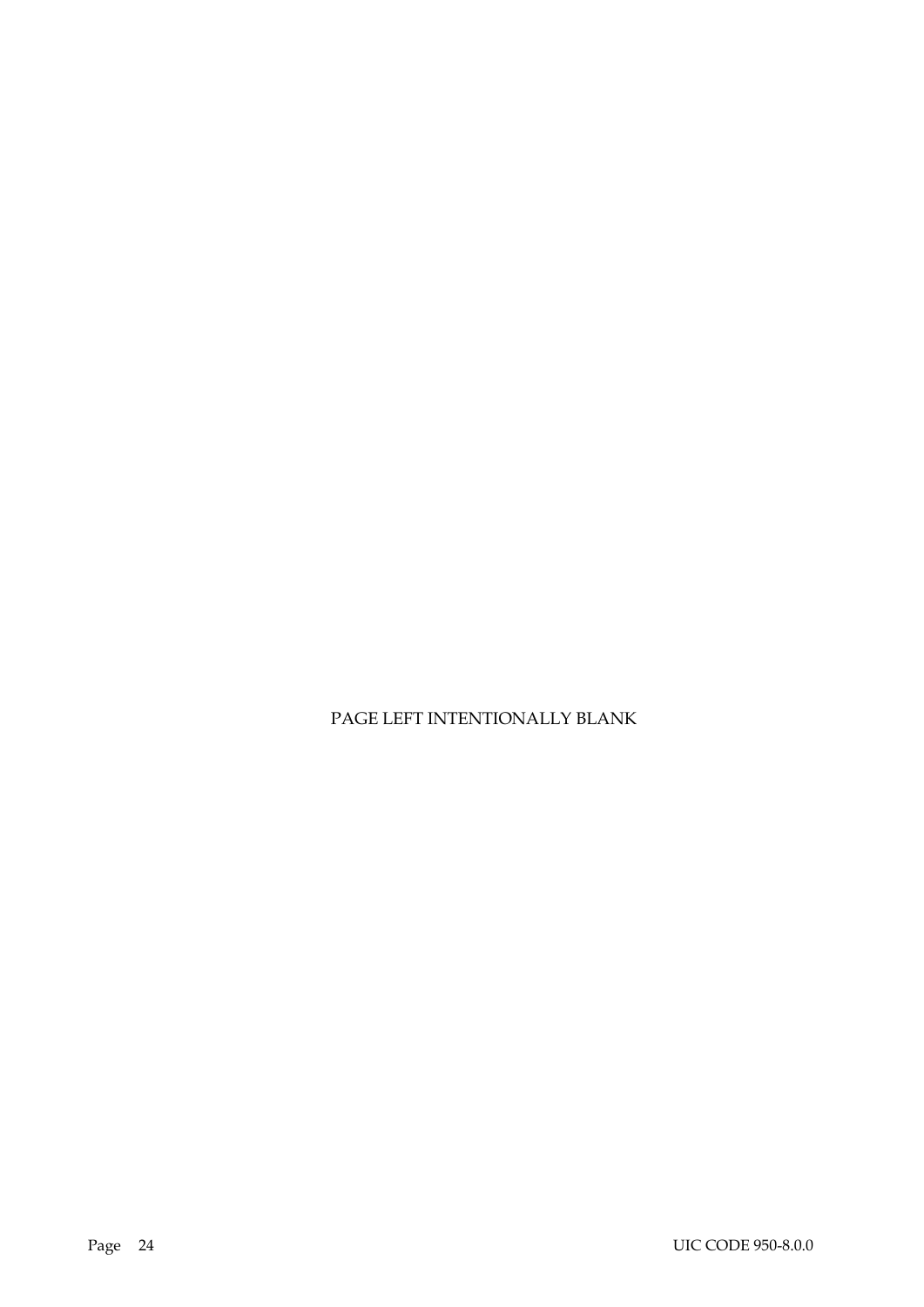# **2 Network requirements**

# **2.1 Introduction**

2.1.1 The network services necessary to meet the range of UIC requirements are detailed below. These services are to be considered as a minimum set for implementation within each UIC standard network. Railways may implement additional network services as desired. (I)

# **2.2 Voice services**

- 2.2.1 This section describes the generic voice telephony services which shall/should be supported by the EIRENE network: (I)
	- point-to-point voice calls;
	- public emergency voice calls;
	- broadcast voice calls:
	- group voice calls;
	- multi-party voice calls.
- 2.2.2 All voice call services shall be able to operate between any combination of fixed and mobile equipment users (excluding specific data terminal equipment). (MI)

*Point-to-point voice calls*

- 2.2.3 The system shall support point-to-point voice calls between any two call parties. (MI)
- 2.2.4 Such point-to-point calls shall allow both parties to talk simultaneously. (MI)

*Public emergency voice calls*

- 2.2.5 The system shall allow a user to make public emergency point-to-point voice calls. (M)
- 2.2.6 Such emergency calls include '112' calls and may not be used for railway emergencies. (I)

*Broadcast voice calls*

- 2.2.7 The system shall support broadcast voice calls. (MI)
- 2.2.8 Broadcast voice calls provide one-way voice communications from a single user to multiple users in a pre-defined local area, all of whom are members of the same call group. (I)
- 2.2.9 The composition of call groups shall be able to be modified within the network. A single user shall be able to be a member of one or more call groups. (MI)
- 2.2.10 The local area over which broadcast calls shall be implemented shall be able to be modified within the network. (M)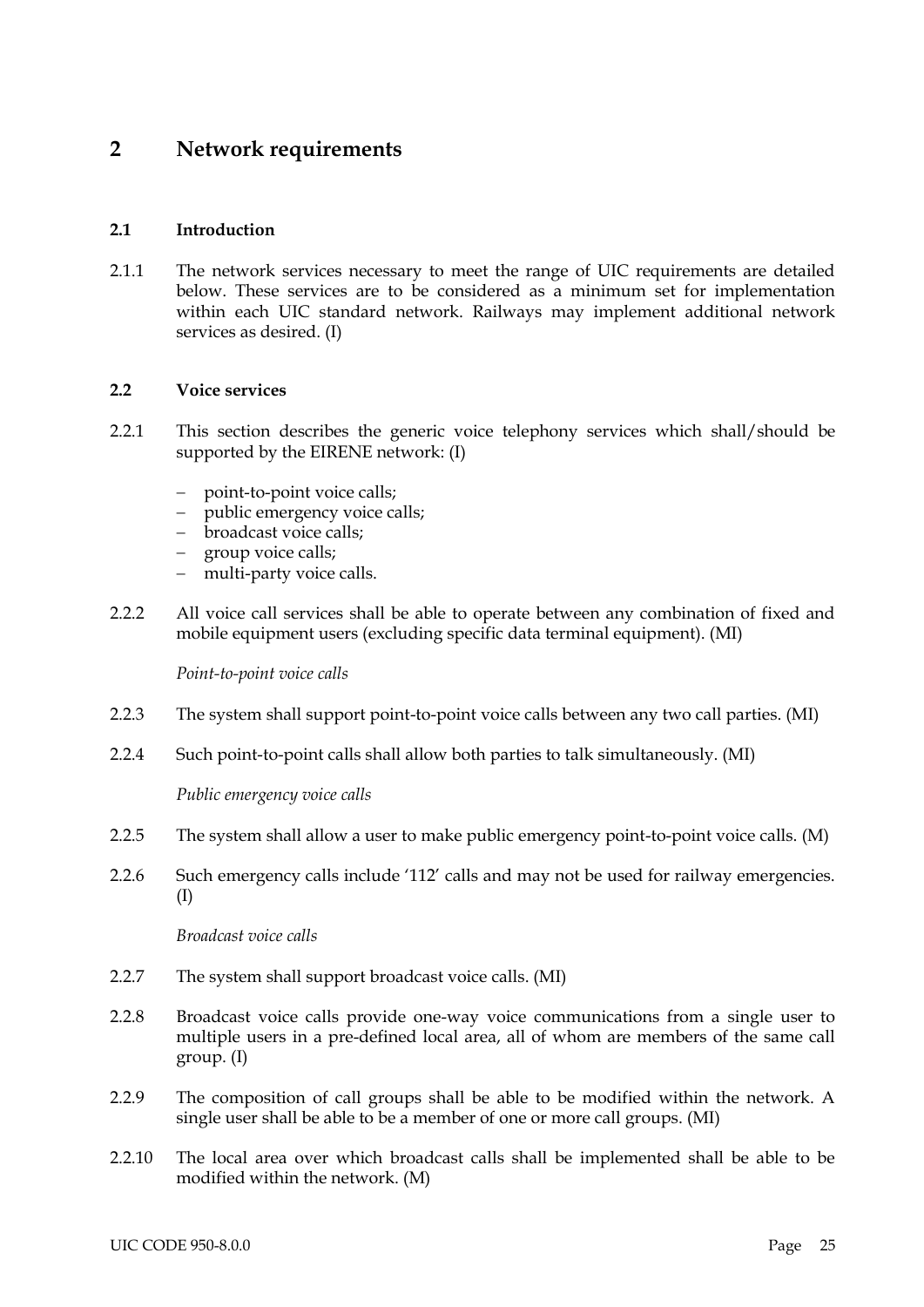2.2.11 It shall only be possible for the user who initiated the call to talk, other users can only listen. (MI)

*Group voice calls*

- 2.2.12 The system shall support group voice calls. (MI)
- 2.2.13 Group voice calls provide voice communications between a number of users in a predefined local area, all of whom are members of the same call group. (I)
- 2.2.14 The composition of call groups shall be able to be modified within the network. A single user shall be able to be a member of one or more call groups. (MI)
- 2.2.15 The local area over which group calls are implemented shall be able to be modified within the network. (M)
- 2.2.16 It is acceptable that only one mobile user involved in the group call may talk at any time. In this case:
	- It shall be possible for controllers to speak at any time during the call. (MI)
	- A mechanism shall be provided by the system to arbitrate between those users wishing to speak within the group call. (MI)

*Multi-party voice calls*

- 2.2.17 The system shall support multi-party voice communications between up to six different parties. (MI)
- 2.2.18 Any of the parties involved in a multi-party voice call shall be able to talk simultaneously. (MI)

#### **2.3 Data services**

- 2.3.1 The EIRENE network shall/should provide data services to support the following data applications: (I)
	- text messages;
	- general data applications;
	- automatic fax;
	- train control applications.

#### *Text messages*

2.3.2 The network should support the transmission of point-to-point and point-tomultipoint text messages from the ground to mobile users. (O)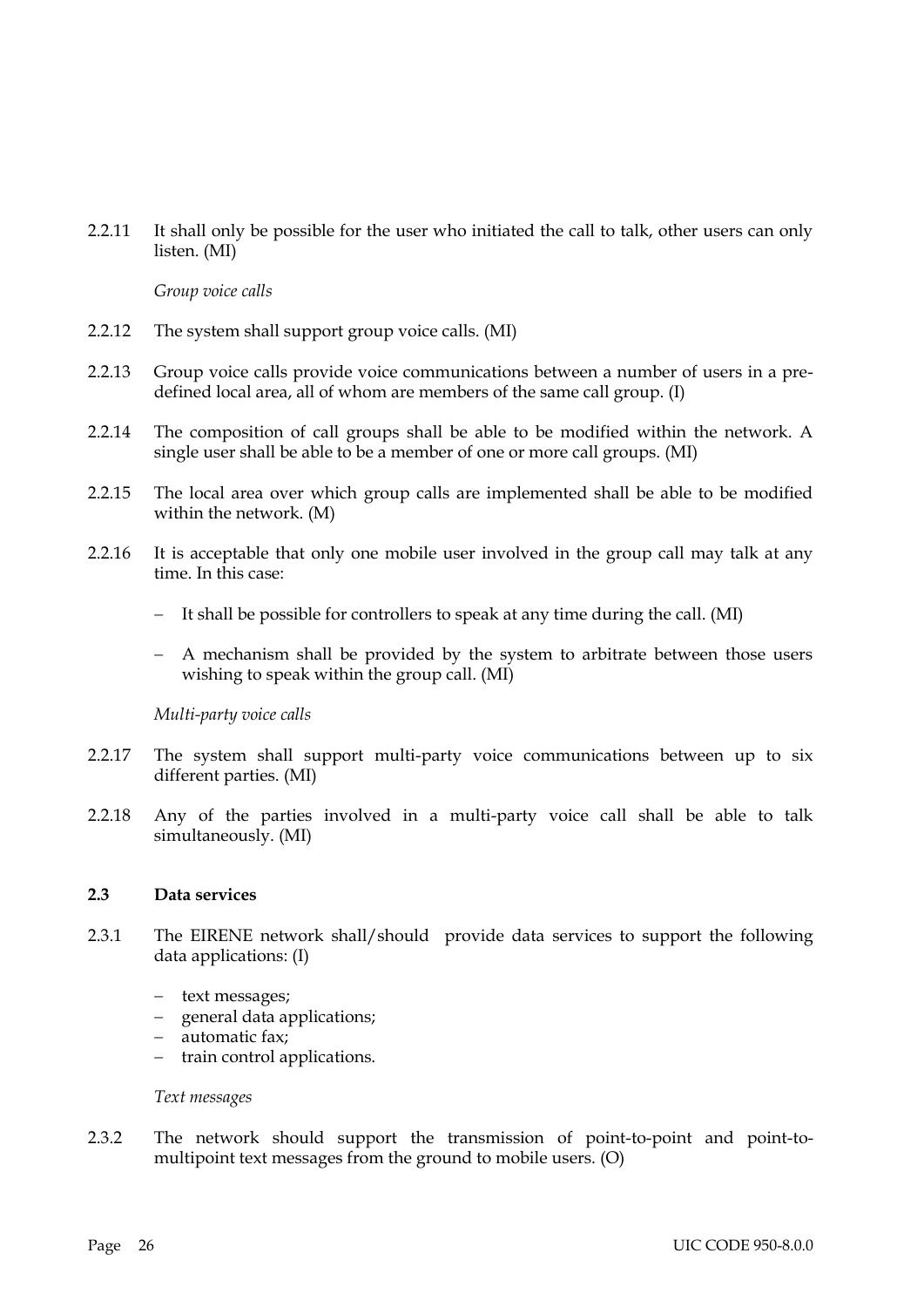### *2 Network requirements requir*

- 2.3.3 The network should support the receipt of mobile-originated text messages by the ground. (O)
- 2.3.4 If the text message facility is implemented, it shall not interfere with the ability of users to make or receive calls with a higher priority. (MI)

*General data applications*

- 2.3.5 Support is required for a range of data communications between the ground and mobile users. Such applications may include: (I)
	- timetable information:
	- maintenance and diagnostic applications;
	- e-mail;
	- remote database access.
- 2.3.6 The network shall support point-to-point data communications. (M)
- 2.3.7 Deleted.
- 2.3.8 The network shall support data rates of at least 2.4 kbit/s. (M)
- 2.3.9 Higher data rates will be required by some data applications in order to provide the necessary performance and acceptable transmission times. (I)
- 2.3.10 The priority scheme for calls described in section 10.2 is also valid for data applications. (I)

*Automatic fax*

- 2.3.11 The network should support fax transmissions between the ground and mobile users. (O)
- 2.3.12 Where fax functionality is provided, it shall be possible to interrupt the fax to make or receive calls with a higher priority. (MI)

*Train control applications*

- 2.3.13 Where ERTMS/ETCS level 2 or 3 is implemented, the network shall be capable of supporting data communications for that train control system with the required quality of service. (MI)
- 2.3.14 Deleted
- 2.3.15 Communications for train control may be characterised as low data rate per train; however, in some areas there will be a high density of trains requiring simultaneous communications. (I)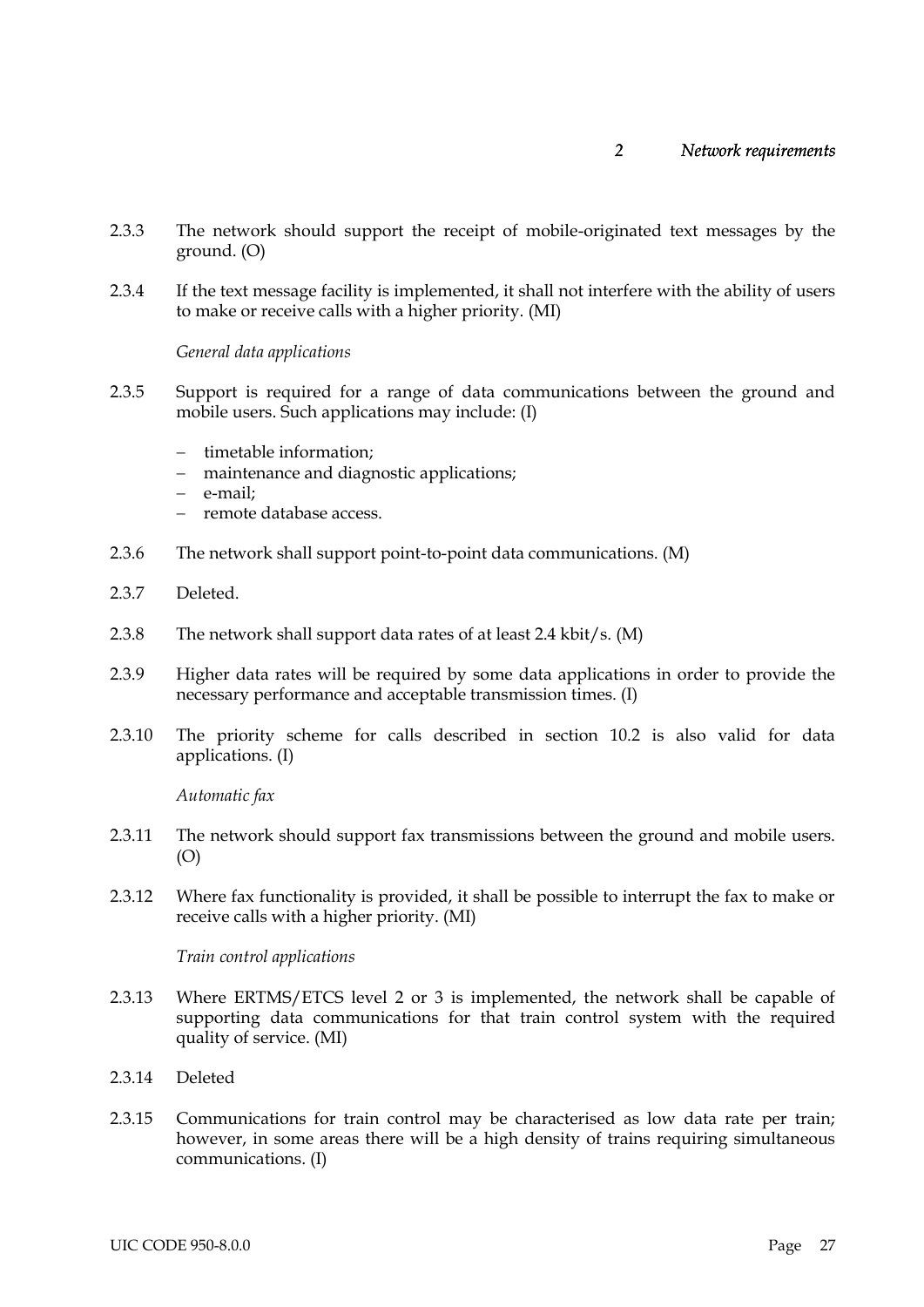2.3.16 The priority scheme for calls described in section 10.2 is also valid for train control applications. (I)

# **2.4 Call related services**

- 2.4.1 The EIRENE network shall/should support the following call related services: (I)
	- display of identity of called/calling user;
	- restriction of display of called/calling user;
	- priority and pre-emption;
	- call forwarding;
	- call hold;
	- call waiting;
	- charging information;
	- call barring;
	- explicit call transfer (O).

*Display of identity*

- 2.4.2 It shall be possible to display the identity of the called or calling party in the form of a standard telephone number. (MI)
- 2.4.3 It shall be possible to display the identity of the called or calling party as a textual description of their function. (MI)

*Restriction of display of identity*

2.4.4 It should be possible for the network to prevent the identity of certain users from being displayed on the mobile, either when being called, calling or both. (O)

*Priority and pre-emption*

- 2.4.5 The network shall provide a mechanism whereby calls may be assigned one of a number of different priority levels. (MI)
- 2.4.6 This mechanism shall allow calls with a higher assigned priority to override (pre-empt) existing calls of a lower priority. (MI)
- 2.4.7 Pre-empted calls will be discontinued and the new call of a higher priority shall be connected instead. (MI)
- 2.4.8 Deleted
- 2.4.9 Deleted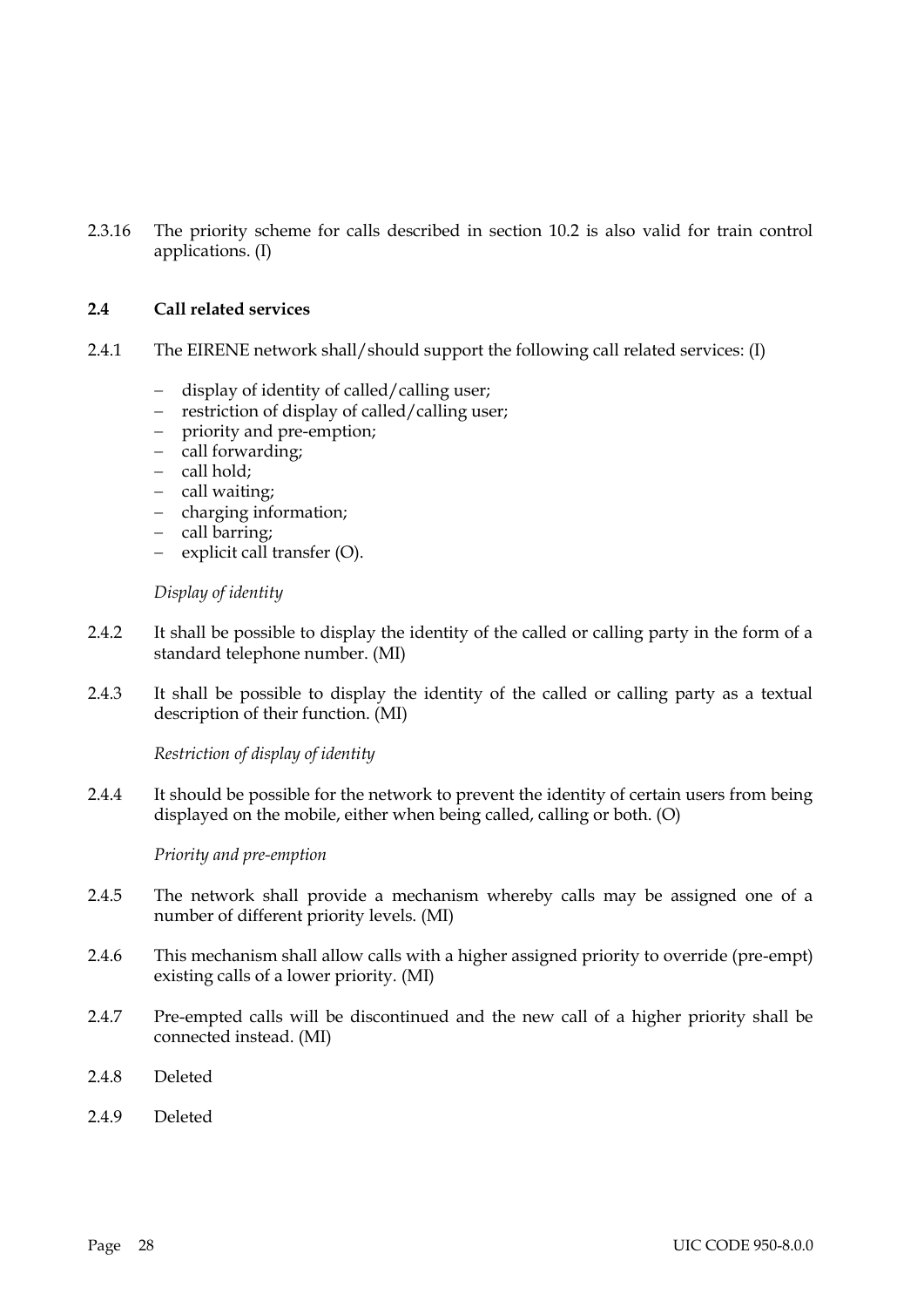# *Call forwarding*

- 2.4.10 It shall be possible for an incoming call or data message for one user to be forwarded to another user using functionality provided by the network. (M)
- 2.4.11 Deleted
- 2.4.12 There are a number of sub-classes of call forwarding, which shall/should be supported by the network:
	- automatically forward the incoming call without any user interaction (*unconditional*); (M)
	- automatically forward the incoming call without user interaction if the user is busy in an existing call (*busy*); (M)
	- automatically forward the incoming call if there is no reply from the intended recipient (*no reply*); (O)
	- automatically forward the incoming call if the intended recipient cannot be contacted via the network (*not reachable*). (O)

# *Call hold*

- 2.4.13 The network shall allow the user to temporarily exit from an existing call by putting the call on hold. (MI)
- 2.4.14 It shall be possible for the user to re-join the call which is on hold at any time. (MI)

#### *Call waiting*

2.4.15 The network shall provide the ability to inform a user, who is involved in an existing call, of attempts by other users to contact them. (MI)

#### *Charging information*

2.4.16 Where network services are chargeable, it should be possible for the network to provide information about call rates and on-going call charges. (O)

#### *Call barring*

- 2.4.17 It shall be possible, using network management or maintenance facilities, to prevent individual users from: (M)
	- making calls to:
		- another network (fixed or mobile);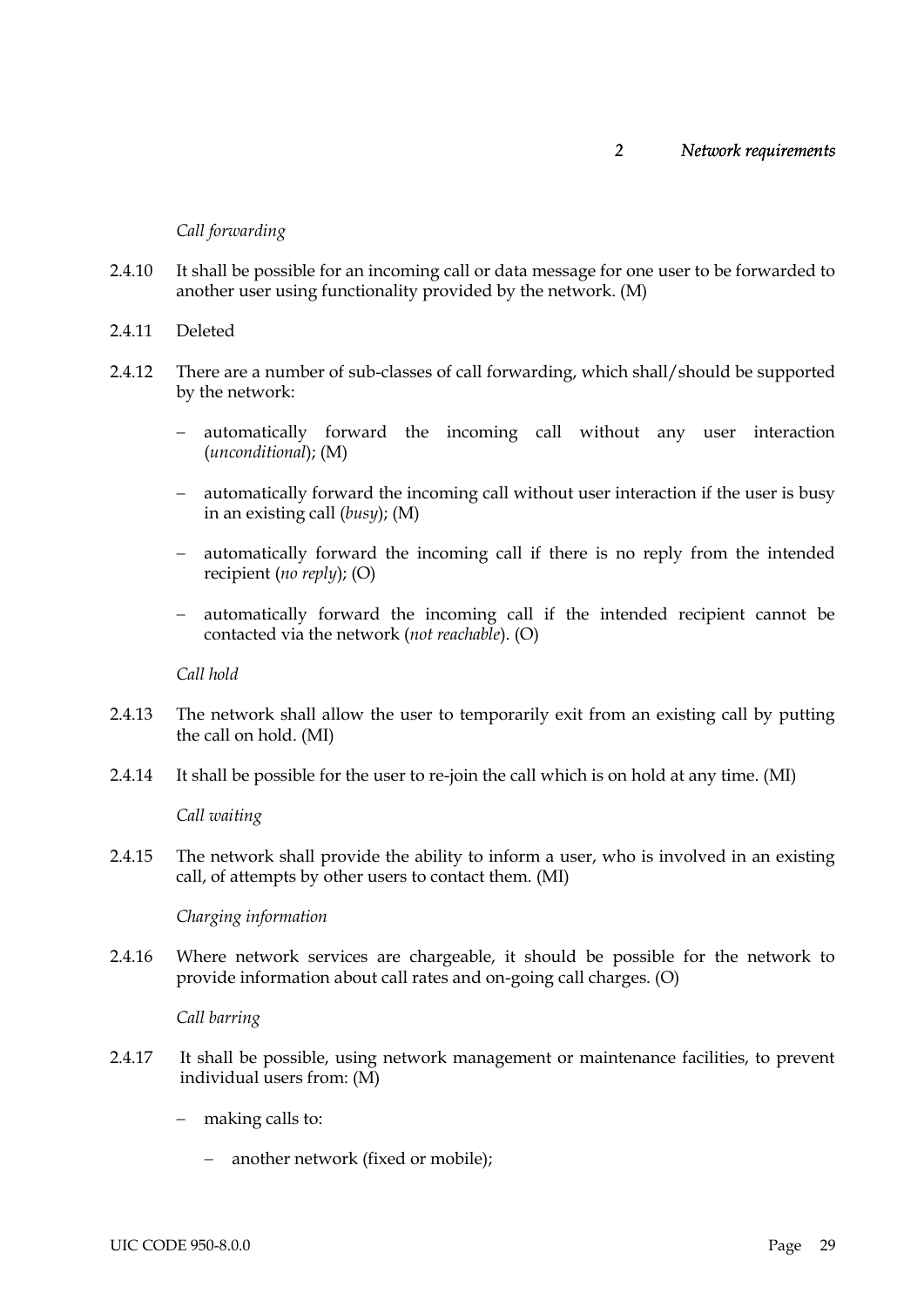- certain types of numbers within or external to the network;
- certain pre-defined telephone numbers;
- receiving calls from:
- all other networks (fixed or mobile);
- certain other networks (fixed or mobile);
- certain types of numbers within or external to the network;
- certain pre-defined telephone numbers.

# *Explicit call transfer*

- 2.4.18 It should be possible to transfer an incoming call or call in progress to another party. (O)
- 2.4.19 It shall be possible for the user who is attempting to transfer a call to converse with the intended recipient prior to transferring the call. (M)

#### **2.5 Railway specific services**

- 2.5.1 The EIRENE network shall also provide support for the following railway specific services:
	- functional addressing including registration/deregistration (see section 11); (MI)
	- location dependent addressing (see section 11); (MI)
	- Railway emergency calls (see section 13). (MI)
- 2.5.2 The EIRENE network should also provide support for shunting mode (see section 14). (O)

# **2.6 Type of voice calls specific to railways**

- 2.6.1 Railway Emergency Call
- 2.6.1.1 Railway Emergency Call is defined in section 13. (I)
- 2.6.2 High Priority calls
- 2.6.2.1 A High Priority call shall be associated with an internationally harmonised value (such as Short Dialling Code, Group Identity or Functional Number). (MI)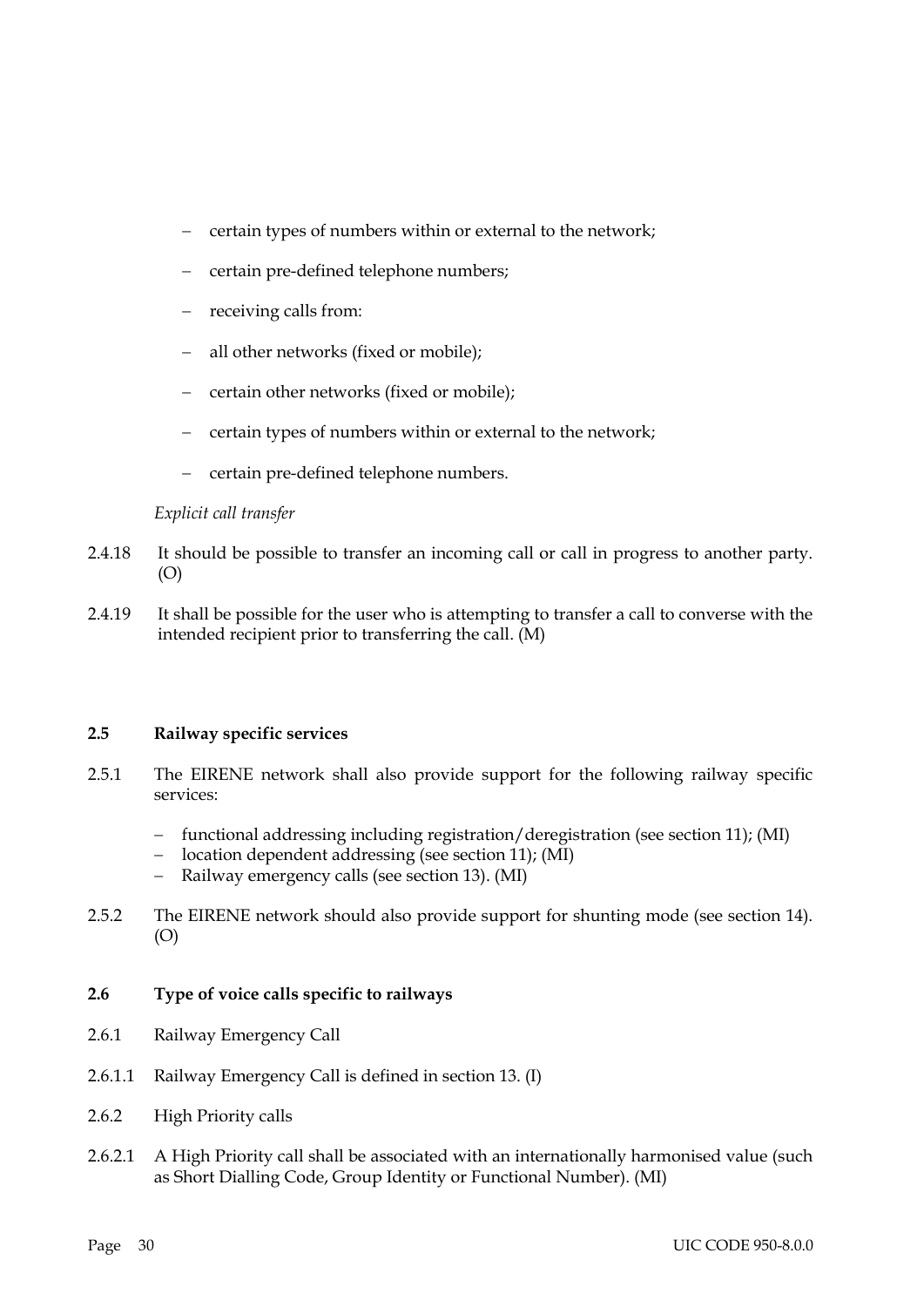- 2.6.2.2 The priority level for High Priority calls is defined in section 10.2. (I)
- 2.6.2.3 Either a mobile user or a controller shall be able to initiate a High Priority call. (M)
- 2.6.2.4 A High Priority group call shall be terminated by the originator or an entitled controller. (M)
- 2.6.2.5 A High Priority point to point call shall be terminated by the originating or the terminating party. (M)
- 2.6.2.6 The connectivity matrix for High Priority calls defines which subscribers are able to contact which other subscribers within the EIRENE network. "Yes" indicates that the network shall allow a call from the stated initiating party to the stated receiving party. Shaded cells on the connectivity matrix mean that this call is outside the scope of the EIRENE specifications. (I)

|                  |            | <b>Receiving Party</b> |                |            |        |                |                |                |
|------------------|------------|------------------------|----------------|------------|--------|----------------|----------------|----------------|
|                  |            | Primary                | Secondary      | Power      | Lead   | Other          | Chief          | Other          |
|                  |            | Controller             | Controller     | Controller | Driver | Driver         | Conductor      |                |
|                  | Primary    |                        |                |            | Yes    | N <sub>o</sub> | N <sub>0</sub> | No             |
|                  | Controller |                        |                |            |        |                |                |                |
|                  | Secondary  |                        |                |            | Yes    | No             | No             | No             |
|                  | Controller |                        |                |            |        |                |                |                |
|                  | Power      |                        |                |            | Yes    | No             | No             | N <sub>o</sub> |
|                  | Controller |                        |                |            |        |                |                |                |
| Initiating Party | Lead       | Yes                    | Yes            | Yes        |        |                |                |                |
|                  | Driver     |                        |                |            |        |                |                |                |
|                  | Other      | No                     | No             | No         |        |                |                |                |
|                  | Driver     |                        |                |            |        |                |                |                |
|                  | Chief      | No                     | N <sub>o</sub> | No         |        |                |                |                |
|                  | Conductor  |                        |                |            |        |                |                |                |
|                  | Other*     | Yes                    | Yes            | No         |        |                |                |                |
|                  |            |                        |                |            |        |                |                |                |

2.6.2.7 High Priority point to point call connectivity should be as shown in table 2-1. (O)

*Table 2-1: Connectivity matrix for High Priority point to point calls*

\* For example, a fixed wireless track side equipment.

2.6.2.8 High Priority group call connectivity should be as shown in table 2-2 (O).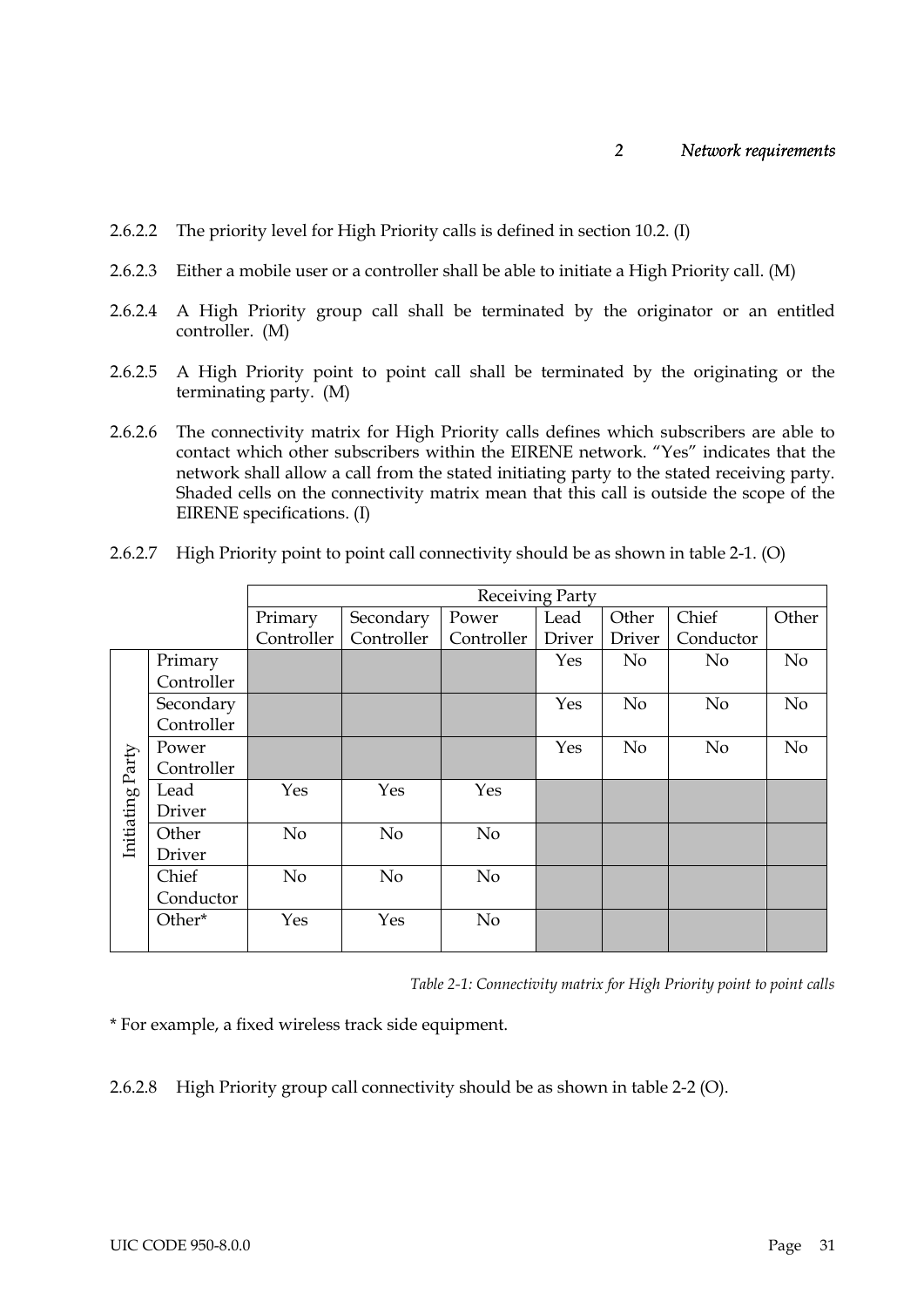|                  |            | <b>Receiving Party</b> |                |                |        |                |                |       |
|------------------|------------|------------------------|----------------|----------------|--------|----------------|----------------|-------|
|                  |            | Primary                | Secondary      | Power          | Lead   | Other          | Chief          | Other |
|                  |            | Controller             | Controller     | Controller     | Driver | Driver         | Conductor      |       |
|                  | Primary    |                        |                |                | Yes    | N <sub>o</sub> | N <sub>o</sub> | Yes*  |
|                  | Controller |                        |                |                |        |                |                |       |
|                  | Secondary  |                        |                |                | Yes    | No             | No             | Yes*  |
|                  | Controller |                        |                |                |        |                |                |       |
|                  | Power      |                        |                |                | Yes    | N <sub>o</sub> | N <sub>o</sub> | No    |
|                  | Controller |                        |                |                |        |                |                |       |
| Initiating Party | Lead       | Yes                    | Yes            | Yes            | Yes    |                |                |       |
|                  | Driver     |                        |                |                |        |                |                |       |
|                  | Other      | No                     | No             | No             |        |                |                |       |
|                  | Driver     |                        |                |                |        |                |                |       |
|                  | Chief      | N <sub>o</sub>         | N <sub>o</sub> | N <sub>o</sub> |        |                |                |       |
|                  | Conductor  |                        |                |                |        |                |                |       |
|                  | Other      | Yes*                   | Yes*           | N <sub>o</sub> |        |                |                |       |
|                  |            |                        |                |                |        |                |                |       |

\* For example, other designated mobile users.

*Table 2-2: Connectivity matrix for High Priority group calls*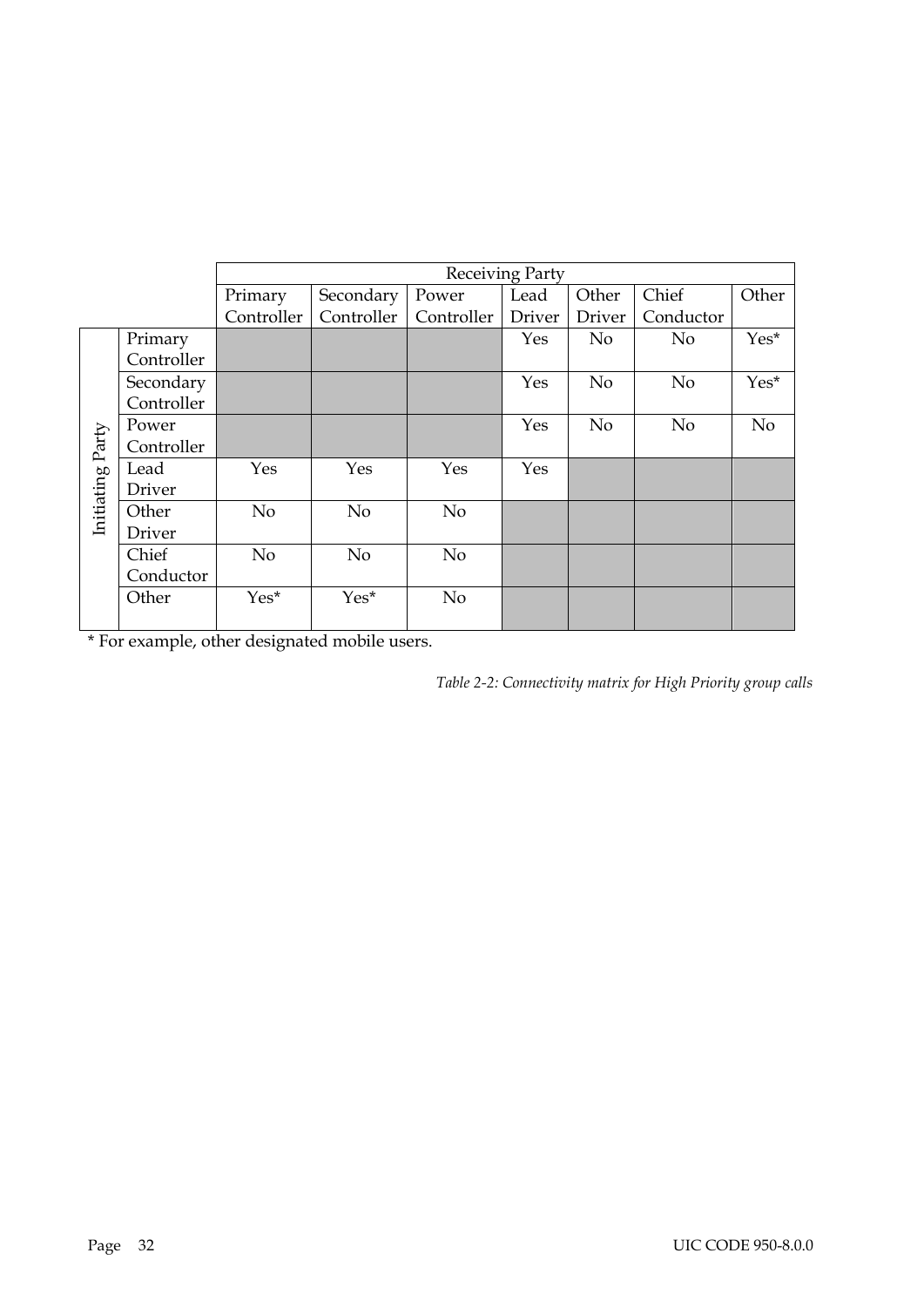# **3 Network configuration**

# **3.1 Introduction**

- 3.1.1 This section describes the requirements for the EIRENE network and the performance levels which are to be achieved. The aim is to provide interoperability between networks and a consistent level of service. (I)
- 3.1.2 It may be necessary to supplement this Functional Requirements Specification with special requirements for supporting the train control application. Further information on the communications requirements to support ERTMS can be found in the 'Summary of ERTMS Communication Requirements' document<sup>6</sup>. (I)

# **3.2 Coverage and performance**

- 3.2.1 For network planning, the coverage level is defined in terms of time and area where the minimum signal criteria are achieved. (I)
- 3.2.2 The level of coverage should be at least 95% of the time over 95% of the designated coverage area for a radio installed in a vehicle with an external antenna. (O)
- 3.2.3 The network shall support all EIRENE-compliant mobiles. (M)
- 3.2.4 The land-based part of the system shall provide communications for mobiles when stationary and when travelling at speeds up to the maximum allowable line speed or 500 km/h, whichever is the lower. (MI)

#### **3.3 Network interconnection**

- 3.3.1 (Network selection requirements for mobiles have been moved to sections 5, 6 and 7).
- 3.3.2 Deleted.
- 3.3.3 Network interconnection is subject to a bilateral agreement between network operators. The interconnection between the networks must, as a minimum, be compliant with applicable open specifications. (I)
- 3.3.4 During the process of moving from one EIRENE network to another, the system must minimise the inconvenience to the user. (I)

#### **3.4 Call set-up time requirement**

- 3.4.1 Call set-up time requirements are dependent mainly upon priority (see section 10.2). (I)
- 3.4.1i The requirements for end-to-end call set-up performance are indicated in table 3-1. (I)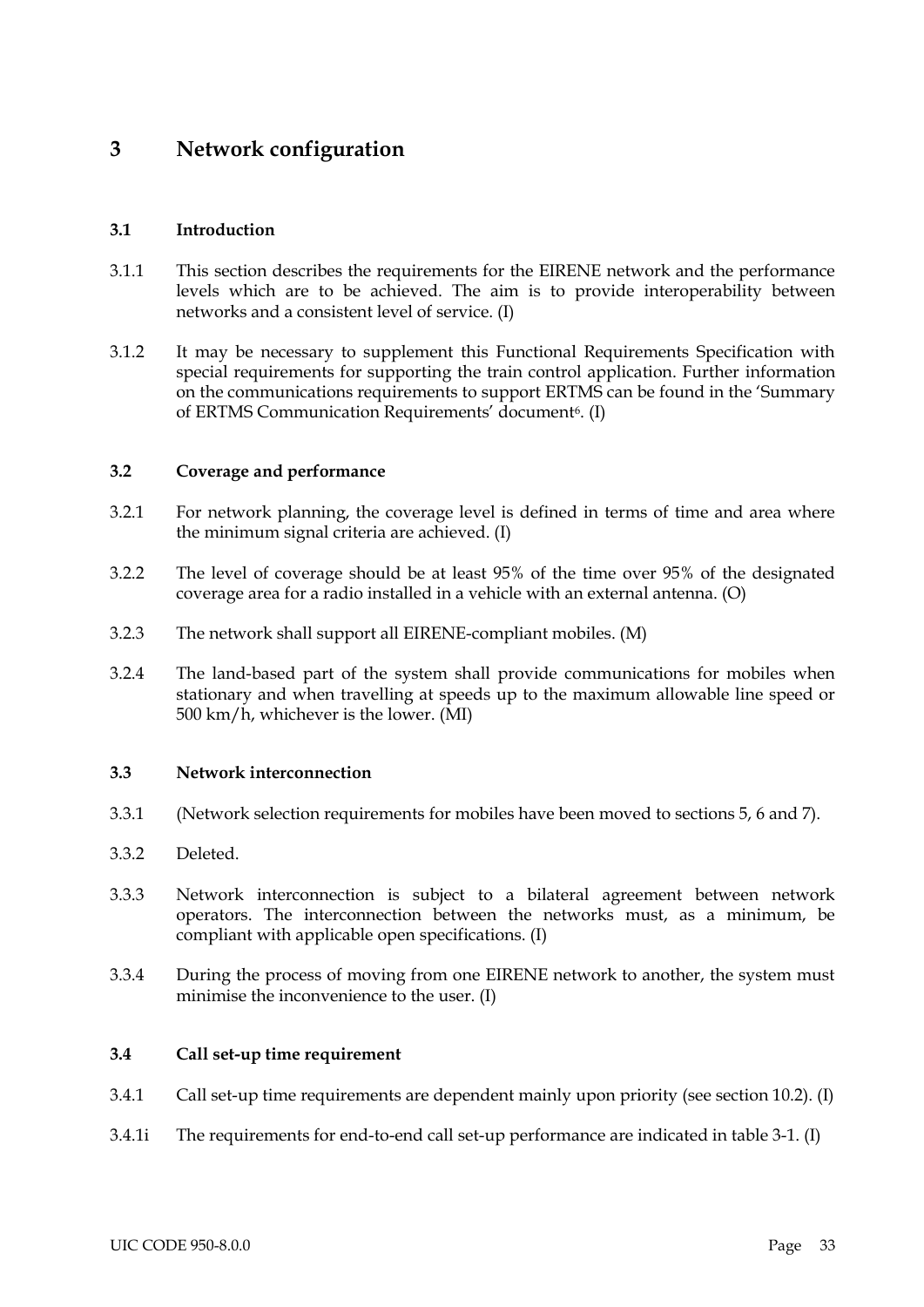| Call type                                                                           | Call set-up time |     |
|-------------------------------------------------------------------------------------|------------------|-----|
| Railway emergency calls                                                             | <4s              | (M) |
| High priority group calls                                                           | $<$ 5 $s$        | (M) |
| All operational and high priority mobile-to-fixed<br>calls not covered by the above | $<$ 5s           | (O) |
| All operational and high priority fixed-to-mobile<br>calls not covered by the above | <7s              | (O) |
| All operational mobile-to-mobile calls not<br>covered by the above                  | <10s             | (O) |
| All other calls                                                                     | ەد10s            | O   |

*Table 3-1: Call set-up time requirements*

- 3.4.2 The required call set-up times shall be achieved in 95% of cases. (MI)
- 3.4.2i The start of the railway emergency call set up is defined as the point at which the user has completed all necessary actions to initiate the call. (I)
- 3.4.2ii The completion of the railway emergency call set up time is defined as the point at which the "stage 1: Warning "commences, as specified in 13.2.2.4. (I)
- 3.4.3 Call set-up times for 99% of cases shall not be more than 1.5 times the required call setup time. (MI)
- 3.4.4 Set-up times shall include the time required for any translation of functional numbers internal to the EIRENE network. (MI)

# **3.5 Broadcast and group call areas**

- 3.5.1 Where fixed network users are involved in a group or broadcast call, fixed network users will be pre-defined and will not change during the course of the call. (I)
- 3.5.2 The group or broadcast call area used will have the effect of determining which mobiles can participate in the call (i.e. those currently within the area defined). It shall be possible to determine the area over which the call takes place by one, or a combination, of the following: (MI)
	- the location of the call initiator (if mobile-originated);
	- the identity of the group being called (e.g. all users, all trains, etc);
	- a prefix to the group identity specifying the call area (if fixed network-initiated).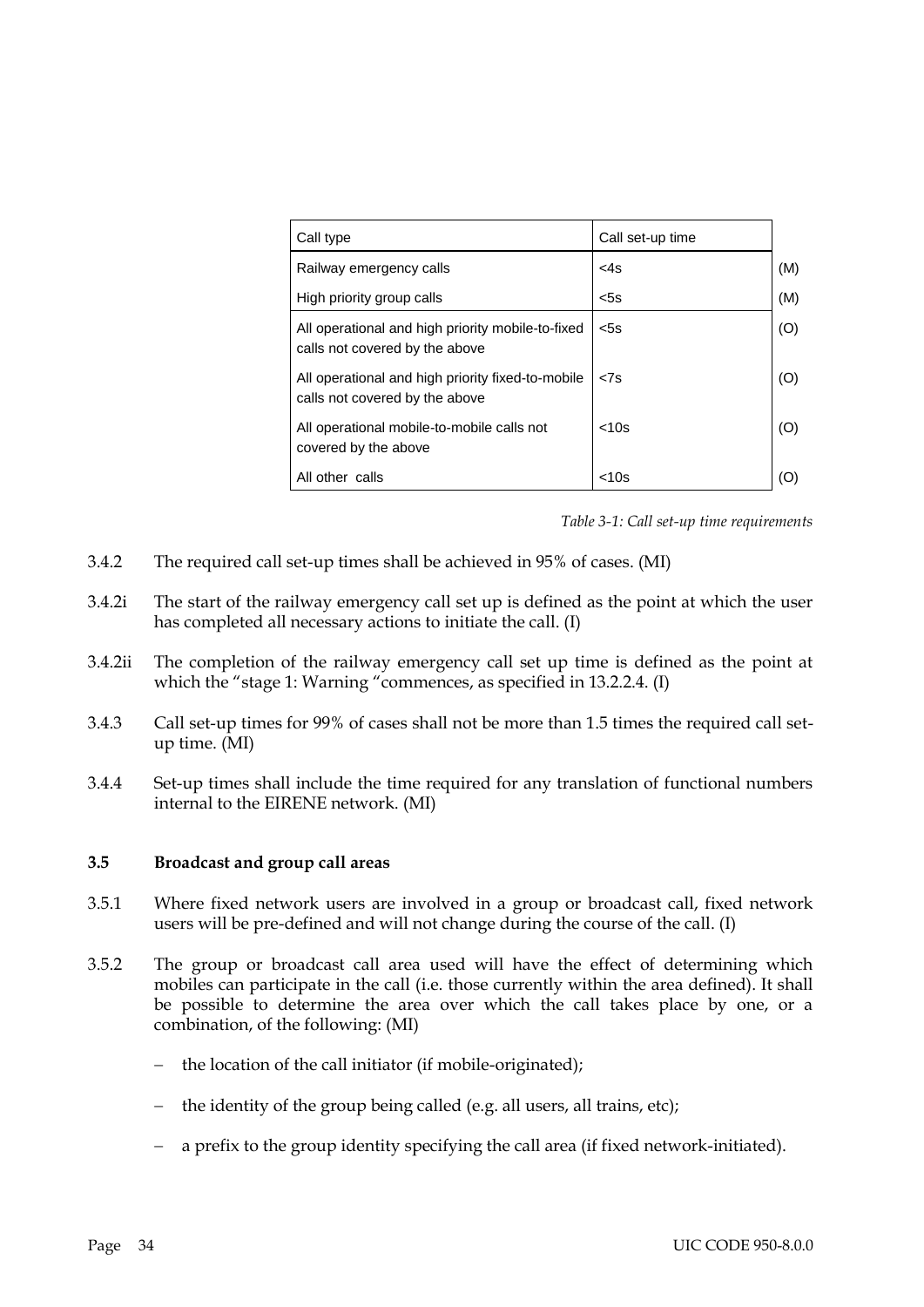- 3.5.3 Any group or broadcast calls initiated in a given location shall be broadcast over an associated area based on the location of the call originator, and also to any fixed network numbers associated with the originating location. (MI)
- 3.5.4 The definition of each broadcast or group call area should take into account factors such as the speed of trains on the line (stopping distance) and the operational control areas. (O)
- 3.5.5 It is acceptable that mobiles which move out of the call area during the call be dropped from the call. (I)
- 3.5.6 Mobiles configured for reception of railway emergency calls entering into a call area where a railway emergency call is ongoing shall automatically join this call. (MI)
- 3.5.7 Deleted.
- 3.5.8 Deleted.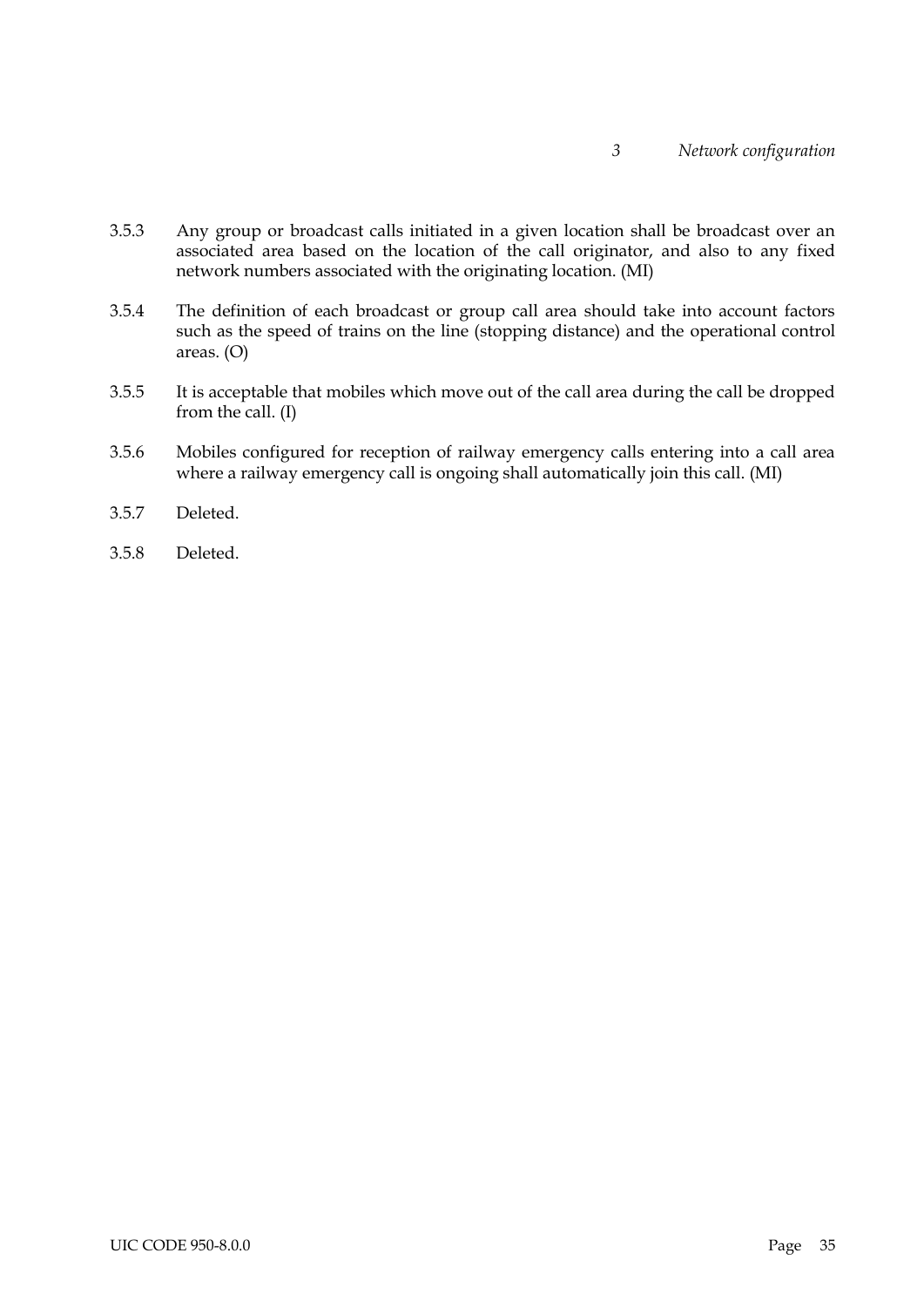PAGE LEFT INTENTIONALLY BLANK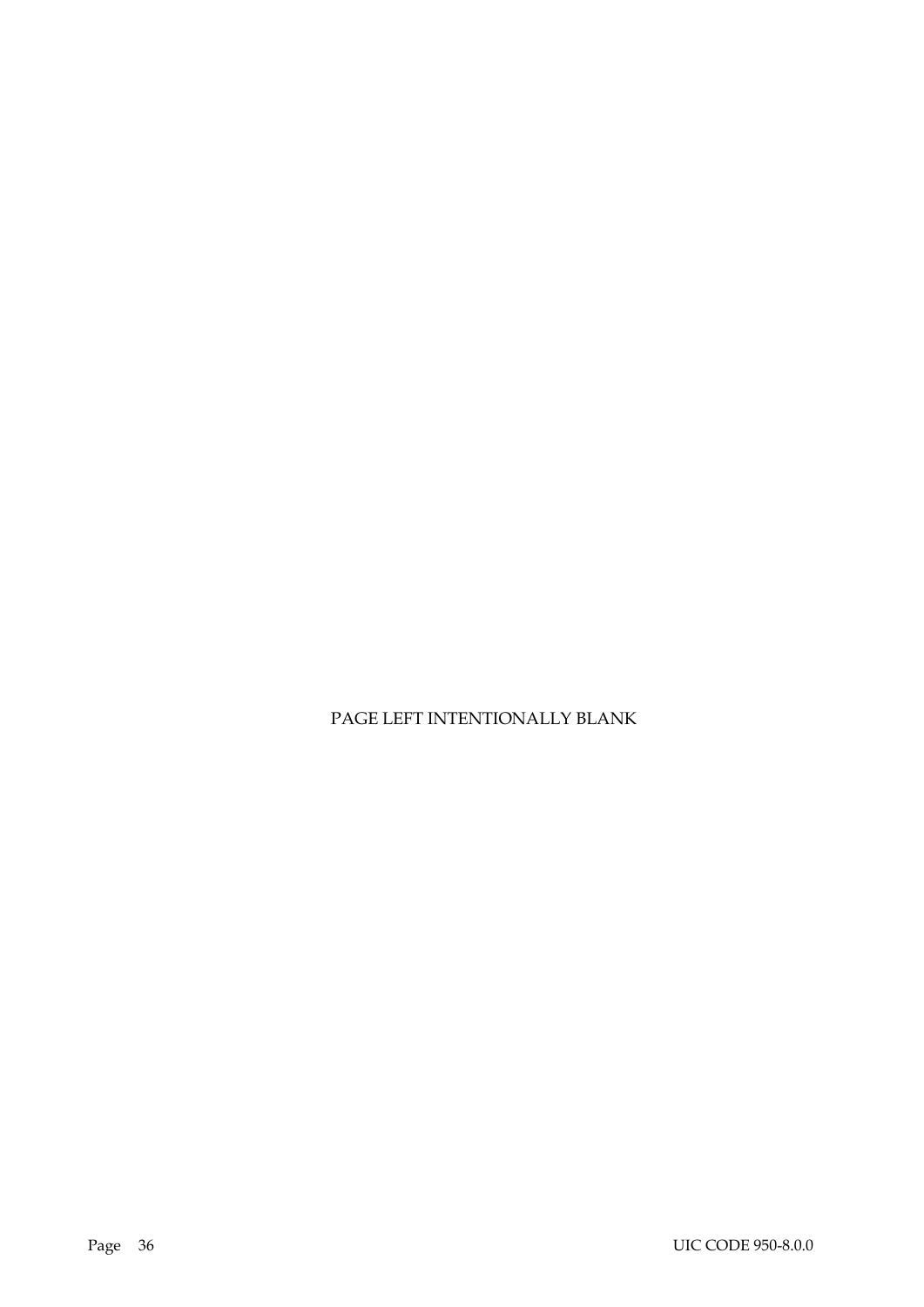# **4 Mobile equipment core specification**

# **4.1 Introduction**

- 4.1.1 All EIRENE mobiles are specified with a common level of basic services, facilities and features. This section of the specification gives details of these core requirements, whilst sections 5, 6, 7, 7A and 16 detail requirements specific to each of the radio types. (I)
- 4.1.1i Where there are mandatory requirements for human-machine interface attributes that are not defined in this specification, the decision for the way of presentation is a national issue. In any case, these national solutions must not conflict with those of the CENELEC Technical Specifications, in particular for the actions required from the drivers of trains passing the borders. (I)
- 4.1.2 Five distinct mobile radio types are required, based on the type of role they will perform and the environment in which they will operate, as follows: (I)
	- a) Cab radios for the transmission of voice and non-safety data for use by the driver of a train and/or by other on-train systems;
	- b) General purpose radios for general use by railway personnel;
	- c) Operational radios for use by railway personnel involved in operations such as trackside maintenance.
	- d) Shunting radio for use by railway personnel involved in train operations such as shunting.
	- e) ETCS data only radios for the transmission of train control data.

Note 1: It is possible that the General purpose, Operational and Shunting radios may have a number of variants to meet railway requirements (e.g. handheld and vehicle mounted).

Note 2: Cab radios and ETCS data only radios may be mounted in one enclosure, but each part will conform to the appropriate requirements of this specification.

- 4.1.3 The operation of mobile equipment is to be defined in such a way that it will limit the impact of external interferences. (I)
- 4.1.3i It shall be possible to operate all EIRENE mobiles in the basic frequency band allocated for use by EIRENE Networks. (MI)
- 4.1.3ii It shall be possible to operate all EIRENE mobiles in the frequency bands allocated to the public GSM 900 Networks. (M)
- 4.1.3iii It shall/should be possible to operate all EIRENE mobiles in the extended GSM-R frequency band. (I)
	- a) Cab Radio shall be able to operate in the extended GSM-R frequency band. (M)
	- b) General purpose radio, Operational radio and Shunting radio should be able to operate in the extended GSM-R frequency band. (O)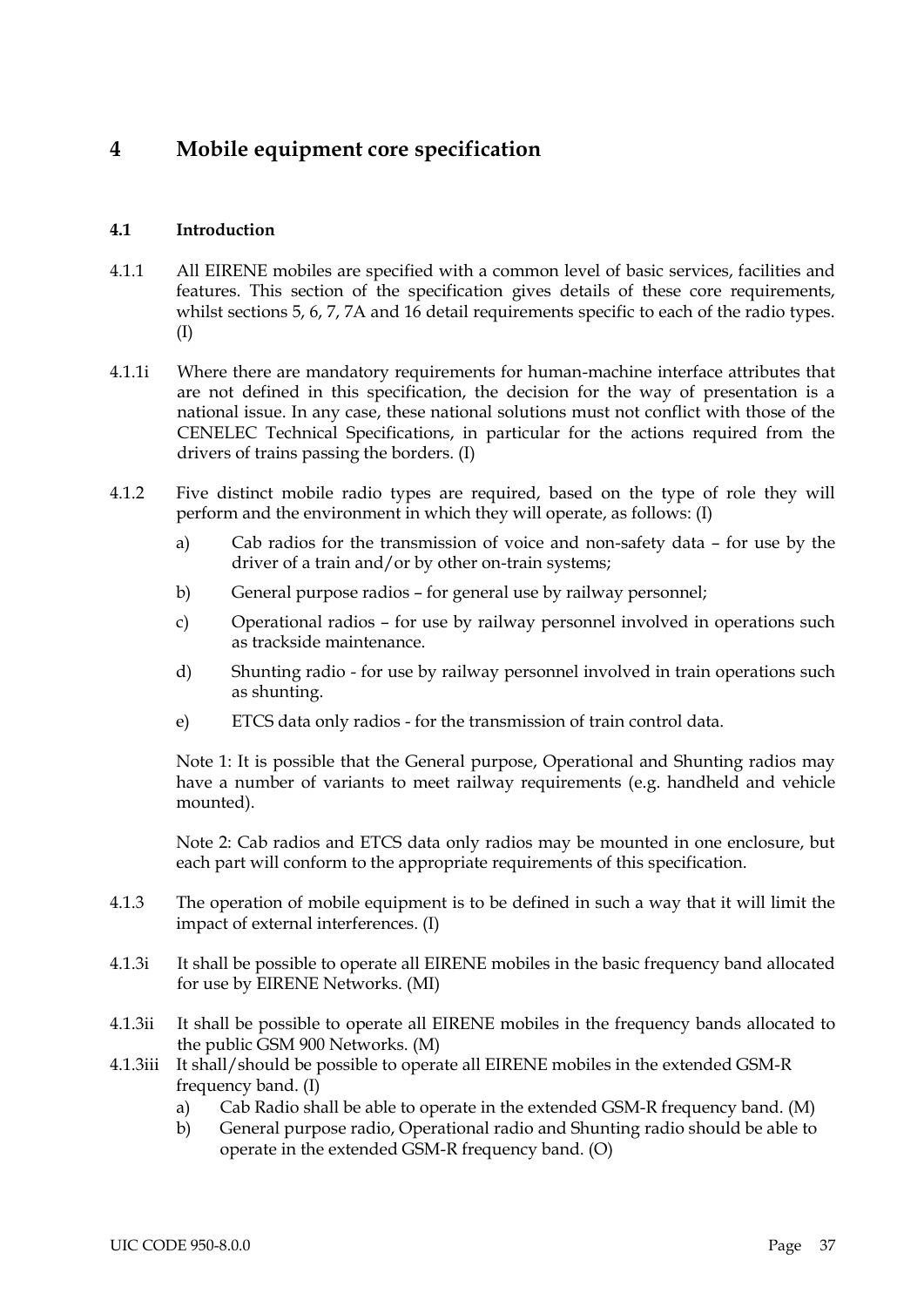- 4.1.3iv It should be possible to operate all EIRENE mobiles in the other frequency bands allocated to the public GSM Networks. (O)
- 4.1.4 Mobile equipment operated in frequency band listed in clause 4.1.3i, 4.1.3ii and 4.1.3iii shall function as specified when travelling at speeds from 0 km/h to 500 km/h. (MI)
- 4.1.5 In order to identify network and subscriber specific information the necessary data shall be stored in the EIRENE mobile. (M)

# **4.2 Services and facilities**

4.2.1 The following voice telephony services, identified in section 2, shall/should be supported for each type of mobile radio:

|                              | Cab radio | ETCS data<br>only radio | General<br>purpose radio | Operational<br>radio | Shunting<br>radio |
|------------------------------|-----------|-------------------------|--------------------------|----------------------|-------------------|
| Point-to-point voice calls   | MI        | <b>NA</b>               | м                        | м                    | м                 |
| Public emergency voice calls | M         | <b>NA</b>               | M                        | м                    | М                 |
| Broadcast voice calls        | MI        | <b>NA</b>               | M                        | м                    | м                 |
| Group voice calls            | MI        | <b>NA</b>               | М                        | м                    | М                 |
| Multi-party voice calls      | MI        | <b>NA</b>               |                          |                      | M                 |

*Table 4-1: Voice telephony services to be supported*

4.2.2 The following data applications, identified in section 2, shall/should be supported for each type of mobile radio:

|                                | Cab radio | ETCS data<br>only radio | General<br>purpose radio | Operational<br>radio | Shunting<br>radio |
|--------------------------------|-----------|-------------------------|--------------------------|----------------------|-------------------|
| Text message service           | ΜI        | <b>NA</b>               | М                        | М                    | М                 |
| General data applications      | M         | O                       |                          |                      |                   |
| Automatic fax                  |           | <b>NA</b>               |                          | O                    |                   |
| ETCS train control application | NA        | MI                      | ΝA                       | <b>NA</b>            | <b>NA</b>         |

*Table 4-2: Data applications to be supported*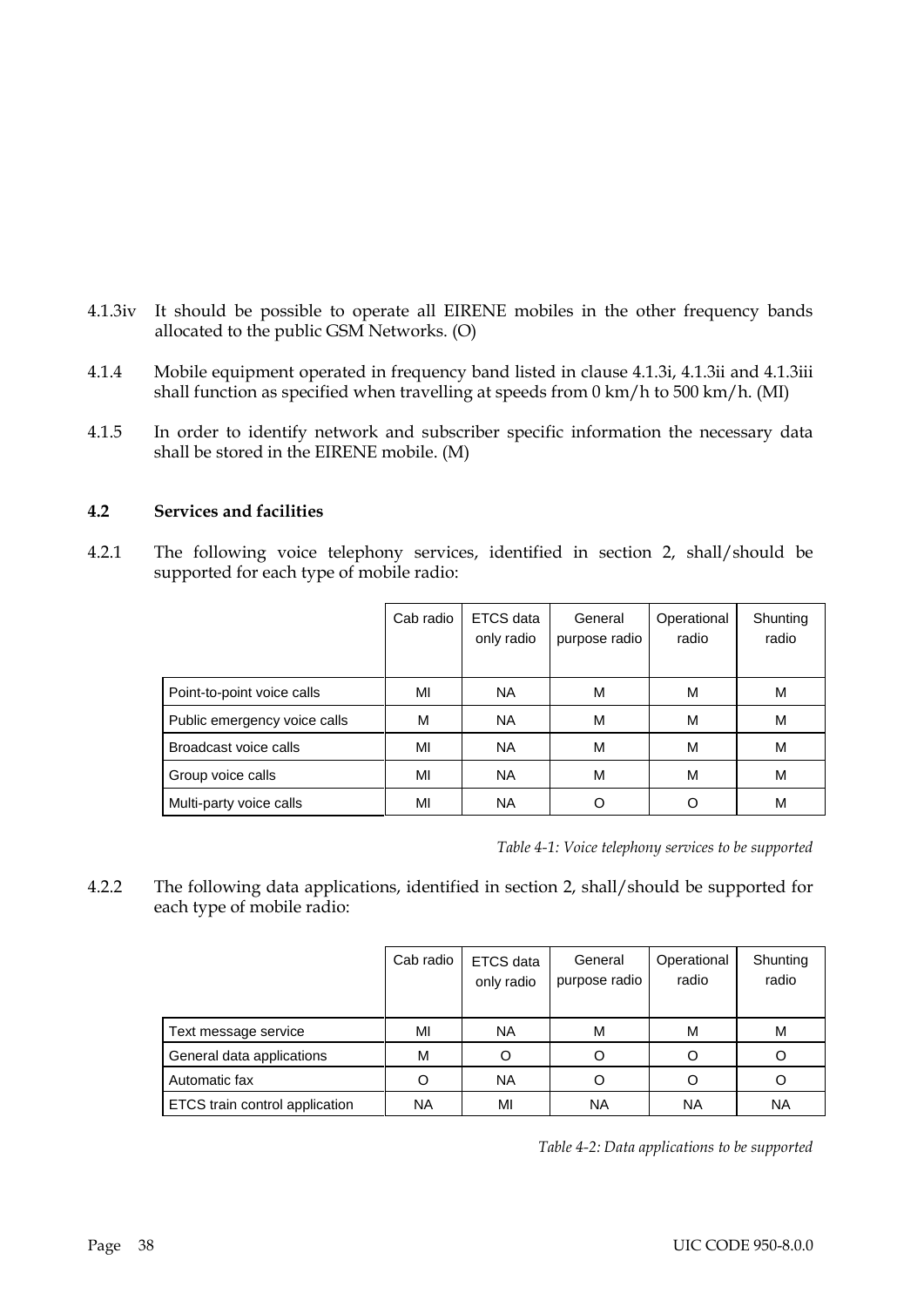|                                            | Cab radio | ETCS data<br>only radio | General<br>purpose radio | Operational<br>radio | Shunting<br>radio |
|--------------------------------------------|-----------|-------------------------|--------------------------|----------------------|-------------------|
| Display of calling user identity           | MI        | <b>NA</b>               | M                        | м                    | м                 |
| Display of called user identity            | MI        | $M*$                    | M                        | м                    | M                 |
| Restriction of display of user<br>identity | O         | <b>NA</b>               | O                        | O                    | O                 |
| Call forwarding:                           |           |                         |                          |                      |                   |
| - unconditional                            | м         | <b>NA</b>               | O                        | O                    | O                 |
| - if user busy                             | ∩         | <b>NA</b>               | O                        | Ω                    | ∩                 |
| - if no reply                              | $\Omega$  | <b>NA</b>               | O                        | $\Omega$             | Ω                 |
| - if not reachable                         | O         | <b>NA</b>               | O                        | O                    | O                 |
| Call hold                                  | MI        | <b>NA</b>               | O                        | O                    | М                 |
| Call waiting                               | MI        | <b>NA</b>               | M                        | М                    | м                 |
| Display of call charging information       | O         | <b>NA</b>               | O                        | O                    | O                 |
| Call barring                               | MI        | <b>NA</b>               | O                        | М                    | М                 |
| Explicit Call Transfer (ECT)               | O         | <b>NA</b>               | O                        | O                    | O                 |
| Auto answer service                        | MI        | <b>NA</b>               | O                        | М                    | М                 |
| Call supervisory information               | MI        | <b>NA</b>               | O                        | O                    | O                 |

4.2.3 The following call related services shall/should be supported for each type of mobile radio:

\* Transferring part of the service only

*Table 4-3: Call related features to be supported*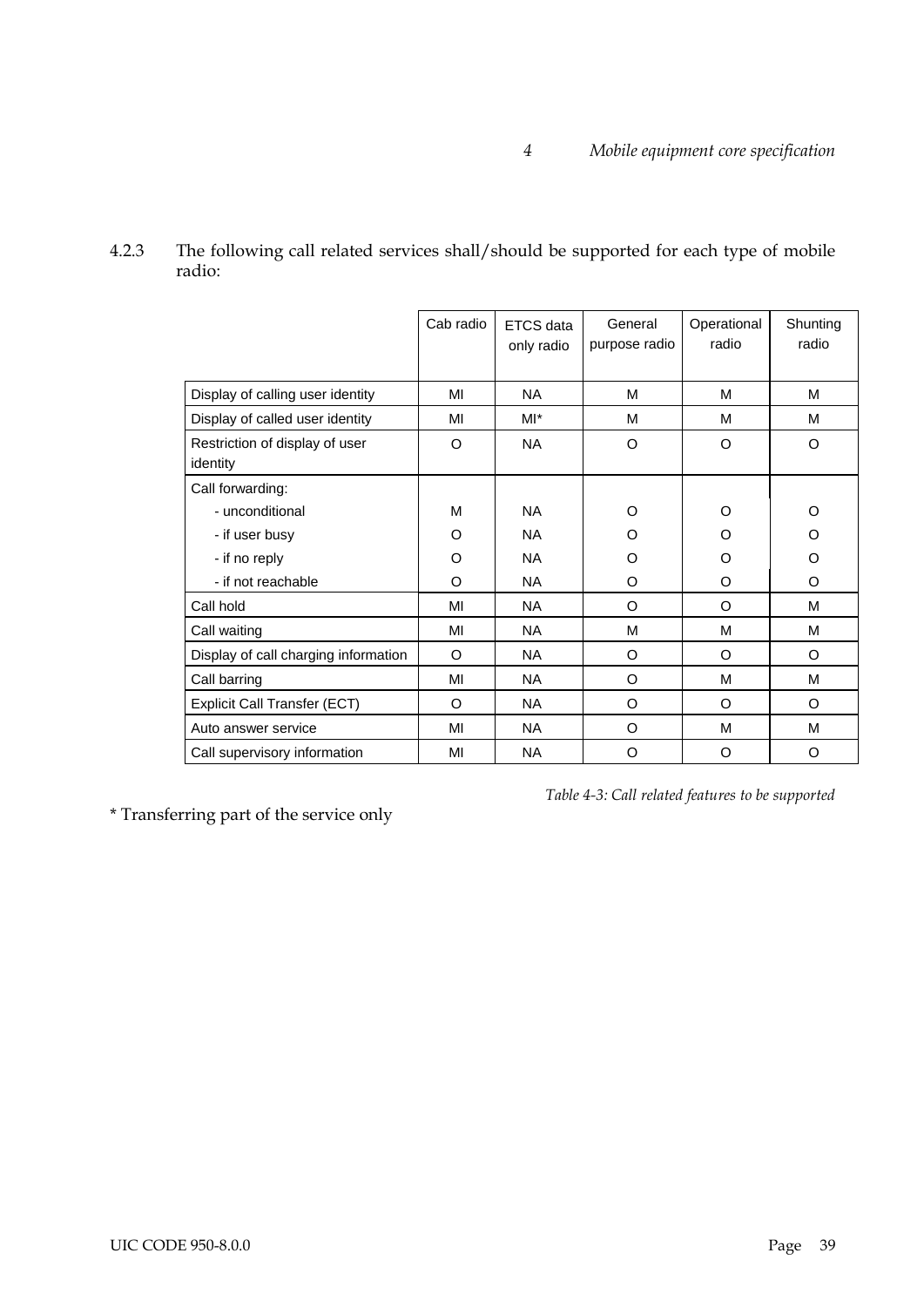4.2.4 The following EIRENE features shall/should be supported for each type of mobile radio:

|                                                                     | Cab<br>radio | ETCS data<br>only radio | General<br>purpose<br>radio | Operational<br>radio | Shunting<br>radio |
|---------------------------------------------------------------------|--------------|-------------------------|-----------------------------|----------------------|-------------------|
| Functional addressing (section 11)                                  | MI           | NA.                     | м                           | М                    | м                 |
| Location dependent addressing<br>(section 11)                       | MI           | м                       | $\Omega$                    | $\Omega$             | O                 |
| Direct mode (section 15 Deleted)                                    | NA.          | <b>NA</b>               | NA.                         | NA.                  | <b>NA</b>         |
| Shunting mode (section 14)                                          | MI           | <b>NA</b>               | NA.                         | NA.                  | м                 |
| Multiple driver communications within<br>the same train (section 5) | MI           | NA.                     | NA.                         | NA.                  | <b>NA</b>         |
| Railway emergency calls<br>(section 13)                             | MI           | <b>NA</b>               | ∩                           | м                    | м                 |

*Table 4-4: EIRENE specific features to be supported*

# **4.3 Environmental and physical requirements**

- 4.3.1 This sub-section defines the core environmental and physical requirements for all EIRENE mobile equipment. The requirements provided in this section are augmented by those provided in later sections for each individual radio type, with each radio type being specified by the superset of the core plus specific requirements. (I)
- 4.3.2 The categories of requirements defined for each type of mobile equipment are as follows: (I)
	- climatic conditions (temperature, humidity, solar radiation, altitude, etc);
	- physical conditions (flammability, contamination, physical protection, etc);
	- mechanical conditions (shock and vibration);
	- electrical conditions (power supply variation, battery life, overloading, etc);
	- EMC (both emissions and immunity).
- 4.3.3 In normal operation of a mobile radio unit, it is expected that a combination of the above environmental conditions will be experienced. (I)
- 4.3.4 Any environmental and physical requirements stated may be superseded by national requirements if the national standards provide a higher level of environmental and physical protection. However, stricter national standards shall not prevent the use of other EIRENE mobiles in that country. (M)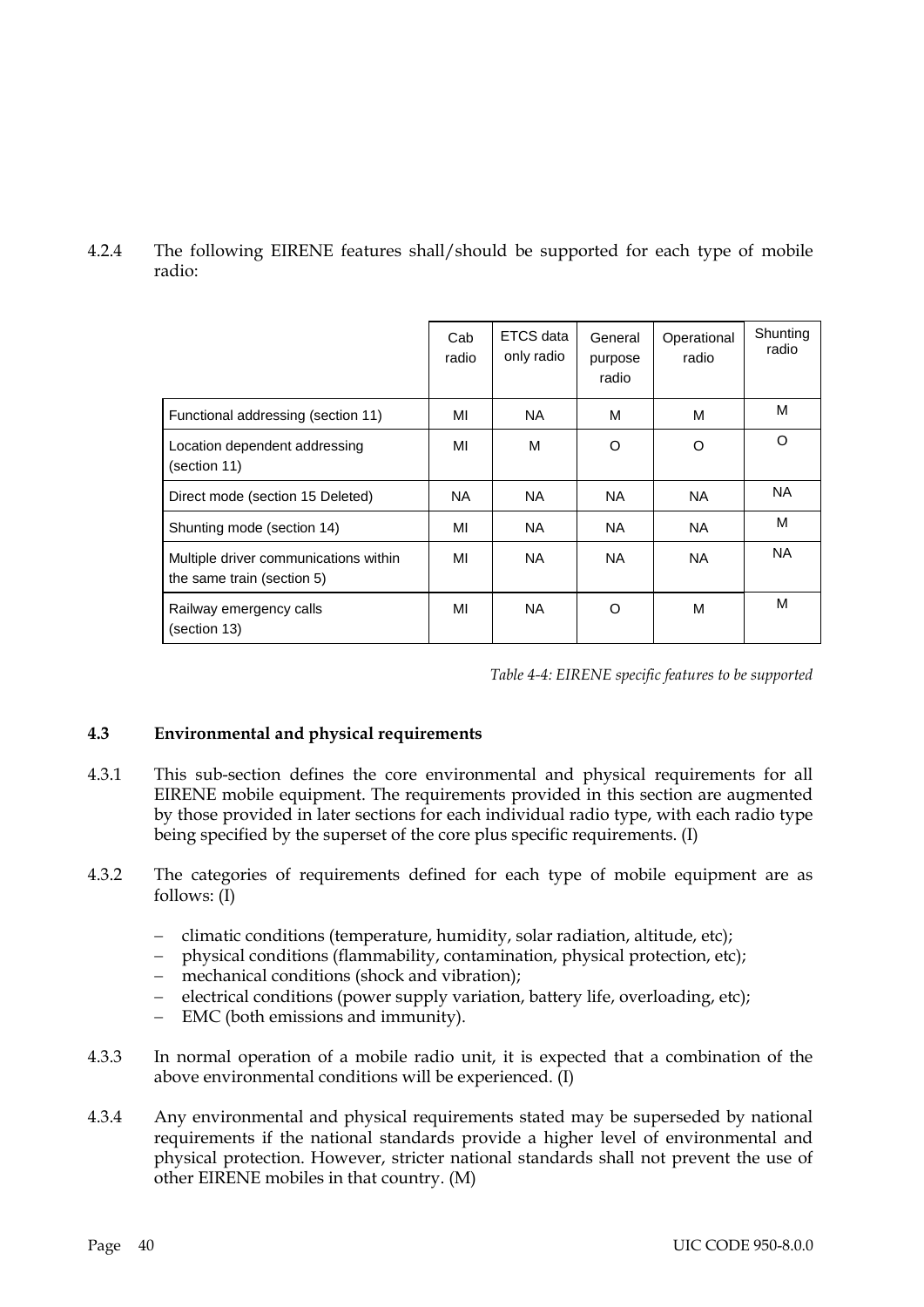4.3.5 All design, testing and installation of EIRENE mobile radio equipment shall comply with the quality procedures defined in ISO 9001<sup>4</sup>. (M)

*Climatic conditions*

4.3.6 Any pressure pulses caused by vehicles passing, entering or leaving tunnels shall not affect the normal operation of EIRENE mobile equipment. (M)

*Physical conditions*

- 4.3.7 The design of EIRENE mobiles shall comply with the relevant European Norms for protection against physical hazards, e.g.: (M)
	- pollution;
	- chemical contaminants (e.g. diesel);
	- flammable substances;
	- biologically active substances;
	- dust, sand and heavy particles;
	- mould growth.

## *Mechanical conditions*

4.3.8 All EIRENE mobile equipment shall be capable of being operated on board rolling stock. (M)

*Electrical*

4.3.9 The batteries to be used in the mobile equipment shall have sufficient capacity to support typical railway use. (M)

*Electromagnetic Compatibility*

- 4.3.10 EIRENE mobiles will generate electromagnetic emissions. It is the responsibility of national railways operating EIRENE networks to ensure that EIRENE equipment does not interfere with the normal operation of any on-train or ground-based systems. (I)
- 4.3.11 In particular, EIRENE equipment could interfere with: (I)
	- signalling relays and contacts;
	- power transformers;
	- track circuits;
	- axle counters;
	- train describers;
	- other radio equipment;
	- radar speed measurement equipment;
	- switched mode power supplies;
	- telecommunications circuits;
	- electronic locking systems.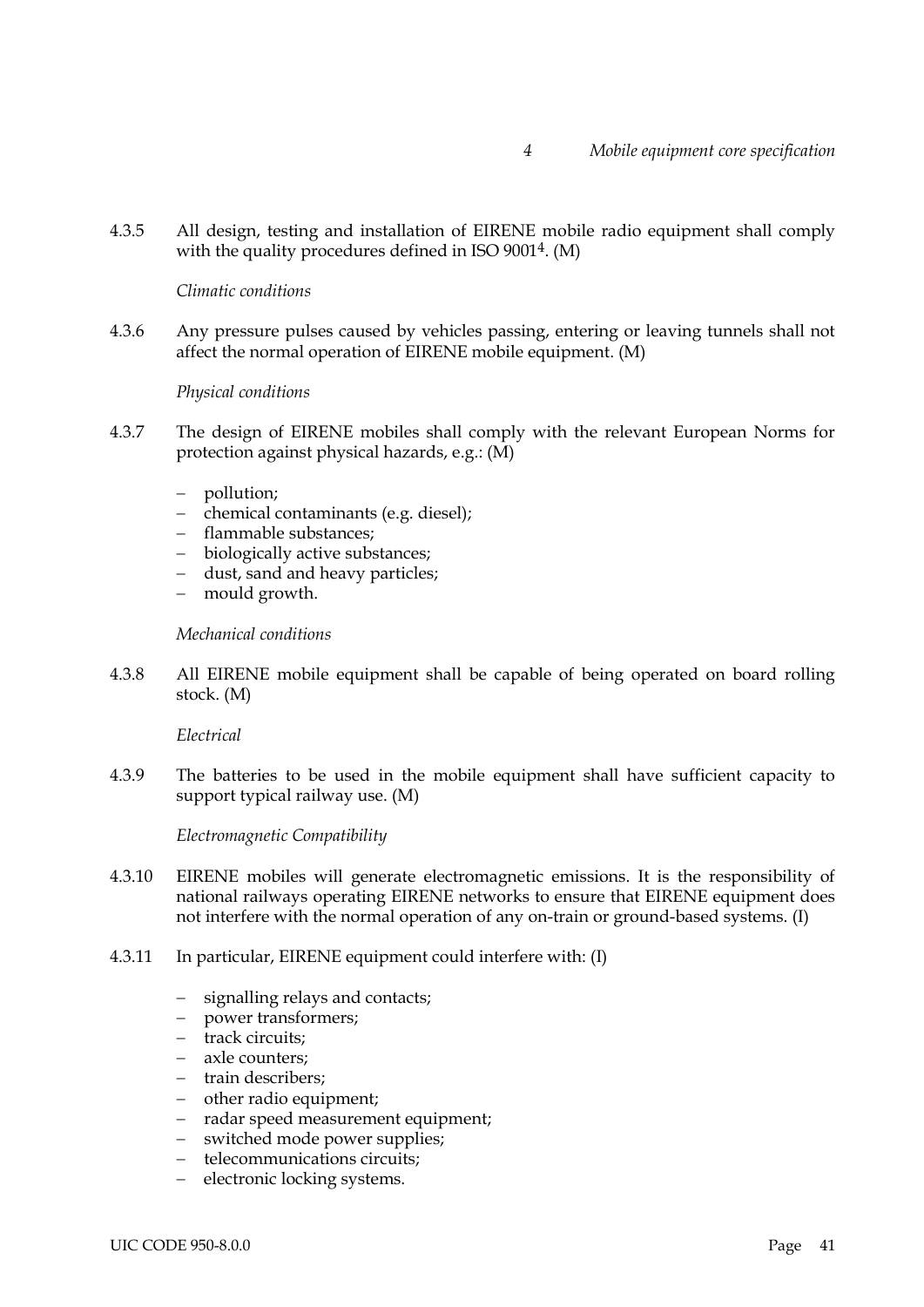PAGE LEFT INTENTIONALLY BLANK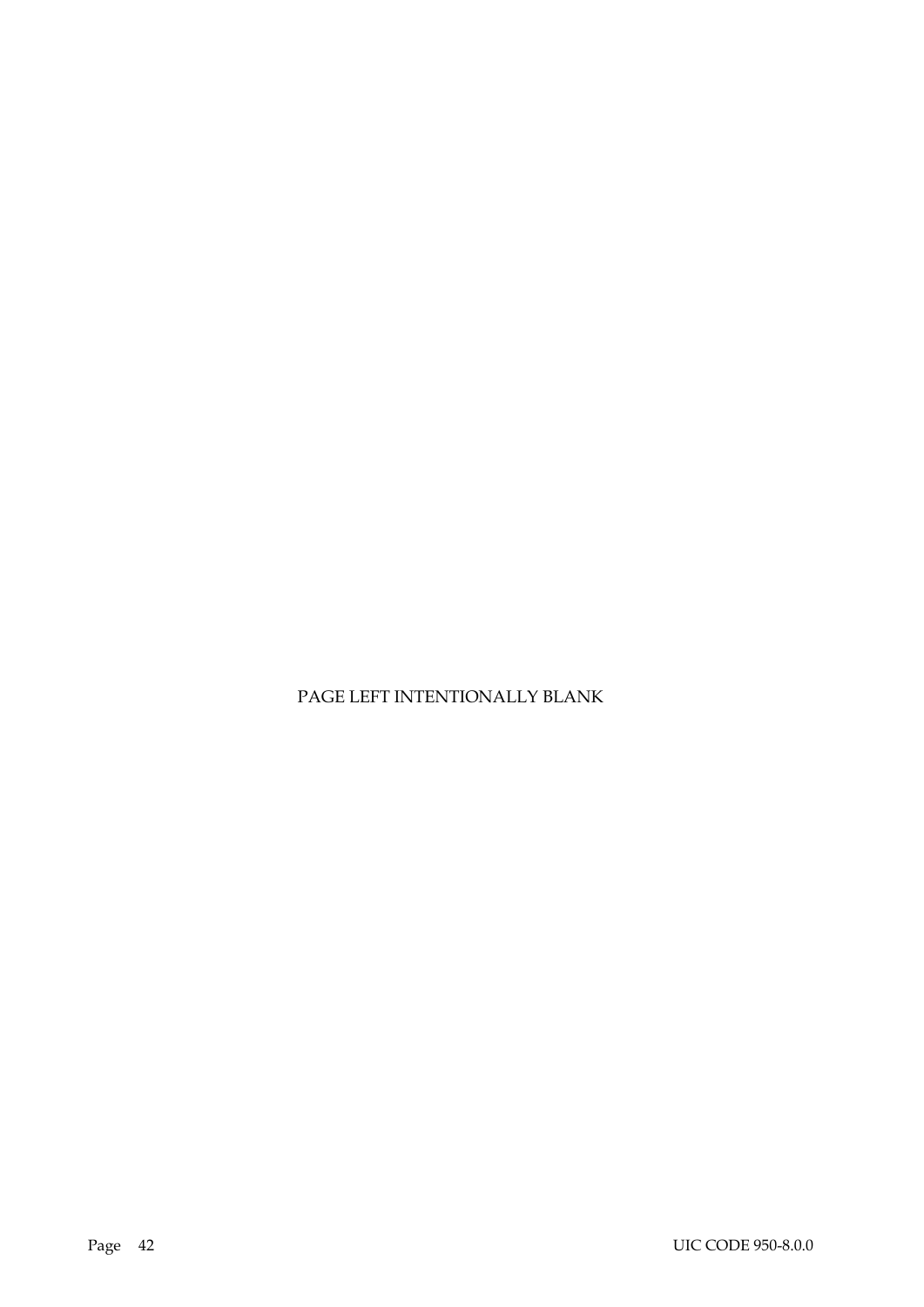# **5 Cab radio**

# **5.1 Introduction**

- 5.1.1 This section identifies the functional requirements for the EIRENE Cab radio. It covers the functionality provided by the Cab radio, driver MMI and support to other on-train systems. (I)
- 5.1.2 Moreover, a driver may be provided with a handheld portable to allow communications whilst the driver is outside the train. (O)

## **5.2 Functional requirements**

# 5.2.1 **Summary**

- 5.2.1.1 In this subsection, the functions to be provided by the Cab radio are described. (I)
- 5.2.1.2 The following functions shall/should be provided: (I)

# *Driver call-related functions:*

- call controller:
	- primary controller;
	- secondary controller;
	- power supply controller;
- call other drivers in the area;
- send Railway emergency call;
- confirm receipt of Railway emergency call;
- communicate with other drivers on same train;
- call train staff;
- call other authorised users;
- receive incoming voice calls;
- terminate calls;
- receive text messages;
- enter/leave shunting mode;
- deleted;
- monitor calls to other on-train users/devices;
- forward calls/cancel call forwarding to/from driver handheld;

## *Other driver-related functions:*

- powering up radio;
- switch radio MMI on and off;
- select language;
- adjust loudspeaker volume;
- select mobile radio network;
- register and deregister train number;
- register and deregister on-train users;
- register and deregister stock number;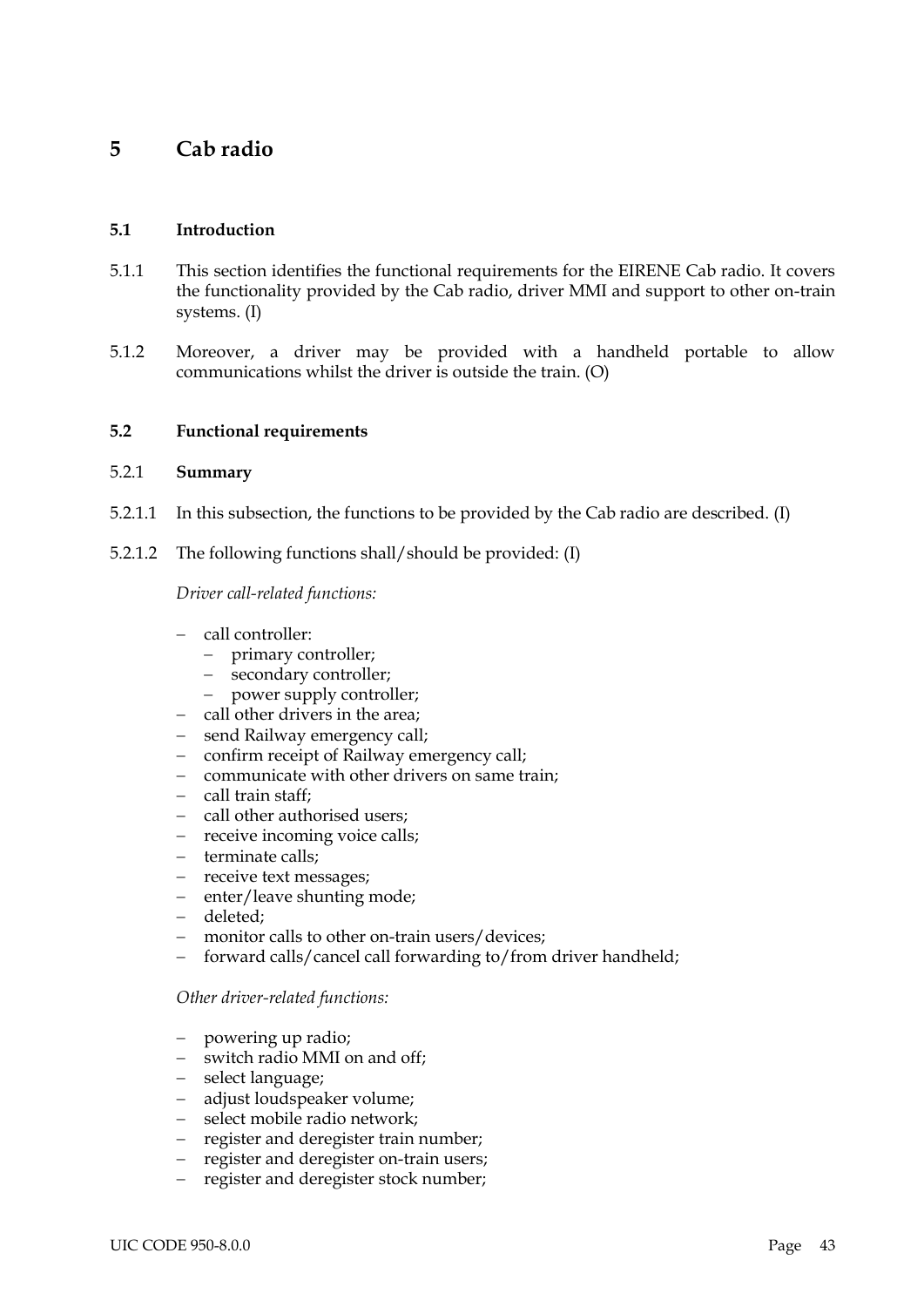- store/retrieve numbers and their details;
- invoke supplementary services;
- invoke tests;

*Other Cab radio functions:*

- automatic connection of incoming calls to appropriate on-train users or devices (conductor, public address system, data systems, etc);
- automatic establishment of outgoing calls initiated by on-train users or devices;
- automatic handling of calls of varying priorities;
- send to the controller(s) a signal on activation of driver safety device;
- transmit Railway emergency call event indication to 'train-borne recorder';
- run-time diagnostics.

# 5.2.2 **Driver call related functions**

- 5.2.2i Once a call has been established the connected parties shall be able to communicate. (MI)
- 5.2.2ii Picking up the handset shall transfer the communication to the handset and reduce the loudspeaker volume to its minimum level. (MI)
- 5.2.2iii Replacing the handset either: (MI)
	- cancels the call; or
	- transfers the call to the loudspeaker at the initial volume.
- 5.2.2iv A Push-To-Talk function shall be provided for use during group calls. (MI)
- 5.2.2v The use of Push-To-Talk for all types of communications is acceptable if needed for ergonomic reasons or to avoid the noise of the cab being transmitted to the other party. (I)

*Call controller*

- 5.2.2.1 It shall be possible for the driver to initiate a call to any of the following types of controller with a minimum of driver action being required (e.g. a single keystroke): (MI)
	- primary controller;
	- secondary controller;
	- power supply controller.
- 5.2.2.2 If the radio system cannot give a unique identity for a given type of controller, the identity could be obtained using external systems as defined in 11.4.7. (I)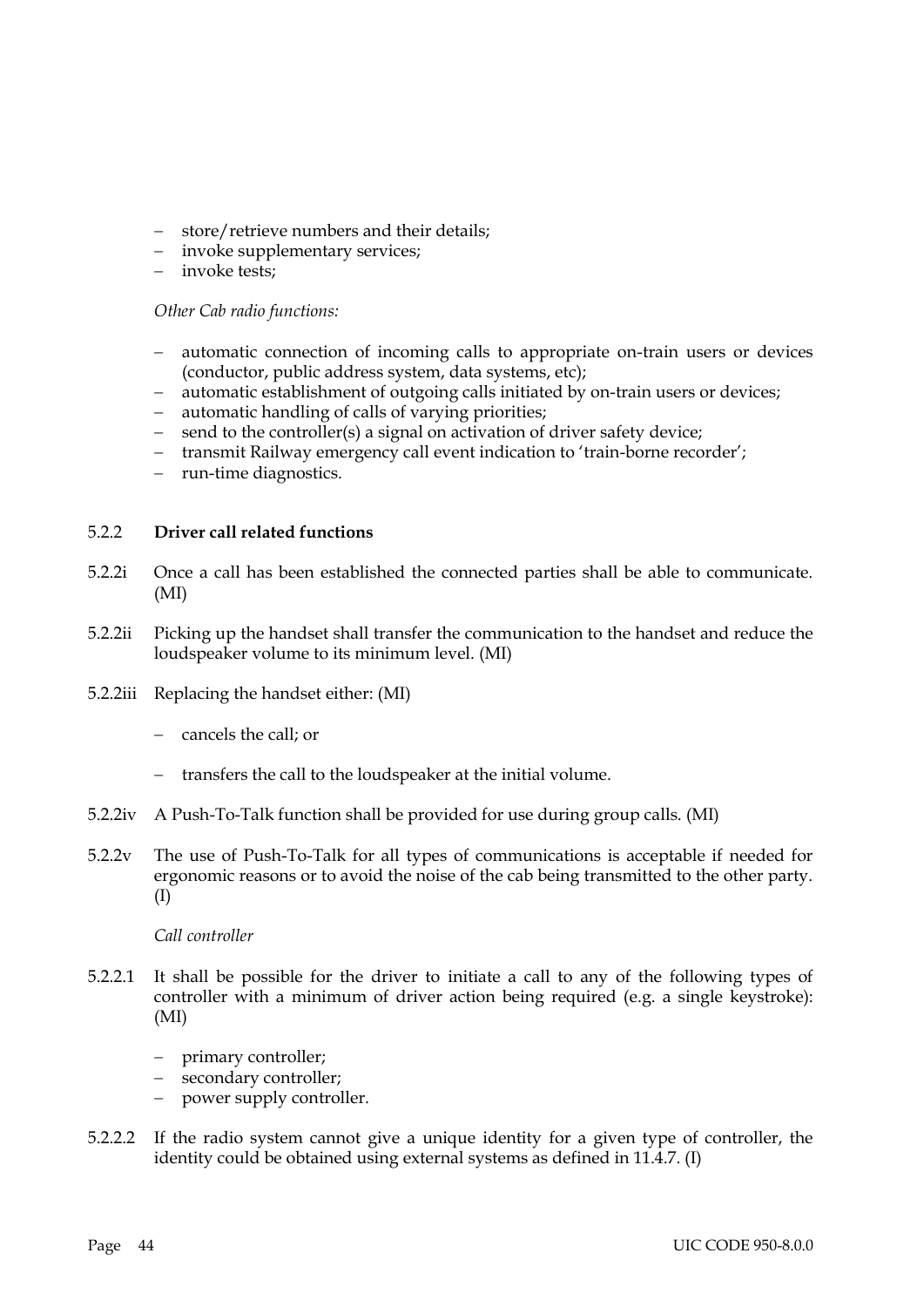- 5.2.2.3 Once an appropriate destination has been obtained, the radio shall attempt to establish a call to this destination. The functional identity shall be displayed to the controller. (MI)
- 5.2.2.3i The functional identity includes the following:
	- the train number, if available;  $(MI)$
	- the engine number, if no train number is available;  $(MI)$
	- $-$  the coach number of the leading cab, if neither a train number nor an engine number is available. (O)
- 5.2.2.4 An audible and visual indication shall be provided to the driver that the call is proceeding. (MI)
- 5.2.2.5 When the call is connected to the controller, an audible and visual indication is to be provided to the driver. The call shall be connected to the loudspeaker at the pre-set value. (MI)
- 5.2.2.6 The functional identity of the connected party, if available, shall be displayed to the driver. (MI)
- 5.2.2.7 If the functional identity of the connected party contains an alphanumeric description, this shall also be displayed. (MI)
- 5.2.2.8 If the system is not able to connect the call, an audible and visual indication shall be provided to the driver that the call was not received by the controller. This shall also indicate if the called party was busy or if the network could not connect the call. (MI)

*Call other drivers in the area (on other trains)*

- 5.2.2.9 It shall be possible for a driver to initiate and participate in group voice calls between drivers in a pre-defined geographical area. (MI)
- 5.2.2.10 A driver shall be able to initiate the establishment of a call to other drivers with a minimum of action (e.g. a single keystroke). (M)
- 5.2.2.11 The group identity shall be displayed on the Cab radios of the participating drivers. (MI)
- 5.2.2.12 An audible and visual indication shall be provided to the driver that the call is proceeding. (MI)
- 5.2.2.13 Once connected, the driver shall be able to communicate with other driver(s) by using the Push-To-Talk button on the handset. An indication shall be provided to the driver as a reminder of the need to use the Push-To-Talk button on the handset if he wants to talk. (MI)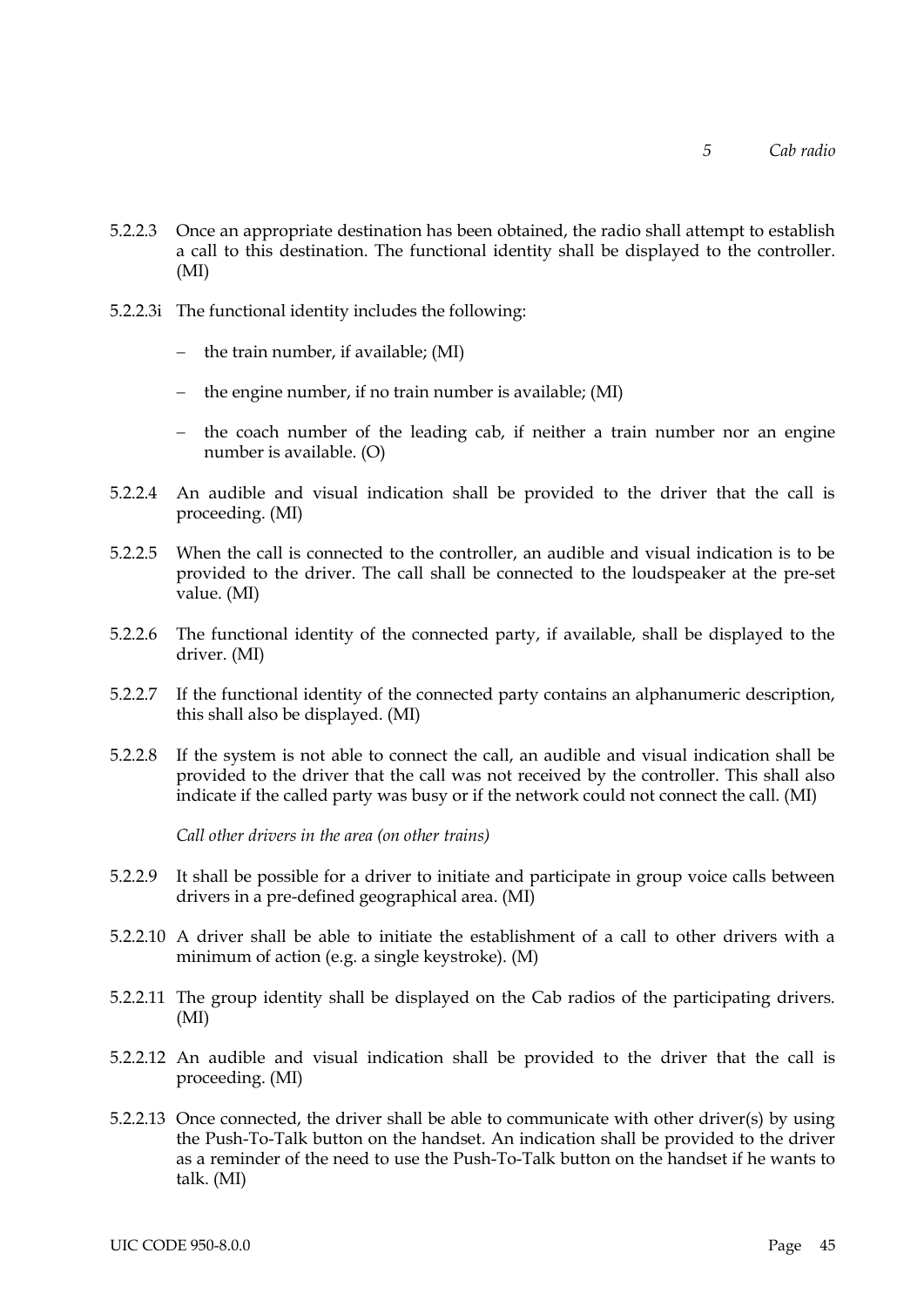- 5.2.2.14 The call shall be connected to the loudspeaker until the driver picks up the handset. (MI)
- 5.2.2.15 The call shall continue until terminated by the calling driver, an authorised controller or the network. (MI)
- 5.2.2.16 If the train moves out of the group call area whilst the call is in progress, an audible and visual indication of the loss of call shall be provided to the driver. (MI)
- 5.2.2.17 If the system is not able to connect the call, an audible and visual indication shall be provided to the driver. (MI)

*Send Railway emergency call* 

- 5.2.2.18 It shall be possible for a driver to initiate Railway emergency calls (see section 13). (MI)
- 5.2.2.19 If a train-borne recorder is connected to the Cab radio, details of the activation, termination and any failures of the emergency function shall be sent to the train-borne recorder as each event occurs. (M)
- 5.2.2.20 A continuous visual and short audible indication (from 0 to 20 seconds, for trials: 5 seconds) that the emergency function has been activated shall be provided in the cab. (Note that when the handset is off-hook, the audible indication shall be sounded from the loudspeaker at a low volume, but shall not be sounded from the handset.) (MI)
- 5.2.2.21 Once the Railway emergency call is connected and the audible indication is finished, an indication shall be provided to the driver as a reminder of the need to use the Push-To-Talk button on the handset if he wants to speak. (MI)
- 5.2.2.22 The call shall be connected to the loudspeaker until the driver picks up the handset. (MI)
- 5.2.2.23 If the train moves out of the call area whilst the call is in progress, it will leave the call and an audible and visual indication of the loss of call shall be provided to the driver. (MI)
- 5.2.2.24 Once the call is terminated, the continuous visual alarm indication in the cab shall cease. (MI)
- 5.2.2.25 If the system is not able to connect the call, an audible and visual indication shall be provided to the driver. (MI)

*Communicate with other drivers on same train*

5.2.2.26 Many trains employ multiple active traction vehicles. Where these vehicles are not connected by on-train wire connections, it shall be possible for the lead driver to establish a permanent radio connection between each of the active cabs. (MI)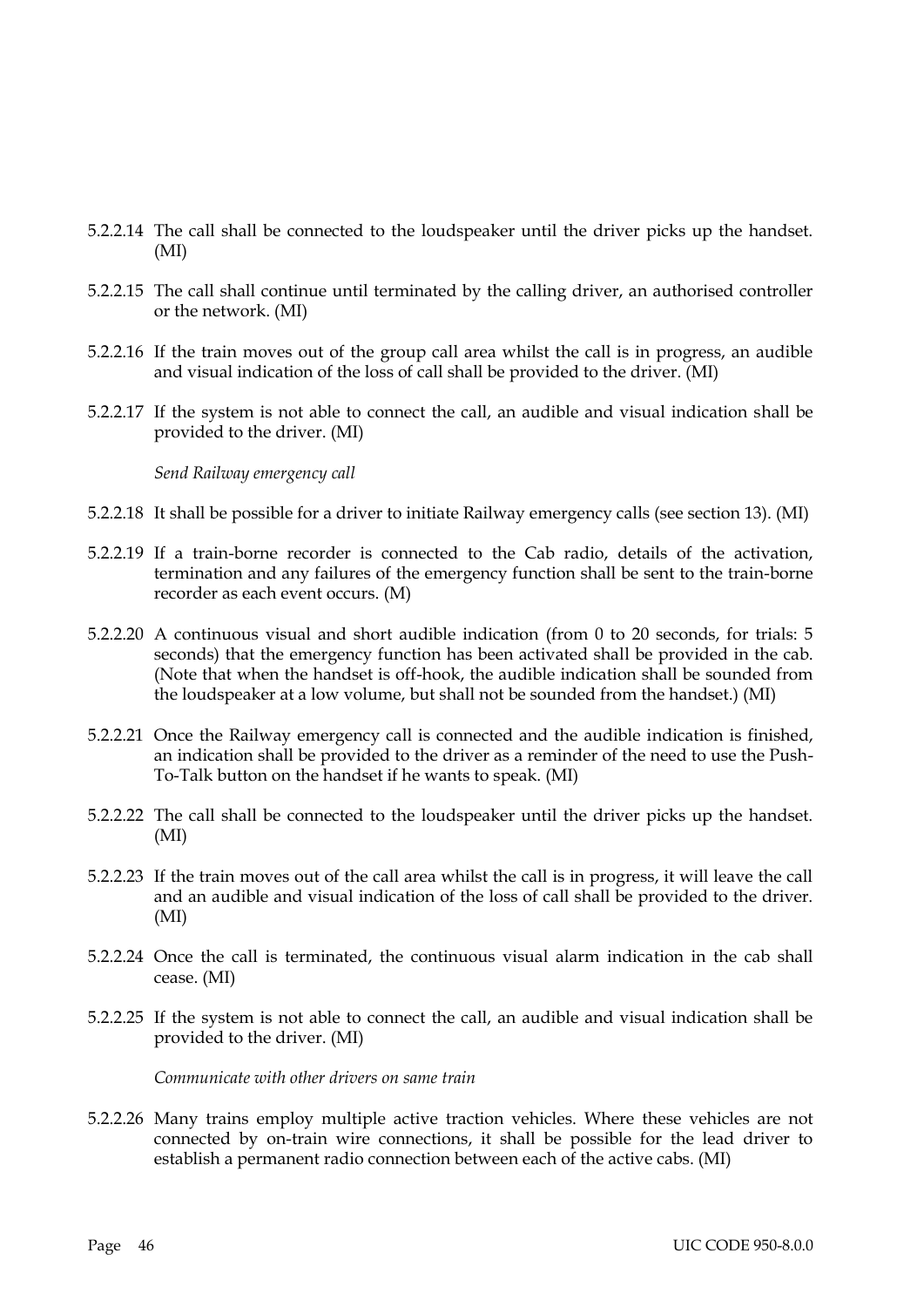- 5.2.2.27 The call will be established from the active cab of the lead traction vehicle. (I)
- 5.2.2.28 Whilst on-going, a 'multi-drivers' indication shall be displayed permanently at all Cab radios. (MI)
- 5.2.2.29 The lead driver shall be notified if a member of the group has placed the call on hold, although this shall not affect communications between the remaining members of the group. (MI)
- 5.2.2.30 At any time during the call, the lead driver shall be able to remove a member of the group. (MI)
- 5.2.2.31 The lead driver shall be able to terminate the entire call. (MI)
- 5.2.2.32 If a driver is disconnected from the multi-driver call, a clear indication shall be given. (MI)
- 5.2.2.33 The setting up and closing down of a multi-driver call shall be simplified using automation or guidance through the steps required. (MI)
- 5.2.2.34 In each cab, the call shall be connected to the loudspeaker whilst the handset is onhook. (MI)
- 5.2.2.35 If any part of the call fails, an audible and visual indication shall be provided in the appropriate cab. (MI)
- 5.2.2.36 If the call fails in the lead traction vehicle, the lead driver will be responsible for reestablishing the call. If the call fails to any other cab, the driver in that cab will call the lead cab and request re-establishment of the call. (I)
- 5.2.2.37 For calls between a controller and the lead cab, it shall be possible to add the controller to the multi-driver call. Either the lead driver calls the controller or the controller calls the lead driver. In the latter case, the controller is automatically added into the multidriver call. Functional identity of the controller shall be displayed in the leading cab. (MI)

*Call train staff*

- 5.2.2.38 It shall be possible for the driver to contact members of on-board train staff using a point-to-point voice call. (MI)
- 5.2.2.39 Upon activation of this function, the Cab radio shall provide the driver with a list of 'generic' staff, e.g.: (MI)
	- chief conductor:
	- conductor 1;
	- conductor 2;
	- catering staff 1.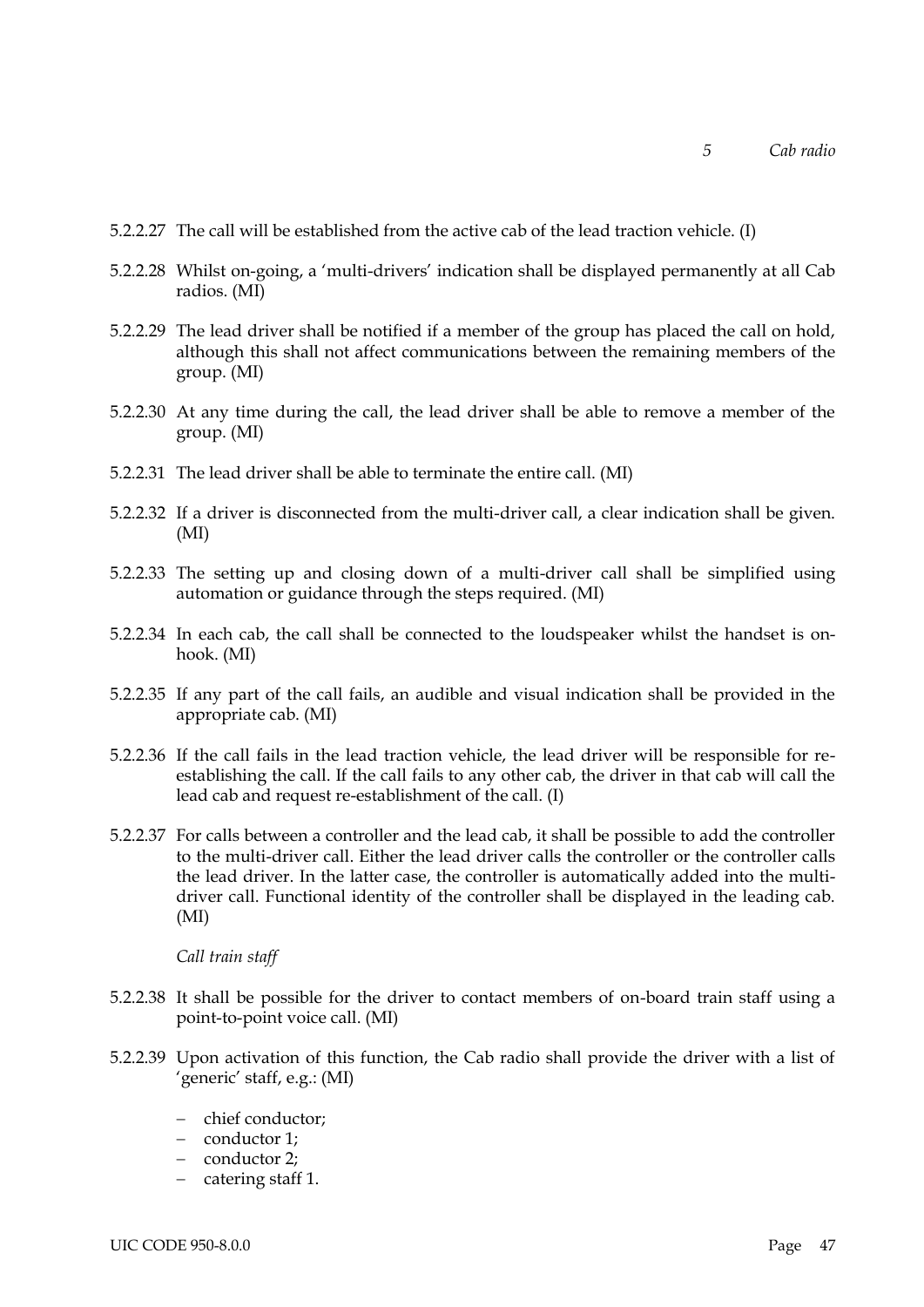- 5.2.2.40 The driver shall then be prompted to select the train staff with which he wishes to communicate. (MI)
- 5.2.2.41 On many trains, staff may be connected by intercom or internal telephone rather than by radio. It is required that, in these cases, the Cab radio shall be integrated with internal communication systems such that the appropriate means of connection (wire or radio) will be determined automatically. (M)

*Call other authorised users*

- 5.2.2.42 The Cab radio shall be capable of being used as a standard telephone, such that the driver is able to call any valid number subject to pre-defined call restrictions. The call may be initiated by: (MI)
	- selection from a pre-defined list (up to 99 entries);
	- direct dialling a subscriber number;
	- calling a functional number.

*Receive incoming point-to-point voice call*

- 5.2.2.43 An audible and visual indication of an incoming call shall be provided. (MI)
- 5.2.2.44 The functional identity (which may contain an alphanumeric description) of the calling party, when available, shall be displayed. (MI)
- 5.2.2.45 Point-to-point calls that are not automatically answered (see table 10-1) shall only be answered once the driver accepts the call. (MI)
- 5.2.2.46 Once the driver has accepted the standard point-to-point call, it shall be connected appropriately, e.g. if the driver has accepted the call by lifting the handset, then the call shall be routed to the handset. (MI)

*Receive incoming group or broadcast voice call*

- 5.2.2.47 An audible and visual indication of the incoming call shall be provided when a Cab radio receives a group or broadcast call. (MI)
- 5.2.2.48 The group identity of the voice group call (VBS or VGCS) shall be displayed. (MI)
- 5.2.2.49 Group or broadcast calls shall automatically be connected to the loudspeaker if the handset is not in use, or to the handset if the handset is off hook. (MI)
- 5.2.2.50 The driver shall be informed if a broadcast call is ongoing by a visual indication displayed on the MMI. (MI)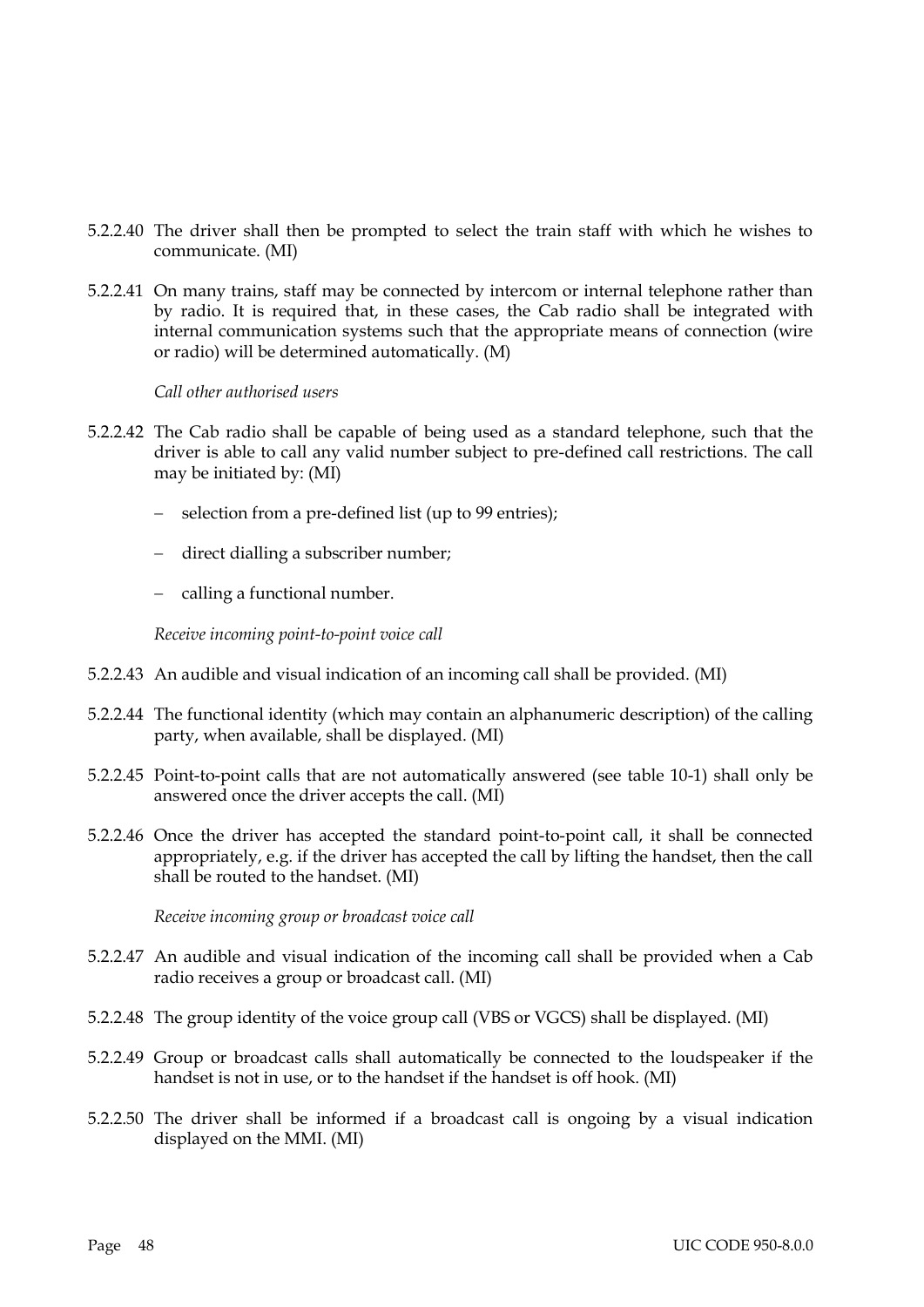- 5.2.2.50i It is not possible for the driver to speak as part of the call when receiving a broadcast call. (I)
- 5.2.2.51 If the call is a group call, the driver shall be required to request permission before being able to speak as part of the call by lifting the handset and pushing the Push-To-Talk (PTT) button. (MI)
- 5.2.2.52 During a group call, a visual indication shall be displayed on the driver's MMI to remind the driver of the need to use the PTT button. (MI)
- 5.2.2.53 The driver can not speak in a group call until permission is granted by the network after pushing the PTT button. (I)
- 5.2.2.54 In a group call, an audible and visual indication of whether the request to talk was successful shall be provided. The driver shall then be able to speak as part of the call whilst the PTT button is pressed. (MI)
- 5.2.2.55 If the train moves out of the group or broadcast call area whilst the call is in progress, an audible and visual indication of the loss of call shall be provided to the driver. (MI)
- 5.2.2.55i The cab radio should provide simple MMI actions for changing between groups in shunting mode. Not more than 2 MMI actions should be necessary to switch between groups, i.e. to leave one group and to subscribe to another group, excluding the operations necessary to select the required group from a list or enter digits. (O)

*Receive incoming Railway emergency call*

- 5.2.2.56 Reception of this call proceeds as for a standard group or broadcast call, except that a distinctive audible and visual indication shall be provided in the cab. (MI)
- 5.2.2.57 If a train-borne recorder is connected to the Cab radio, details of an incoming Railway emergency call shall be transmitted to the train-borne recorder for recording, see section 5.8. (M)

*Confirm receipt of Railway emergency call*

- 5.2.2.58 An automatic confirmation shall be generated by the Cab radio at the end of the Railway emergency call as detailed in section 13. (MI)
- 5.2.2.59 Automatic confirmation of receipt of Railway emergency calls will be used to provide a means of determining which trains have received a Railway emergency call (see section 13). (I)

*Terminate calls*

5.2.2.60 The Cab radio shall provide a means for the driver to terminate calls which he is authorised to terminate (i.e. all calls except Railway emergency calls not initiated by the driver and shunting group calls). (MI)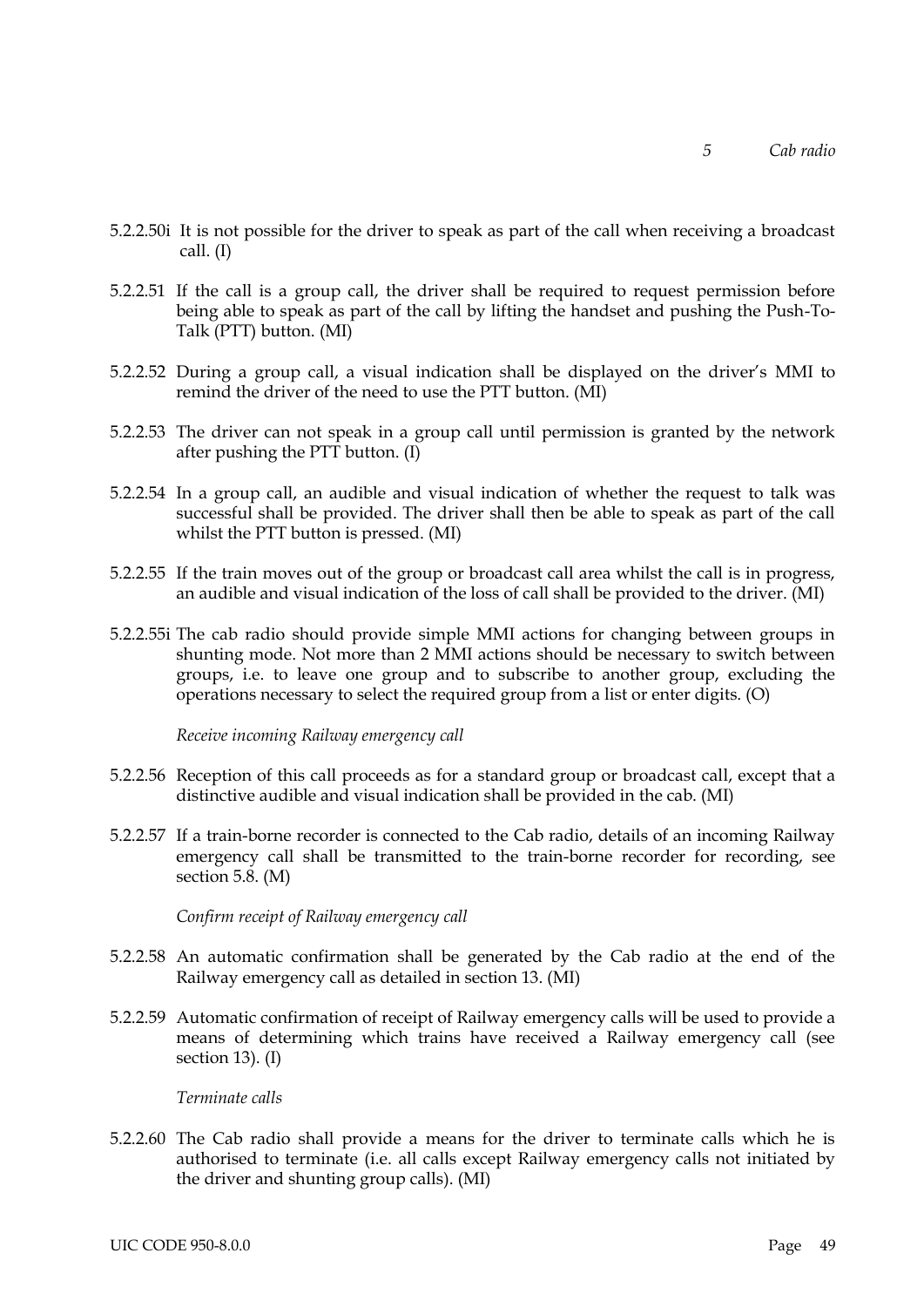- 5.2.2.61 For group calls, a means to leave the call without terminating the call shall be provided. (MI)
- 5.2.2.61i For broadcast calls, a means for a listener to leave the call without terminating the call shall be provided. (MI)

*Receive text messages*

5.2.2.62 The Cab radio system shall be able to receive incoming text messages (see section 12 for details). (MI)

*Enter/leave shunting mode*

- 5.2.2.63 The Cab radio shall support a 'shunting mode' of operation that provides a link assurance tone to reassure users of the integrity of the communication link (see section 14). (MI)
- 5.2.2.64 A means to enter and leave shunting mode shall be provided. (MI)
- 5.2.2.65 The functionality to enter and leave shunting mode shall not be available when there are on-going calls involving the Cab radio. (MI)
- 5.2.2.66 The link assurance tone shall be provided via the loudspeaker. (MI)
- 5.2.2.67 If the Cab radio is equipped with an additional security device, this audible indication may be muted for the driver's convenience. In this case, the security device alerts the driver if the link has failed or if it is cancelled. (I)

*Enter/leave direct mode*

- 5.2.2.68 Deleted
- 5.2.2.69 Deleted
- 5.2.2.70 Deleted

*Monitor calls to other on-train users/devices using the Cab radio*

- 5.2.2.71 Not all communications using the Cab radio will involve the driver. Where these calls involve the Cab radio, the driver shall be provided with an indication that the Cab radio is busy. (MI)
- 5.2.2.72 For voice calls using the Cab radio not involving the driver as a called or calling party, the driver shall have the possibility to listen to the audio output of the communication. (M)
- 5.2.2.73 For voice communications, if the driver picks up the handset, the radio shall allow him to join the communication. (MI)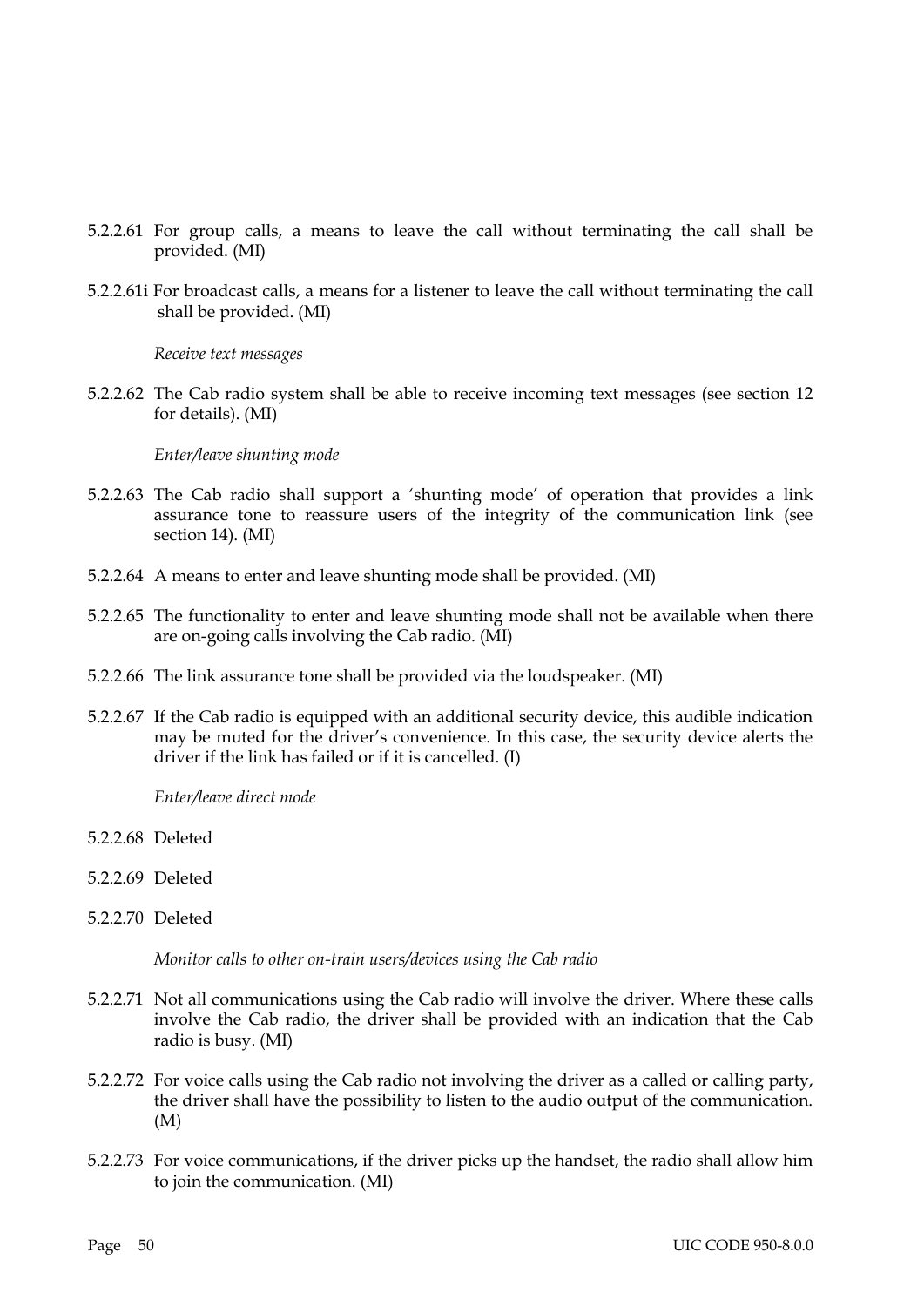5.2.2.74 The driver shall be able to terminate communications (voice or data) by selecting another call. (MI)

*Forward calls to driver handheld*

- 5.2.2.75 Where the Cab radio is required by a national railway to support a handheld portable, the Cab radio shall: (M)
	- provide a clear indication as to whether the handheld portable is activated or not;
	- provide an interface to allow the handheld portable to be recharged when not in use;
	- forward calls automatically to the handheld portable when the handheld portable is activated;
	- cancel any call forwarding to the handheld portable when it is deactivated;
	- allow the driver to override the call forwarding to the handheld portable.

#### 5.2.3 **Other driver-related functions**

*Powering up radio*

- 5.2.3.1 Powering up the Cab radio shall/should initiate the following:
	- automatic self-testing; (MI)
	- automatic selection of the pre-set loudspeaker volume; (MI)
	- registration with other on-train systems, such as ERTMS/ETCS; (O)
	- all failures of self-tests should be recorded in the train-borne recorder; (O)
	- connection of the Cab radio to an authorised mobile network. This shall be the network to which the mobile was last registered (where available); (MI)
	- if connection is successful, the name of the network shall be displayed on the MMI and an audible indication of successful connection shall be given; (MI)
	- if connection is not successful, an audible and visual indication shall be provided. (MI)
	- if connection is not successful, the manual network selection procedure may be initiated by the driver (see 5.2.3.23). (I)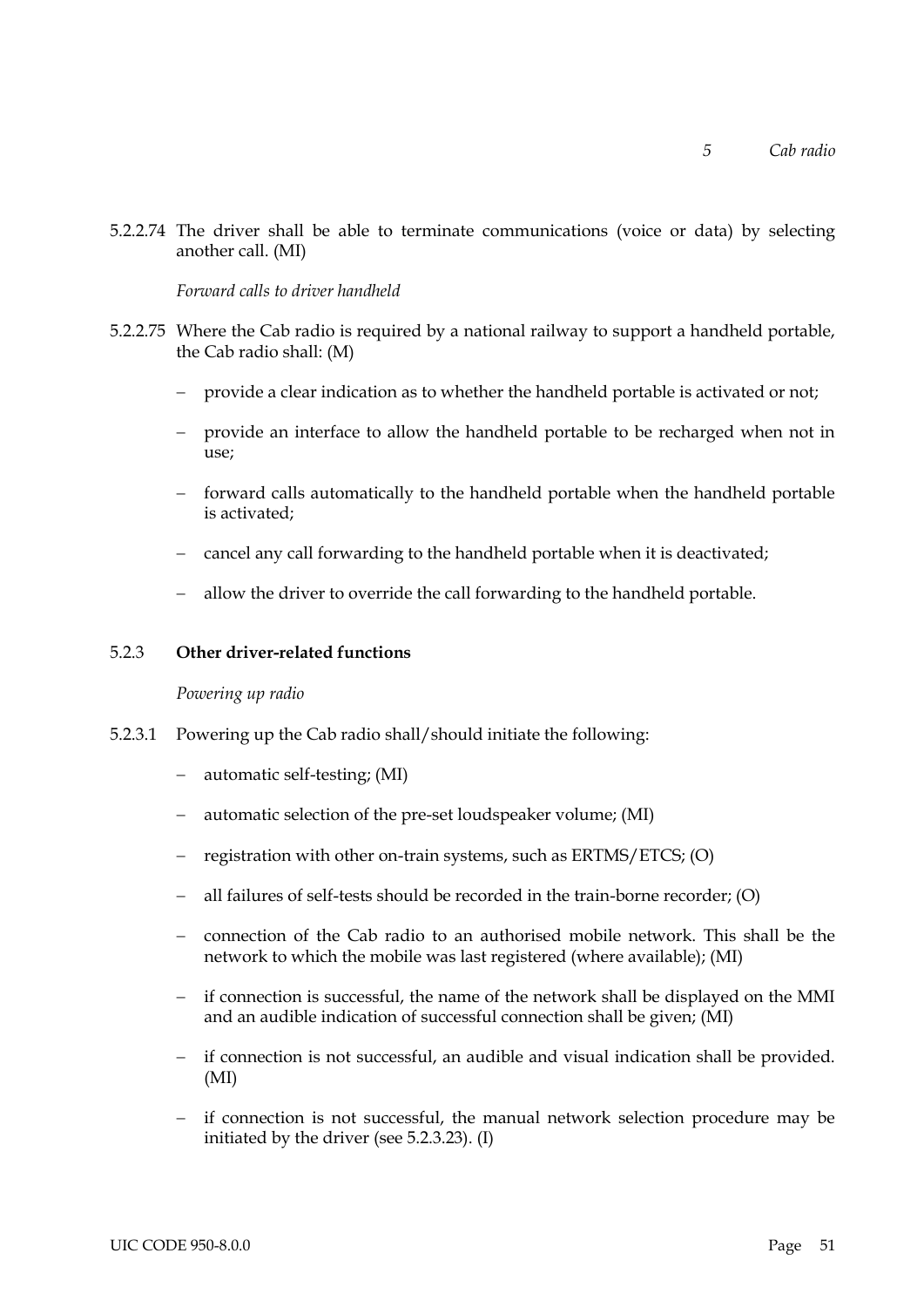- a mechanism should be implemented to reduce the power up time of the Cab radio by avoiding the need for the Mobile Station to read the full content of a SIM card in the case the SIM card contents have not changed. (O)
- 5.2.3.2 At the point of successful connection, the Cab radio will be able to receive all calls made using the Cab radio's telephone number, engine number or appropriate group call numbers (including Railway emergency calls). (I)
- 5.2.3.3 Powering down the Cab radio shall cause the disconnection of the Cab radio from the mobile network. (MI)
- 5.2.3.4 When switched off, the radio shall retain any numbers which are stored at the time the radio is switched off. (MI)

*Switch radio MMI on/off*

- 5.2.3.5 The MMI on/off control shall be designed to prevent accidental activation/ deactivation. (MI)
- 5.2.3.6 Switching the MMI on shall cause the following: (MI)
	- self test of MMI (e.g. transitory lighting of the display and of all the controls and indicator lights of the MMI);
	- determination of the status of the Cab radio, providing a display of radio status on the MMI.
- 5.2.3.7 When the MMI is switched on, the configuration shall be determined by the time elapsed since the MMI was last switched off: (MI)
	- less than *t* minutes the MMI shall power up with the same configuration as when it was last powered down;
	- greater than *t* minutes the MMI shall power up with default settings.
- 5.2.3.8 The time *t* should be able to be varied between 0 and 240 minutes, as a maintenance function, allowing the radio to power up in a consistent state following minor operational procedures or power interruptions. (O)
- 5.2.3.9 Switch off shall be "soft" so that the Cab radio completes the following housekeeping functions before actually switching off: (MI)
	- controlled termination of a current call;
	- deregister train number (where applicable);
	- store required data;
	- confirmation of Railway emergency calls (see section 13).
- 5.2.3.10 As far as possible, the above procedure should also apply on power failure. (O)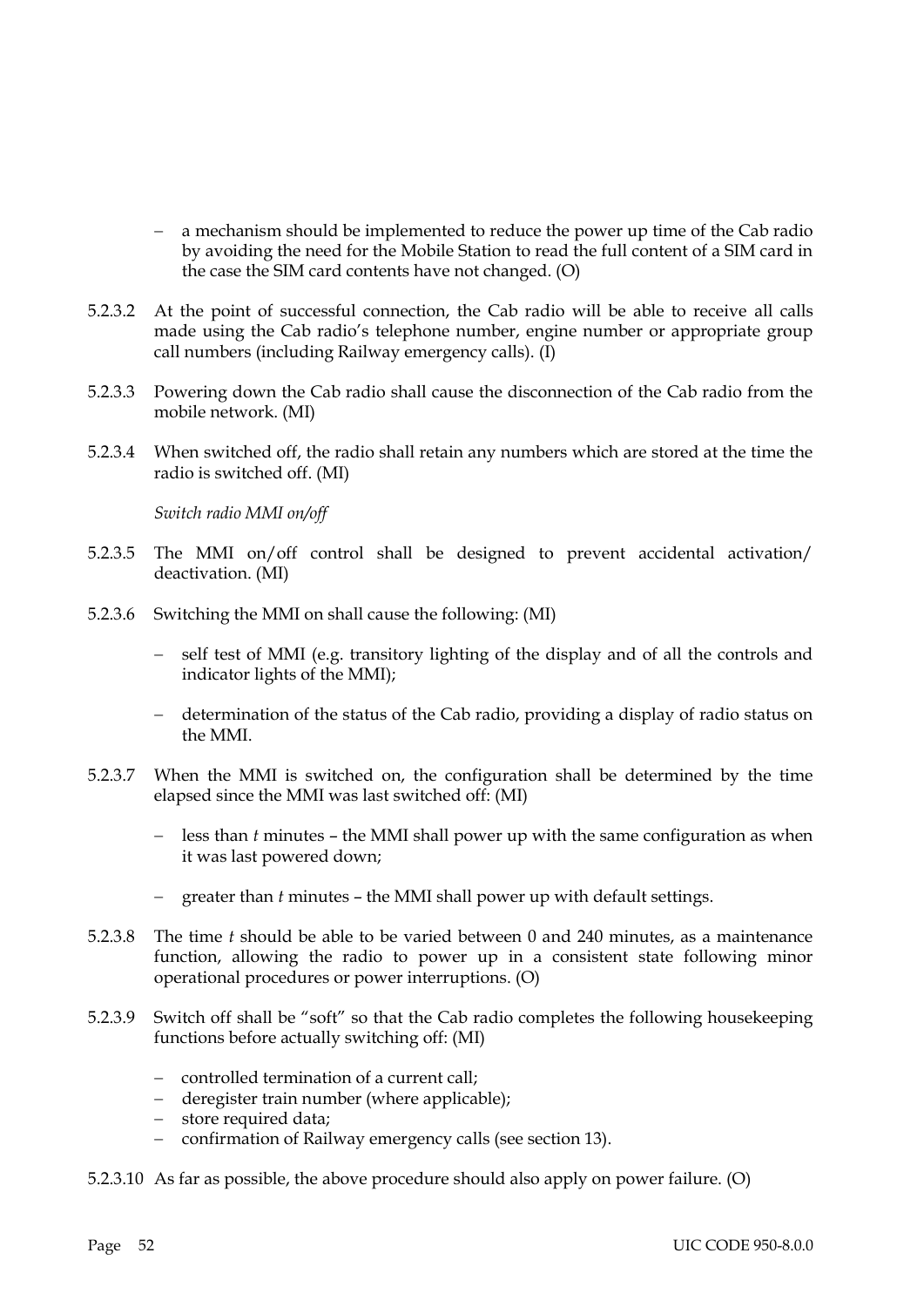- 5.2.3.11 If the following functions are available, they shall still be provided when the MMI is switched off: (M)
	- public address;
	- call Chief Conductor;
	- intercom.

*Select language*

- 5.2.3.12 It shall be possible to present radio related prompts and information in a number of different languages. (MI)
- 5.2.3.13 By default, prompts and information shall be displayed in the language selected by the train owner (as stored within the system). (MI)
- 5.2.3.14 It shall be possible for the user to display a list of available languages and select the language in which radio related prompts and information are displayed both at turn on and during a journey (e.g. where a change of drivers may occur). (MI)
- 5.2.3.15 The languages to be supported will be a matter for each national railway to decide. (I)
- 5.2.3.16 The radio shall support at least ten different languages. (MI)

*Adjust loudspeaker volume*

- 5.2.3.17 By default, the loudspeaker volume shall be set to a pre-determined level suitable for the operating environment (as stored within the system). (MI)
- 5.2.3.18 It shall be possible for the driver to increase and decrease the loudspeaker volume within the adjustment range selected. (MI)
- 5.2.3.19 When the handset is picked up, the loudspeaker shall continue to operate, but at a reduced volume level. (MI)
- 5.2.3.20 Deleted.
- 5.2.3.21 Deleted.
- 5.2.3.22 Deleted.

*Manual network selection*

- 5.2.3.23 Using a simple MMI action, it shall be possible for the driver to view a prioritised list of all authorised mobile radio networks (see section 10.5). (MI)
- 5.2.3.23i When presented with this list, it shall be possible for the driver (using simple MMI actions) to select the required mobile radio network manually, whereupon the Cab radio shall attempt to attach to this selected network. (MI)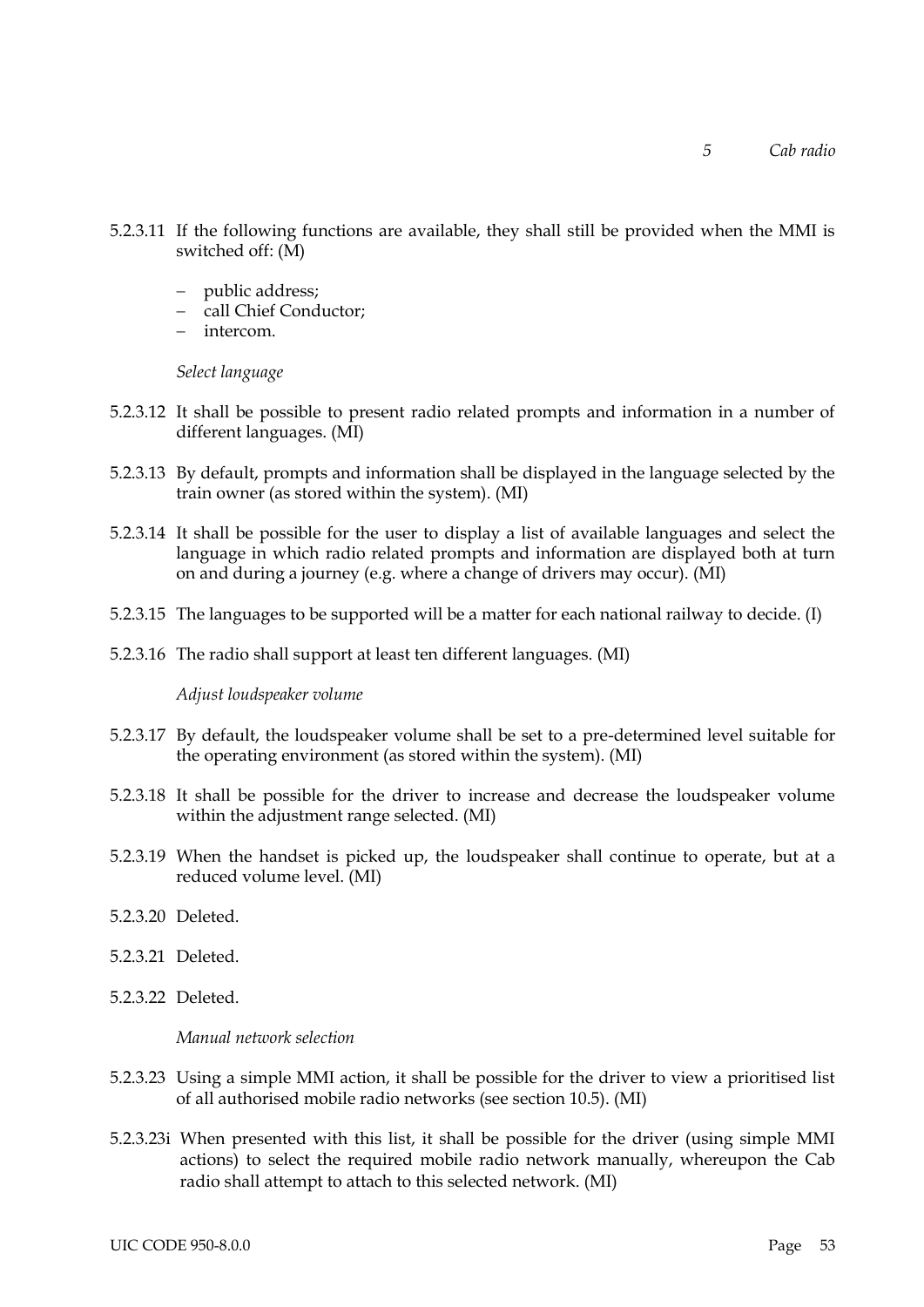- 5.2.3.24 The manual network selection function shall not be available when there are on-going voice calls involving the Cab radio. (MI)
- 5.2.3.25 A visual confirmation of the new network identity shall be given to the driver when a manually initiated network change has been completed successfully. (MI)
- 5.2.3.25i Manual network selection is suitable for crossing international borders. (I)

*Directed network selection*

- 5.2.3.25ii The Cab radio should be capable of selecting the mobile radio network as directed by input from an external device (e.g. a balise). (O)
- 5.2.3.25iii If directed network selection is implemented and voice calls are ongoing at the time when the external device attempts to trigger a network change, an audible and visual indication shall be given to the driver and network change shall be deferred until the call is terminated or until coverage of the current network is lost. (M)
- 5.2.3.25iv If directed network selection is implemented, input from the external device(s) shall initiate the network change regardless of the identity of the current network and how it was selected. (M)
- 5.2.3.25v Directed network selection is suitable for crossing international borders. (I)

*Automatic network selection*

- 5.2.3.25vi The Cab radio should be capable of selecting the mobile radio network automatically from a list of suitable networks (see section 10.5). (O)
- 5.2.3.25vii If automatic network selection is implemented, it shall be possible for the driver to activate and deactivate automatic network selection. (M)
- 5.2.3.25viii Automatic network selection may not be used for international border crossing. (I)
- 5.2.3.25ix Automatic network selection is not suitable for use in areas where there is a risk that the Cab radio will change to a foreign network unpredictably. (I)
- 5.2.3.25x If directed network selection and/or automatic network selection are implemented, the driver shall be informed by means of an audible and visual indication of the new network identity whenever a network change takes place without user intervention. (M)

## *Register and deregister train number*

5.2.3.26 It shall be possible for the driver to register and deregister a train number in the following ways: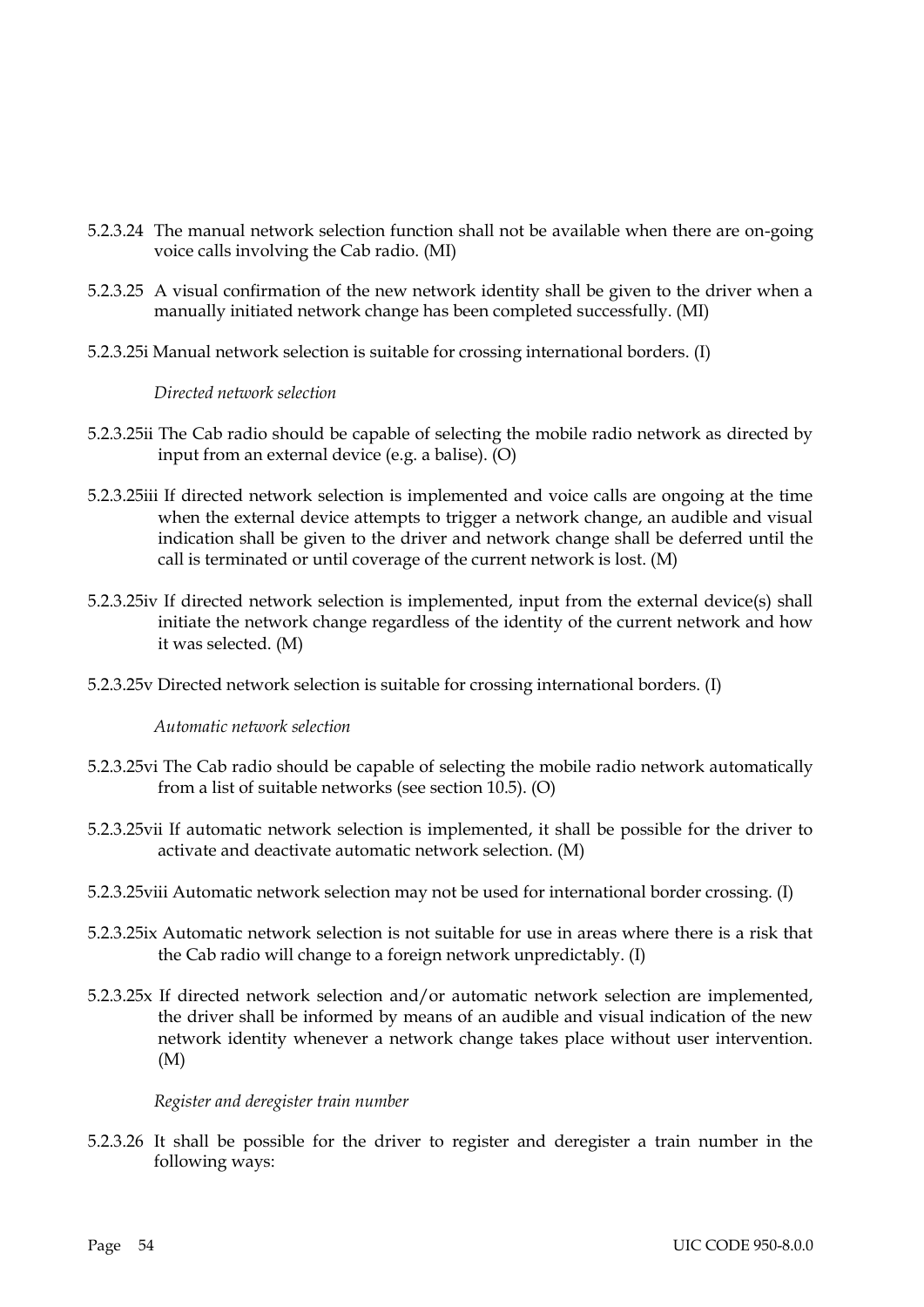- 1) enter train number; (MI)
- 2) initiate automated request (applicable only for leading driver). (O)
- 5.2.3.27 Where the driver is required to enter the train number information, the information entered shall be shown on the display and require confirmation by the driver before further actions are possible. (MI)
- 5.2.3.28 If an automated request is initiated (option 2), the driver shall be able to accept or reject the train number returned by the network. (M)
- 5.2.3.28i Where ERTMS/ETCS and radio systems are available and the driver is required to enter the train number as part of the initialisation procedure, this task should be carried out only once on the ERTMS/ETCS system and the entered number transmitted to the radio system. (I)
- 5.2.3.28iiDeleted
- 5.2.3.29 The driver shall be warned (by audible and visual indications) if a train with the same train number is already registered on the same network. (MI)
- 5.2.3.30 A means to override the currently registered train number shall be provided to the "newly registering" driver. (MI)
- 5.2.3.31 The driver of the previously registered train shall be informed (by audible and visual indications) that his train number has been overridden by another driver. (MI)
- 5.2.3.32 Where a change of train number is required during the course of a train's journey, it shall be possible for the driver to initiate the change or override the automatic change. This shall be carried out by entering the train number (option 1 in 5.2.3.26). (MI)
- 5.2.3.33 Non leading drivers shall be able to indicate to the system their location in the train during the registration procedure (2nd driver, 3rd driver etc). (MI)

*Register and deregister on-train users (on-train functions)*

- 5.2.3.34 The driver's functional number shall be automatically registered/deregistered when the train number is registered/deregistered. (MI)
- 5.2.3.35 The functional number of other on-train users for whom equipment is physically connected to the Cab radio shall be registered/deregistered automatically at the same time as the registration/deregistration of the driver's functional number. (M)
- 5.2.3.36 Where an on-train bus is connected to the Cab radio, deregistration of functional numbers can be performed on an individual basis and also by the train driver, by one action for all users (including the driver), at the end of the journey when the train number is no longer associated with the train. (O)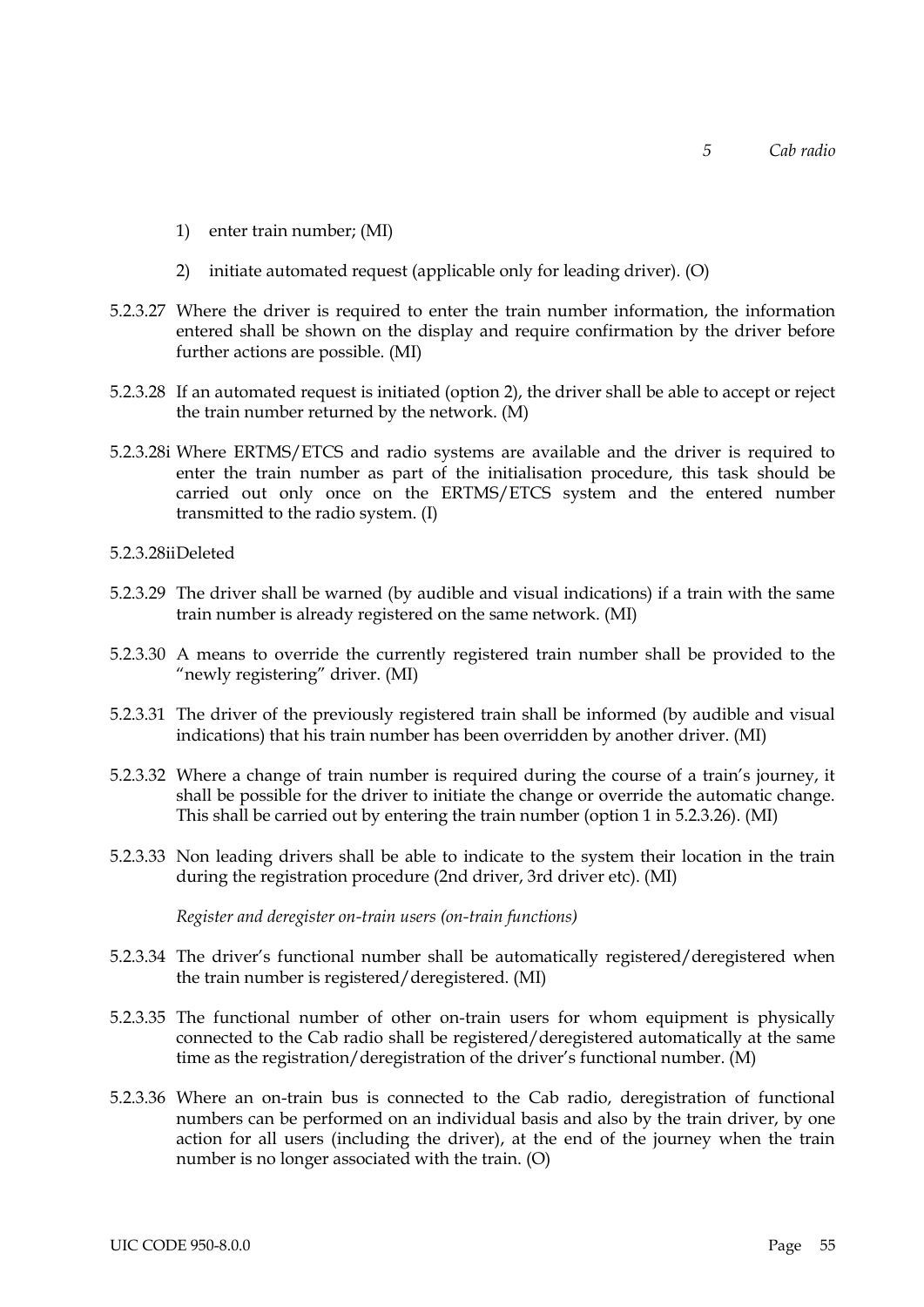*Register and deregister stock number (engine/coach number)*

- 5.2.3.37 There shall be a fixed relationship between the telephone numbers of radios installed in the locomotive/coach and the stock number, which shall remain even if the radio is changed. (M)
- 5.2.3.38 It shall be possible to register and deregister a stock number in one or both of the following ways: (M)
	- automatically using information from on-board systems;
	- automatically via a fixed interface between the locomotive/coach and the radio.

*Store/retrieve numbers and their details*

- 5.2.3.39 The Cab radio shall have a reconfigurable list of stored numbers that may be used to perform abbreviated dialling to named user identities. (MI)
- 5.2.3.40 It shall be possible for the driver to find and display stored numbers and their information. (MI)
- 5.2.3.41 It should be possible for the driver to store and overwrite numbers and their details in the Cab radio. (O)

*Invoke supplementary services*

- 5.2.3.42 General MMI functions are required to support the following call functions:
	- $-$  forward call to the driver handportable; (O)
	- put a call on hold; (MI)
	- display incoming call details whilst in an on-going call; (MI)
	- temporarily exit an existing call to answer another incoming call; (MI)
	- multi-driver call service. (MI)
- 5.2.3.43 The actions required from the driver will be as simple as possible. (I)

*Invoke tests*

- 5.2.3.44 It shall be possible to initiate tests of the radio to provide the driver with a reasonable level of certainty that the radio and MMI are working. (MI)
- 5.2.3.45 Such tests shall not prevent calls. (MI)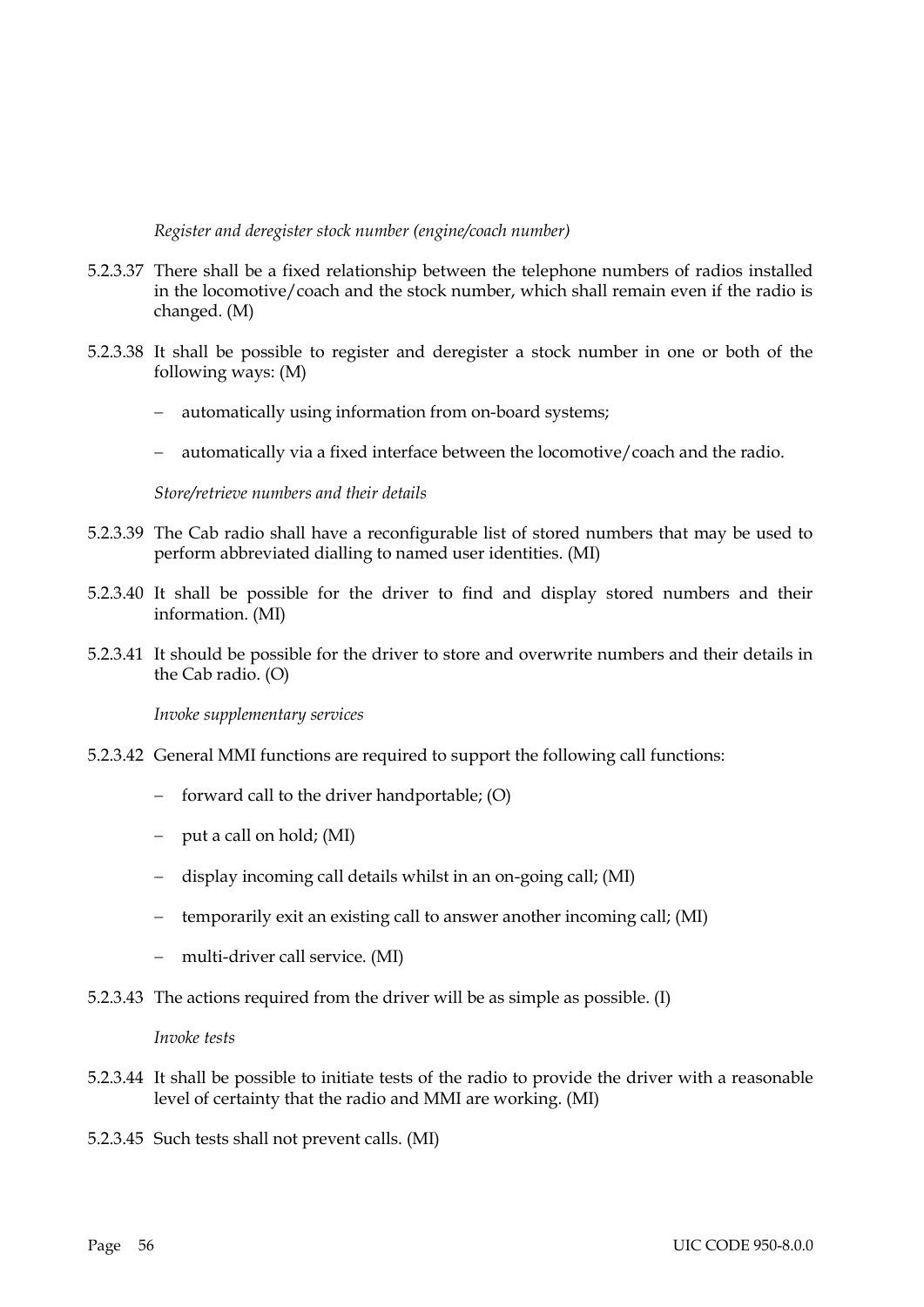5.2.3.46 The result of the tests shall be displayed in a similar format to the self-test when MMI is powered on. (M)

## 5.2.4 **Other Cab radio functions**

*Handle incoming/outgoing calls to/from appropriate on-train users or devices*

- 5.2.4.1 The Cab radio system may be required to be able to handle incoming and outgoing calls not only to and from the driver, but also to and from other on-train users and devices (conductor, public address system, data systems, etc) via appropriate interfaces and ports. (I)
- 5.2.4.2 For data applications, calls shall be possible even if the driver MMI is switched off. (M)
- 5.2.4.3 The Cab radio may need to conserve battery power when the radio is powered up but the MMI is switched off. (I)

*Handling of call priorities*

- 5.2.4.4 The Cab radio may be required to set up calls from a number of different sources. Therefore, the radio shall provide a priority function for calls from different sources in order to handle contention for the radio. (MI)
- 5.2.4.5 In order to meet other call priorities, established calls shall be able to be either put on hold or cleared down (pre-empted). (MI)
- 5.2.4.6 The Cab radio shall be capable of handling contention between calls of differing priorities. (MI)
- 5.2.4.7 An outgoing call request of higher priority than an established call shall take precedence over the established call. (MI)
- 5.2.4.8 Where pre-emption occurs, an advisory indication may be provided to the pre-empted parties. (O)
- 5.2.4.9 Priority call handling facilities shall be provided such that the performance requirements defined in sections 3.4 and 10.2 can be met. (MI)

*Run-time diagnostics*

- 5.2.4.10 Upon the request of the driver, the Cab radio should be able to perform a suite of runtime diagnostic tests on all physical interfaces. (O)
- 5.2.4.11 If run-time diagnostics are implemented, failure of an interface shall be reported to the driver via the display. (M)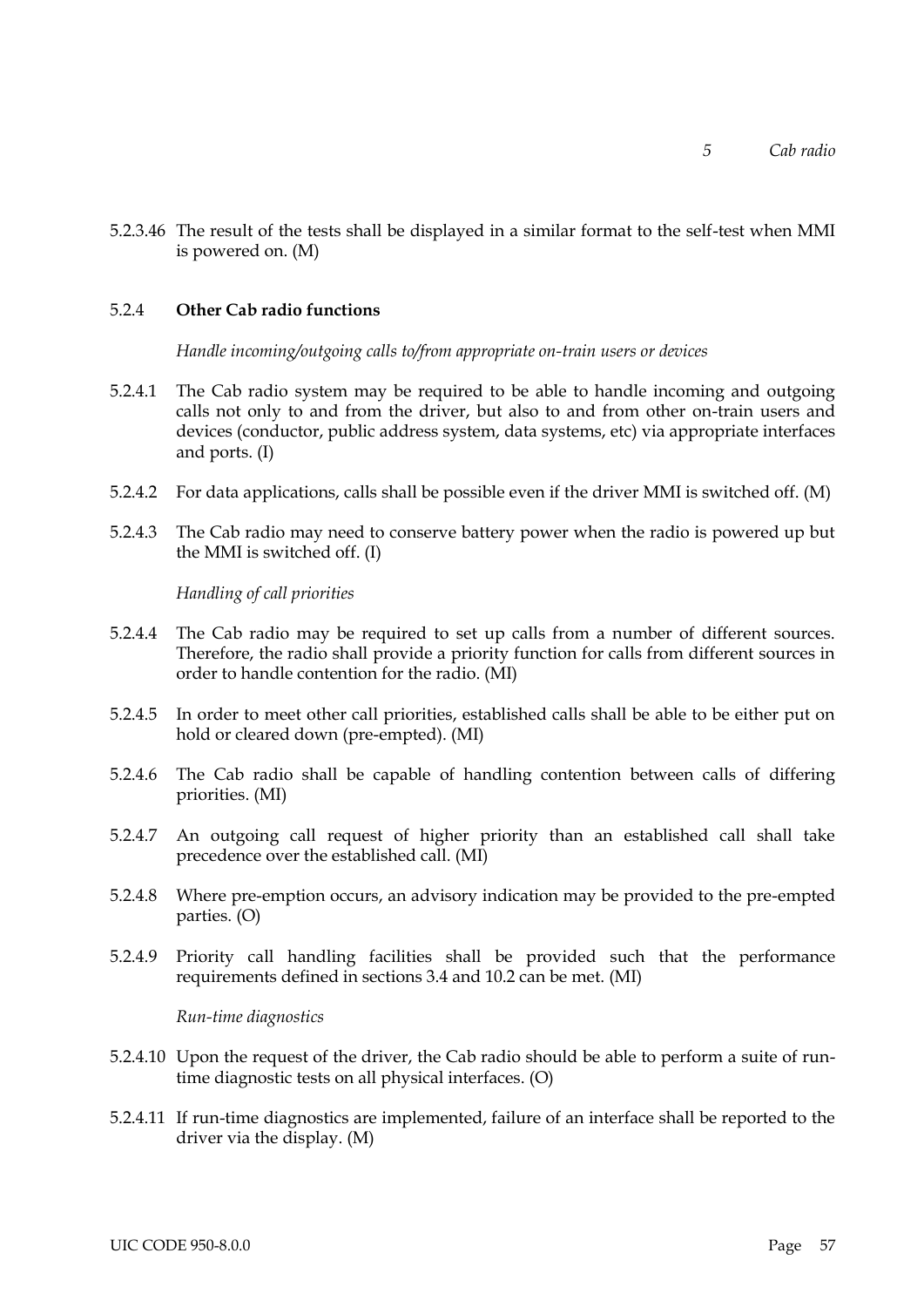- 5.2.4.12 If run-time diagnostics are implemented, all failures should be available to be recorded in a train-borne recorder. (O)
- 5.2.4.13 If run-time diagnostics are implemented, diagnostic tests shall not interfere with normal operation of the Cab radio. (M)
- 5.2.4.14 Railways will require facilities to support the use of automatic test equipment with mobile radios. (I)

# **5.3 Environmental and physical requirements**

- 5.3.1 Train-mounted equipment including the Cab radio terminal equipment, MMI and antenna shall comply with all specifications in section 4.3 and all of those defined in this section. (M)
- 5.3.2 The radio equipment that will be mounted in rolling stock can be split into two classes: in-cab equipment and external equipment. Each type of equipment has slightly different requirements placed upon it in terms of EMC and climate. (UIC fiche  $651<sup>5</sup>$  is a useful reference concerning the layout of cab equipment.) (I)

#### *Physical conditions*

- 5.3.3 Measures should be taken to reduce the risk of theft of radio equipment. Examples of such measures include physical protection, alarms and access control measures. (I)
- 5.3.4 Ease of maintenance should be taken into account in the design and installation of radio equipment. For example, maintenance access to antennas on vehicles should be provided. (I)

## *Electrical*

5.3.5 Cab radios should be able to continue to operate for a period of at least 1 hour in the event of failure of the train's power supply, based on the following cycle: (O)

point-to-point calls 20%;

- group calls 5%;
- standby 75%.

*Electromagnetic Compatibility*

5.3.6 Requirements on electromagnetic emissions for the Cab radio are to be more stringent than those defined for General Purpose and Operational radio types due to close proximity to other train-mounted control and protection equipment, and higher transmission power. (I)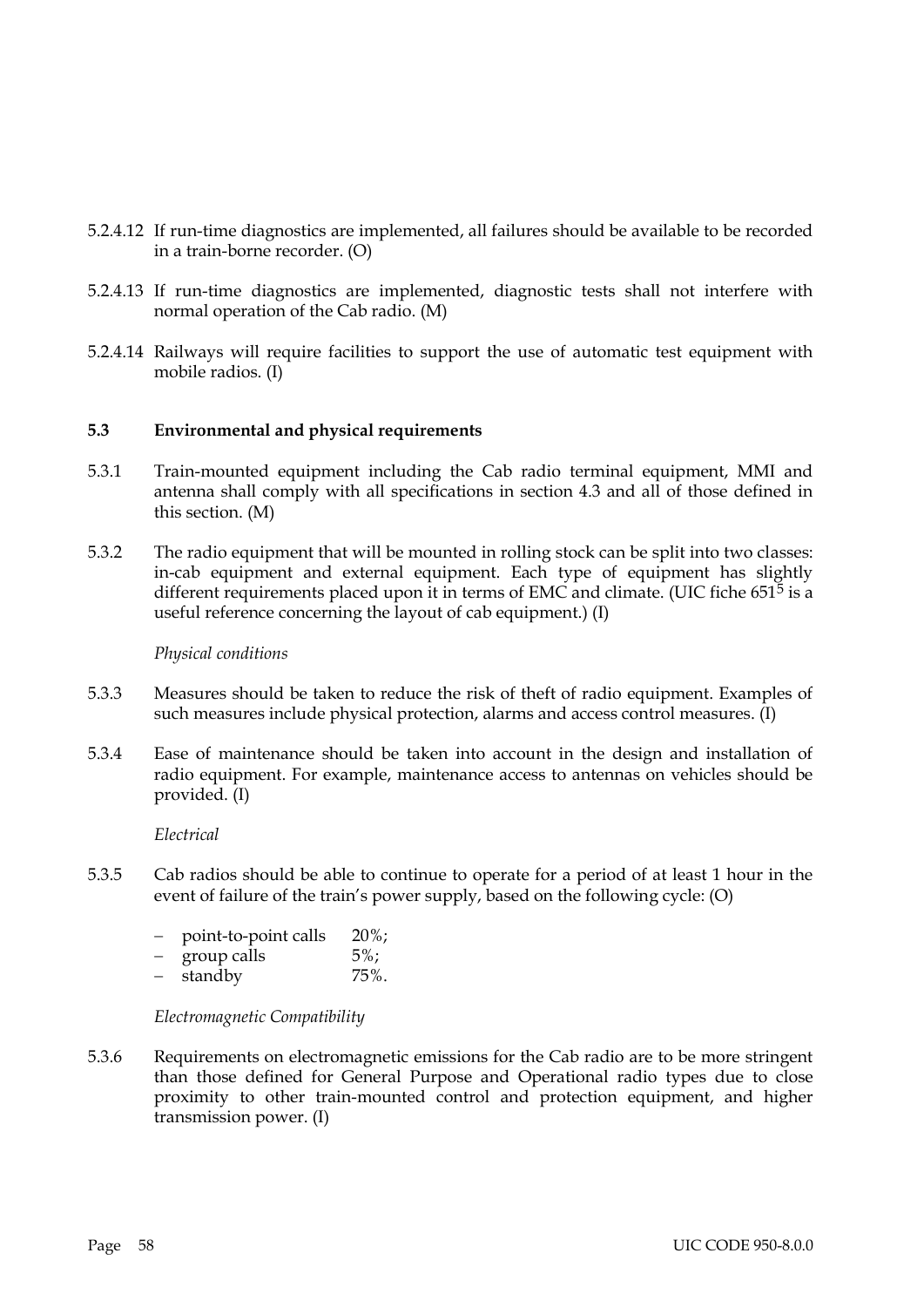# **5.4 Driver man-machine interface**

- 5.4.1 The driver man-machine interface shall comprise the following components: (MI)
	- display;
	- control panel;
	- loudspeaker;
	- handset with Push-To-Talk button.
- 5.4.2 Radio equipment installed in a driver's Cab must not obstruct the driver's vision or otherwise hinder the safe driving of the train. (I)
- 5.4.2i The design of the equipment shall make it possible to install it within a cab complying with the requirements of UIC fiche 651 concerning the layout of cab equipment<sup>5</sup>. (M)
- 5.4.3 All call related functions except talking shall be possible with the handset on or off the hook. (MI)
- 5.4.4 Note: although it is not required for interoperability, hands free operation may be applied by railway undertakings providing that it offers appropriate performance and speech quality, and does not conflict with group call functionality. (I)
- 5.4.5 The driver shall be able to adjust the brightness of buttons, indicator lights and displays according to the ambient lighting in the cab. (M)
- 5.4.6 The driver shall be able to adjust the contrast of the display. (M)
- 5.4.7 The emergency call button shall be red and shall be protected against accidental use. (M)
- 5.4.8 Any displays shall be clearly readable from a normal driver's position, assuming a normal reading distance. (M)
- 5.4.9 Displayed characters shall have a minimum height of 5mm. (M)
- 5.4.10 Deleted.
- 5.4.11 The standard set of audible and visual indications specified in 'Railway applications Communication, signalling and processing systems – European Rail Traffic Management System – Driver Machine Interface'<sup>7</sup> shall be implemented in the Cab radio system. (M)
- 5.4.12 Deleted.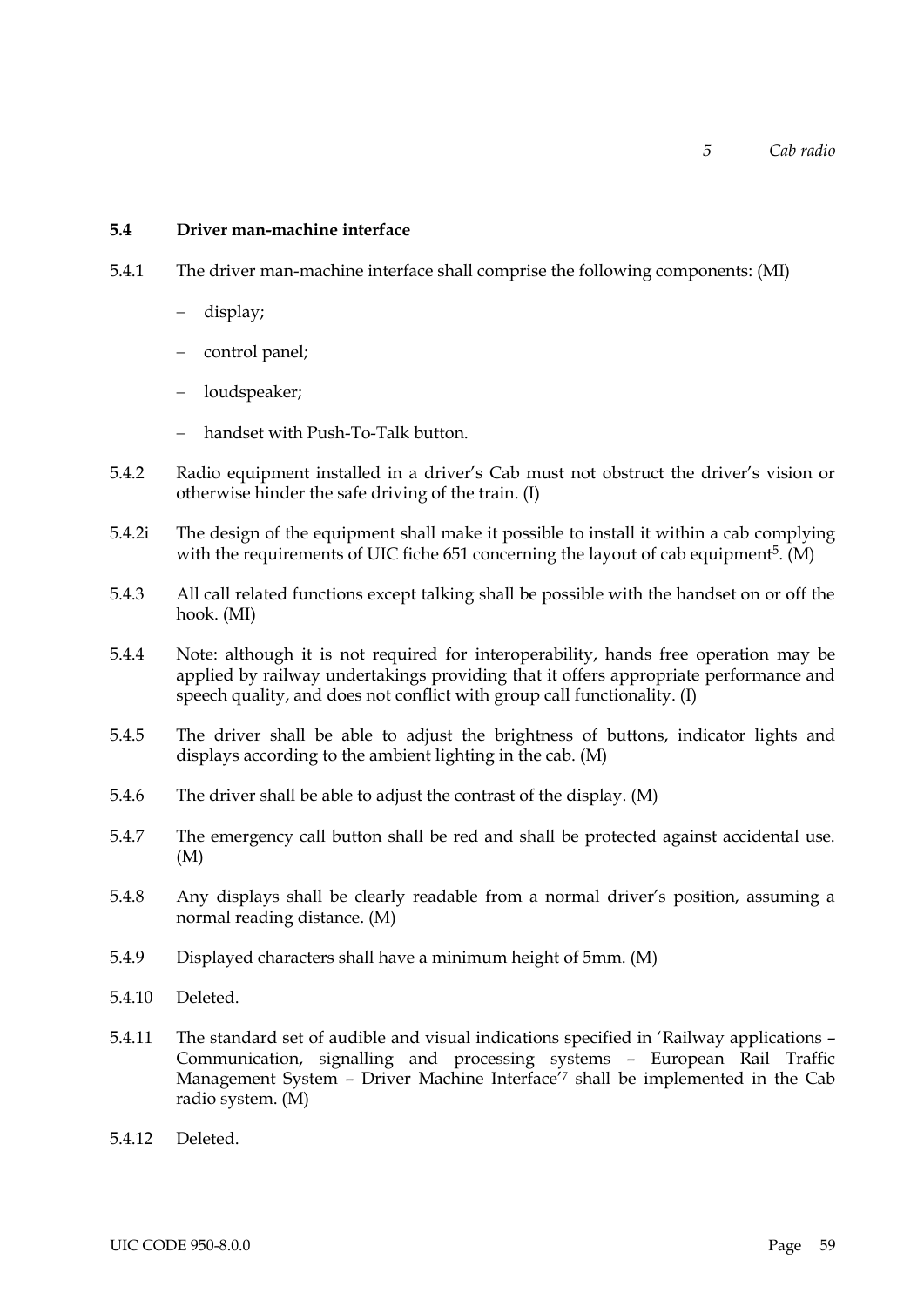- 5.4.13 Some Cab radios may need to be operated by staff wearing gloves and controls may need to be suitable for use in a wide range of conditions, e.g. splash proof and suitable for viewing in direct sunlight and in darkness. (O)
- 5.4.14 Where there is a risk that stored numbers or other set-up details may be accidentally changed, facilities should be provided on the Cab radio in order to prevent this happening. (O)
- 5.4.15 Cab radios shall provide a means of preventing tampering. (M)

*Service availability*

- 5.4.16 If contact with the mobile radio network is lost, then the Cab radio shall give an audible and visual indication. (MI)
- **5.5 Deleted**
- 5.5.1 Deleted.
- **5.6 Deleted**
- 5.6.1 Deleted.

## **5.7 Driver safety device interface**

- 5.7.1 A driver safety device (DSD) interface should be provided in traction units that are equipped with a DSD in order to support the transmission of a DSD alarm. (O)
- 5.7.1i If such an interface is implemented, it shall be capable of being connected to a device complying with UIC fiche 641<sup>3</sup> concerning automatic vigilance devices used in international traffic. (M)
- 5.7.2 The activation of the driver safety device shall automatically trigger the Cab radio to send a data message. (M)
- 5.7.3 The DSD alarm call/message shall provide the following information:
	- train number; (M)
	- engine number; (M)
	- location information. (O)
- 5.7.4 DSD alarm information shall be transmitted to the primary controller. (M)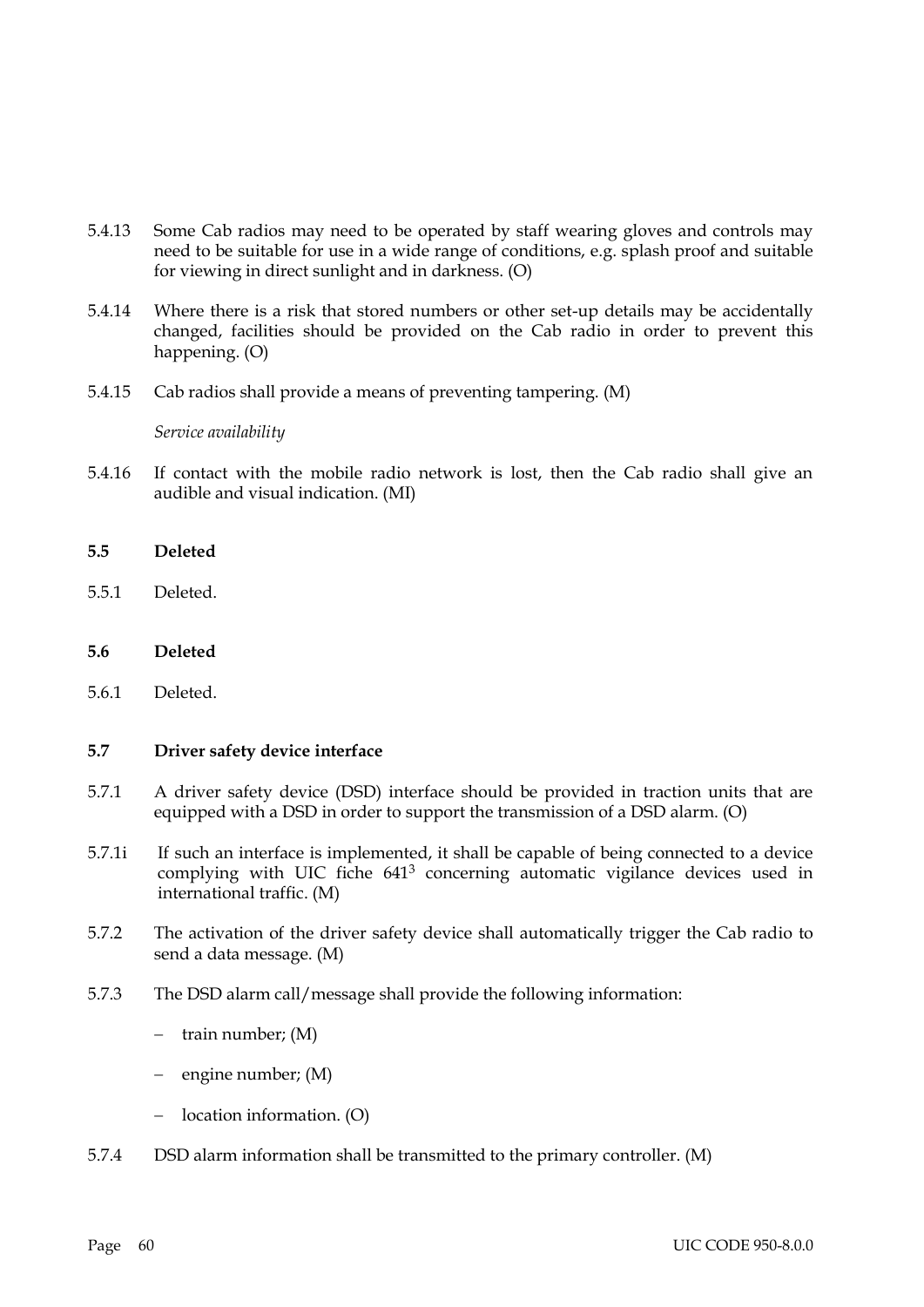5.7.5 Additional information may also be provided if available from external systems. (O)

# **5.8 Train-borne recorder**

- 5.8.1 The Cab radio shall/should be able to provide the following information to a trainborne recorder or other equipment via a standardised interface:
	- activation of Cab radio emergency call button; (M)
	- receipt of incoming Railway emergency call; (M)
	- termination of outgoing or incoming Railway emergency call; (M)
	- $-$  radio faults; (O)
	- driver safety device alarm message transmission; (M)
	- details of confirmation of Railway emergency call. (M)

#### **5.9 Control/command interfaces**

- 5.9.1 Deleted.
- 5.9.2 Individual railways may have requirements to interface to national control/command systems. (I)

## **5.10 Other interfaces**

- 5.10.1 The Cab radio shall provide a standardised interface to the ETCS application for the transfer of information between ETCS and the Cab radio application (for example, see 5.2.3.28i). (M)
- 5.10.2 Other interfaces should be provided in the Cab radio system. (O)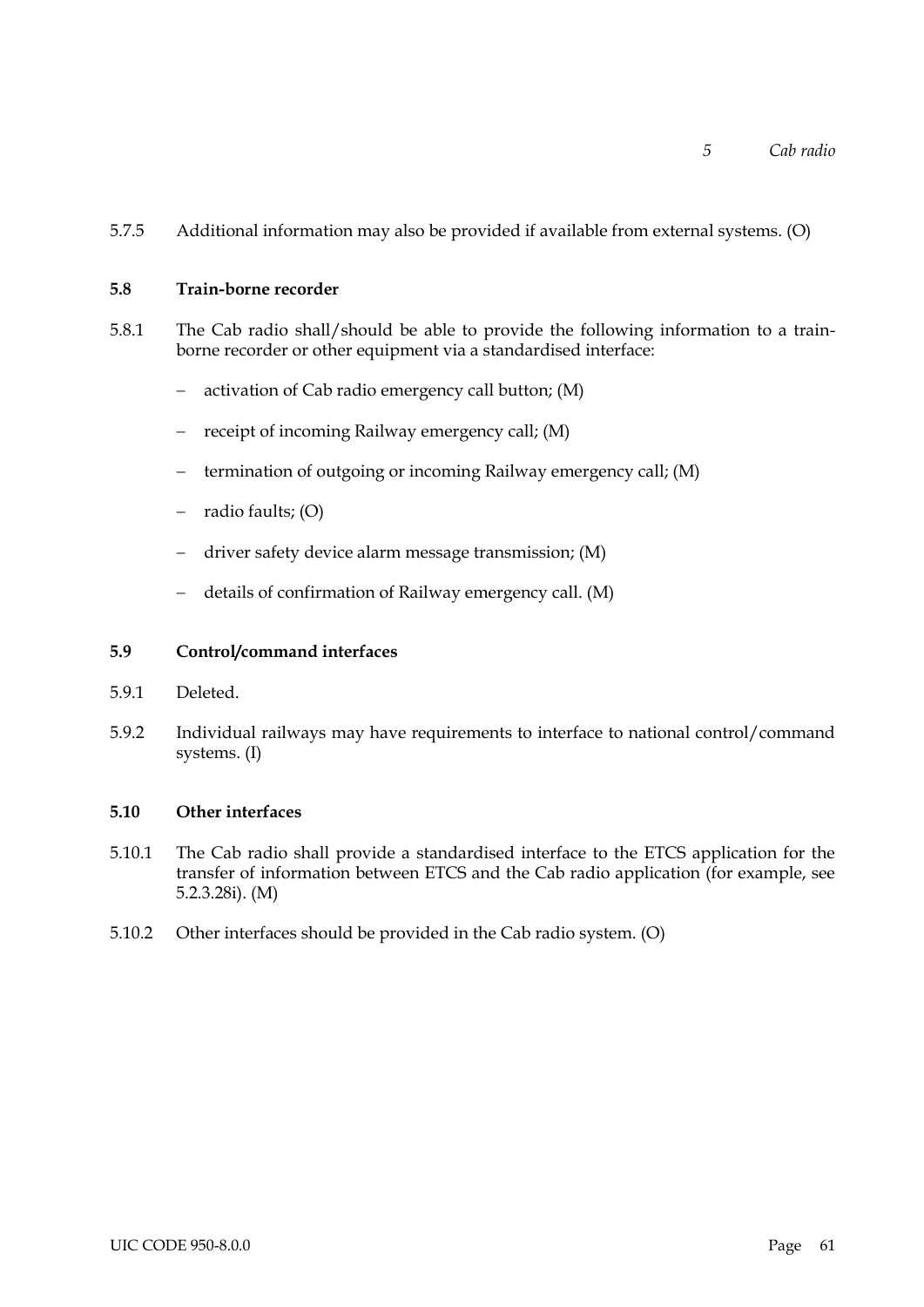PAGE LEFT INTENTIONALLY BLANK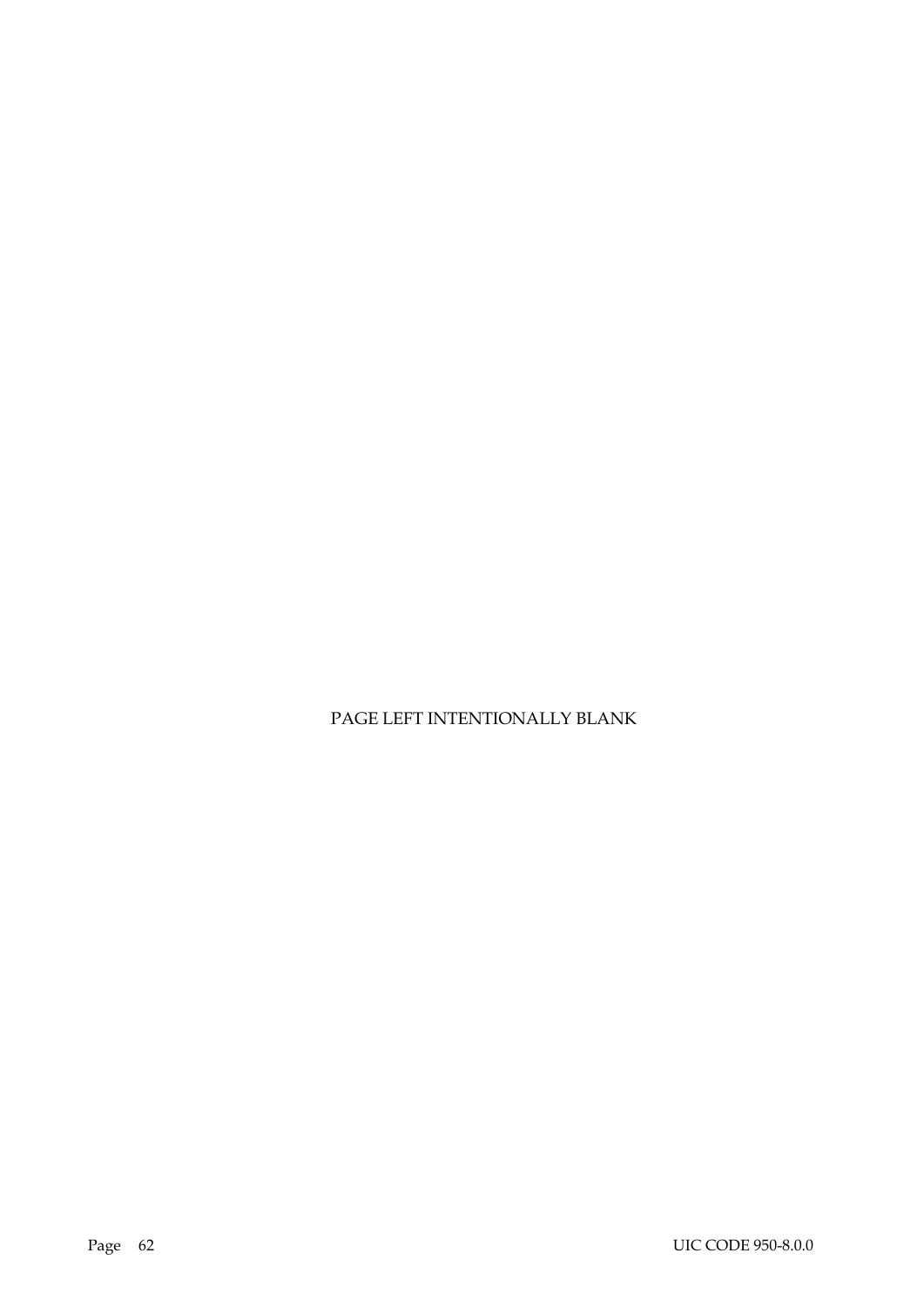# **6 General purpose radio**

# **6.1 Introduction**

6.1.1 This section identifies the functional requirements for General purpose radio. It covers the functionality to be provided by the General purpose radio including the manmachine interface (MMI). (I)

# **6.2 Functional requirements**

## 6.2.1 **Summary**

- 6.2.1.1 In this section, the functions to be provided by the General purpose radio are described. (I)
- 6.2.1.2 The following functions shall/should be provided: (I)

## *Call related functions*

- call authorised users (including controllers);
- send Railway emergency calls;
- receive Railway emergency calls;
- receive incoming calls;
- group and broadcast calls;
- terminate calls;

# *Other functions*

- switch radio on and off;
- select language;
- select mobile radio network;
- adjust loudspeaker volume;
- register and deregister functional numbers;
- store/retrieve numbers and their details;
- computer interface.

# 6.2.2 **Call related functions**

# *Call authorised users*

6.2.2.1 The General purpose radio shall be capable of use as a standard telephone, such that the user is able to call any valid number subject to call restrictions enforced by the network. (M)

## *Send Railway emergency call*

6.2.2.2 The facility for a given General purpose radio to send a Railway emergency call (see section 13) shall be determined as a management function. (M)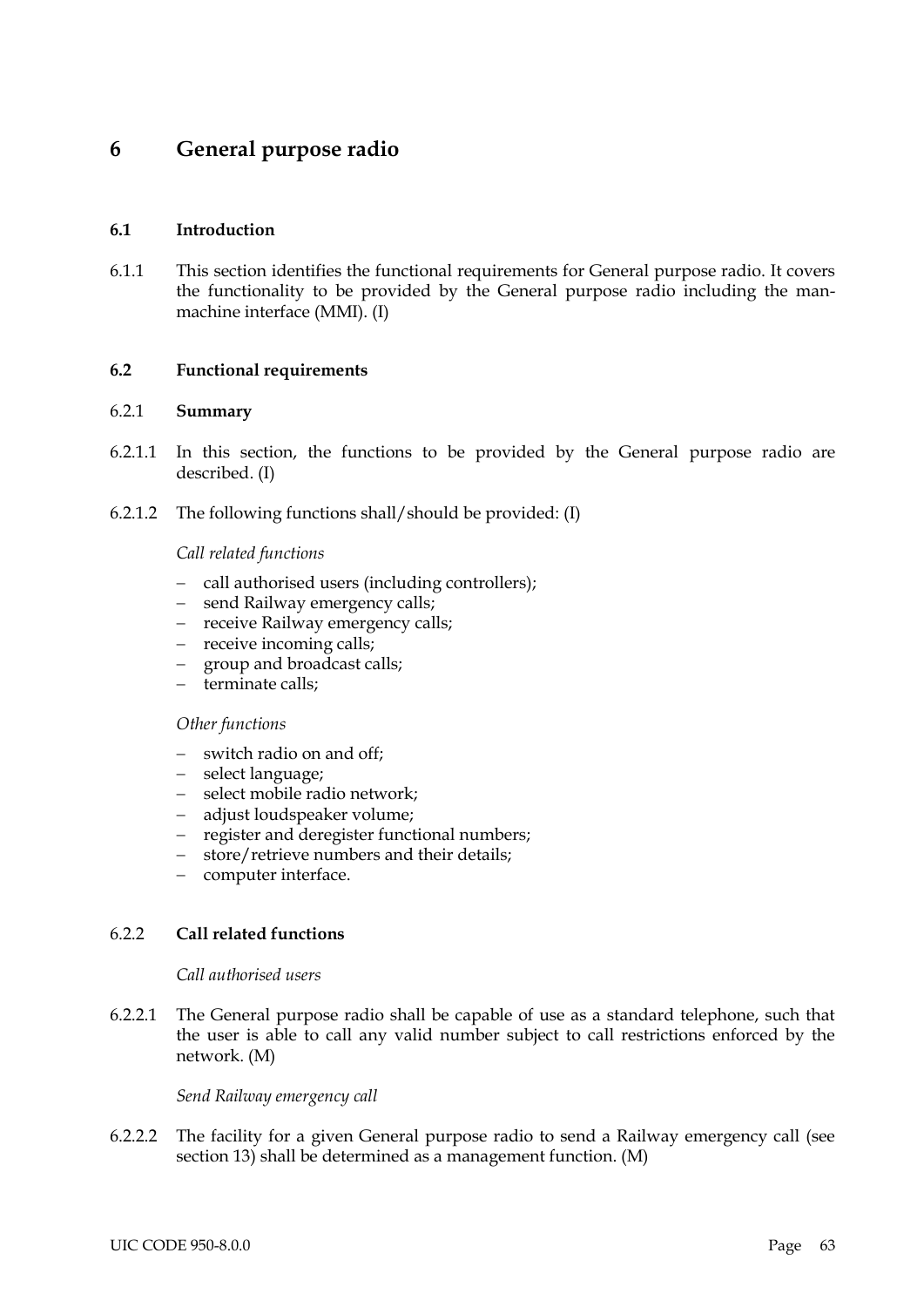- 6.2.2.3 A special MMI action shall be required for a General purpose radio user to send a Railway emergency call. (M)
- 6.2.2.4 It shall not be possible for any General purpose radio user to send a Railway emergency call by dialling a short code or telephone number. (M)

*Receive incoming point to point voice call*

- 6.2.2.5 An audible and visual indication of an incoming call shall be provided. (M)
- 6.2.2.6 Where available, the functional identity of the calling party shall be displayed. (M)

*Receive incoming group or broadcast voice call*

- 6.2.2.7 A short audible and visual indication of the incoming call shall be provided. (M)
- 6.2.2.8 The group identity of the voice group call (VBS or VGCS) shall be displayed. (M)
- 6.2.2.9 If the call is a broadcast call, the user shall be informed that he cannot speak as part of the broadcast call. (M)
- 6.2.2.10 If the call is a group call, the user has to request permission to speak during the call by using the Push-To-Talk (PTT) function. (M)
- 6.2.2.11 In a group call, a visual indication shall be provided to remind the user of the need to use the PTT function. (M)
- 6.2.2.12 The user may not speak in a group call until permission is granted by the network after using the PTT function. (I)
- 6.2.2.13 In a group call, an audible and visual indication of whether the request was successful shall be provided. The user may then talk whilst the PTT function is used. (M)
- 6.2.2.14 If the user moves out of the group or broadcast call area whilst the call is in progress, an audible and visual indication of the loss of call shall be provided to the user. (M)

*Receive incoming Railway emergency call*

6.2.2.15 Reception of this call (if implemented) shall proceed as for a standard group or broadcast call except that a distinctive audible and visual indication shall be provided. (M)

#### *Terminate calls*

6.2.2.16 The radio shall provide a means for the user to terminate calls which he is authorised to terminate (i.e. all calls except broadcast or group calls not initiated by the user). (M)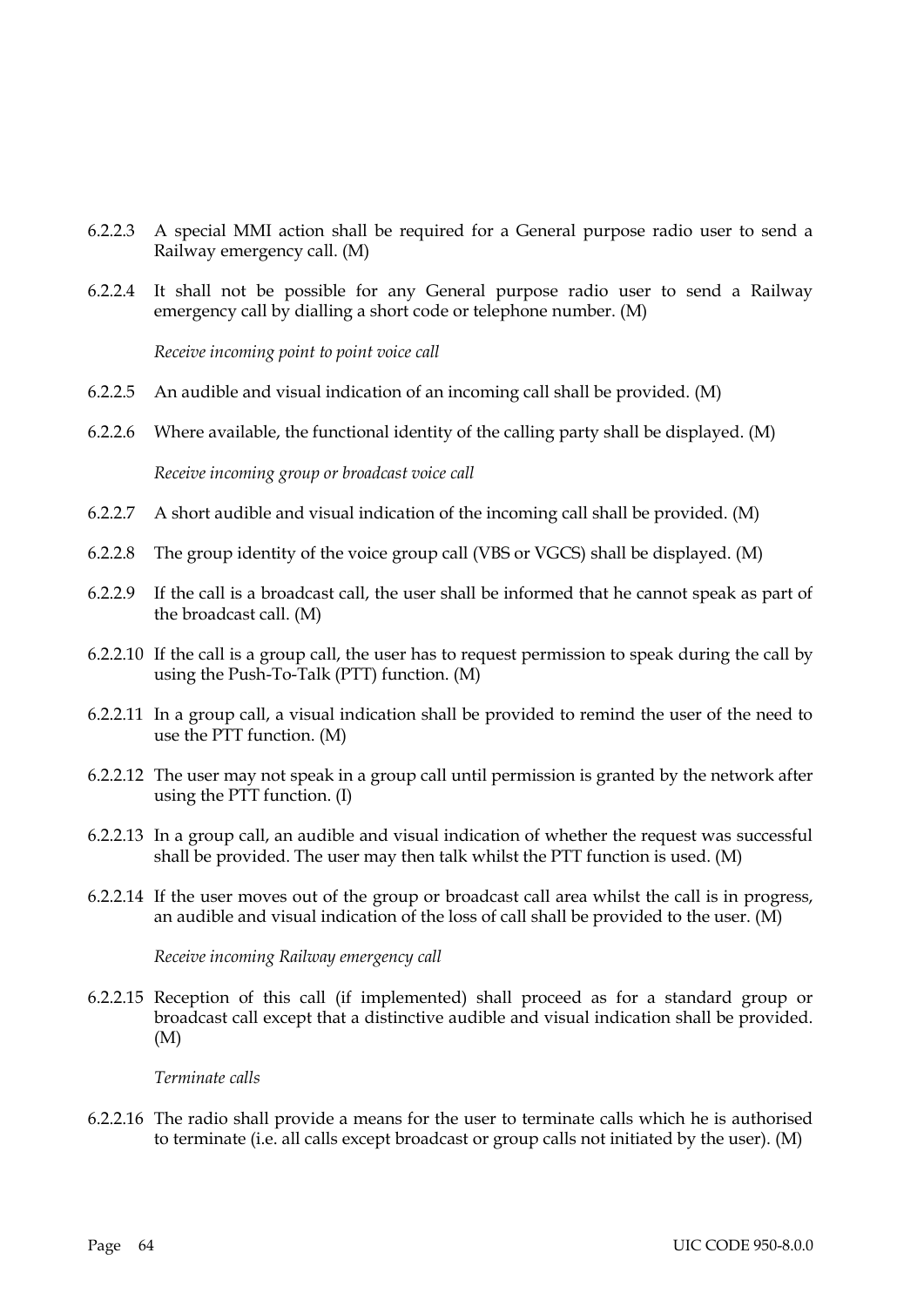# 6.2.3 **Other functions**

# *Switch radio on and off*

- 6.2.3.1 The radio shall have an on/off switch. Switching the radio 'on' shall initiate the following: (M)
	- transitory lighting of any display, controls or indicator lights;
	- automatic self-testing;
	- if the self-test fails a visible and audible indication shall be provided;
	- connection to a mobile network (see section 3.3);
	- if connection is successful, the name of the network shall be displayed and an audible confirmation of successful connection shall be given;
	- if connection is not successful, an audible and visual indication shall be provided;
	- a mechanism should be implemented to reduce the power up time of the Cab radio by avoiding the need for the Mobile Station to read the full content of a SIM card in the case the SIM card contents have not changed. (O).
- 6.2.3.2 At this point, the radio will be able to receive all calls initiated using the telephone number or appropriate group call number. (I)
- 6.2.3.3 Switching the radio off shall cause the following: (M)
	- termination of all calls under the control of (i.e. initiated by) the radio;
	- disconnection of the radio from the network;
	- clearing the display and inhibition of functions.
- 6.2.3.4 When switched off, the radio shall retain any settings and numbers which are stored at the time the radio is switched off. (M)

## *Select language*

- 6.2.3.5 Prompts and messages shall be capable of being displayed in at least 10 languages (each railway will choose which languages will be implemented). (M)
- 6.2.3.6 The user shall be able to select his preferred language for the display; this setting shall be retained by the radio. (M)
- 6.2.3.7 When the radio is first powered on, the language that appears on the display shall be the default one set by the national railway. (M)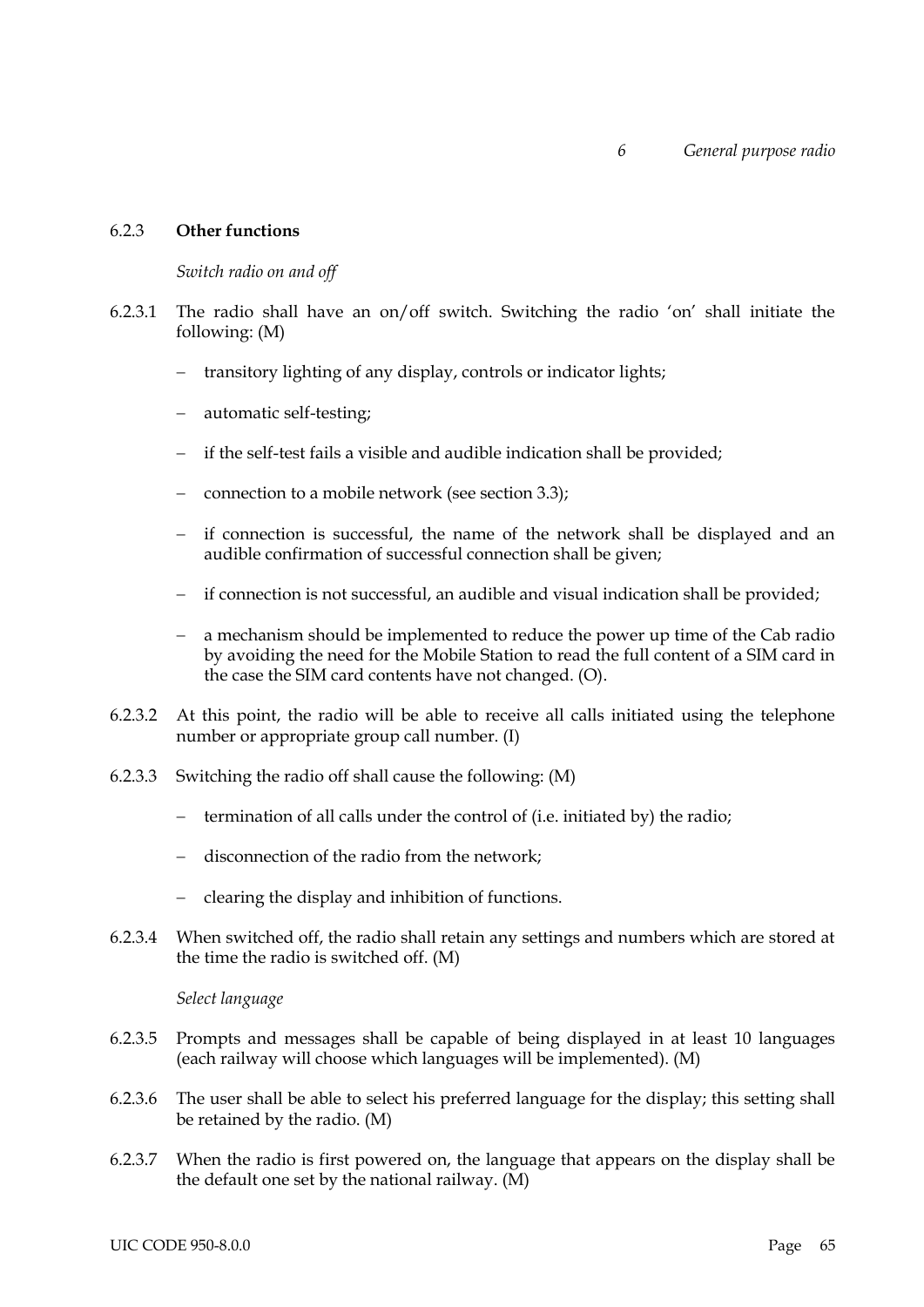#### *Select mobile radio network*

- 6.2.3.8 Where more than one mobile radio network is available for use by a mobile, the selection of the network to use shall be automatic (see section 10.5). (M)
- 6.2.3.9 When the mobile changes network automatically, a visual and audible indication shall be given. (M)
- 6.2.3.9i It shall be possible for a user to override the automatic network selection manually. This function shall not be available during calls. (M)

*Register and deregister functional number*

- 6.2.3.10 It shall be possible to register and deregister a functional number in the following way:
	- Initiated by the user and transmitted to the ground:
		- user enters functional number which is transmitted to the network. (M)
- 6.2.3.11 Where a change of functional number is required, it shall be possible for the user to initiate the change. (M)

*Store/retrieve numbers and their details*

- 6.2.3.12 It shall be possible for the user to find and display stored numbers and their information. (M)
- 6.2.3.13 It shall be possible for the user to store and/or overwrite numbers and their details in the radio. (M)

*Computer interface*

6.2.3.14 A standard data interface should be provided to allow a computer to be connected to the radio. (O)

*Adjust loudspeaker volume*

- 6.2.3.15 By default, the loudspeaker volume shall be set to a pre-determined level suitable for the operating environment (as stored within the system). (M)
- 6.2.3.16 It shall be possible for the user to increase and decrease the loudspeaker volume within the adjustment range selected. (M)

#### **6.3 Environmental and physical requirements**

6.3.1 The full environmental and physical specification of the General purpose radio is intended to be as close as possible to that of a Commercial-Off-The-Shelf (COTS) mobile whilst adhering to the specifications provided in section 4.3 and this section. (I)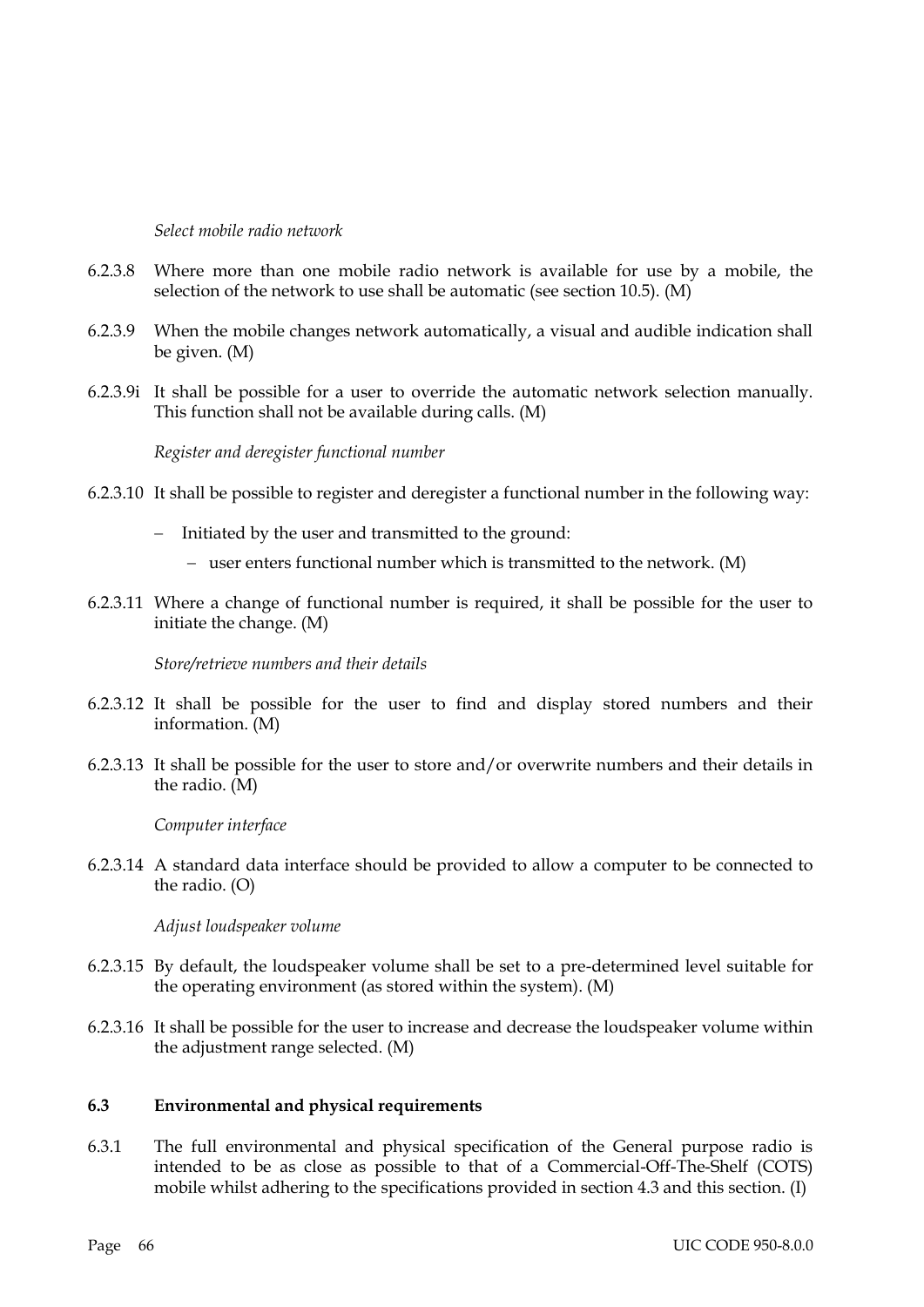#### *6 General purpose radio*

# *Physical conditions*

- 6.3.2 The General purpose radio should be small, compact and easy to carry. (I)
- 6.3.3 It should be possible for a user to change the battery without the use of tools. (O)
- 6.3.4 The weight of the General purpose radio including battery should not exceed 250g. (O)

*Electrical*

- 6.3.5 General purpose radios should be equipped with rechargeable batteries capable of providing a minimum of eight hours operation from a single charge based on the following cycle (see section 4.3.9): (O)
	- point-to-point calls 20%; group calls 5%;
	- standby 75%.
- 6.3.6 Changing the battery should not result in losing data stored in the radio. (O)
- 6.3.7 The General purpose radio should be suitable for use with a car adapter kit. (O)

# **6.4 Man-machine interface**

## 6.4.1 **General**

- 6.4.1.1 The General purpose radio should comprise the man-machine interface which includes the following components: (O)
	- display;
	- control panel;
	- loudspeaker;
	- microphone.
- 6.4.1.2 The MMI should be suitable for use both by day and night. (O)

# 6.4.2 **Controls**

- 6.4.2.1 The on/off control should be designed to prevent accidental activation/deactivation. (O)
- 6.4.2.2 Facilities should be provided to adjust the loudspeaker volume. (O)
- 6.4.2.3 A Push-To-Talk function shall be provided. The Push-To-Talk function does not need to be a dedicated button. (M)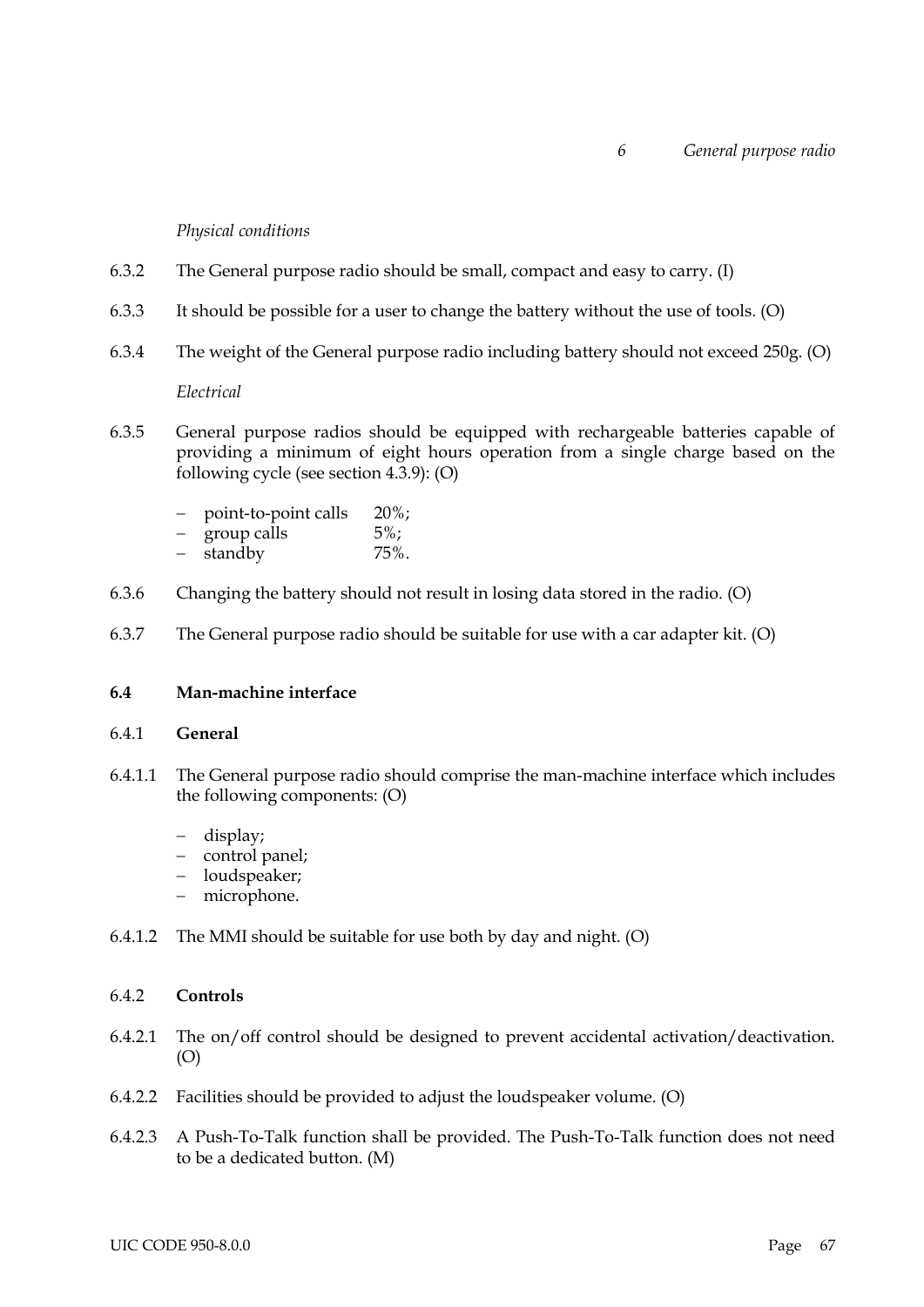- 6.4.2.4 Four buttons should be provided for designated stored numbers. These buttons need not be dedicated buttons. (This facility is required to allow calls to specified users to be initiated quickly.) (O)
- 6.4.2.5 Stored numbers and other set-up details should be protected against accidental alteration. (O)
- 6.4.2.6 If the ability to initiate Railway emergency calls is implemented in the radio, accidental initiation of a Railway emergency call shall be prevented. (M)

## 6.4.3 **Indications**

- 6.4.3.1 A visual and audible indication shall be given when the remaining capacity of the battery is such as to enable only 10 minutes of full duplex call time. (M)
- 6.4.3.2 A network service availability indication shall be provided to the user. (M)
- 6.4.3.3 A visual indication shall be provided to the user if the network service is no longer available. (M)
- 6.4.3.4 An audible indication should be provided to the user if the network service is no longer available. (O)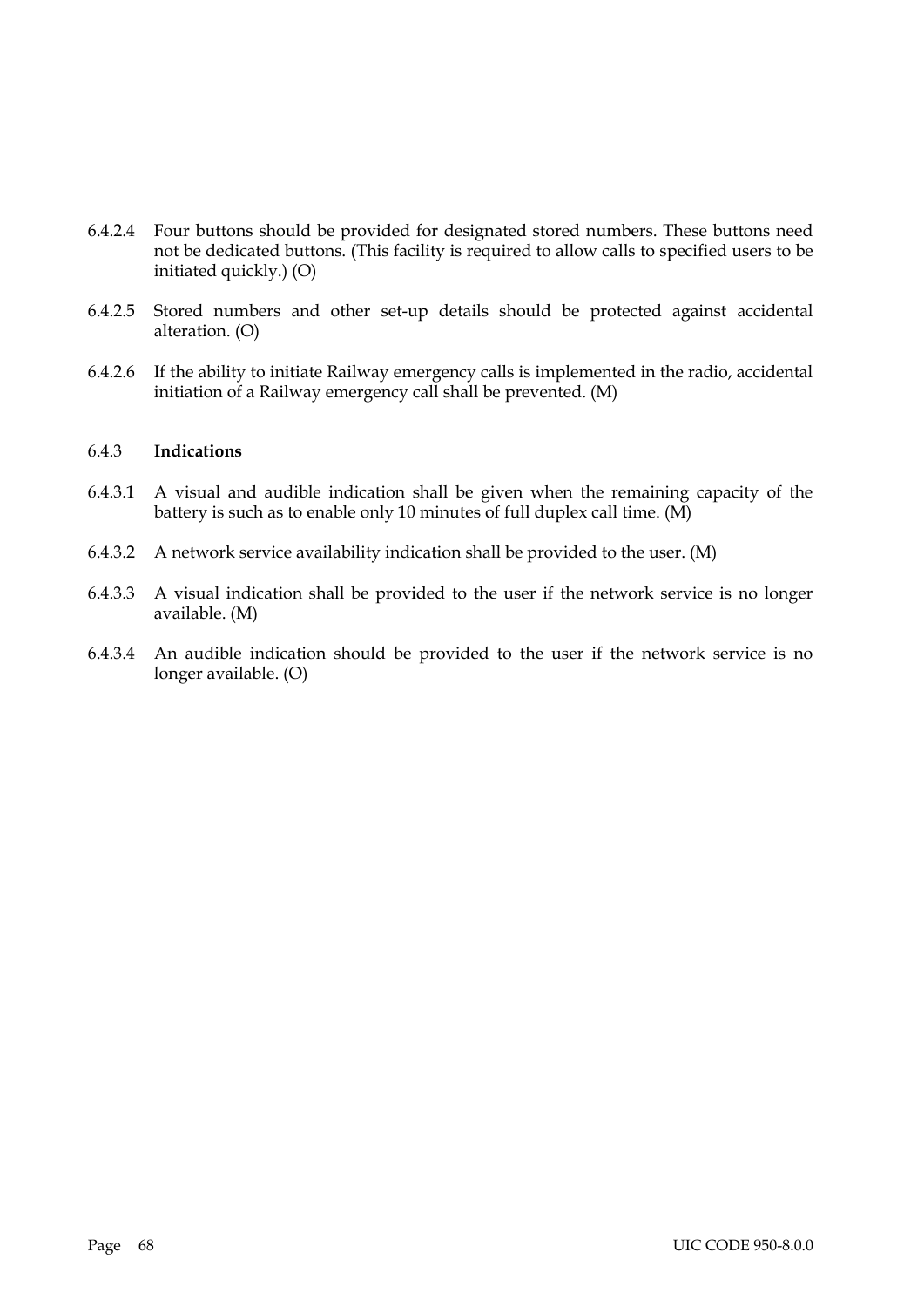# **7 Operational radio**

# **7.1 Introduction**

7.1.1 This section identifies the functional requirements for the EIRENE Operational radio. It covers the functionality to be provided by the Operational radio including the manmachine interface (MMI). (I)

# **7.2 Operational radio functions**

## 7.2.1 **Summary**

- 7.2.1.1 In this section, the functions to be provided by the Operational radio are described. (I)
- 7.2.1.2 The following functions shall/should be provided:

# *Call related functions*

- call authorised users;
- call controller;
- send Railway emergency calls;
- receive Railway emergency calls;
- receive incoming calls;
- group and broadcast calls;
- terminate calls;
- deleted;

## *Other functions*

- switch radio on/off;
- select language;
- select mobile radio network;
- adjust loudspeaker volume;
- register and deregister functional number;
- store/retrieve numbers and their details;
- computer interface.

# 7.2.2 **Call related functions**

## *Call authorised users*

7.2.2.1 The Operational radio shall be capable of use as a standard telephone, such that the user is able to call any valid number subject to call restrictions enforced by the network. (M)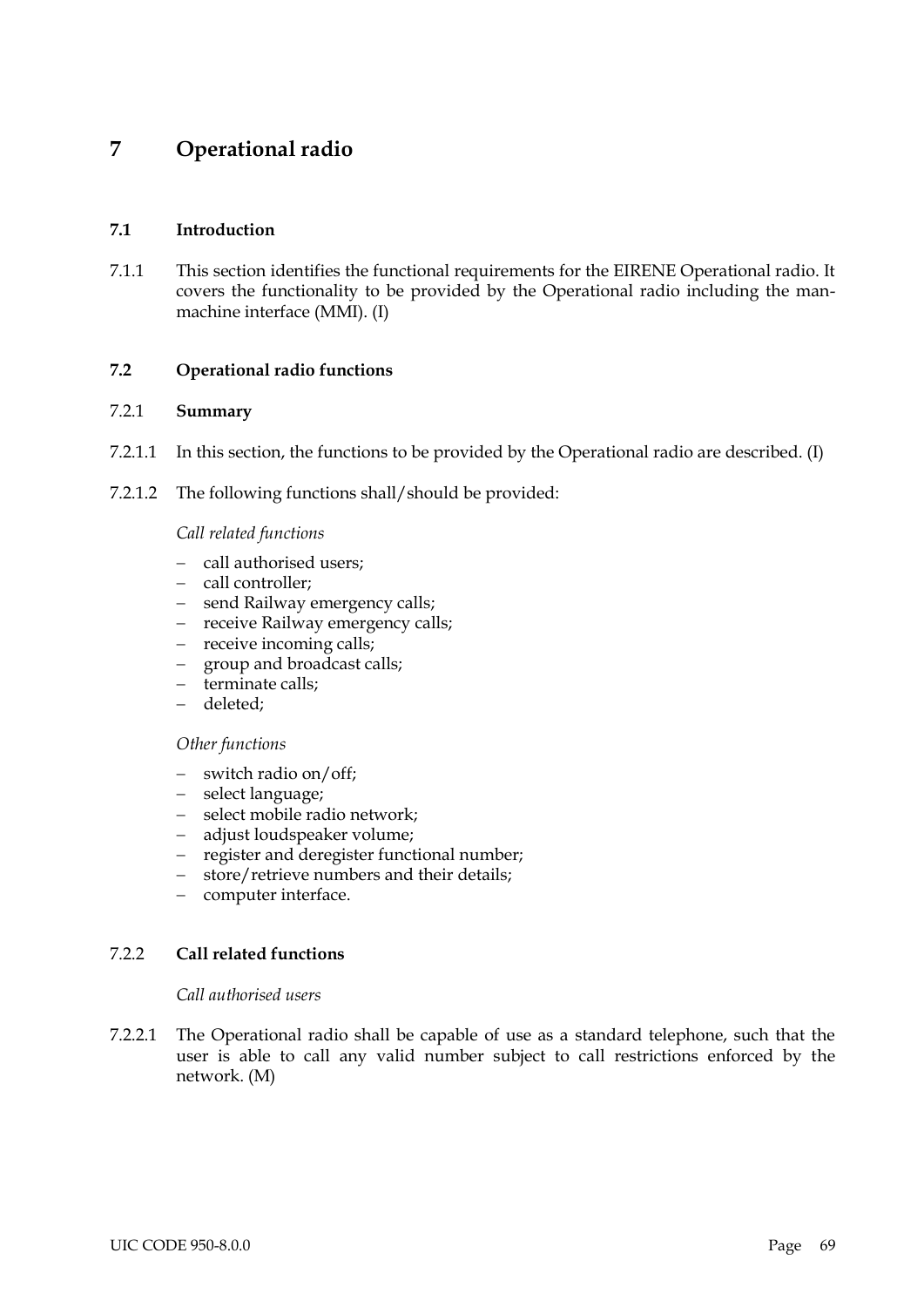## *Call controllers*

- 7.2.2.2 It shall/should be possible for the user of an Operational radio to establish a call with each of the following types of controller with a minimum number of actions being required:
	- primary controller; (M)
	- secondary controller; (M)
	- power supply controller. (O)
- 7.2.2.3 For some users, up to twenty valid numbers should be able to be stored for one controller type. (O)
- 7.2.2.3i If the option in 7.2.2.3 is implemented, the identities of the controllers corresponding to these valid numbers shall be displayed for selection; the number associated with the selected identity shall then be used to establish the call. (M)
- 7.2.2.4 Once an appropriate number has been obtained, the radio shall attempt to establish a call to this number with railway operation priority. (M)
- 7.2.2.5 An audible and visual indication shall be provided to the user that the call is proceeding. (M)
- 7.2.2.6 When the call is connected to the controller, an audible and visual indication shall be provided to the user. (M)
- 7.2.2.7 The functional identity of the connected party, if available, shall be displayed to the user. (M)
- 7.2.2.8 Where available, an alphanumeric description of the identity of the connected party shall be displayed. (M)
- 7.2.2.9 If the system is not able to connect the call, an audible and visual indication shall be provided to the user. (M)

*Send Railway emergency call*

- 7.2.2.10 The Railway emergency call shall be able to be initiated using a single red button (see section 13). (M)
- 7.2.2.11 It should be possible, as a maintenance function, to enable/disable the emergency call function. (O)
- 7.2.2.12 If the emergency call function is disabled, a visual indication and short audible indication shall be given when: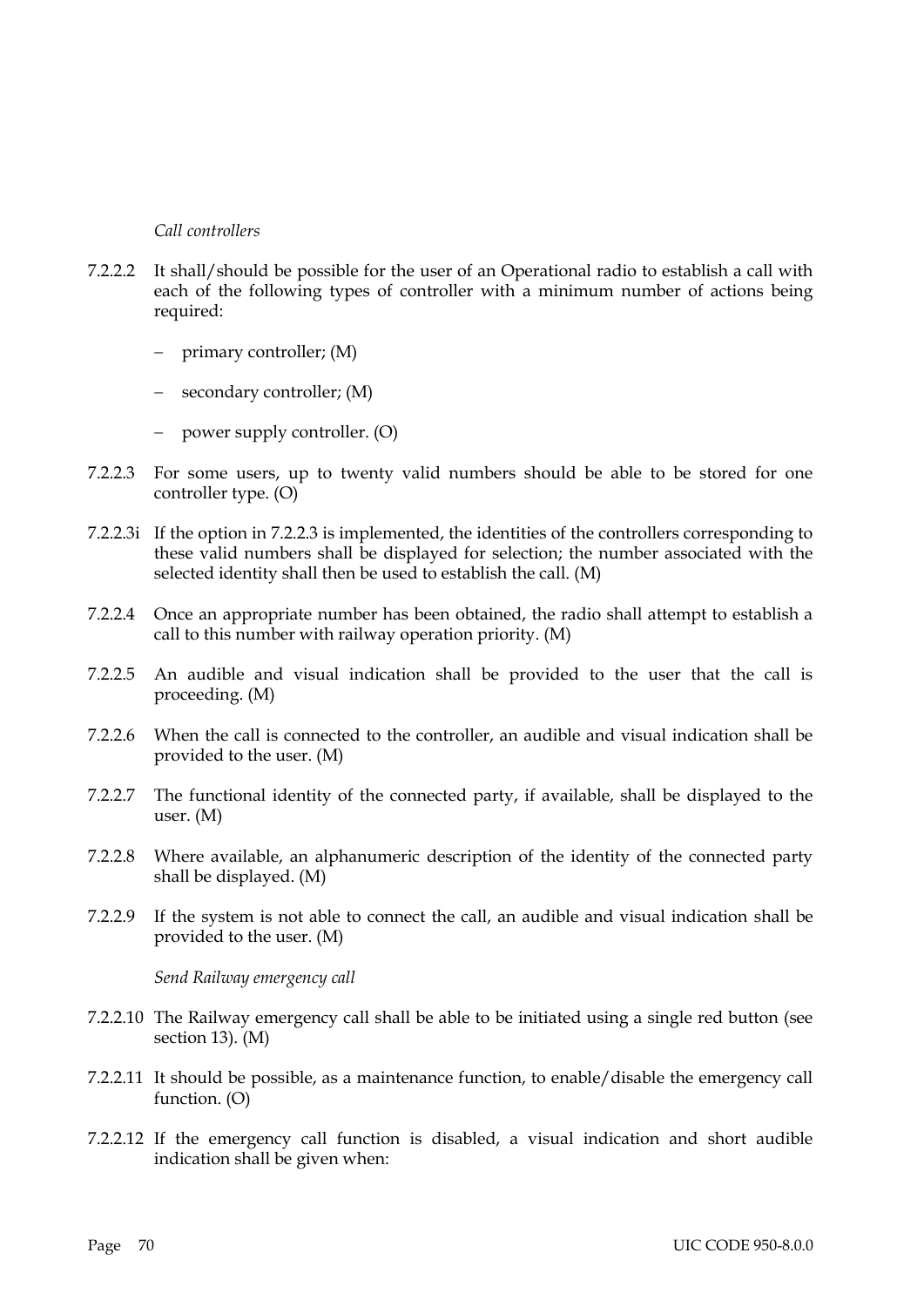#### *7 Operational radio*

- the radio is switched on;  $(M)$
- the emergency button is pushed (in this case nothing else will happen). (M)

*Receive incoming point to point voice call*

- 7.2.2.13 An audible and visual indication of an incoming call shall be provided. (M)
- 7.2.2.14 Where available, the functional identity of the calling party shall be displayed. (M) *Receive incoming group or broadcast voice call*
- 7.2.2.15 A short audible and visual indication of the incoming call shall be provided. (M)
- 7.2.2.16 The group identity of the voice group call (VBS or VGCS) shall be displayed. (M)
- 7.2.2.17 If the call is a broadcast call, the user shall be informed that he cannot speak as part of the broadcast call. (M)
- 7.2.2.18 If the call is a group call, the user has to request permission to speak during the call by using the Push-To-Talk (PTT) function. (M)
- 7.2.2.19 In a group call, a visual indication shall be provided to remind the user of the need to use the PTT function. (M)
- 7.2.2.20 The user may not speak in a group call until permission is granted by the network after using the PTT function. (I)
- 7.2.2.21 In a group call, an audible and visual indication of whether the request was successful shall be provided. The user may then talk whilst the PTT function is used. (M)
- 7.2.2.22 If the user moves out of the group or broadcast call area whilst the call is in progress, an audible and visual indication of the loss of call shall be provided to the user. (M)

*Receive incoming Railway emergency call*

7.2.2.23 Reception of this call shall proceed as for a standard group or broadcast call except that a distinctive audible and visual indication shall be provided. (M)

*Terminate calls*

- 7.2.2.24 The radio shall provide a means for the user to terminate calls which he is authorised to terminate (i.e. all calls except broadcast or group calls not initiated by the user). (M)
- 7.2.2.25 Deleted.

### 7.2.2.26 Deleted.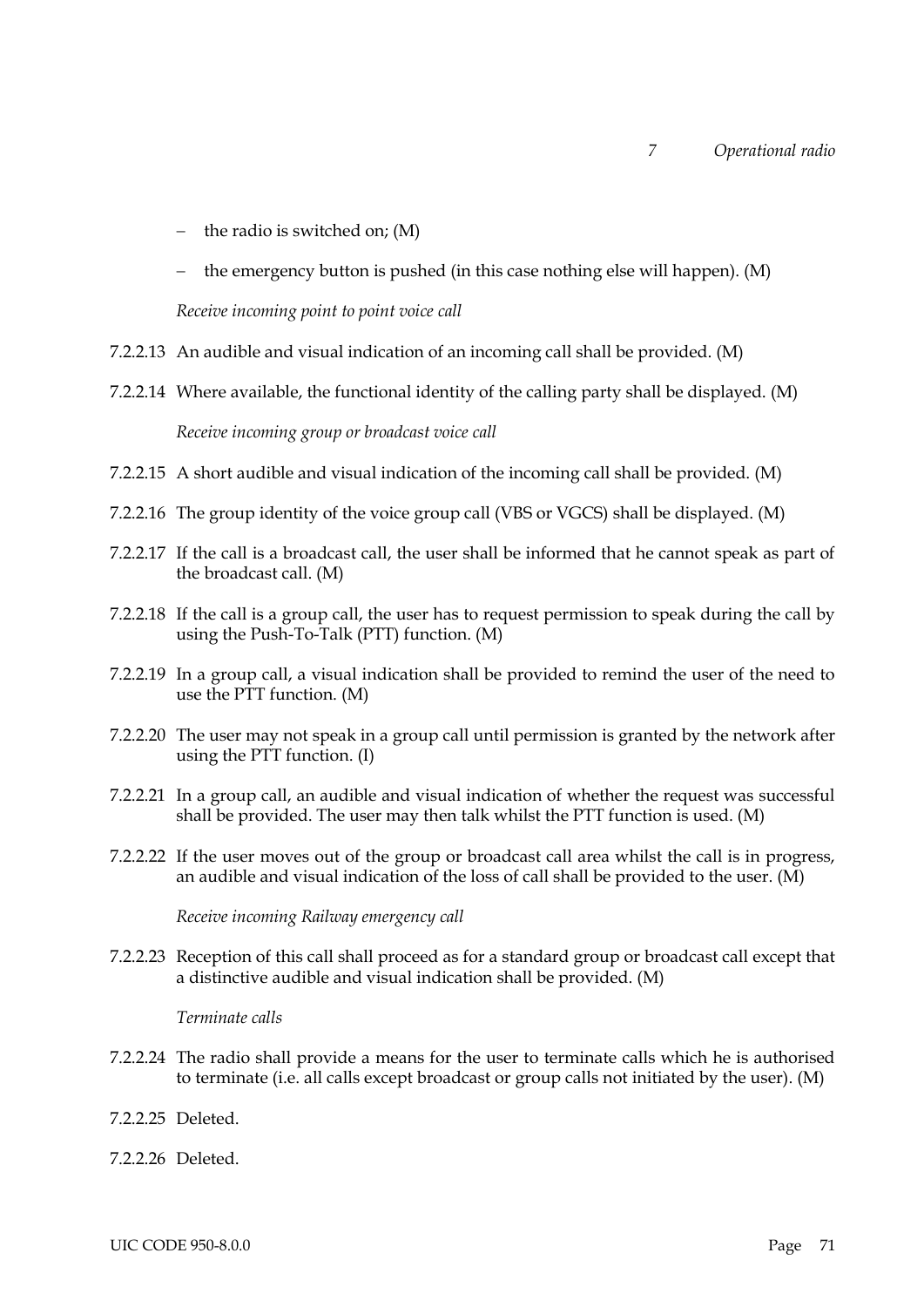7.2.2.27 Deleted.

7.2.2.28 Deleted.

*Direct mode*

7.2.2.29 Deleted

## 7.2.3 **Other functions**

*Switch radio on and off*

- 7.2.3.1 The radio shall have an on/off switch. Switching the radio 'on' shall initiate the following: (M)
	- transitory lighting of any display, controls or indicator lights;
	- automatic self-testing;
	- if the self-test fails a visible and audible indication shall be provided;
	- connection to a mobile network (see section 3.3);
	- if connection is successful, the name of the network shall be displayed and an audible confirmation of successful connection shall be given;
	- if connection is not successful, an audible and visual indication shall be provided;
	- a mechanism should be implemented to reduce the power up time of the Cab radio by avoiding the need for the Mobile Station to read the full content of a SIM card in the case the SIM card contents have not changed. (O).
- 7.2.3.2 At this point the radio should be able to receive all calls initiated using the telephone number or appropriate group call number. (I)
- 7.2.3.3 Switching the radio off shall cause the following: (M)
	- termination of all calls under the control of (i.e. initiated by) the radio;
	- disconnection of the radio from the network;
	- clearing the display and inhibition of functions.
- 7.2.3.4 When switched off, the radio shall retain any settings and numbers which are stored at the time the radio is switched off. (M)

*Select language*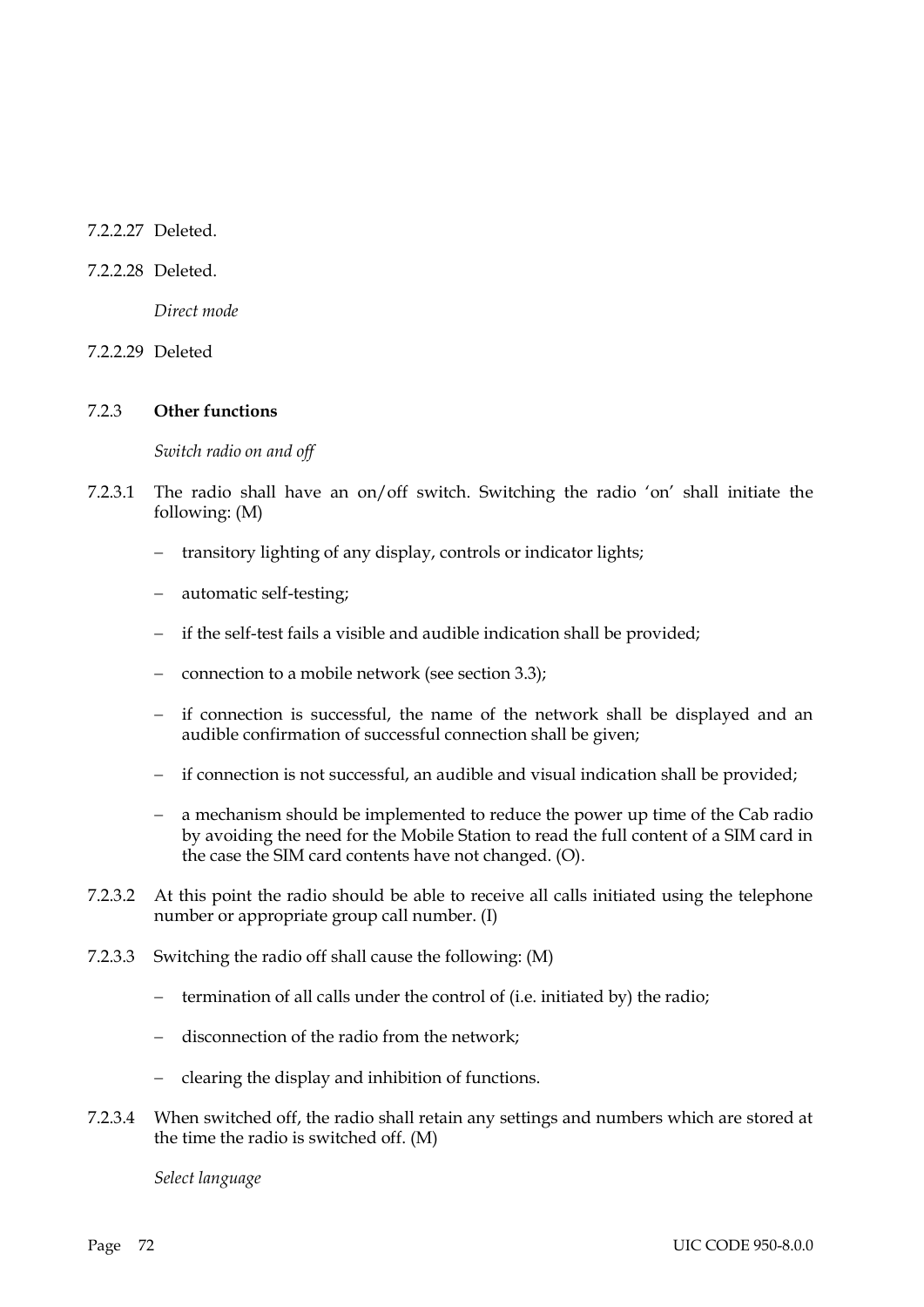- 7.2.3.5 Prompts and messages shall be capable of being displayed in at least 10 languages (each railway will choose which languages will be implemented). (M)
- 7.2.3.6 The user shall be able to select his preferred language for the display; this setting shall be retained by the radio. (M)
- 7.2.3.7 When the radio is first powered on, the language that appears on the display shall be the default one set by the national railway. (M)

*Select mobile radio network*

- 7.2.3.8 Where more than one mobile radio network is available for use by a mobile, the selection of the network to use shall be automatic (see section 10.5). (M)
- 7.2.3.9 When the mobile changes network automatically, a visual and audible indication shall be given. (M)
- 7.2.3.9i It shall be possible for a user to override the automatic network selection manually. This function shall not be available during calls. (M)

*Register and deregister functional number*

- 7.2.3.10 It shall be possible to register and deregister a functional number in the following way:
	- Initiated by the user and transmitted to the ground:
		- user enters functional number which is transmitted to the network. (M)
- 7.2.3.11 Where a change of functional number is required, it shall be possible for the user to initiate the change. (M)

*Store/retrieve numbers and their details*

- 7.2.3.12 It shall be possible for the user to find and display stored numbers and their information. (M)
- 7.2.3.13 It shall be possible for the user to store and/or overwrite numbers and their details in the radio. (M)

*Computer interface*

7.2.3.14 A standard data interface should be provided to allow a computer to be connected to the radio. (O)

*Adjust loudspeaker volume*

7.2.3.15 By default, the loudspeaker volume shall be set to a pre-determined level suitable for the operating environment (as stored within the system). (M)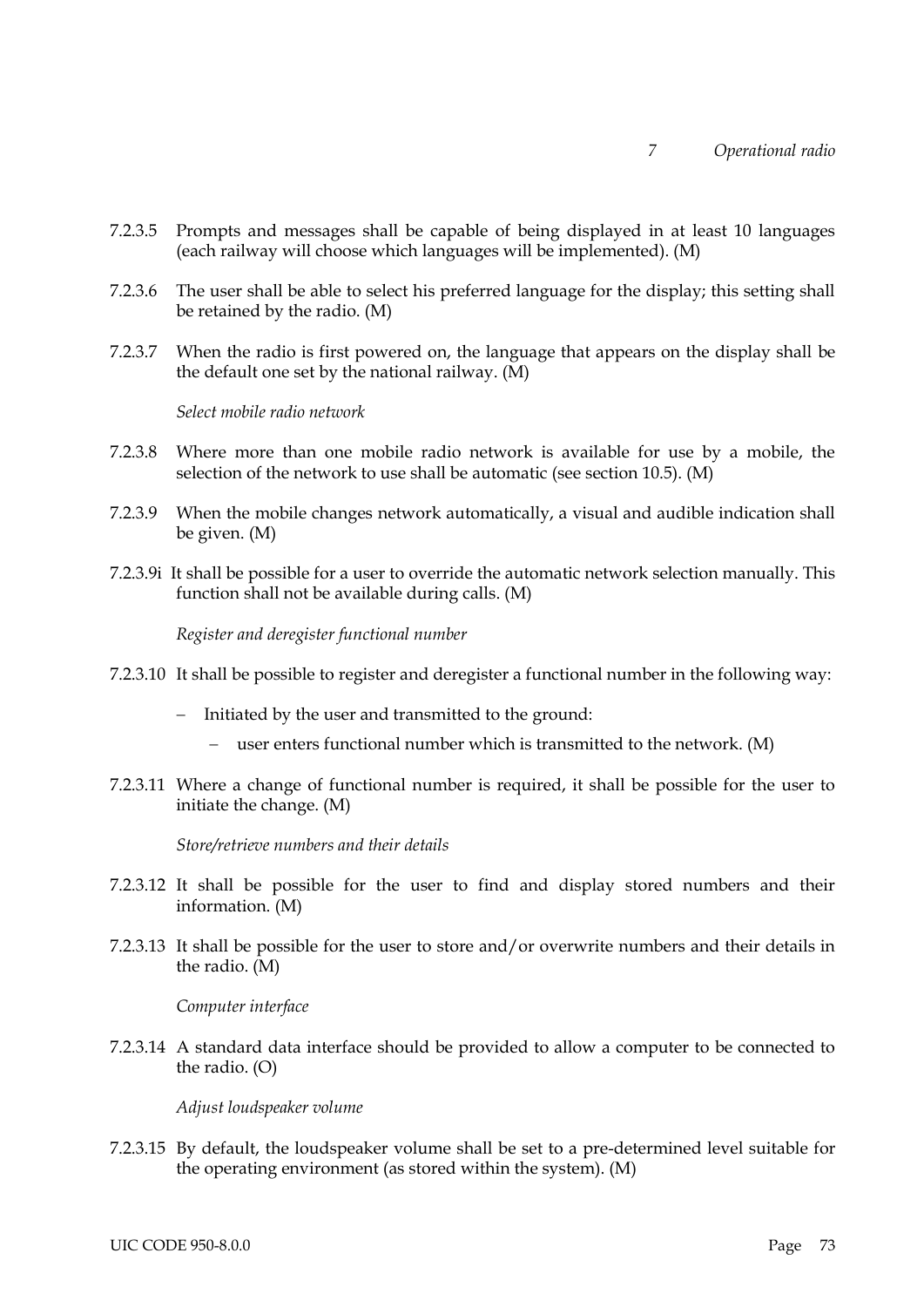7.2.3.16 It shall be possible for the user to increase and decrease the loudspeaker volume within the adjustment range selected. (M)

## **7.3 Environmental and physical requirements**

7.3.1 The Operational radio shall comply with the basic standards defined for all EIRENE mobile equipment in section 4.3 and this section. The Operational radio is specified to allow its use in the operating environment experienced on the operational railway (e.g. maintenance). (I)

### *Climatic conditions*

- 7.3.2 The Operational radio should be capable of withstanding exposure to the following extreme environmental conditions: (O)
	- salt mist spray;
	- $-$  torrential rain at up to  $2mm/min;$
	- heavy hail;
	- snow and sand storms;
	- accretion of ice:
	- corrosive atmospheres (including sulphur dioxide, hydrogen sulphide, nitrogen oxides, ozone, organic hydrocarbons).

### *Physical conditions*

- 7.3.3 The Operational radio shall be of a rugged design suitable for use in the railway environment by operational railway personnel. (M)
- 7.3.4 The Operational radio should have a carry feature that allows the operator to instantly have both hands free without dropping the radio. It should be possible to release the carry feature instantly in the event that the radio is caught on a projecting part of a moving vehicle. (O)
- 7.3.5 Controls shall be designed such that they are suitable for use by people wearing gloves. (M)
- 7.3.6 Controls shall be designed for use in a wide range of conditions, e.g. splash proof and suitable for viewing in direct sunlight and in darkness. (M)
- 7.3.7 It should be possible for a user to change the battery without the use of tools. (O)
- 7.3.8 The weight of the Operational radio including battery should not exceed 800g. (O)

*Electrical*

7.3.9 It shall be possible to change the battery without losing data stored in the radio. (M)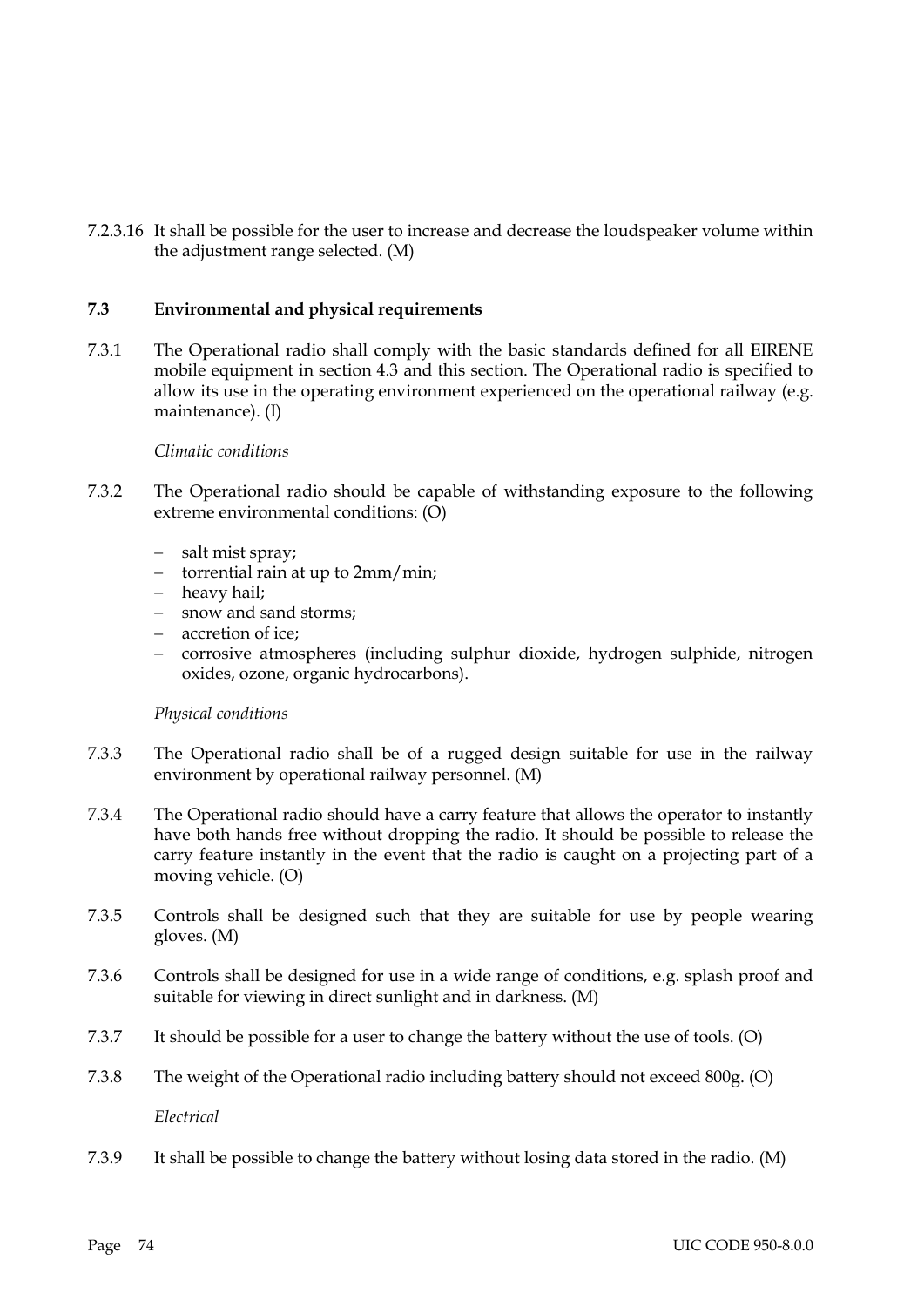7.3.10 Operational radios shall be equipped with rechargeable batteries capable of providing a minimum of eight hours operation from a single charge based on the following cycle (see section 4.3.9): (M)

| point-to-point calls | $20\%$ ; |
|----------------------|----------|
| group calls          | $60\%$ ; |
| standby              | 20%.     |

7.3.11 The Operational radio should be suitable for use with a car adapter kit. (O)

### **7.4 Operational radio man-machine interface**

### 7.4.1 **Introduction**

- 7.4.1.1 The Operational radio MMI should comprise of the following components as a minimum: (O)
	- display;
	- control panel;
	- loudspeaker;
	- microphone.
- 7.4.1.2 The MMI should be suitable for use by day and night. (O)

### 7.4.2 **Display**

7.4.2.1 The display shall be capable of displaying at least 6 lines, each of 20 characters. (M*)*

### 7.4.3 **Controls**

- 7.4.3.1 Four buttons should be provided for designated stored numbers. (This facility is required for calls to local controllers, etc.) (O)
- 7.4.3.2 The emergency button shall be designed to avoid accidental use. (M)
- 7.4.3.3 Deleted.
- 7.4.3.4 A dedicated Push-To-Talk button shall be provided. (M)

# 7.4.4 **Indications**

7.4.4.1 A visual and audible alarm shall be given when the remaining capacity of the battery is such as to enable only 10 minutes of full duplex call time. (M)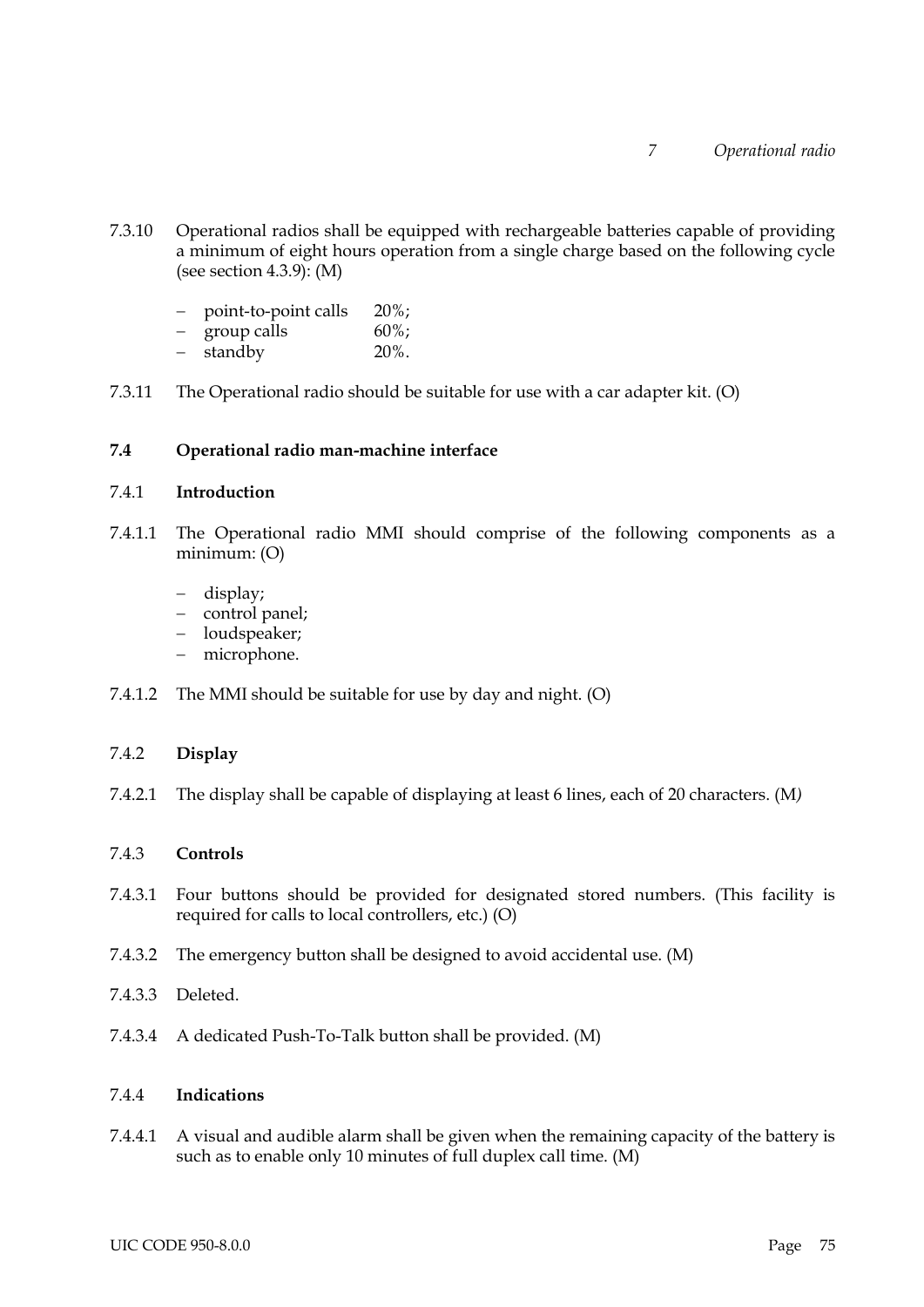- 7.4.4.2 A visual indication shall be provided to the user if the network service is no longer available. (M)
- 7.4.4.3 An audible indication should be provided to the user if the network service is no longer available. (O)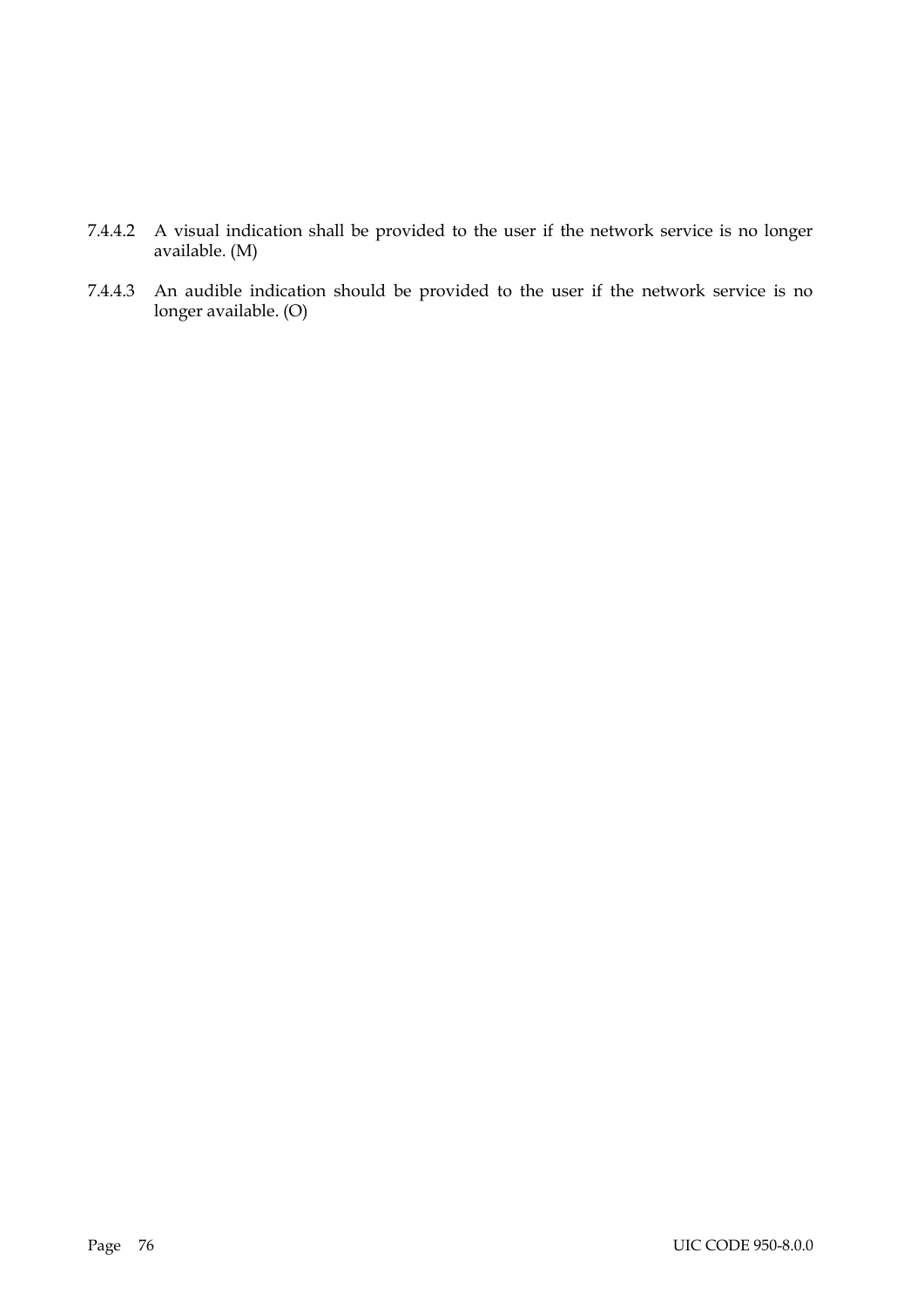# **7A Shunting radio**

## **7A.1 Introduction**

- 7A.1.1 The goal of shunting handheld radio specification is for railways to unite and to agree on a common terminal platform. This common terminal platform should have interfaces, applications and accessories to fulfil specific national railway needs. (I)
- 7A.1.2 This section identifies the functional requirements for the EIRENE Shunting radio. It covers the functionality to be provided by the Shunting radio including the manmachine interface (MMI). (I)
- 7A.1.3 The Shunting radio shall comply with the requirements applicable to the Operational radio modified by the requirements that follow in this section. (M)

## **7A.2 Shunting radio functions**

*General*

- 7A.2.1 The Shunting radio shall provide facilities to support shunting mode as described in section 14. (M)
- 7A.2.2 A shunting participant (driver, members and leader) may register to a functional number if required to do so by operational rules. (I)
- 7A.2.3 A means to enter and leave shunting mode shall be provided. (M)
- 7A.2.4 It shall be possible for the user to change shunting group numbers within 5 seconds (the confirmation response of the network is not included in the 5 seconds). (M)
- 7A.2.5 An audible and visual alarm shall be given to the user when the capacity of the battery has drained to a point where it will enable approximately 10 minutes of further full duplex call time. (M)
- 7A.2.6 It shall be possible, using maintenance facilities, to enable or disable an audible indication to the user in the following cases: (M)
	- if the network is no longer available;
	- $-$  if the call is dropped.

### *Link assurance*

- 7A.2.7 During transmission of the link assurance signal, an incoming call with the same or lower priority shall only be indicated visually to the user (there shall be no audible indication). (M)
- 7A.2.8 After the termination of a point-to-point call, the user shall be given the option to rejoin the ongoing shunting group call which the user left. (M)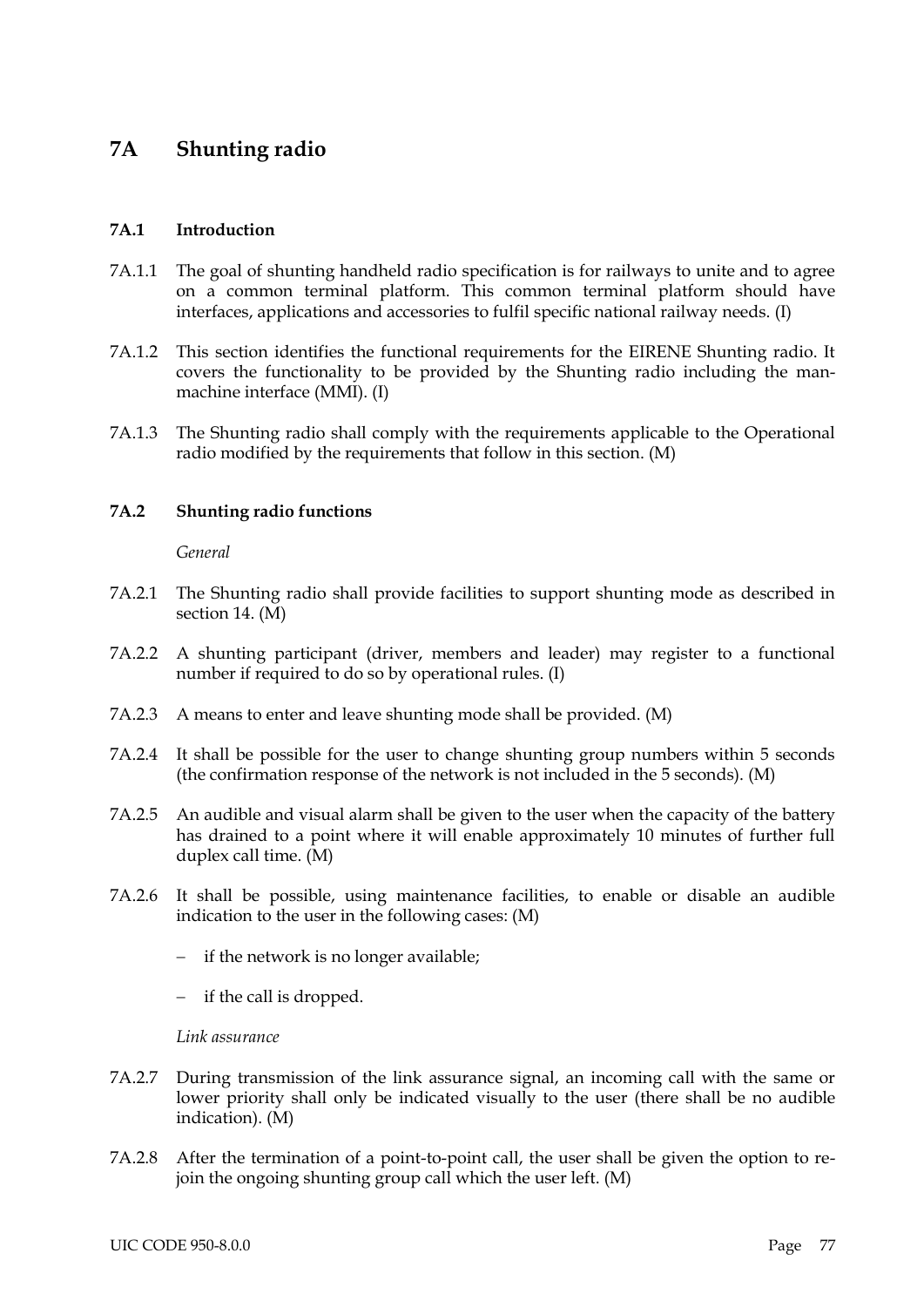- 7A.2.9 Different behaviours and continuation options for the link assurance signal should be provided (to be selected by a maintenance function) according to specific railway needs. (O)
- 7A.2.10 The link assurance signal shall be available for all types of communication in shunting mode. (M)
- 7A.2.11 The link assurance signal should be available for all types of communication in train mode. (O)
- 7A.2.12 When transmitting the link assurance signal during point-to-point calls, the link assurance signal shall be heard by all participants except for the situation where the LAT is in hands free mode and the PTT has been pressed. (M)

*MMI - general*

- 7A.2.13 The Man-Machine Interface is designed to be fit for purpose and to simplify the shunting operations in a railway environment. (I)
- 7A.2.14 The display shall be capable of clearly displaying characters and icons usable for the shunting operation. (M)
- 7A.2.15 The terminal should be capable of displaying graphical information. (O)
- 7A.2.16 It should be possible to rotate the information shown on the display by using MMI display options. (O)
- 7A.2.17 Simple MMI actions shall be available to allow operation of the shunting application using one-handed operation. (M)
- 7A.2.18 The terminal shall have a numeric keypad 0…9 including \* and #. (M)
- 7A.2.19 Volume control buttons shall be available. (M)
- 7A.2.20 Menu navigation buttons shall be available. (M)
- 7A.2.21 Accept and terminate call buttons shall be available. (M)
- 7A.2.22 Function keys should be provided for applications. A minimum of 4 keys should be provided. (O)
- 7A.2.23 Additional function keys, a minimum of 2, should be provided and be accessible via one hand operation. (O)
- 7A.2.24 Buttons and keypad should be configurable for applications. (O)
- 7A.2.25 Simple MMI actions shall be available for entering and leaving the shunting mode. (M)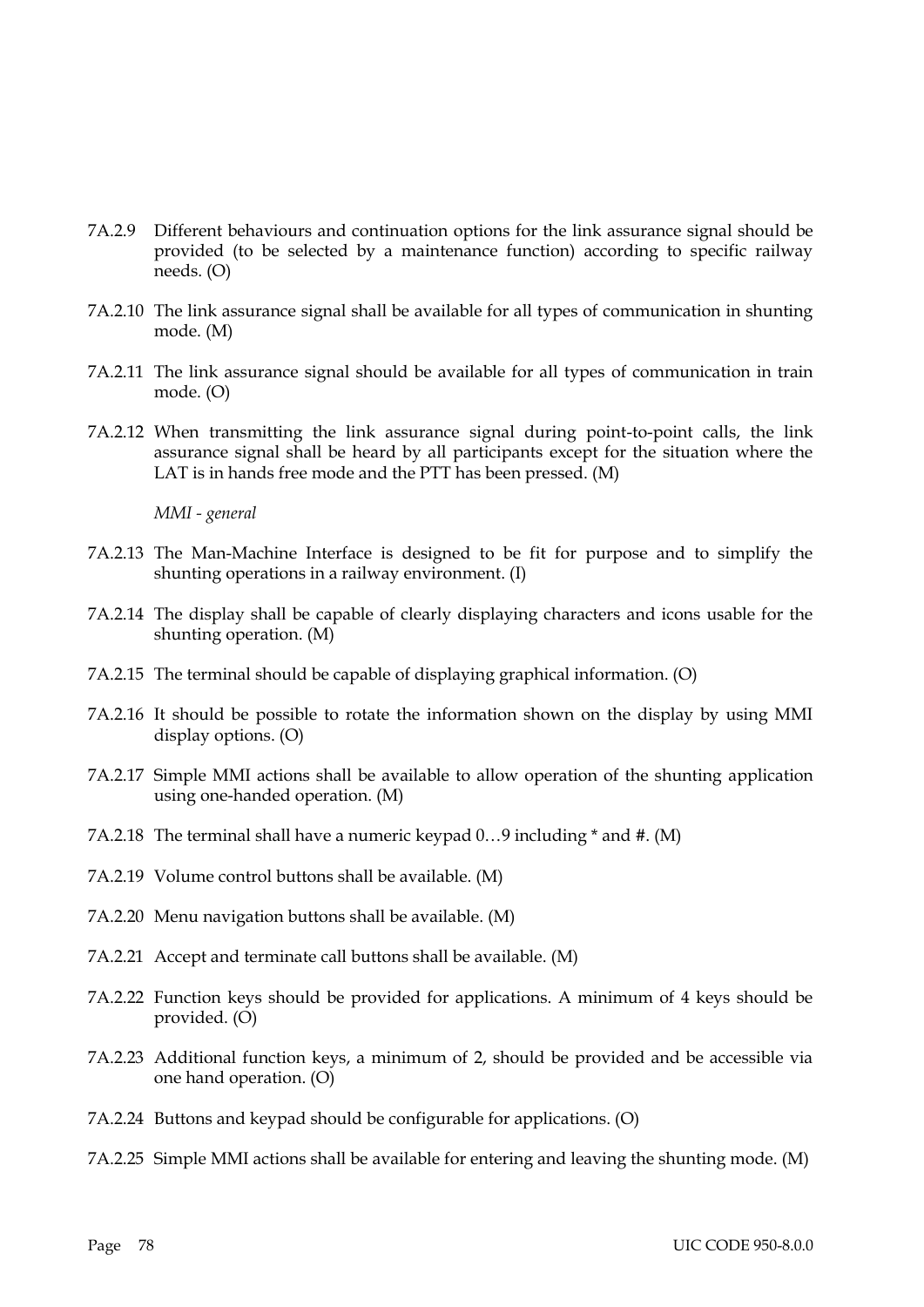- 7A.2.26 Simple MMI actions should be available for making changes between groups. Not more than 2 MMI actions should be allowed to switch between groups, e.g. to leave one group and to subscribe to another group, excluding the operations necessary to select the required group from a list or enter digits. (O)
- 7A.2.27 Simple MMI actions should be available to indicate to the dispatcher that their active participation in the call is required. (O)
- 7A.2.28 The operation of the switch on/off button shall be subject to confirmation by the user. (M)

*MMI – emergency button*

- 7A.2.29 An emergency button shall be available. (M)
- 7A.2.30 It shall be possible for users wearing thick gloves to operate the emergency button using one-handed operation. (M)
- 7A.2.31 The emergency button shall be designed to avoid accidental use. (M)

*MMI – push-to-talk button*

- 7A.2.32 A push-to-talk button shall be available. (M)
- 7A.2.33 It shall be possible for users wearing thick gloves to operate the push-to-talk button using one-handed operation. (M)
- 7A.2.34 The usage of the push-to-talk button shall be clearly acknowledged to the user. The indication shall be audible and visible and separately configurable. (M)
- 7A.2.35 For usage of the push-to-talk button, indication(s) should be given when: (O)
	- Pressing the push-to-talk button;
	- Granting the communication channel;
	- Communication channel not available.
- 7A.2.36 Audible indications should be given to all the group call members when the push-totalk button is released by the talker (roger beep). (O)

*MMI – link assurance button*

- 7A.2.37 A link assurance button shall be available. (M)
- 7A.2.38 The link assurance button shall be used for activation and de-activation of the link assurance signal. (M)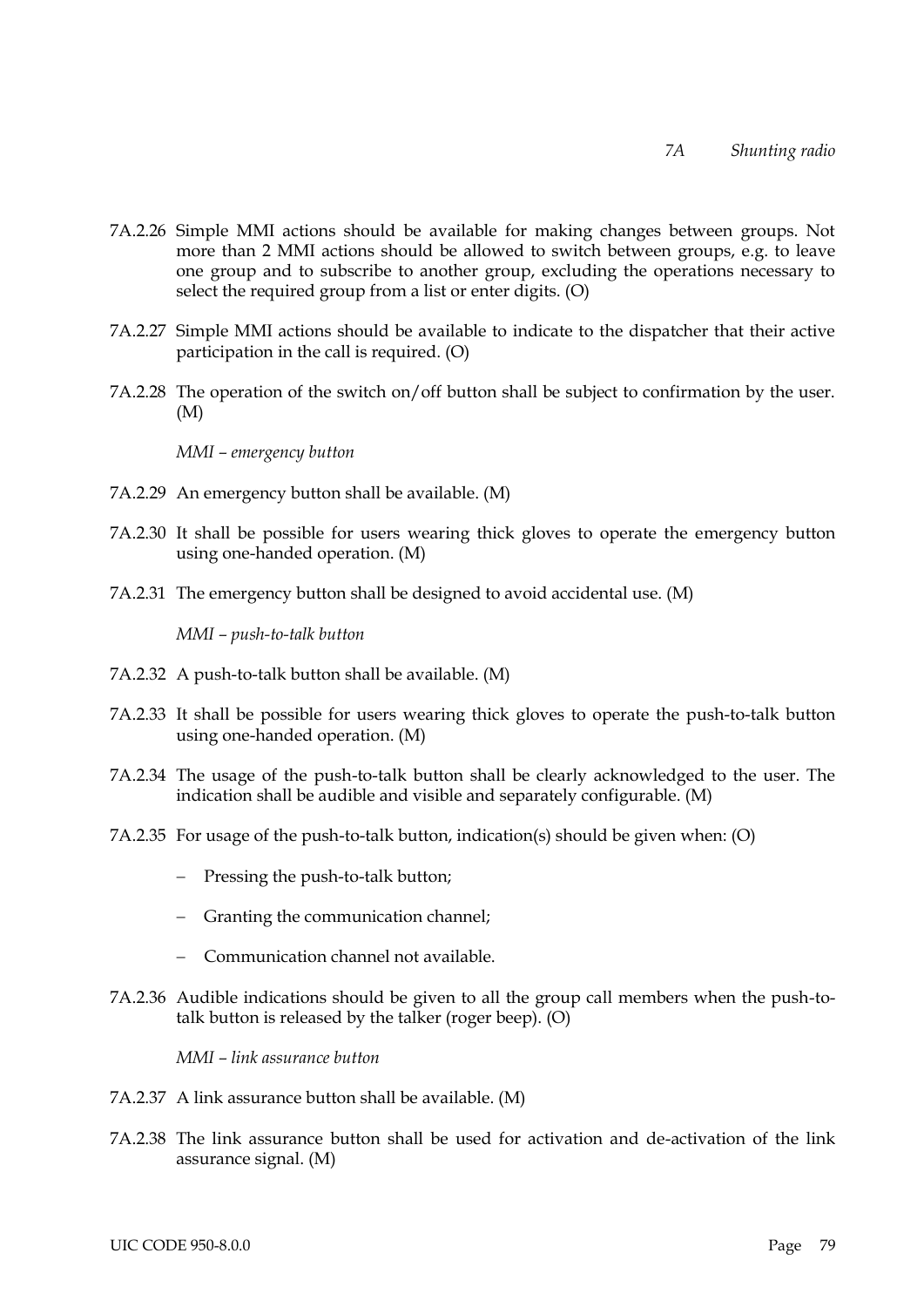- 7A.2.39 It shall be possible for users wearing thick gloves to operate the link assurance button using one-handed operation. (M)
- 7A.2.40 The link assurance button shall be designed to avoid accidental use. (M)
- 7A.2.41 The activation and de-activation of the link assurance service should be realised by simple MMI actions. For activation, a maximum of 2 MMI actions should be allowed. For de-activation, only 1 MMI action should be allowed. (O)

*Building national applications*

7A.2.42 The shunting handheld terminal should support tools for building national applications (e.g. Java). (O)

*Loudspeaker*

- 7A.2.43 The characteristics of the loudspeaker shall fulfil the requirements of use in a noisy railway environment whilst avoiding risks to health and safety. (M)
- 7A.2.44 Loudspeaker modes should be available to support the use of the terminal in the railway environment and in an office environment. (O)
- 7A.2.45 The usage of the head-set shall switch off the loudspeaker. (M)

*Microphone*

- 7A.2.46 The characteristics of the microphone shall fulfil the requirements of use in the railway environment. (M)
- 7A.2.47 Microphone modes should be available to support the use of the terminal in the railway environment and in an office environment. (O)
- 7A.2.48 When using the head-set, the built-in microphone shall be deactivated. (M)

*Interface connector(s)*

- 7A.2.49 If installed, the interface connector(s) should support the following, via an open interface: (O)
	- Control panel functions;
	- Emergency button;
	- Push-to-talk;
	- Link assurance;
	- Alerting controller;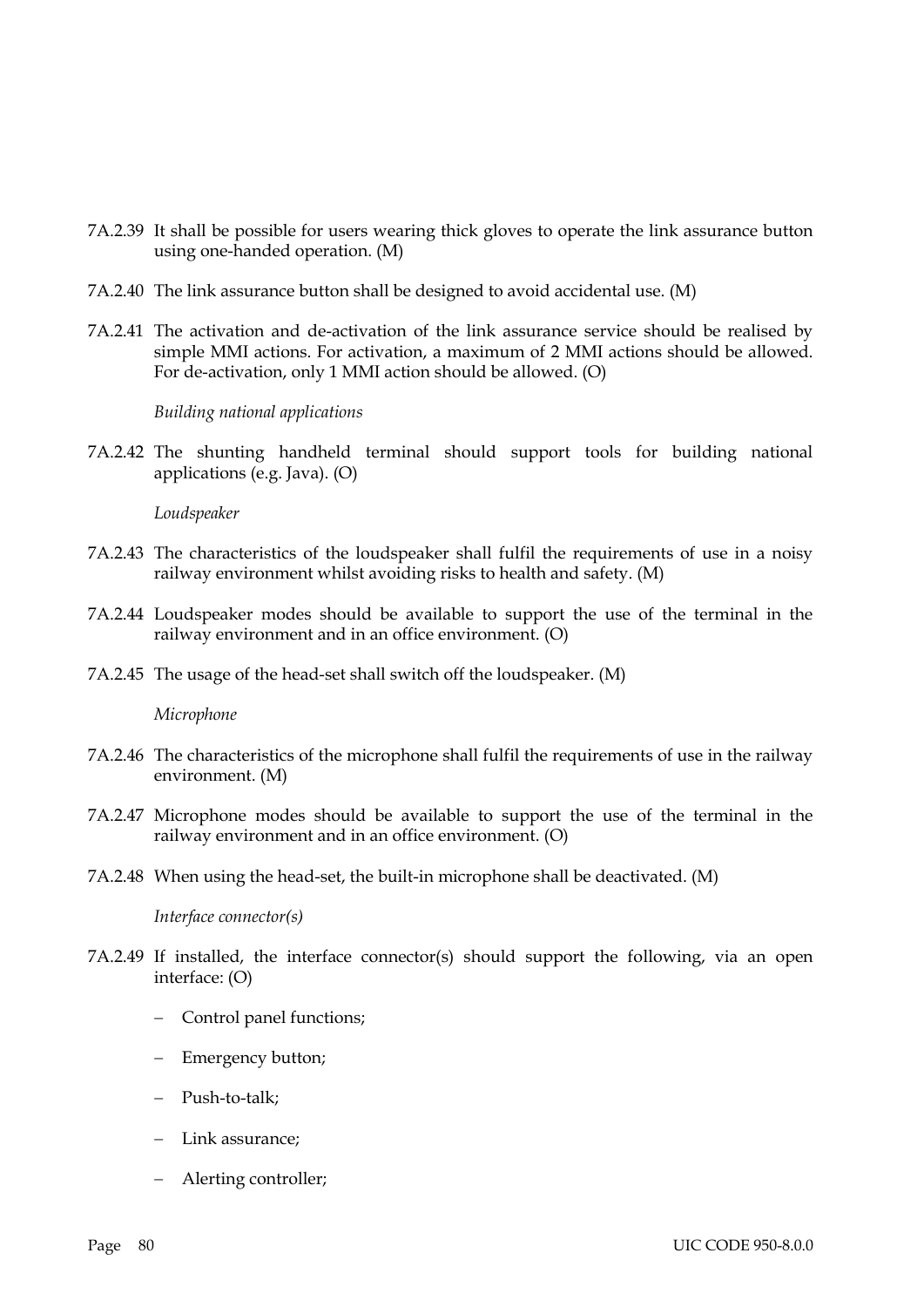*7A Shunting radio*

- Shunting group selector;
- Loudspeaker;
- Microphone;
- Antenna;
- Data;
- Power output for accessory;
- Charging connector;
- Headset.
- 7A.2.50 The parallel usage of the interface is to be specified in the technical specification. (I)

*Wireless interface(s) to auxiliary equipment*

- 7A.2.51 For the wireless interface(s) to auxiliary equipment, standardised open interface(s) should be used in order to fulfil specific railway requirements (e.g. bluetooth, infrared, Wireless Local Area Network, etc). (O)
- 7A.2.52 It should be possible for the user to disable and/or switch-off the wireless interfaces in order to avoid misuse and save energy. (O)
- 7A.2.53 If installed, measures shall be taken to prevent unauthorised use of the wireless interfaces. (M)

# **7A.3 Environmental and physical requirements**

7A.3.1 The Shunting radio shall comply with the basic standards defined for EIRENE mobile equipment in section 4.3, section 7.3 and this section. The Shunting radio needs to be suitable for use in the environment of the operational railway (and, in particular, shunting yards). (I)

*Climatic conditions*

- 7A.3.2 The Shunting radio and its accessories need to be capable of withstanding exposure to the following extreme environmental conditions: (I)
	- salt mist spray;
	- torrential rain at up to 2mm/min;
	- very strong occasional water splashes and water jets (e.g. from the roof of coaches);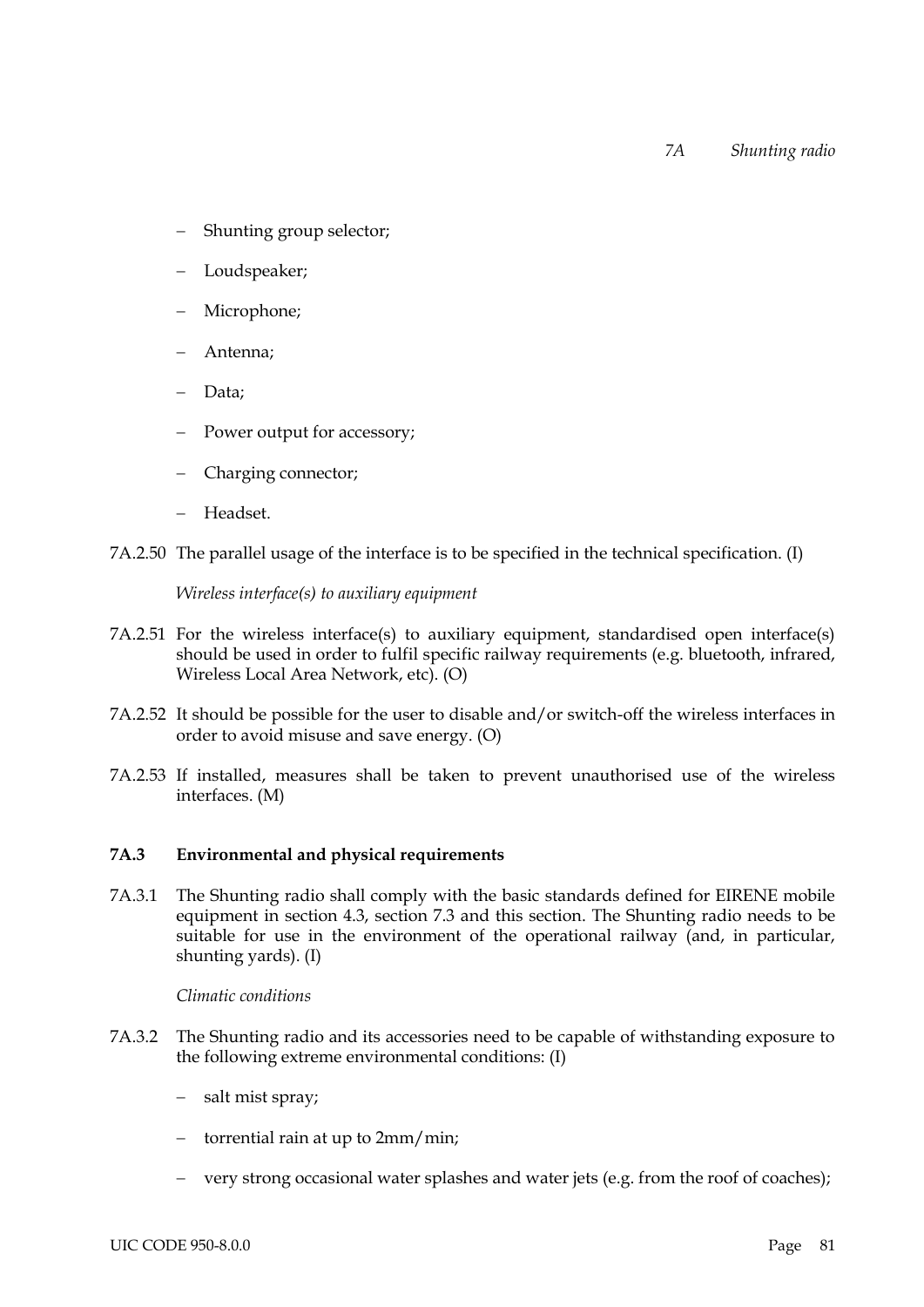- heavy hail;
- snow and sand storms;
- bombardment from very small dust particles (including iron particles);
- accretion of ice;
- corrosive atmospheres (including sulphur dioxide, hydrogen sulphide, nitrogen oxides, ozone, organic hydrocarbons);
- rapid variations of temperatures;
- strong winds;
- extremely noisy environments;
- grease and other petroleum-based substances;
- exposure to sharp metal surfaces that are liable to cause scratching to delicate materials;
- rapid variations in light density (e.g. rapid changes from sunlight to shade).
- 7A.3.3 The terminal should support additional accessories to fulfil national requirements in case of extreme environmental conditions. (O)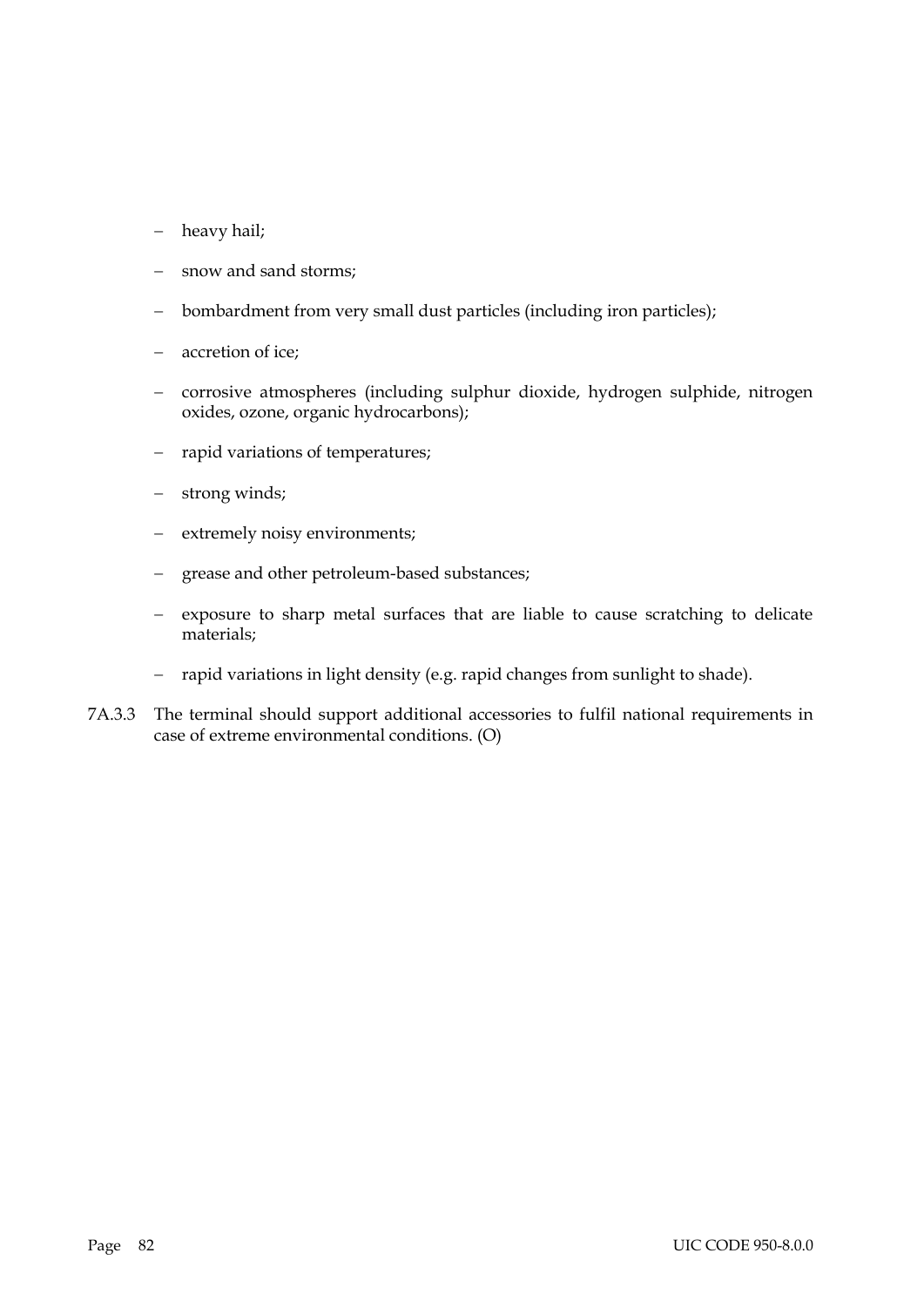# **8 Controller equipment specifications**

## **8.1 General**

- 8.1.1 Within a railway operational structure there may be several different controller types such as primary, power, secondary, etc. These may be physically separate or colocated; however, the majority of interaction is with the primary controller. This section addresses the following: (I)
	- primary controller's MMI;
	- other controllers' MMIs;
	- controller terminal interface;
	- environmental specifications.
- 8.1.2 Detailed specification of controller equipment and the interface between such equipment and the EIRENE network is at the discretion of the railway operator. (I)
- 8.1.3 Within a control centre's equipment, the radio control functions and presentation may be integrated within a set of equipment used for other control operations. The following description is based on dedicated equipment but does not preclude integration. (I)
- 8.1.4 Details concerning controller equipment requirements for Railway emergency calls are given in section 13. (I)

### **8.2 Primary controller's MMI**

- 8.2.1 The primary controller's MMI should provide the following functionality: (O)
	- Queue all incoming calls or call requests.
	- Display the queue to the controller, showing the functional identity and priority of callers. Emergency calls should be identified and presented at the top of the queue followed by calls in order of their priority.
	- Allow the controller to select any of the incoming calls currently queued by the system.
	- Allow the controller to establish a call of Railway emergency, public emergency or railway operation priority to any mobile by selection from the display.
	- Allow the controller to establish, close, enter and leave group calls (at Railway emergency, public emergency or railway operation priority).
	- Allow sending and receiving of text messages.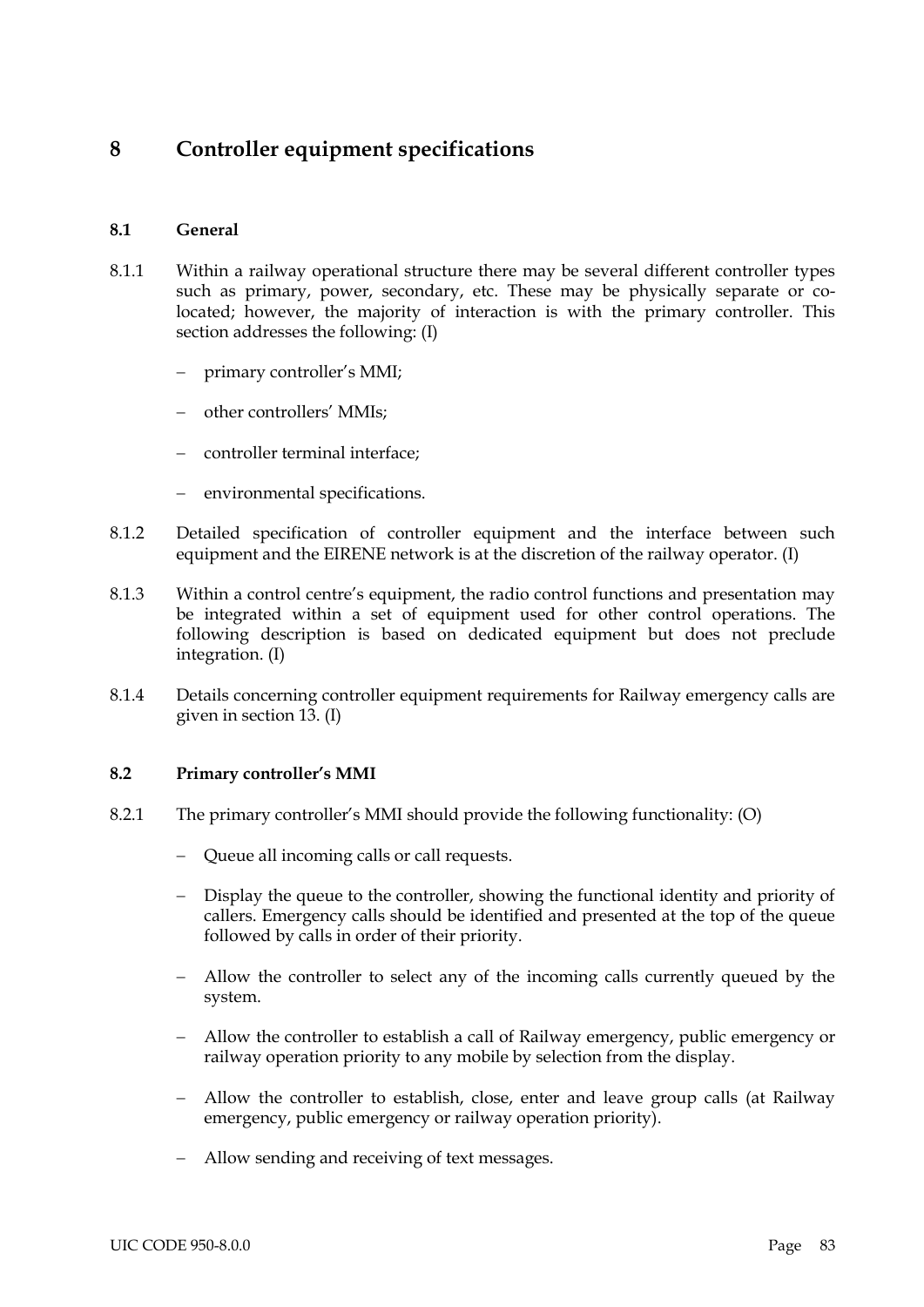- 8.2.2 For post incident analysis, the controller equipment should provide the possibility to record all operational speech and data calls. (O)
- 8.2.3 It should be possible for calls to be answered automatically according to incoming call priority as defined in section 10.2. (O)

# **8.3 Other controllers**

- 8.3.1 The functionality required by other types of controllers is essentially the same as for primary controllers, but the control area will differ and the call set-up subsystem may be integrated into their own function management system. (I)
- 8.3.2 At the detailed level, different controllers may have specific addressing needs, e.g. catering controllers will need to call specific vehicles in a train. (I)

# **8.4 Controller terminal interface**

8.4.1 The communications architecture will be dictated by local circumstances. The definition of this interface is beyond the scope of EIRENE. (I)

# **8.5 Environmental specification**

8.5.1 The functionality of the controller equipment should not be affected when operating in the railway environment, such as control centres and signal boxes. (I)

### **8.6 Transfer functions to another controller terminal**

8.6.1 The controller terminal may provide the facility to transfer its functions to a different controller terminal. (I)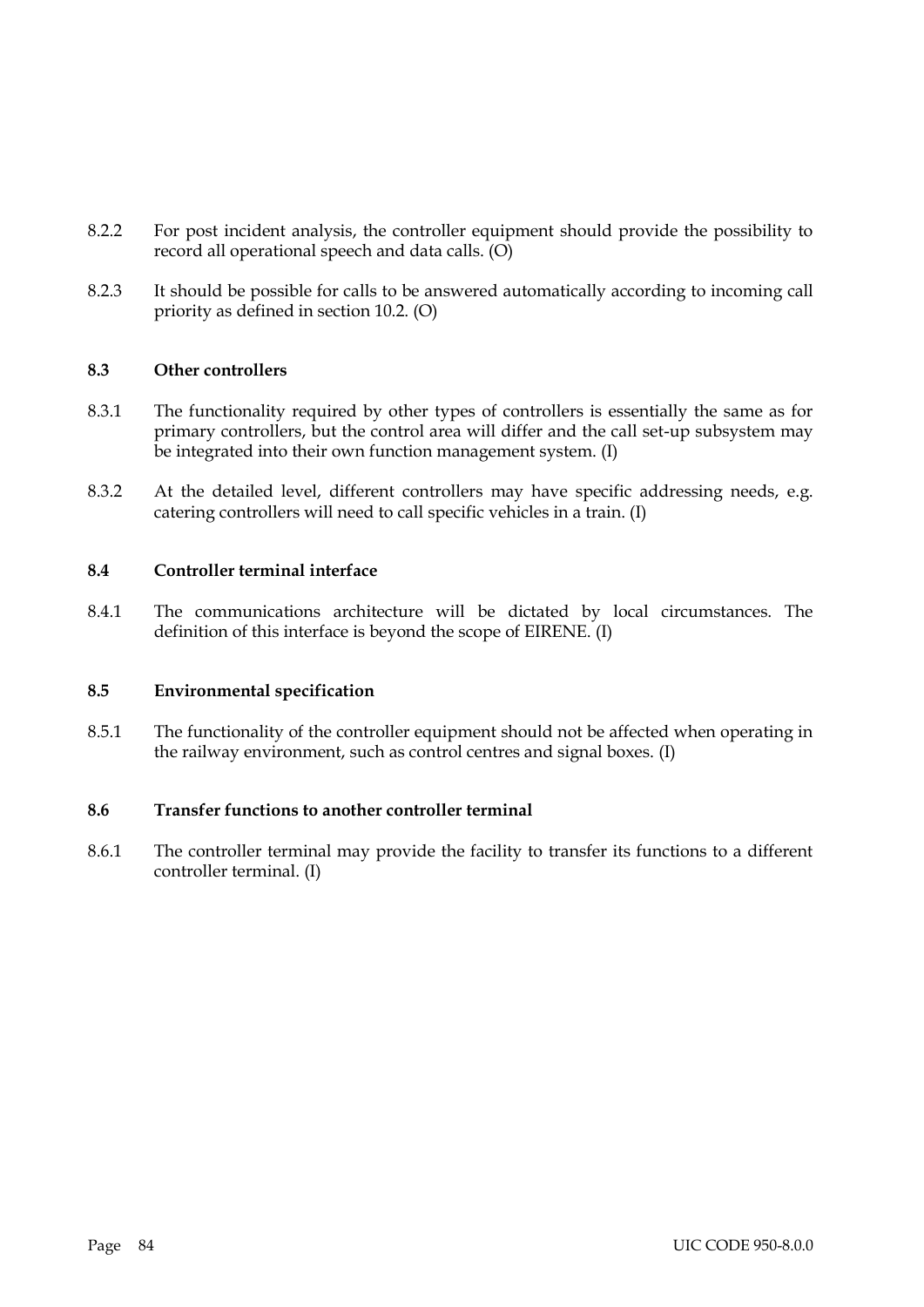# **9 Numbering plan**

## **9.1 General**

- 9.1.1 International standardisation of numbering plans is needed to ensure interworking between networks. Furthermore, standardised allocation of numbers to subscribers will facilitate schemes for identification, barring, etc. (I)
- 9.1.2 This section addresses the following: (I)
	- numbering plan requirements;
	- standardised telephone numbers;
	- group numbers;
	- calls from external networks to the EIRENE network.

# **9.2 Numbering plan requirements**

### 9.2.1 **General**

- 9.2.1.1 The EIRENE system shall enable users to originate and receive calls by functional number. (MI)
- 9.2.1.2 Each mobile shall be identified by a unique telephone number. (MI)

### 9.2.2 **Use of train number**

- 9.2.2.1 The use of train numbers to address trains must not result in any ambiguities. (I)
- 9.2.2.2 Every on-train function shall be identified by a unique standard number. (MI)

## 9.2.3 **Use of engine/coach number**

- 9.2.3.1 The use of engine/coach numbers to address trains must not result in any ambiguities. (I)
- 9.2.3.2 Every on-engine/coach function shall be identified by a unique standard number. (MI)

### 9.2.4 **Use of shunting team, maintenance team or controller number**

- 9.2.4.1 Every shunting team number shall be based on an association of: (MI)
	- service area identifier;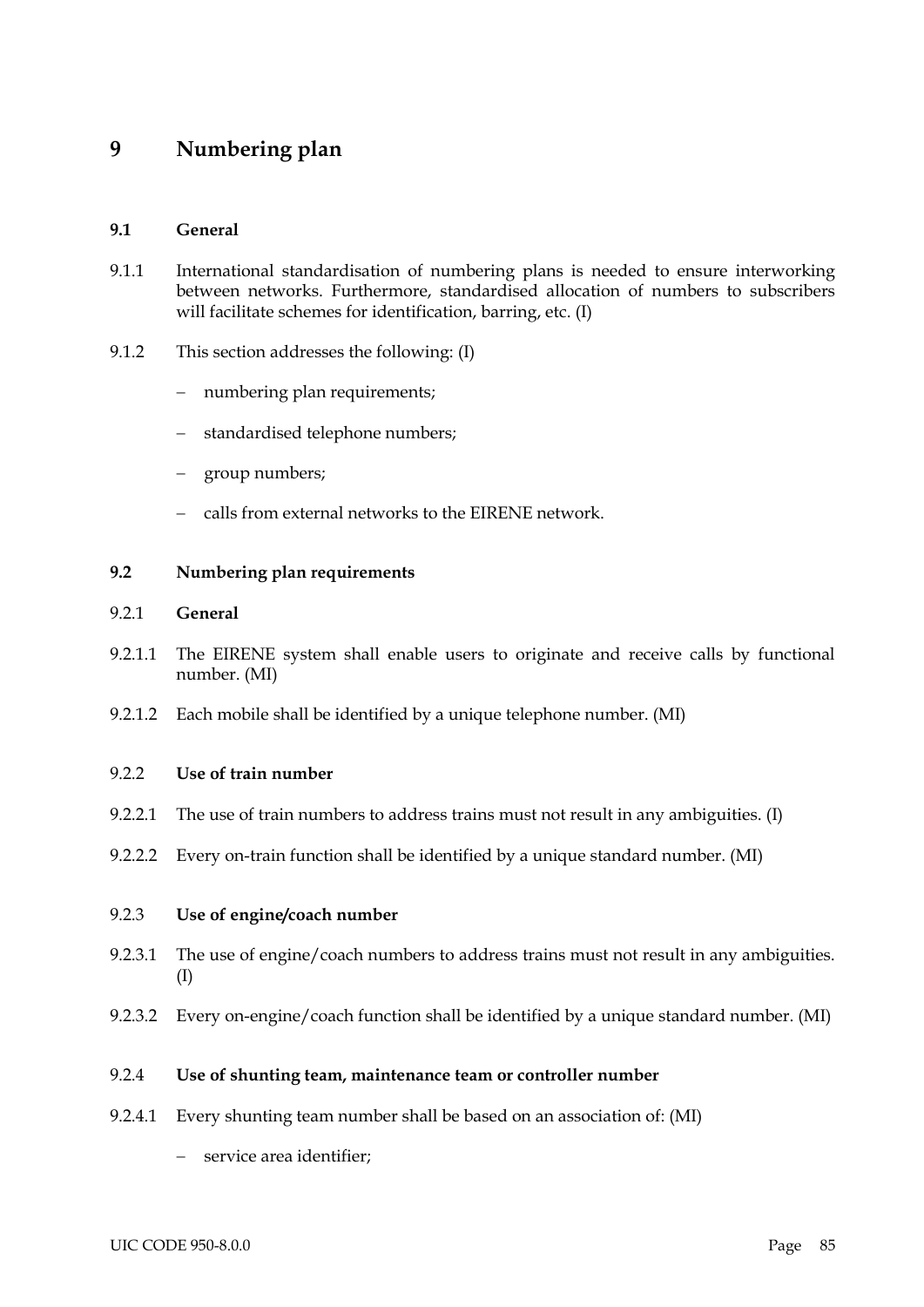- shunting team identifier.
- <span id="page-87-0"></span>9.2.4.2 Every maintenance team number shall be based on an association of: (MI)
	- service area identifier;
	- type of maintenance team (speciality code);
	- maintenance team identifier.
- 9.2.4.3 Every controller number shall be based on an association of: (MI)
	- controller location;
	- controller identifier.
- 9.2.4.4 The numbering for other teams shall be treated in the same way as maintenance teams in [9.2.4.2.](#page-87-0) (MI)

### 9.2.5 **Use of group calls**

9.2.5.1 Group call service areas are freely configurable within the operational responsibility of each railway network. (I)

### 9.2.6 **Use of alphanumerical numbers**

9.2.6.1 In some countries, train numbers are alphanumeric. Support for such numbers is not required for interoperability. (I)

### **9.3 Telephone numbers**

- 9.3.1 Telephone numbers can be defined on a national basis, but codes for certain functions shall be used on an international basis in order to allow interoperability. (MI)
- 9.3.2 For certain functions, standardised telephone numbers shall be implemented. These functions are:
	- Route call to most appropriate ERTMS/ETCS RBC; (MI)
	- Railway emergency call; (MI)
	- Route call to primary controller; (MI)
	- Route call to secondary controller; (MI)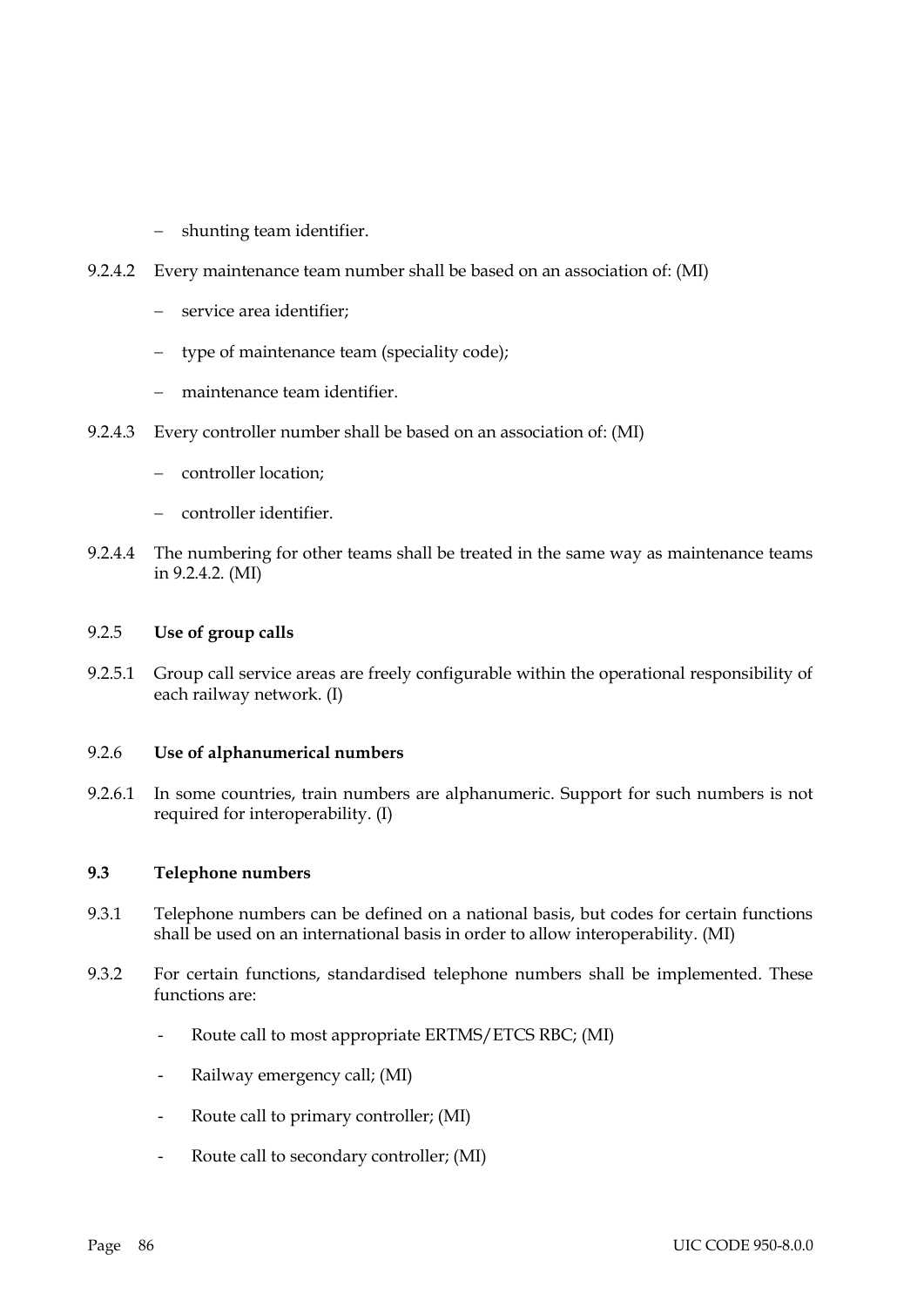*9 Numbering plan*

- Route call to power supply controller; (MI)
- Public emergency call. (M)

# **9.4 Group numbers**

- 9.4.1 To provide interoperability between the fixed railway networks within the EIRENE network, standardisation of UIC group numbering will be required. (I)
- 9.4.2 In network boundary areas, the pre-defined local area is to be allocated on a bilateral basis. (I)

# **9.5 Calls from external networks to the EIRENE network**

9.5.1 Authorised users within the EIRENE network shall be able to receive calls from calling parties outside the EIRENE network. (MI)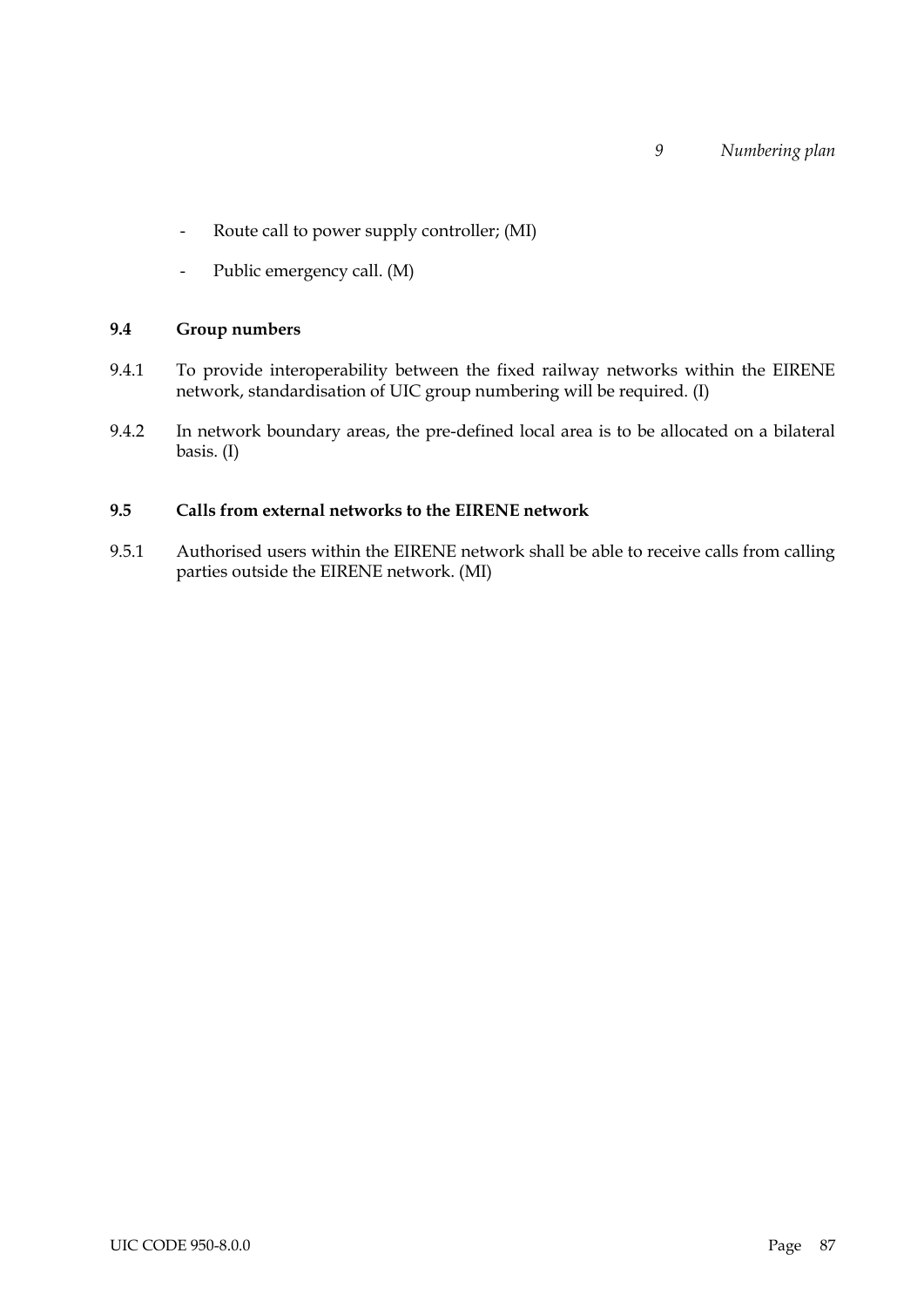PAGE LEFT INTENTIONALLY BLANK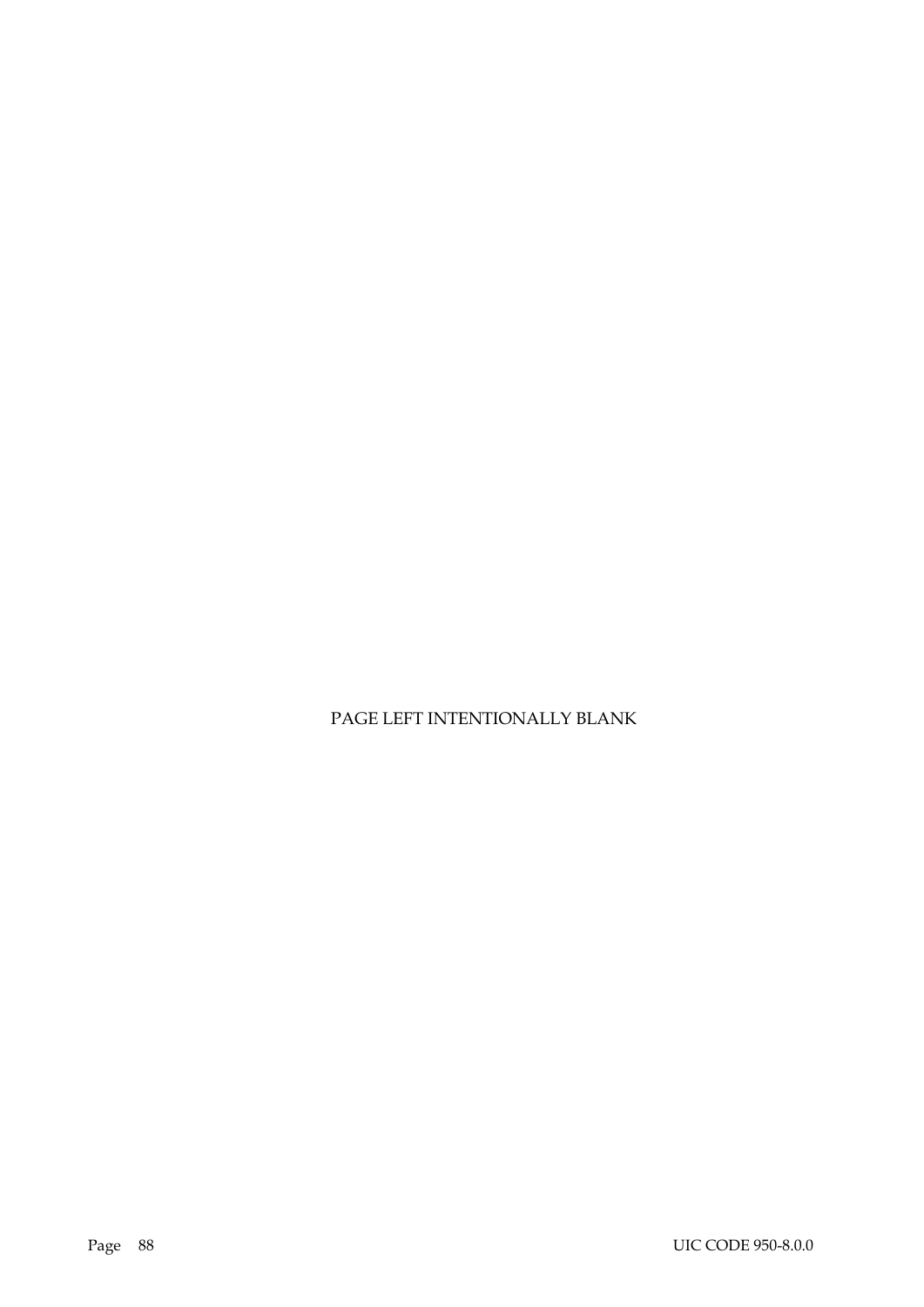# **10 Subscriber management**

## **10.1 Introduction**

- 10.1.1 In order to provide a consistent level of service in each railway network and, in particular, to ensure interoperability for train drivers and other users roaming between networks, it is important to harmonise subscription details and other information stored in the network. (I)
- 10.1.2 For the purposes of defining common subscription profiles, a number of subscription types might be used, for example: (I)
	- Cab radio;
	- on-train radio;
	- ETCS data only radio;
	- controller;
	- trackside worker;
	- general staff;
	- data services;
	- administration/management.
- 10.1.3 The EIRENE network shall be protected against unauthorised access to any of the functions and services provided by the network. (M)

# **10.2 Allocation of priorities**

- 10.2.1 A number of levels of priority shall be required in order to offer different grades of service to different users and calls. Five levels of priority shall be defined: (MI)
	- Railway emergency;
	- control-command (safety);
	- public emergency and high priority calls;
	- railway operation;
	- all other calls.
- 10.2.2 In order to provide interoperability, priorities shall be allocated consistently across all EIRENE networks, as shown in the following table. (MI)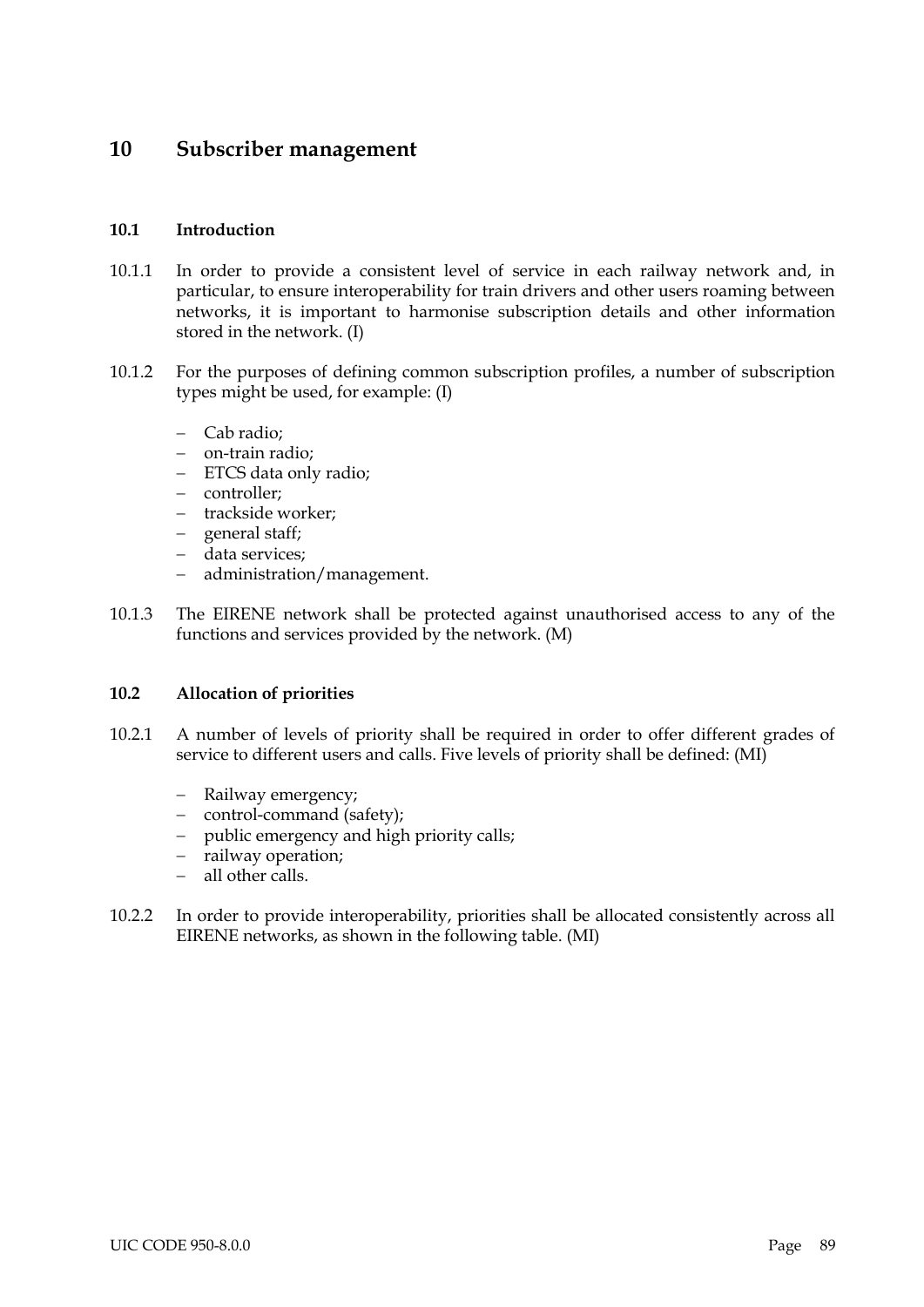| <b>UIC Priority</b>                                                                                                                                                                                                    | <b>Automatic</b><br>answering* | <b>Pre-emption</b><br>(of)                                          |
|------------------------------------------------------------------------------------------------------------------------------------------------------------------------------------------------------------------------|--------------------------------|---------------------------------------------------------------------|
| Railway emergency                                                                                                                                                                                                      | Y*                             | Control-command<br>(safety) and below                               |
| Control-command (safety)                                                                                                                                                                                               | NA.                            | Public emergency<br>and high-priority calls<br>and below            |
| Public emergency and high-<br>priority calls                                                                                                                                                                           | Y*                             | Railway operation,<br>Control-command<br>(information) and<br>below |
| Railway operation<br>(e.g. calls from or for drivers and<br>controllers including group calls<br>between drivers in the same area<br>that have been initiated by a<br>controller) and Control-command<br>(information) | ∨**                            | All low priority calls                                              |
| All low priority calls                                                                                                                                                                                                 | N                              |                                                                     |

Y\*: Automatic call answering applies

\*\* Y\*\*: Mandatory for Cab radio, optional for other user equipment

*Table 10-1: Allocation of priorities*

- 10.2.3 The lowest priority ongoing call shall be pre-empted before that of a higher priority. (MI)
- 10.2.4 In the case where an EIRENE mobile attempts to make a Railway emergency call over a public network, the ability to pre-empt lower priority calls (particularly public emergency calls) may be inhibited, unless a special agreement is in place. (I)

# **10.3 Call restriction**

- 10.3.1 Various types of call restriction may be employed by the railways as an additional security measure. Such facilities may be particularly important if public network access to the radio system is provided (e.g. to prevent members of the public calling drivers and drivers calling members of the public). (O)
- 10.3.2 Any implementation of such call restrictions shall not affect international interoperability. (MI)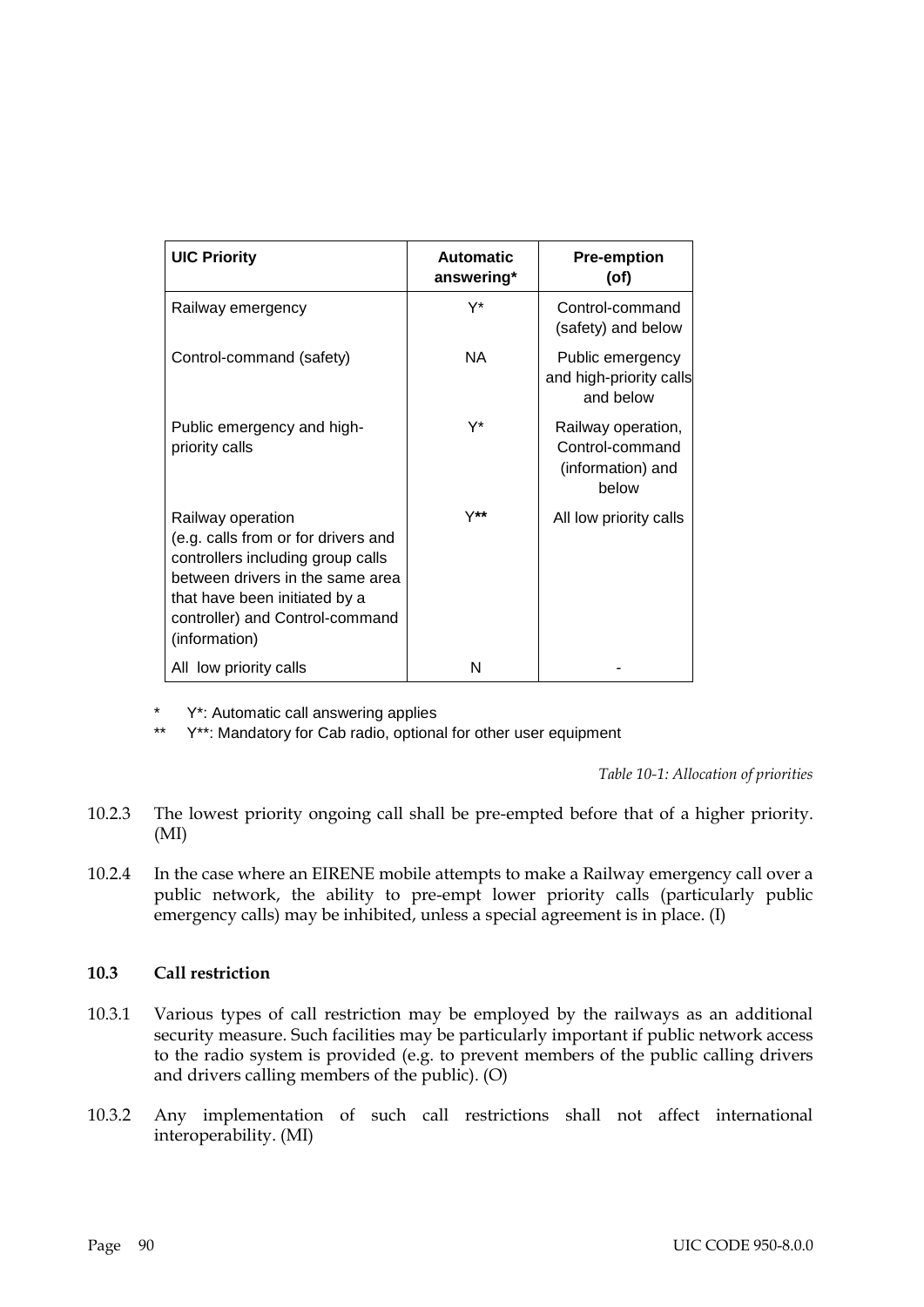## **10.4 Group membership**

- 10.4.1 A mobile may be a member of a number of groups. It shall be possible to 'activate' or 'deactivate' the mobile's subscription to these groups. (MI)
- 10.4.2 Activating a group on the mobile shall allow a user to receive a call from that group. (MI)
- 10.4.3 Deactivating a group on the mobile shall prevent a user receiving calls from that group. (MI)
- 10.4.4 In order to provide interoperability, Cab radios shall/should be members of a number of standard groups:
	- Railway emergency call; (MI)
	- High priority group call between drivers in the same area; (MI)
	- shunting group call; (MI)
	- Operational group call to drivers in the same area. (MI)
- 10.4.5 All mobiles with Railway emergency group call subscription(s) shall be prevented from deactivating the emergency group(s) whilst operational. (MI)

### **10.5 Network selection list**

- 10.5.1 Authorised networks shall be listed in the following order: (MI)
	- home EIRENE network;
	- 'foreign' EIRENE networks;
	- public networks.
- 10.5.2 Where EIRENE facilities are not available within the currently selected network, the user shall be given a visible indication. (MI)

### **10.6 Access matrix**

- 10.6.1 The access matrix defines which subscribers are able to contact which other subscribers within the EIRENE network. (I)
- 10.6.2 "Yes" indicates that the network shall allow a call from the stated initiating party to the stated receiving party. "Yes\*" indicates that the call shall be allowed at least for users on the same train. "Open" indicates that permissions for calls of this type are to be assigned by the implementing railway according to their specific communication requirements. Shaded cells on the access matrix mean that this call is outside the scope of the EIRENE specifications. The access matrix is shown in table 10-2. (MI)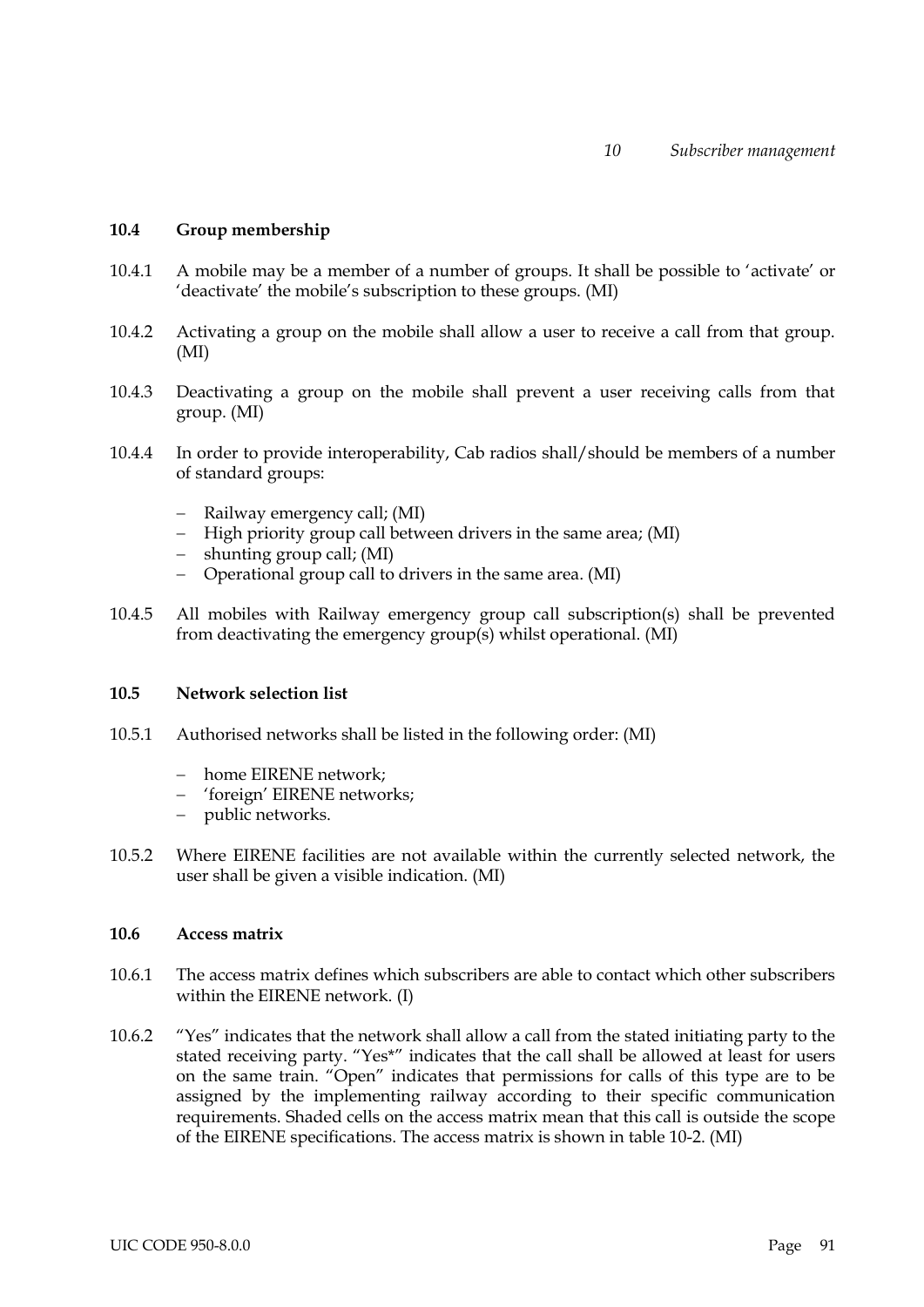|                     |                         | <b>Receiving Party</b> |                         |                     |                       |                        |                    |                   |  |
|---------------------|-------------------------|------------------------|-------------------------|---------------------|-----------------------|------------------------|--------------------|-------------------|--|
|                     |                         | Primary<br>Controller  | Secondary<br>Controller | Power<br>Controller | Lead<br><b>Driver</b> | Other<br><b>Driver</b> | Chief<br>Conductor | Public<br>Address |  |
| Party<br>Initiating | Primary<br>Controller   |                        |                         |                     | Yes                   | Yes                    | Open               | Open              |  |
|                     | Secondary<br>Controller |                        |                         |                     | <b>Yes</b>            | Open                   | Open               | Open              |  |
|                     | Power<br>Controller     |                        |                         |                     | Yes                   | Open                   | Open               | Open              |  |
|                     | Lead<br><b>Driver</b>   | Yes                    | Yes                     | Yes                 | Open                  | Open                   | Yes*               | Yes*              |  |
|                     | Other<br><b>Driver</b>  | Yes                    | Yes                     | Yes                 | Yes*                  | Yes*                   | Yes*               | Yes*              |  |
|                     | Chief<br>Conductor      | Open                   | Open                    | Open                | Yes*                  | Yes*                   | Yes*               | Yes*              |  |
|                     | Public<br>Address       |                        |                         |                     |                       |                        |                    |                   |  |

\* At least for persons on the same train

*Table 10-2: Access matrix*

10.6.3 If required, a railway may make additional restrictions to the access matrix. (O)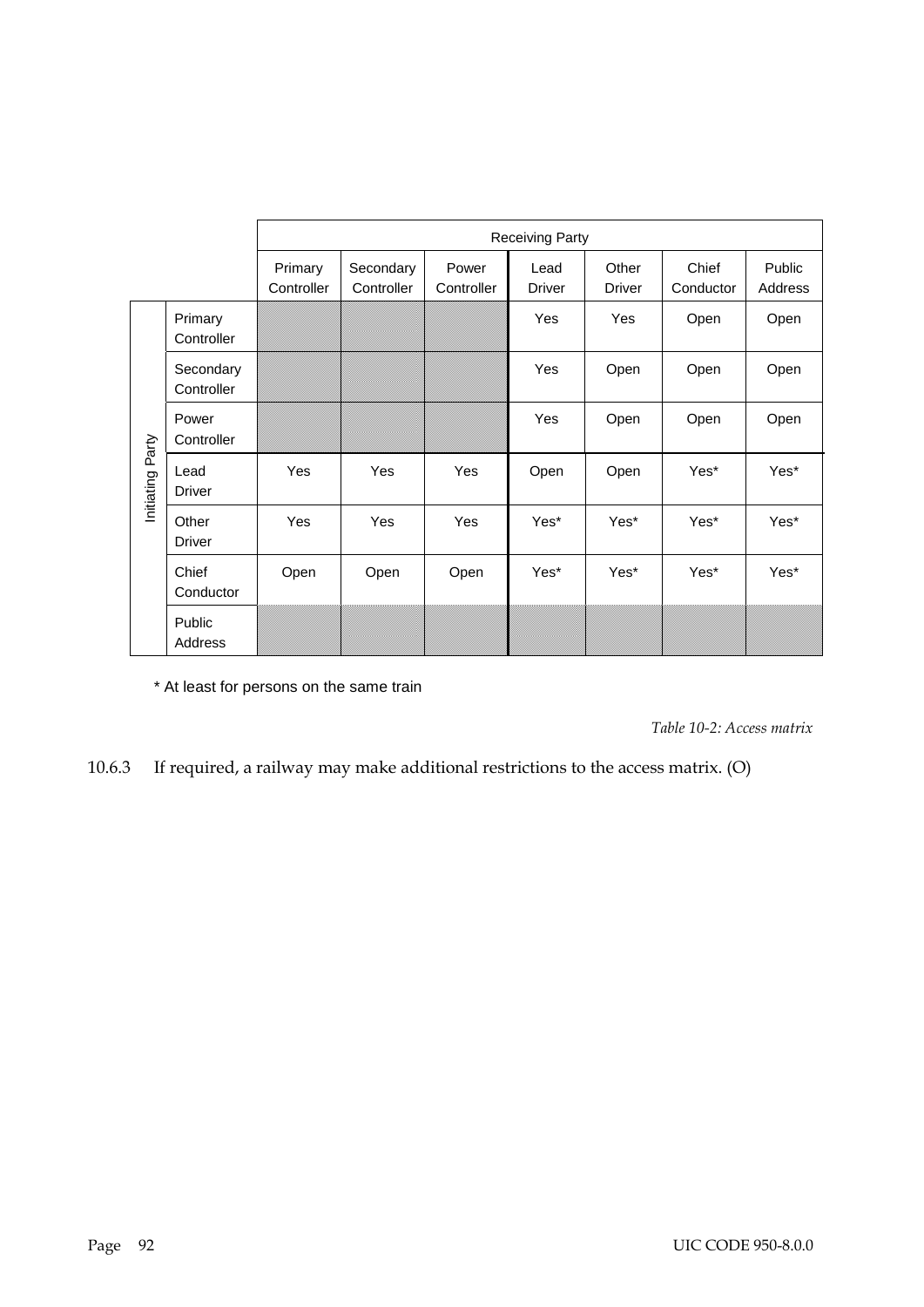# **11 Functional numbering and location dependent addressing**

## **11.1 General**

- 11.1.1 There is a requirement to be able to address communications to a 'functional number' rather than a telephone number. Such numbers are generally only associated with a user for a limited period of time. (I)
- 11.1.2 The addressing scheme can be divided into two areas: (I)
	- functional addressing;
	- location dependent addressing.

## **11.2 Functional addressing**

## 11.2.1 **Principles**

- 11.2.1.1 An addressing scheme shall be provided which permits users to be identified by numbers corresponding to their functional roles rather than by numbers tied to the terminal equipment that they are using. (MI)
- 11.2.1.2 The primary usage of functional addressing will be for controllers to establish communications with train drivers by making use of the train number. The train number will vary between journeys although EIRENE equipment in the cab is unlikely to change. (I)
- 11.2.1.3 Other uses of functional addressing will include identifying on-train functions and other users performing particular roles such as shunting team leaders, maintenance team members, etc. (I)
- 11.2.1.4 It shall be possible to assign up to a minimum of 3 functional numbers to an EIRENE user at any one time. (MI)
- 11.2.1.5 Only one EIRENE user shall be assigned to a given functional number at any one time. (MI)
- 11.2.1.6 Deleted.
- 11.2.1.7 A user shall be able to set up a functional number on one network, and cancel the number from another network. (MI)
- 11.2.1.8 The functional number shall remain valid as a user roams from one network to another. (MI)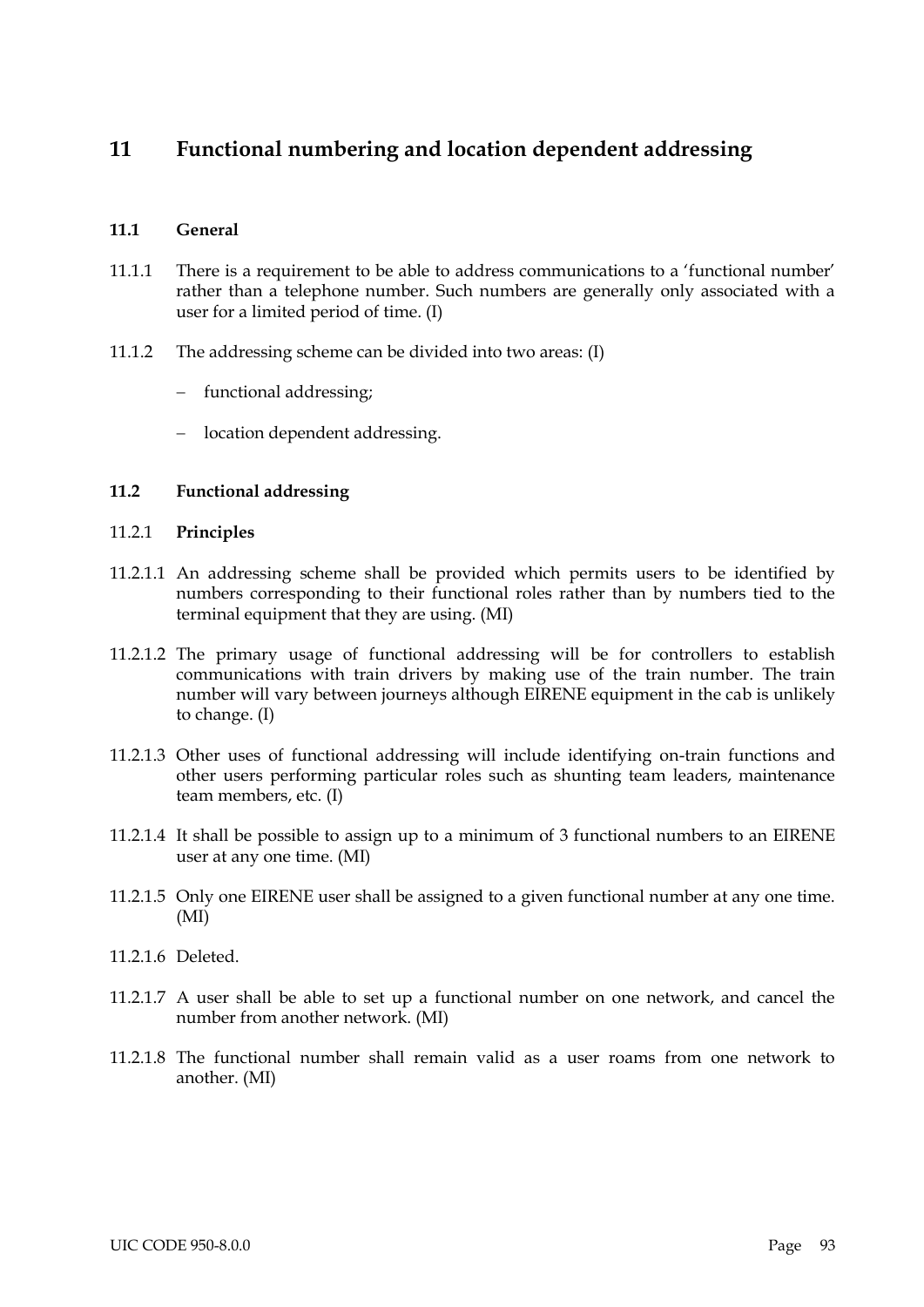- 11.2.1.9 The functional addressing scheme shall be independent of specific configurations of mobile and terminal equipment. For example, the functional number of a conductor on board a particular train shall be the same irrespective of whether the conductor accesses the network through the Cab radio or has a separate dedicated EIRENE mobile. (MI)
- 11.2.1.10It shall be possible to call EIRENE users by functional numbers from a wide range of terminals (EIRENE and non-EIRENE). Examples include EIRENE mobiles, controller terminals, railway fixed network telephones and public telephones. (All such calls will be subject to any access restrictions – see section 10.3.) (MI)
- 11.2.1.11The functional addressing scheme should permit calls to be routed from a controller to an international train within the control area without reference to any EIRENE system other than that providing service to the international train. (O)

## 11.2.2 **Format of functional numbers**

- 11.2.2.1 Functional numbers must be unique within the domain of operation. Since the number must be independent of networks, each number must be unique across all networks (including implementation of EIRENE facilities on public networks). (MI)
- 11.2.2.2 The functional number shall consist of numeric characters only. (MI)
- 11.2.2.3 If alphanumeric numbers are applied by a national railway, the railway will be responsible for the translation to unique numeric functional numbers compatible with the EIRENE specification. (I)

### 11.2.3 **Presentation of functional identity**

- 11.2.3.1 The functional identity of the called user shall be presented to the user initiating a call and the functional identity of the initiator shall be presented to the user receiving a call. (MI)
- 11.2.3.2 For broadcast and group voice communications, the functional identity provided shall be that of the broadcast or group identity. (MI)
- 11.2.3.3 If the user initiating the call has more than one functional identity, the user shall be able to select, prior to call establishment, which functional identity is presented to the receiving user. (MI)
- 11.2.3.4 In the case of Cab radio, when a train number is assigned as a functional identity, this shall take priority over other Cab radio functional identities, and shall be the functional identity for the Cab radio to be displayed to other users. (MI)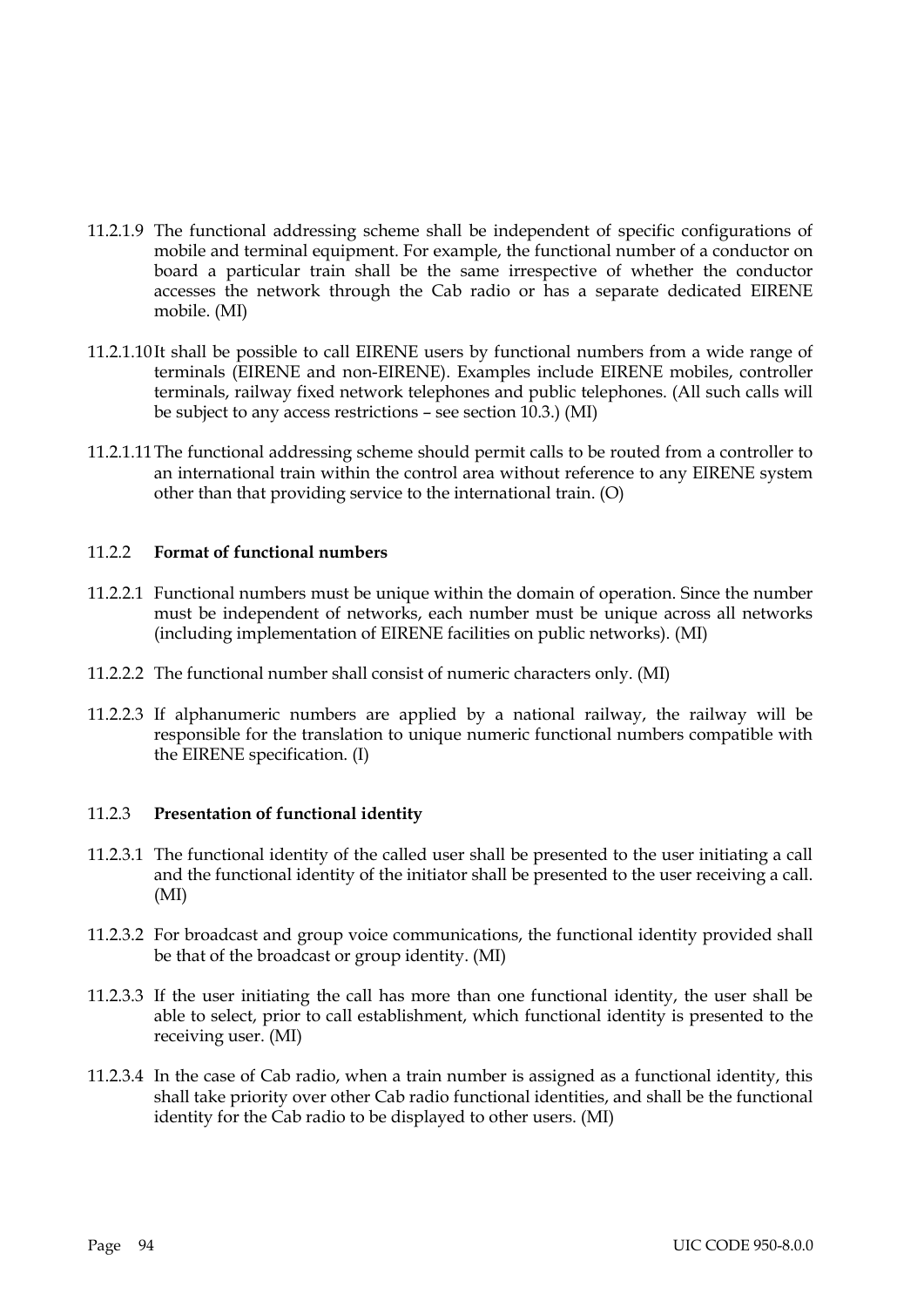11.2.3.5 The functional identity shall be presented to the user in a form which can be readily understood (e.g. 'driver of train abcd' rather than 'abcd01' or 'xyz shunting team 3' rather than 'xyz03'). (MI)

# **11.3 Functional addressing registration procedures principles**

11.3.1 Three procedures can be identified for managing the relationship between the functional number and the telephone number by the mobile user as defined below. (I)

# 11.3.2 **Registration**

- 11.3.2.1 The functional addressing scheme shall be supported by a straightforward procedure for registration of functional numbers. This procedure shall be carried out by the user on commencement of the functional role. (MI)
- 11.3.2.2 The functional number registration facility shall be supported by all EIRENE user equipment. (MI)
- 11.3.2.2i It should be possible for the system to prevent certain types of users from registering functional numbers that they are not authorised to use, for example: (O)
	- train number:
	- driver of train.
- 11.3.2.3 It shall be possible to register up to ten functional numbers to items of equipment physically connected to the Cab radio within 30 seconds. (MI)
- 11.3.2.4 The registration procedure shall provide a means to prevent mis-allocation of functional numbers during registration. (M)
- 11.3.2.4i In the event of a failure during the registration of functional numbers, an indication shall be provided (MI)
- 11.3.2.5 Duplicate functional numbers (e.g. two trains with the same train number) shall be prevented. (MI)
- 11.3.2.6 The system shall provide a means to recover consistent data sets following a system failure during which functional addressing facilities are lost. During this recovery period, the system shall not permit the use of unverified functional numbers. (MI)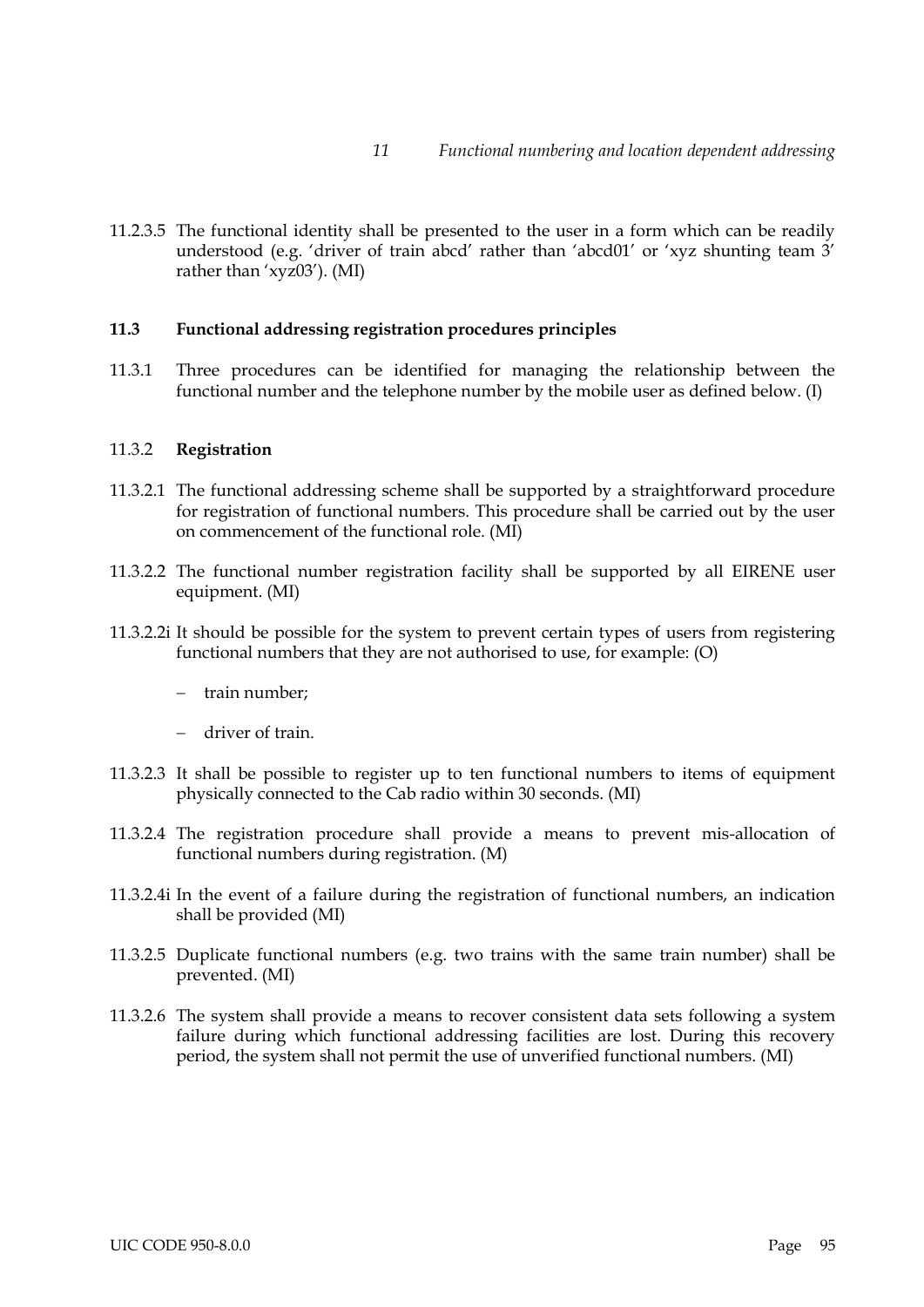## 11.3.3 **Deregistration**

- 11.3.3.1 The functional addressing scheme shall be supported by a straightforward procedure for deregistration of functional numbers. This procedure shall be carried out by the user at the end of the functional role. (MI)
- 11.3.3.2 The functional number deregistration facility shall be supported by all EIRENE user equipment. (MI)
- 11.3.3.3 It shall be possible to deregister up to ten functional numbers to items of equipment physically connected to the Cab radio within 30 seconds. (MI)
- 11.3.3.4 In addition, a given set of users shall also be allowed to: (MI)
	- deregister a functional number which is no longer valid but which has not been deregistered by the user;
	- deregister, by overriding, another user of the same type (e.g. a driver can deregister a train number that another driver has forgotten to deregister);
	- deregister, with one action, all functional numbers associated with the same mobile (e.g. the driver deregisters all functions at the end of the journey).
- 11.3.3.5 An EIRENE mobile shall remove the displayed functional number and provide an indication to the user that deregistration has taken place. (MI)

# 11.3.4 **Re-registration**

- 11.3.4.1 To allow roaming between EIRENE networks, the system shall support a procedure for the re-registration of functional numbers after selection of a new network. (MI)
- 11.3.4.2 This procedure initiated by the Cab Radio shall be carried out without manual intervention. (MI)
- 11.3.4.3 After automatic re-registration is performed, the new registration details shall be displayed to the user. (MI)

### **11.4 Location dependent addressing**

- 11.4.1 Location dependent addressing shall be provided to route calls for a given function to a destination number that is dependent upon the user's location. (MI)
- 11.4.2 The functions to which calls shall be routed based upon the location of the mobile shall include: (MI)
	- Primary controller;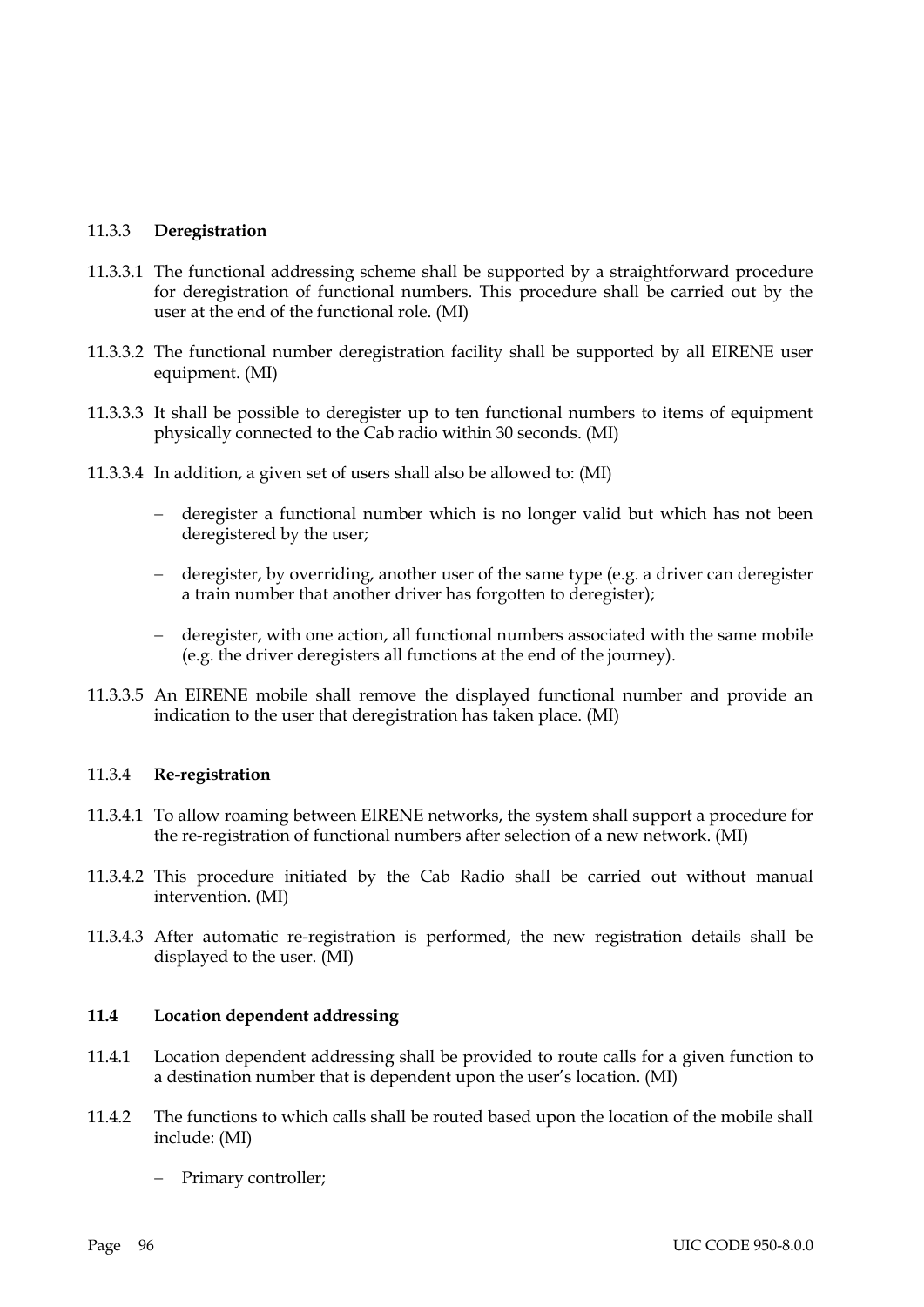- Secondary controller;
- Power supply controller;
- Train management centre (e.g. RBC, CTS).
- 11.4.3 The correspondence between the locations and the destination of the call must be easily re-configurable to support dynamic changes in controller area boundaries (e.g. controller area boundaries will change from peak to off-peak periods during the working day or over longer periods, areas may change to match changes in railway organisation or traffic demand). (I)
- 11.4.4 When operating with location dependent addressing, no manual action shall be required to update the system when a mobile moves between locations except at border crossing. (MI)
- 11.4.5 The location dependent addressing scheme shall be available to all mobiles. (MI)
- 11.4.6 As a minimum, the location information used by the EIRENE system shall be derived from that available from the network itself (e.g. current cell or base station serving the mobile). (M)
- 11.4.7 Where greater accuracy for location dependent addressing is required, additional location information may be provided by systems external to EIRENE. Sources of such information may include: (O)
	- a) ground-based signalling systems;
	- b) on-train systems (e.g. ERTMS/ETCS equipment, balise readers, GPS etc).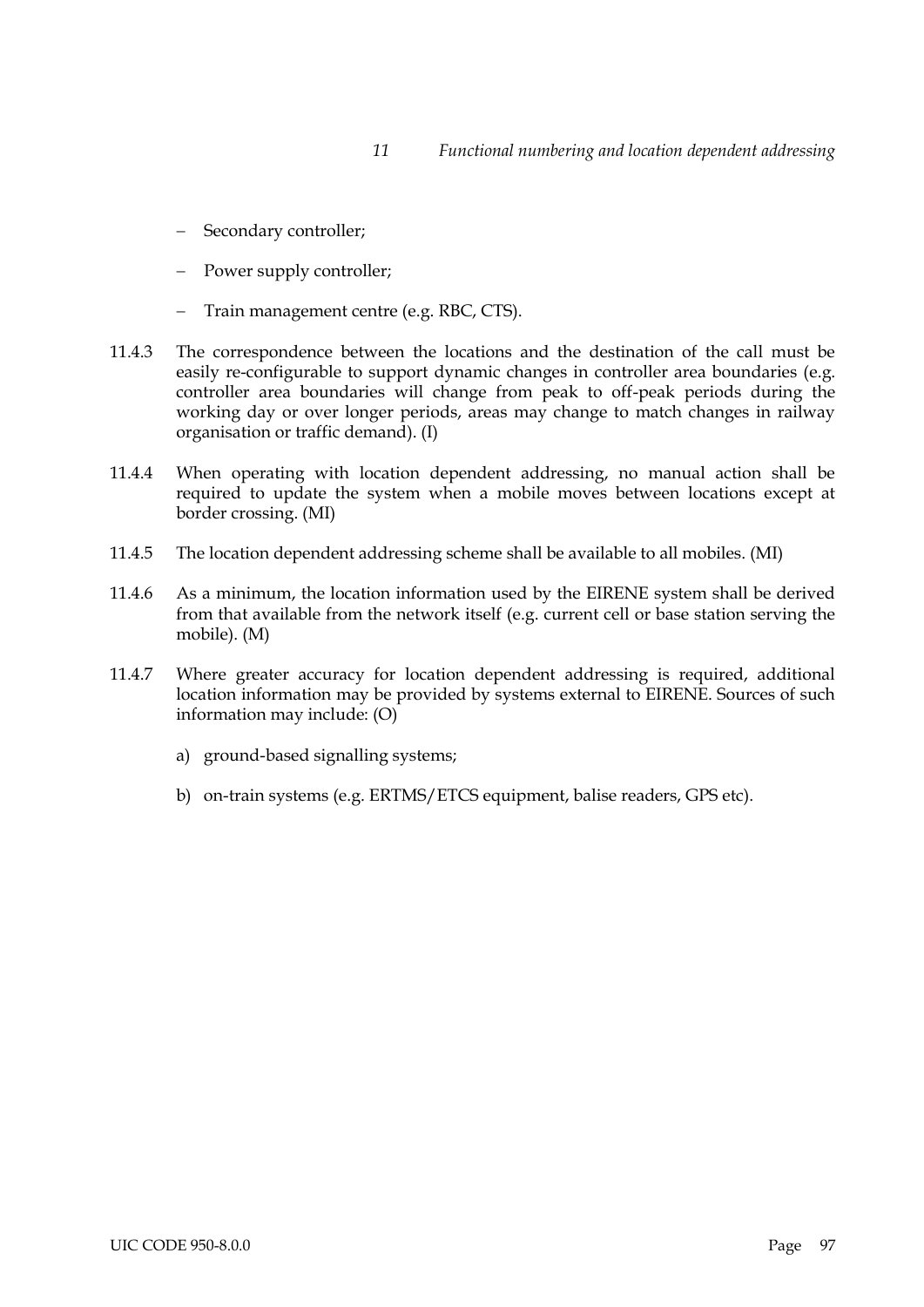PAGE LEFT INTENTIONALLY BLANK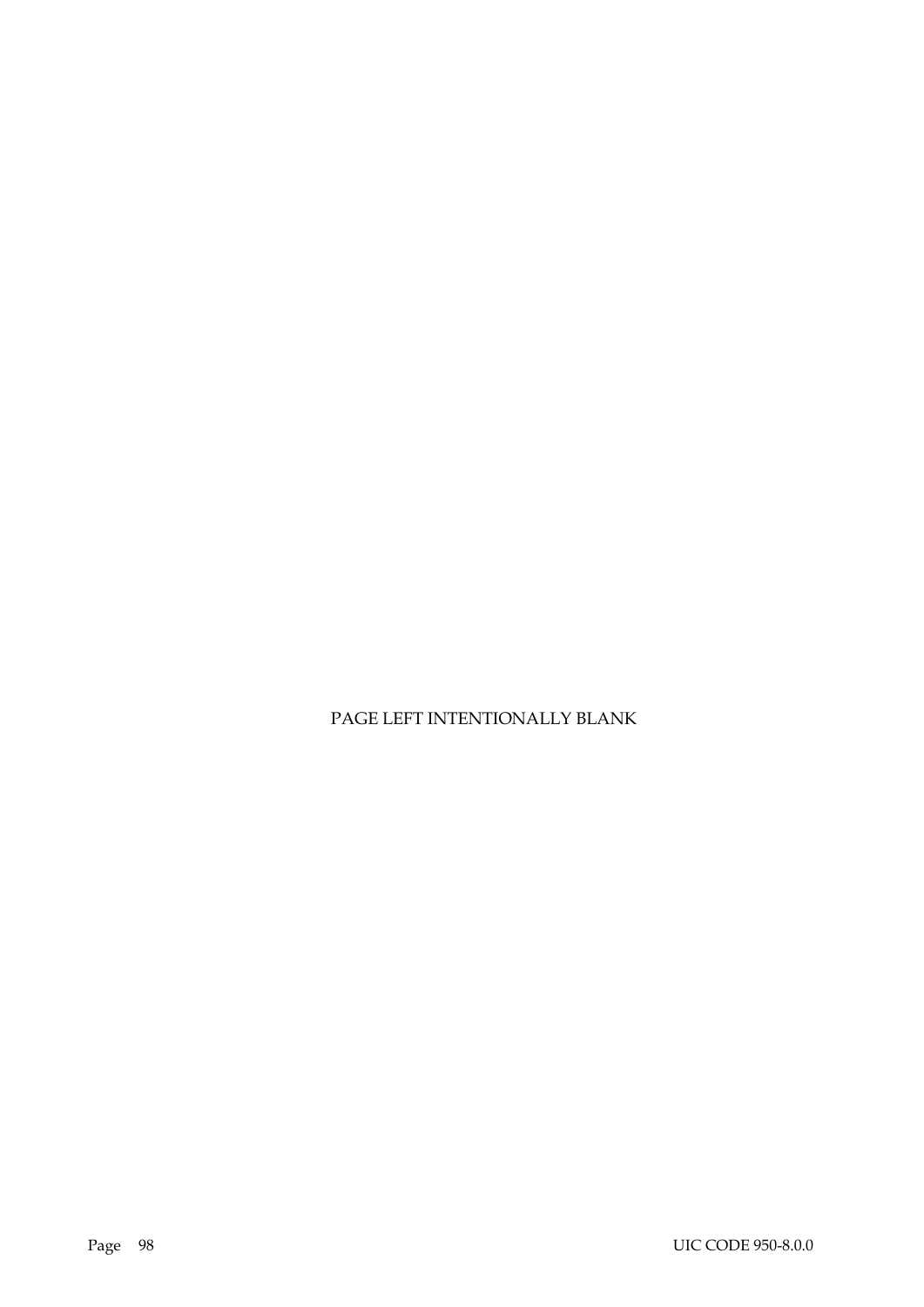# **12 Text messaging**

## **12.1 Introduction**

- 12.1.1 There is a requirement that the EIRENE system can be used as a bearer to support an application connected to the radio for exchange of text messages between ground and mobile(s) or mobile and ground. (I)
- 12.1.2 The aim of this section is to define the features and level of performance required for this service in order to ensure interoperability. (I)
- 12.1.3 There is no requirement for an internationally standardised pre-defined messaging application. However, it is anticipated that individual national railways may have a requirement for pre-defined messages, in which case the application should be specified as part of individual national procurements. (I)

## **12.2 Definition of the service**

- 12.2.1 It should be possible to transfer text messages between ground and mobile(s) through the EIRENE system. (O)
- 12.2.2 In order to ensure interoperability, the service is optional for the ground and mandatory for the Cab radio. (MI)
- 12.2.3 If a message is safety related, the safety mechanisms will be included at the application level and do not concern the EIRENE system. (I)

# **12.3 Performance**

- 12.3.1 Deleted.
- 12.3.2 A message can include several segments. The transfer time for each message segment should be less than 30 seconds for 95% of messages. (O)
- 12.3.3 The text message facility shall not interfere with the ability of users to use the radio. (MI)

### **12.4 Interface**

12.4.1 A standard data interface between the mobile and the application module shall be provided. (M)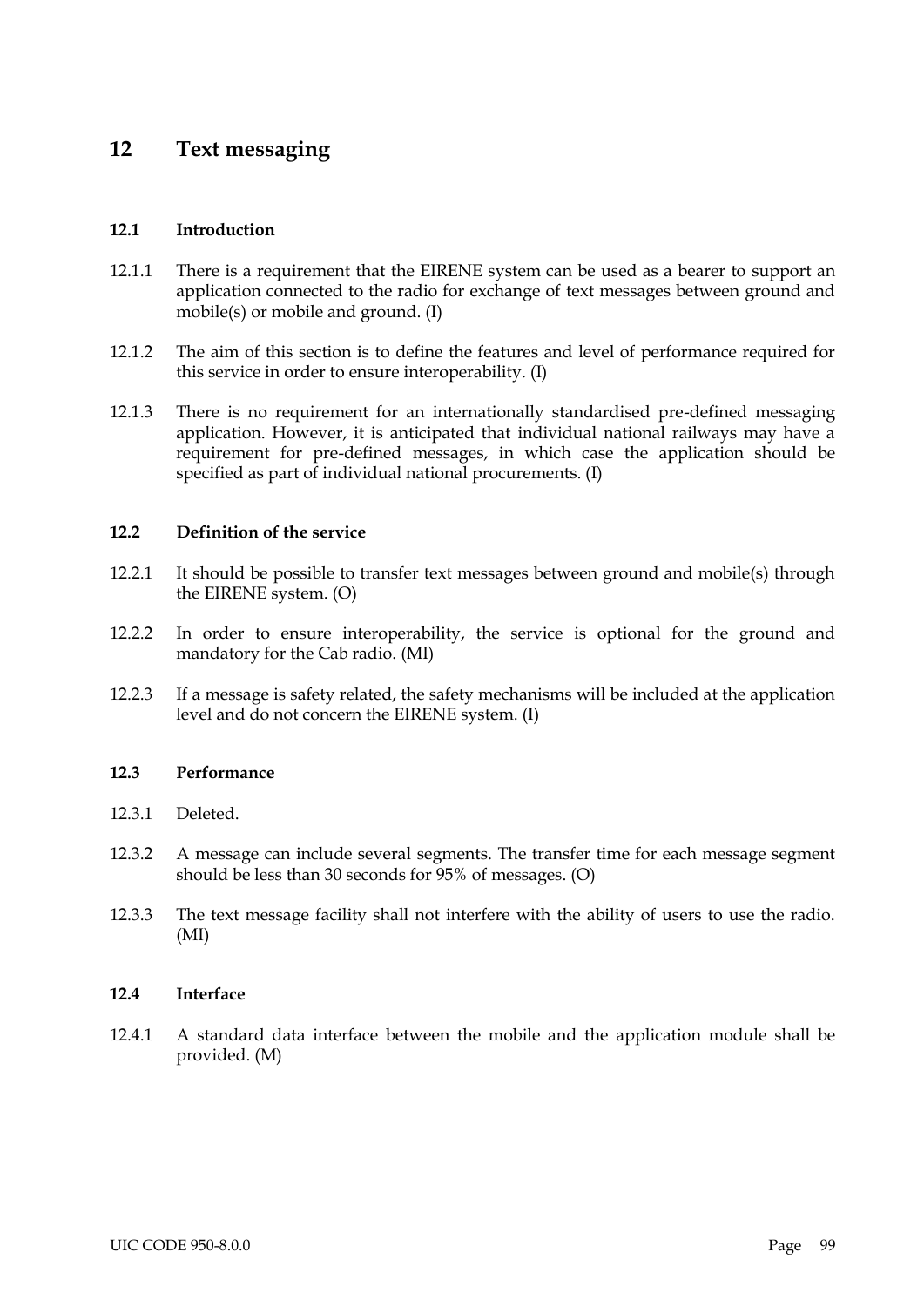PAGE LEFT INTENTIONALLY BLANK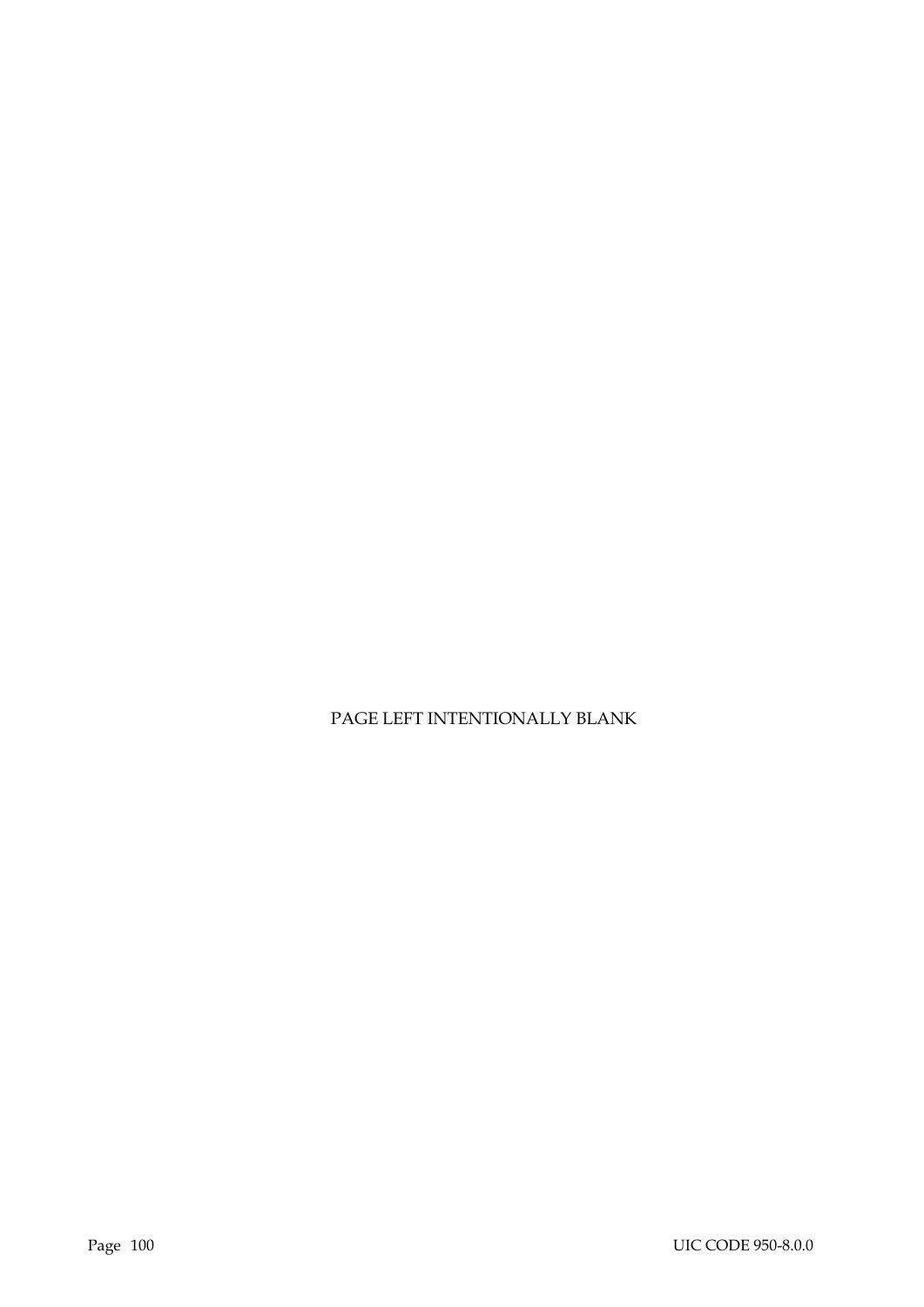# **13 Railway emergency calls**

## **13.1 Introduction**

- 13.1.1 This section covers the use of the EIRENE radio system for Railway emergency calls. This section also describes the facility for confirmation of such emergency calls and storage of confirmation for post-incident analysis. (I)
- 13.1.2 This section describes the handling of voice calls for railway operational emergencies and does not cover public emergency calls (i.e. handling of '112' calls). (I)

*Types of Railway emergency calls*

- 13.1.3 There are two types of Railway emergency call: (I)
	- Train emergency call;
	- Shunting emergency call.
- 13.1.4 The type of call initiated shall be determined automatically, based upon the mode of operation of the radio. (MI)
- 13.1.5 If the mobile is in shunting mode, the emergency call button shall initiate a shunting emergency call, otherwise the call shall be a Train emergency call. (MI)

*Train emergency call*

- 13.1.6 The Train emergency call shall be sent for warning all drivers, controllers and other concerned personnel of a dangerous situation in a pre-defined area. (MI)
- 13.1.6i The appropriate ERTMS/ETCS RBC should be informed when a Train emergency call is initiated. (O)

*Shunting emergency call*

- 13.1.7 The Shunting emergency call shall be sent to all users involved in shunting operations in the shunting area. (MI)
- 13.1.8 The Shunting emergency call shall automatically take priority over the link assurance signal. (MI)

### *Railway emergency call area*

- 13.1.9 The predefined areas for emergency calls shall include, where necessary, parts of one or more network(s). (MI)
- 13.1.10 To minimise the impact on trains not affected by the incident it should be possible to use an additional set of functionalities to enhance the operation of railway emergency calls so as to define these areas to include or exclude joining, crossing and parallel tracks and shunting areas. (O)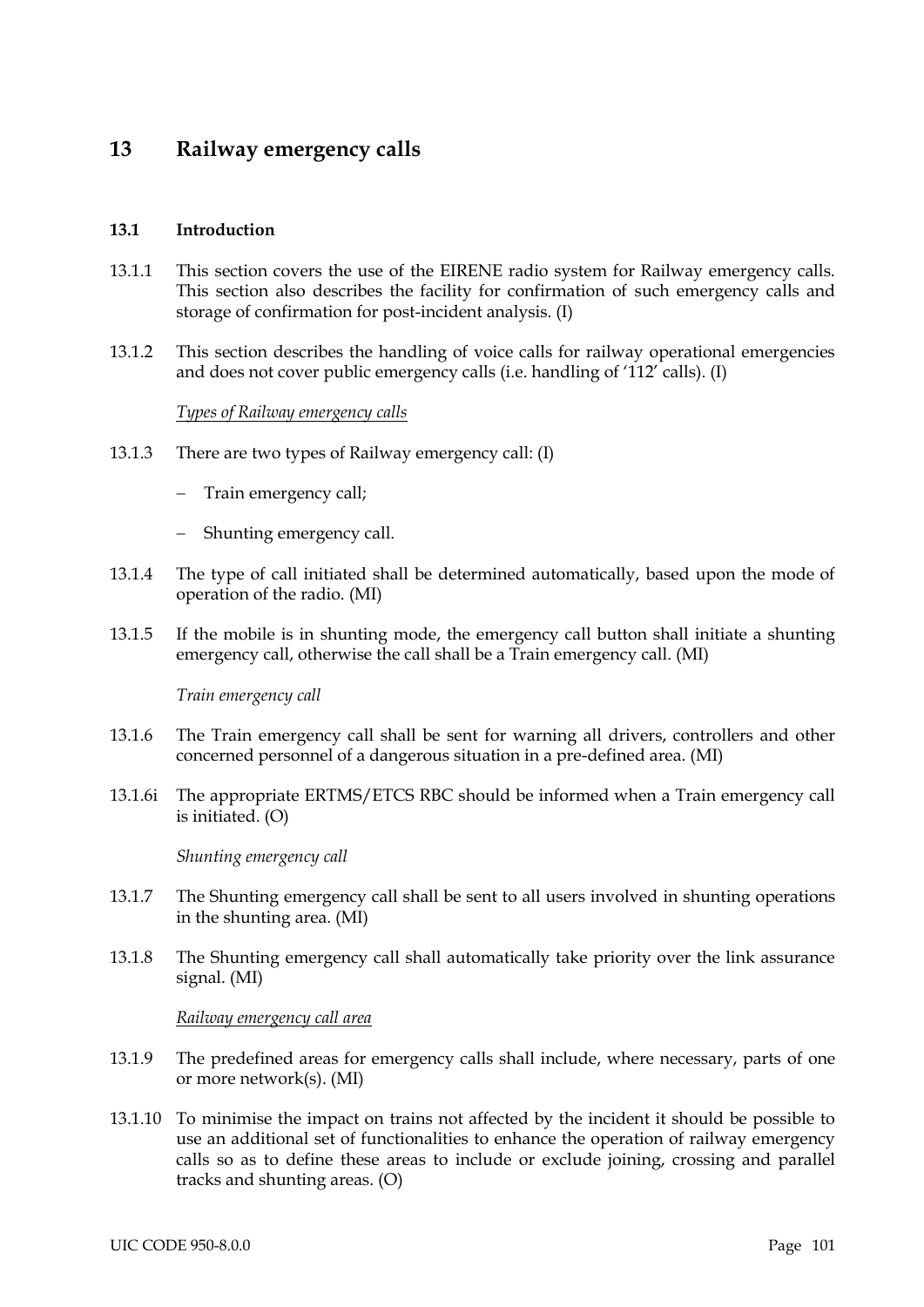# **13.2 Management of Railway emergency calls**

### 13.2.1 **Summary**

- 13.2.1.1 A Railway emergency call may be defined in three distinct phases. These are: (I)
	- Stage 1: Warning;
	- Stage 2: Information;
	- Stage 3: Terminate Railway emergency call.

# 13.2.2 **Stage 1: Warning**

- 13.2.2.1 A Railway emergency call shall be able to be initiated by using a simple MMI action (e.g. a single MMI action for the Cab and Operational radios). (MI)
- 13.2.2.2 A connection of Railway emergency priority (see section 10.2) shall be established to a pre-determined set of receiving mobiles and controller(s). (MI)
- 13.2.2.3 If the system is not able to connect the call, the originating terminal shall automatically keep trying to connect the call for 30 seconds. (MI)
- 13.2.2.3i During this period the user shall be provided with an audible and visual indication that the system is trying to connect the call. (MI)
- 13.2.2.3iiAfter the 30 second period, if the connection was unsuccessful, the originating terminal shall provide another audible and visual indication that it was unable to connect the call. (MI)
- 13.2.2.4 An audible indication of 5 seconds shall be provided to originating and receiving users that the emergency function has been activated. (MI)
- 13.2.2.5 Different indications at the originating and receiving terminal may be provided. (O)
- 13.2.2.6 A continuous visual indication that the emergency function has been activated shall be provided at the originating and all receiving terminals. (MI)
- 13.2.2.7 In the event that a train enters the affected area after the warning stage is complete, the same audible and visual indications shall be provided. (MI)

# 13.2.3 **Stage 2: Information**

13.2.3.1 A speech connection shall be established immediately following the warning tone, to allow the originator of the emergency call, to give information concerning the nature of the emergency. (MI)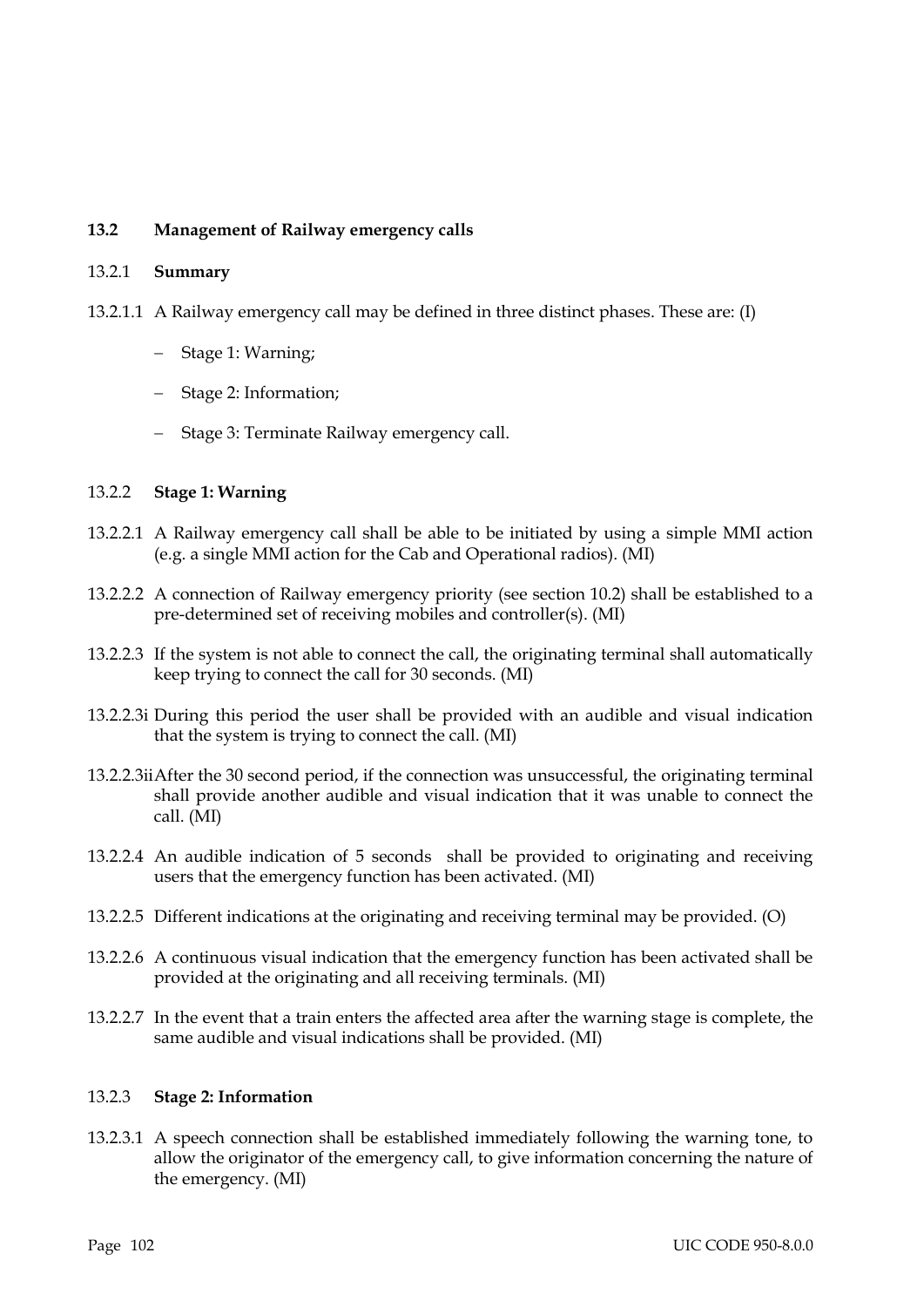- 13.2.3.1i Speech should be possible to allow a controller receiving the warning tone to give information. (O)
- 13.2.3.2 Additionally, speech should be possible to allow other mobile users receiving the warning tone to give information. (O)
- 13.2.3.3 The information shall be received by the same set of users who received the warning tone. (MI)

### 13.2.4 **Stage 3: Terminate Railway emergency call**

- 13.2.4.1 A Railway emergency call may only be terminated by: (MI)
	- the originator of the call;
	- a controller participating in the call;
	- the network following a (nationally determined) period of no speech.
- 13.2.4.2 If the radio moves out of the area whilst the emergency call is in progress, an audible and visual indication of the loss of the call shall be provided to the user. (MI)

#### **13.3 Receipt of Railway emergency calls**

- 13.3.1 Authorised EIRENE mobiles shall be able to receive a Railway emergency call at any time while the mobile is powered up. (MI)
- 13.3.2 For Railway emergency calls initiated by a mobile, the controller's display shall/should indicate:
	- location; (O)
	- the functional identity of the originating mobile, which includes the following:
		- the train number, if allocated; (MI)
		- the engine number, if no train number is available; (MI)
		- the coach number of the leading cab, if neither a train number nor an engine number is available. (O)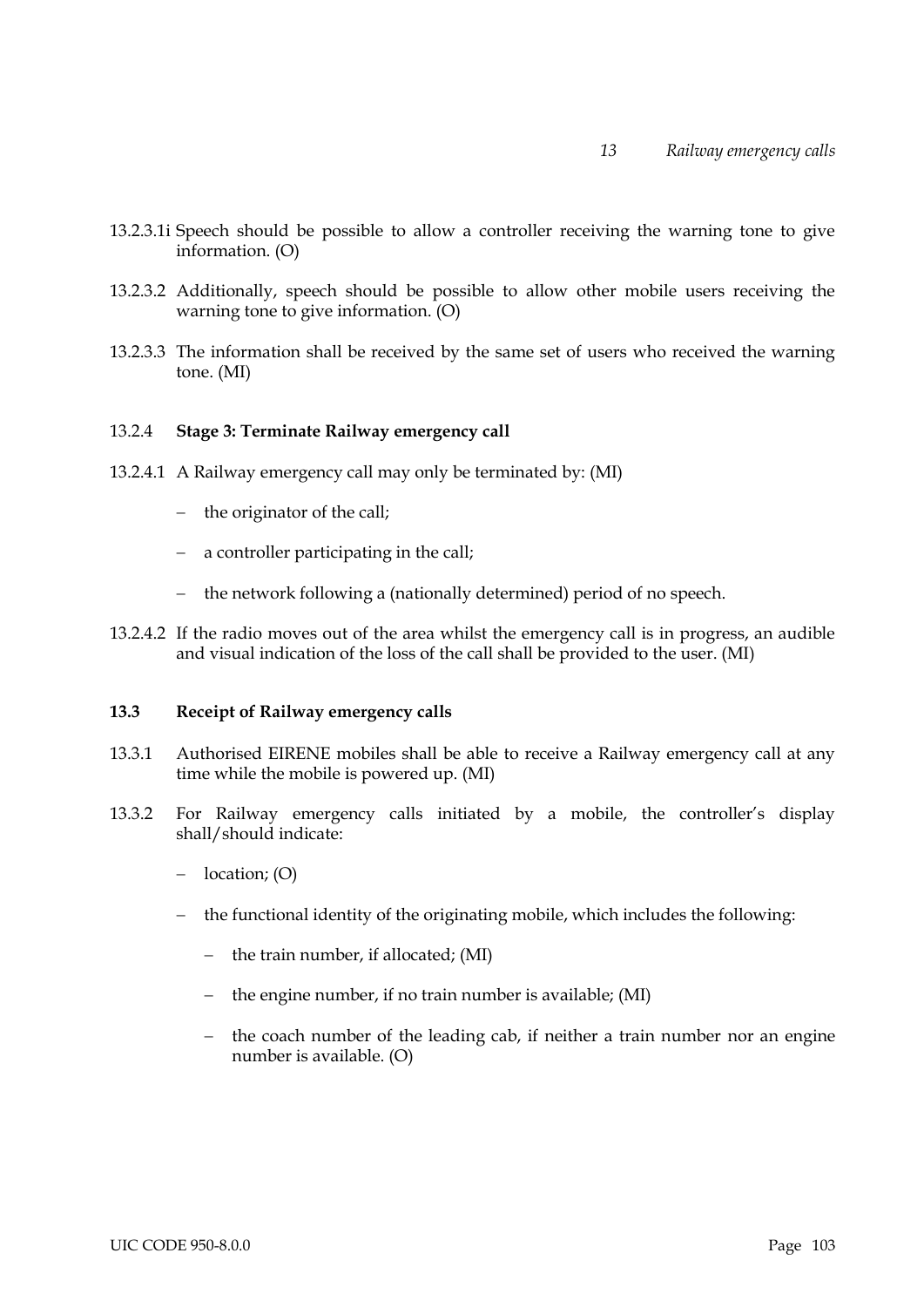## **13.4 Confirmation of Railway emergency calls**

- 13.4.1 For post-incident analysis, it is important that the origination and reception of Railway emergency calls by mobiles is confirmed by a message sent to a ground-based central location (and also recorded in the on-train recording device). (I)
- 13.4.2 The confirmation shall be generated automatically without input from the user. (MI)
- 13.4.3 The confirmation message shall commence at the end of the call or if the radio moves out of the call area. (MI)
- 13.4.4 If the radio loses contact with the network, the mechanism shall commence as soon as possible on regaining communications, for up to a maximum of 5 minutes without achieving contact. (MI)
- 13.4.5 For Railway emergency calls initiated by a mobile, the automatic confirmation message of the initiating mobile shall contain: (MI)
	- the time at call establishment;
	- the time at clear down;
	- the functional number of the call originator;
	- the train number and engine number of the call originator, if a train.
- 13.4.6 For Railway emergency calls received by a mobile, the automatic confirmation message of the receiving mobile shall contain: (MI)
	- the time at which the call was first received;
	- the time at which the call was lost (or terminated);
	- the group identity of the sender;
	- the functional number of the recipient;
	- the train number and engine number of the recipient, if a train.
- 13.4.7 The confirmation message shall be received at the central location with a 99% probability of success within 5 minutes of call termination. (M)
- 13.4.8 The performance of the confirmation procedure shall not be dependent upon the current use of the mobile and shall not overload the network. (M)
- 13.4.9 The data used for confirmation of Railway emergency calls shall be protected from modification by the user. (MI)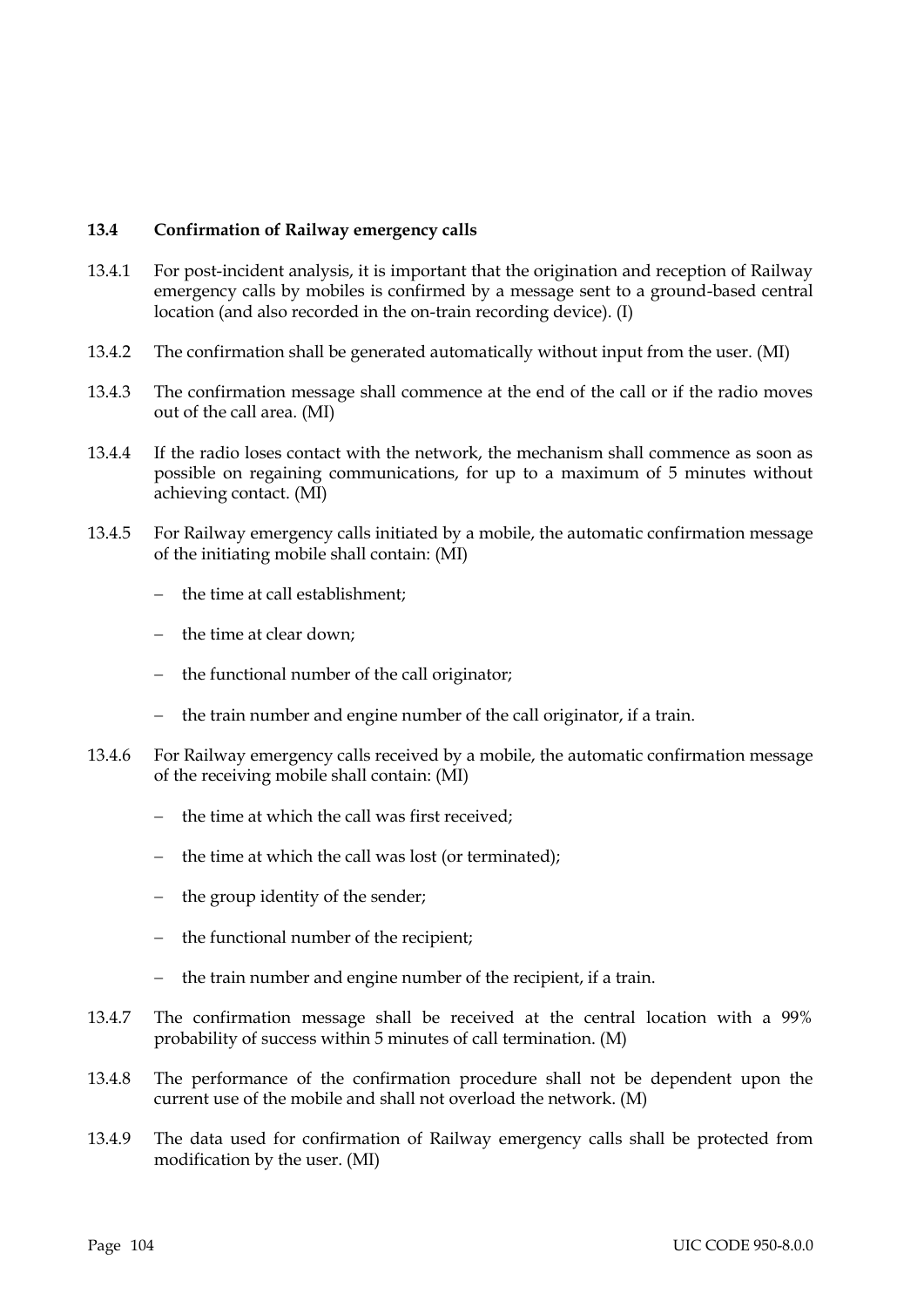# **14 Shunting mode**

## **14.1 Introduction**

- 14.1.1 Shunting mode is the term used to describe the application that will regulate and control user access to facilities and features in the mobile while it is being used for shunting communications. (I)
- 14.1.2 There is no requirement to regulate the membership of shunting groups to prevent uncontrolled membership. (I)
- 14.1.3 During specific shunting operations where the driver is not able to see the way ahead and where he is therefore relying on information from another shunting member, a link assurance signal is needed to provide reassurance during "silent periods" that the radio link is still established. This signal is also employed to provide reassurance that this other shunting member is not incapacitated. (I)

# **14.2 Functional requirements**

- 14.2.1 Shunting calls shall have 'Railway operation' priority (see section 10.2). (MI)
- 14.2.2 Cab radios in shunting mode shall support the following call type:
	- Group calls (MI)
- 14.2.2i Cab radios in shunting mode should support the following call type:
	- $-$  Point to point calls  $(O)$

Note: All Cab radios should be upgraded to support point to point calls in shunting mode in future. (I)

- 14.2.2ii Shunting radios shall support the following call types:
	- Group calls (M)
	- Point to point calls (M)
- 14.2.3 The shunting communication should be protected from unintentional and unauthorised access. (O)
- 14.2.4 It shall be possible for all mobile members of the shunting group (except the driver) to transmit a link assurance signal. (MI)
- 14.2.5 Within the shunting group, it shall be possible for only one member of the group to transmit the link assurance signal at any time. (MI)
- 14.2.6 Shunting radios shall enable the link assurance signal to be activated and de-activated by the shunting group member. (M)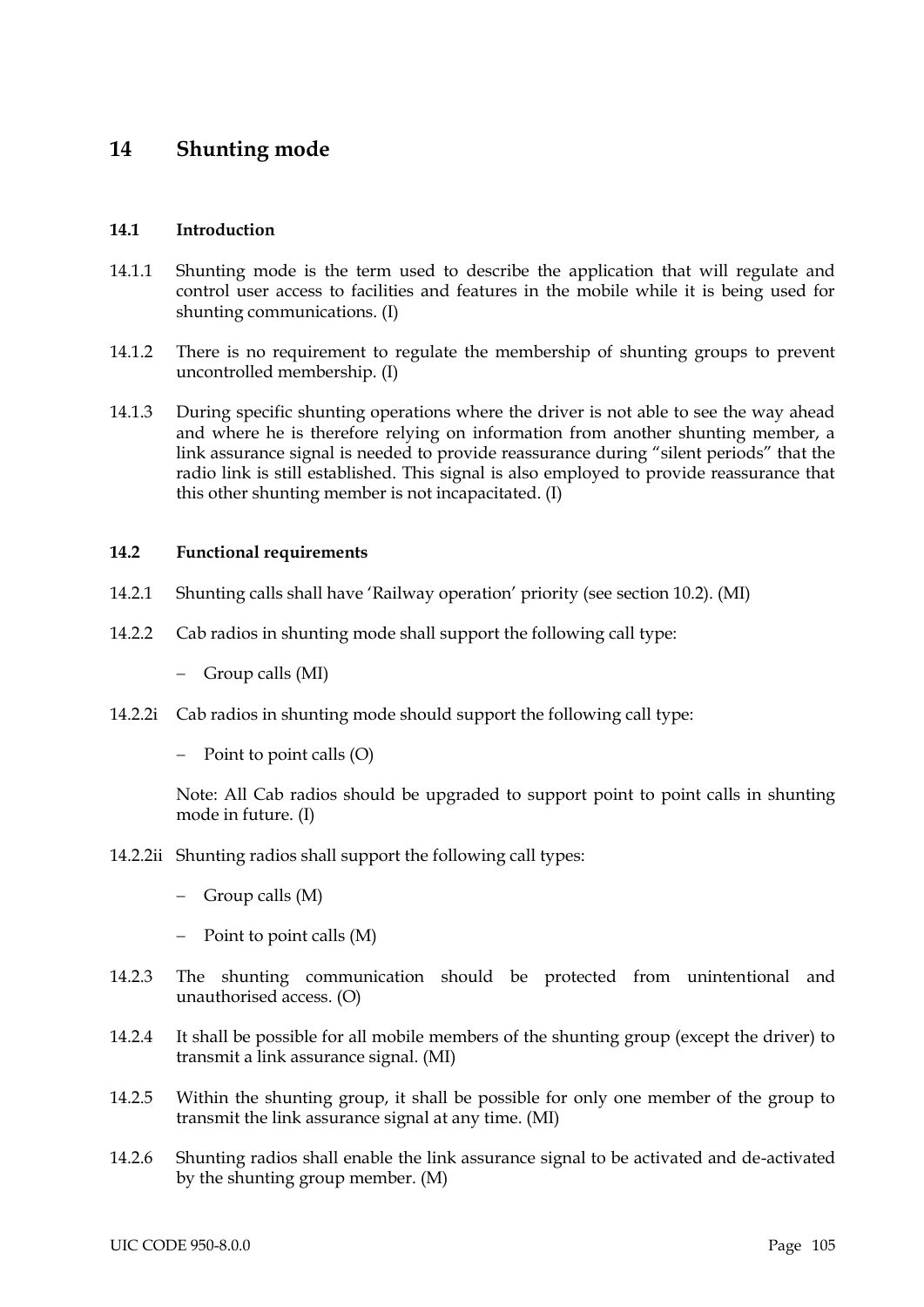- 14.2.7 The link assurance signal can be used to reassure the driver of the integrity of the member at the head of the shunting movement. (I)
- 14.2.8 Deleted.
- 14.2.9 The link assurance signal shall be used to provide an audible indication to all group members. For the driver, this indicates that the radio link is operational. (MI)
- 14.2.10 It has to be ensured by operational rules that consecutive transmission of the link assurance tone by different shunting members or any talker change is prevented during ongoing pushing manoeuvres. (I)
- 14.2.11 It shall be possible for any member of the shunting group (including a driver) to transmit a shunting emergency call to all shunting groups in the area. (MI)
- 14.2.12 It shall be possible for all shunting drivers and shunting group members to receive a shunting emergency call from any equipment capable of taking part in shunting communications. The shunting emergency call shall cause the audible link assurance signal to be interrupted. (MI)
- 14.2.13 It should be possible for the system to record: (O)
	- shunting group composition at a given instant;
	- the source and time a shunting emergency call was transmitted;
	- the recipients of a shunting emergency call.
- 14.2.14 Deleted.
- 14.2.15 Deleted.

# **14.3 Group membership**

- 14.3.1 A shunting group shall be able to consist of the following mobile members: (MI)
	- $-$  the shunting leader(s);
	- the shunting driver(s), who may remain fixed (i.e. in a shunting area) or may change one or more times during a working period (i.e. passenger or freight stations);
	- the shunting team members.
- 14.3.2 In addition to the above shunting group members: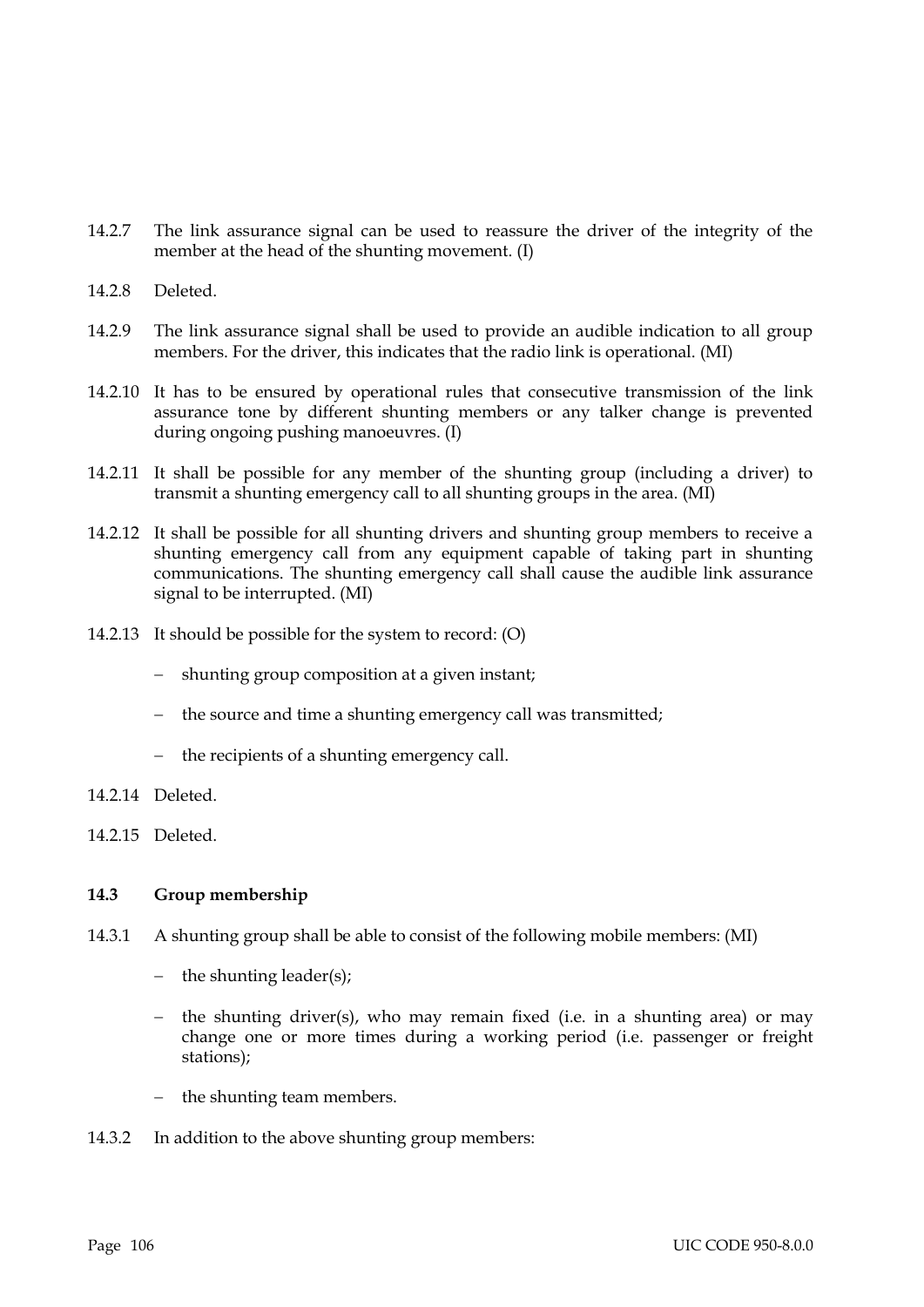- a controller shall be able to be associated permanently or temporarily with the shunting group; (MI)
- a shunting manager or other person capable of taking part in a shunting communication should be able to be temporarily associated with the shunting group. (O)
- 14.3.3 Deleted.
- 14.3.4 The shunting leader should be able to allow an external user to join the shunting communication. (O)
- 14.3.5 National railways will be responsible for limiting the availability of equipment that is capable of taking part in shunting communications to persons that are authorised to engage in such communications. (I)

#### **14.4 Link assurance signal**

- 14.4.1 The link assurance signal is a means to provide end-to-end confirmation between users that a voice communication link remains intact. This facility is required principally for the safe conduct of pushing manoeuvres to assure continuing availability of the radio channel while a shunting worker is guiding a train driver. (I)
- 14.4.2 The link assurance signal shall consist of an intermittent audio tone. (MI)
- 14.4.3 In order to fulfil the requirements of some railways, it should be possible to provide an alternative means of link assurance indication. (O)
- 14.4.4 This means will consist of an additional safety device (external to the radio system) interposed between the Cab radio and the loudspeaker with the purpose of muting the continuous link assurance signal for the driver's convenience. In this case, the safety device will alert the driver only if the link assurance signal has failed or if it is cancelled. (I)
- 14.4.4i Deleted.
- 14.4.5 The link assurance signal shall be deactivated upon receipt of a shunting emergency call. (MI)
- 14.4.6 The initiator of the link assurance signal shall be able to speak during the transmission of the link assurance signal. (MI)
- 14.4.7 All members of the shunting group shall be able to initiate a shunting emergency call at any time. (MI)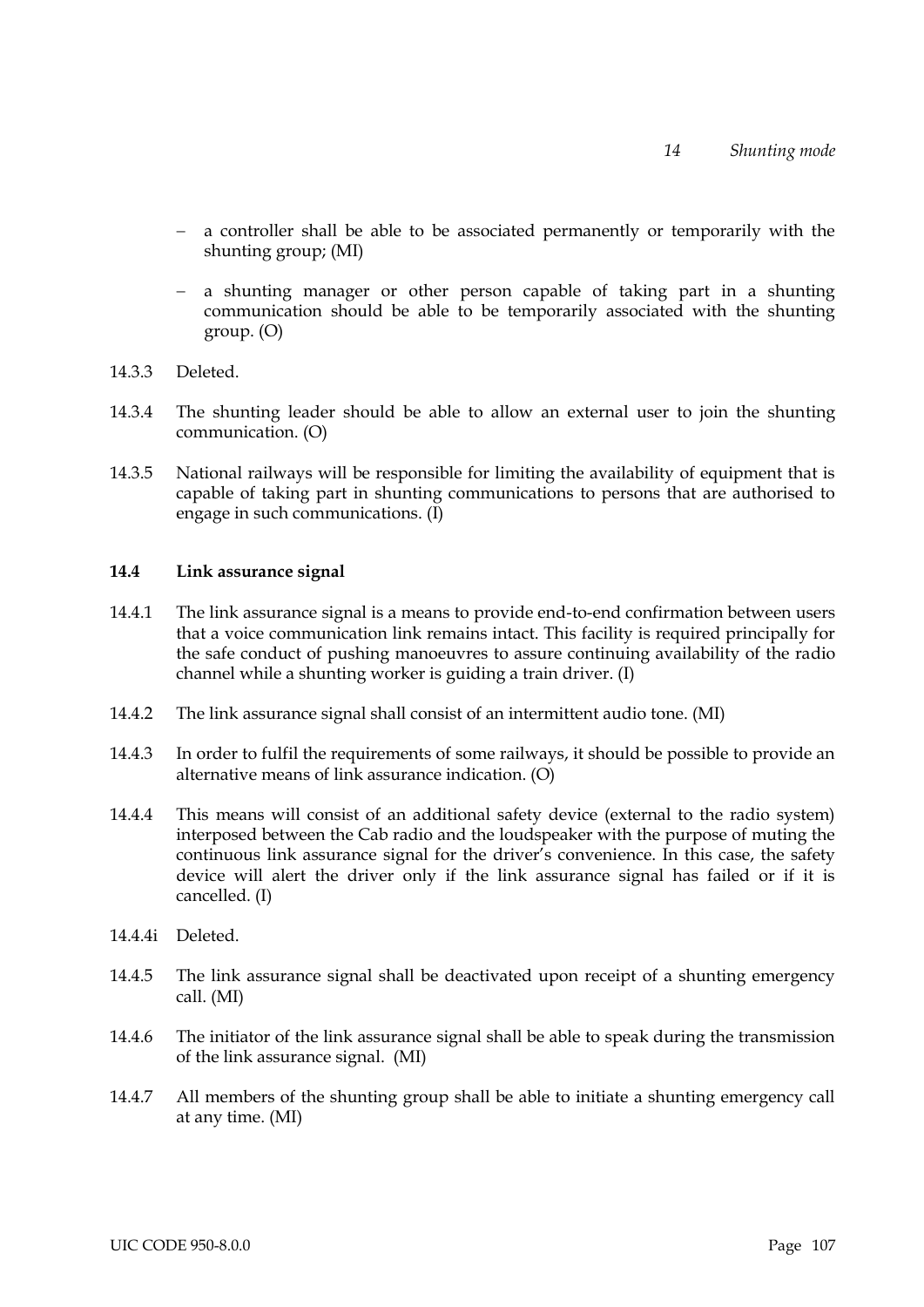## **14.5 Constraints**

- 14.5.1 Deleted.
- 14.5.2 Deleted.

### **14.6 Alerting a controller in a shunting group call**

- 14.6.1 It is possible for a controller to be a member of several group calls simultaneously. The controller can actively participate in only one of these calls at any time. (I)
- 14.6.2 It should be possible for all members of a group call, other than controllers, to alert a controller (who is configured as a member of the group) that immediate active participation in the call is required. (O)
- 14.6.3 If 14.6.2 is implemented, after activation of the function to alert the controller, the alert message together with the group identity of the call shall be transferred to the controller. (M)
- 14.6.4 If requirement 14.6.2 on alerting a controller is implemented, the procedure for alerting a controller in a group call shall involve the use of simple MMI actions on the mobile equipment. (M)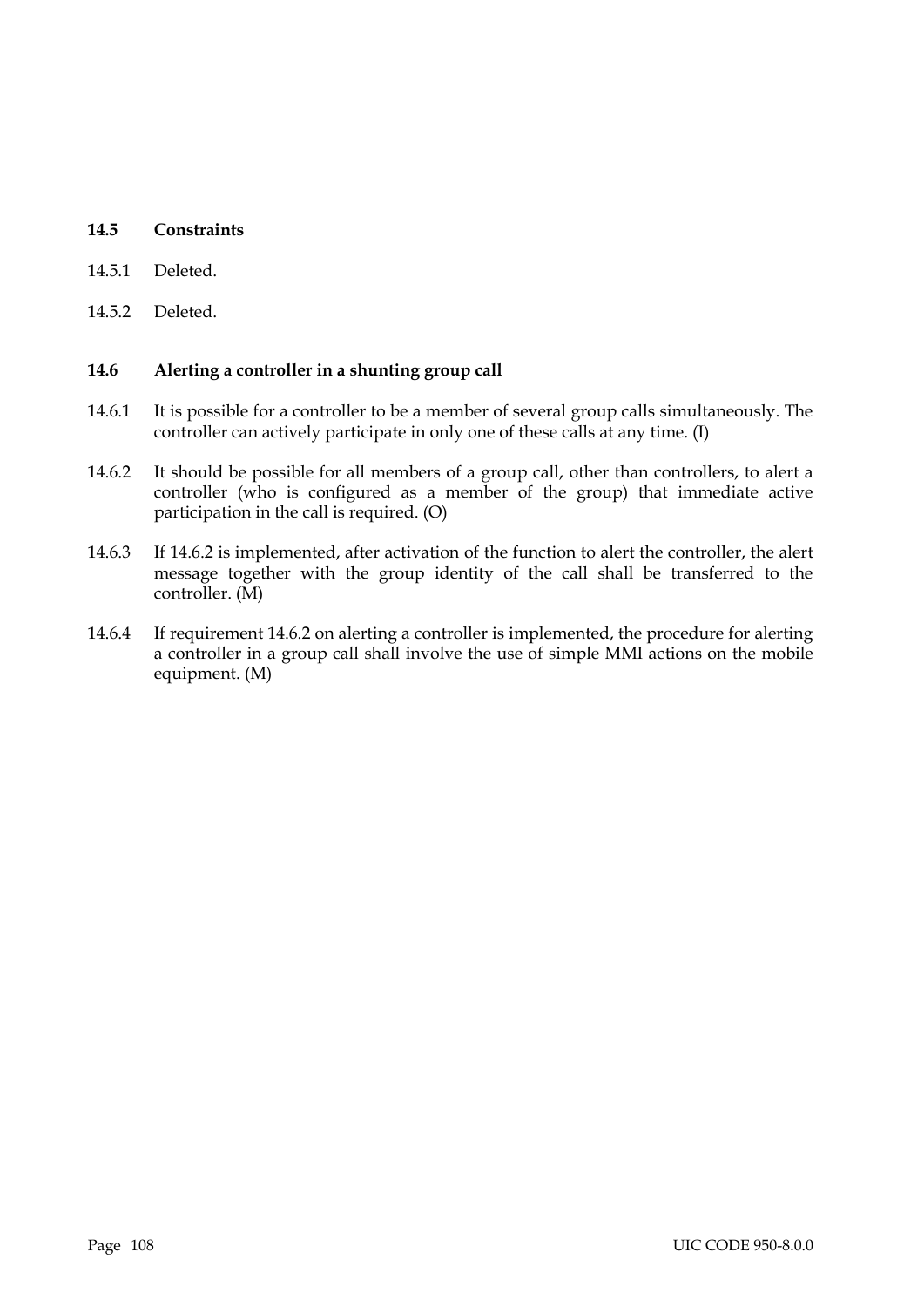# **15 Deleted**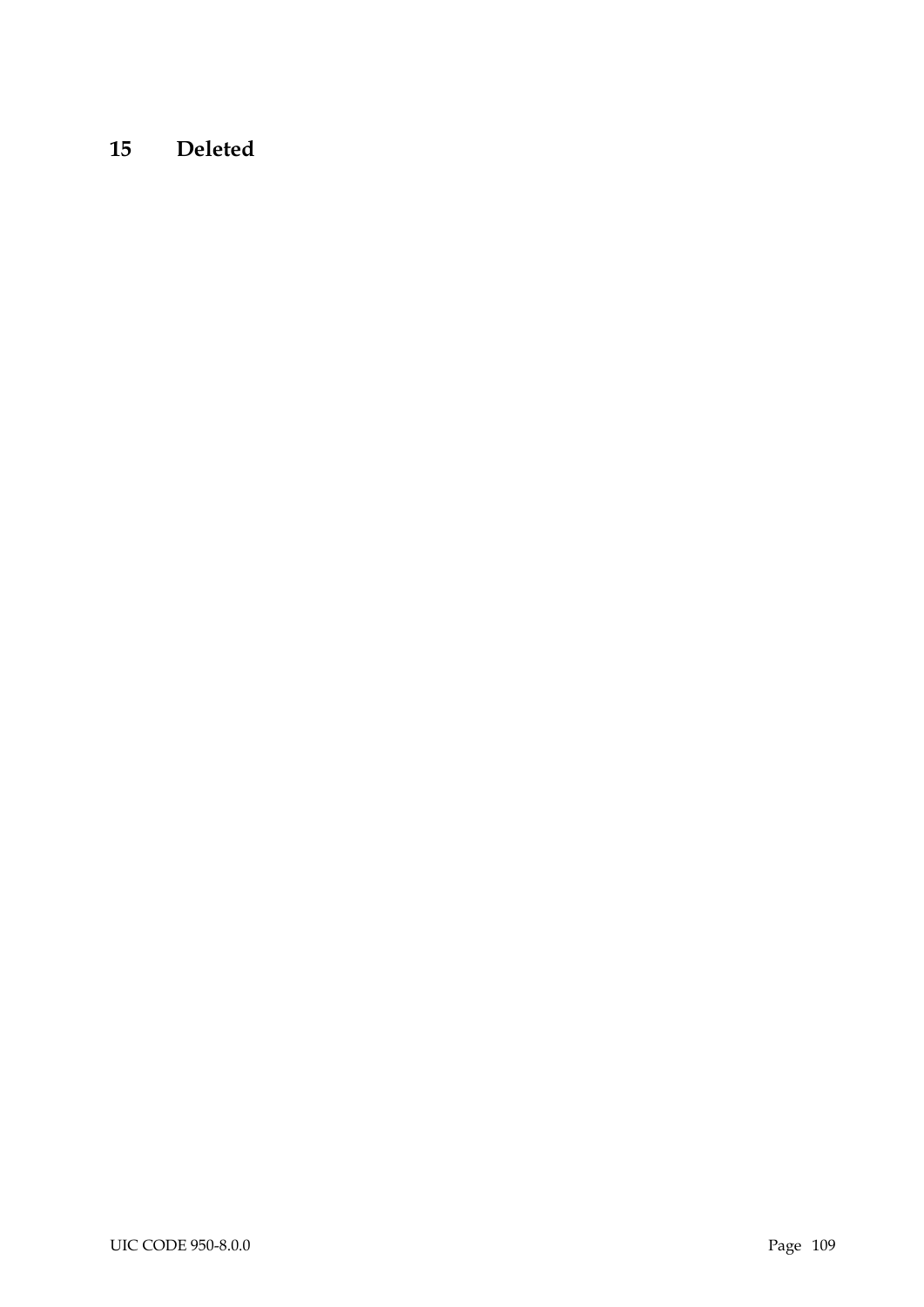PAGE LEFT INTENTIONALLY BLANK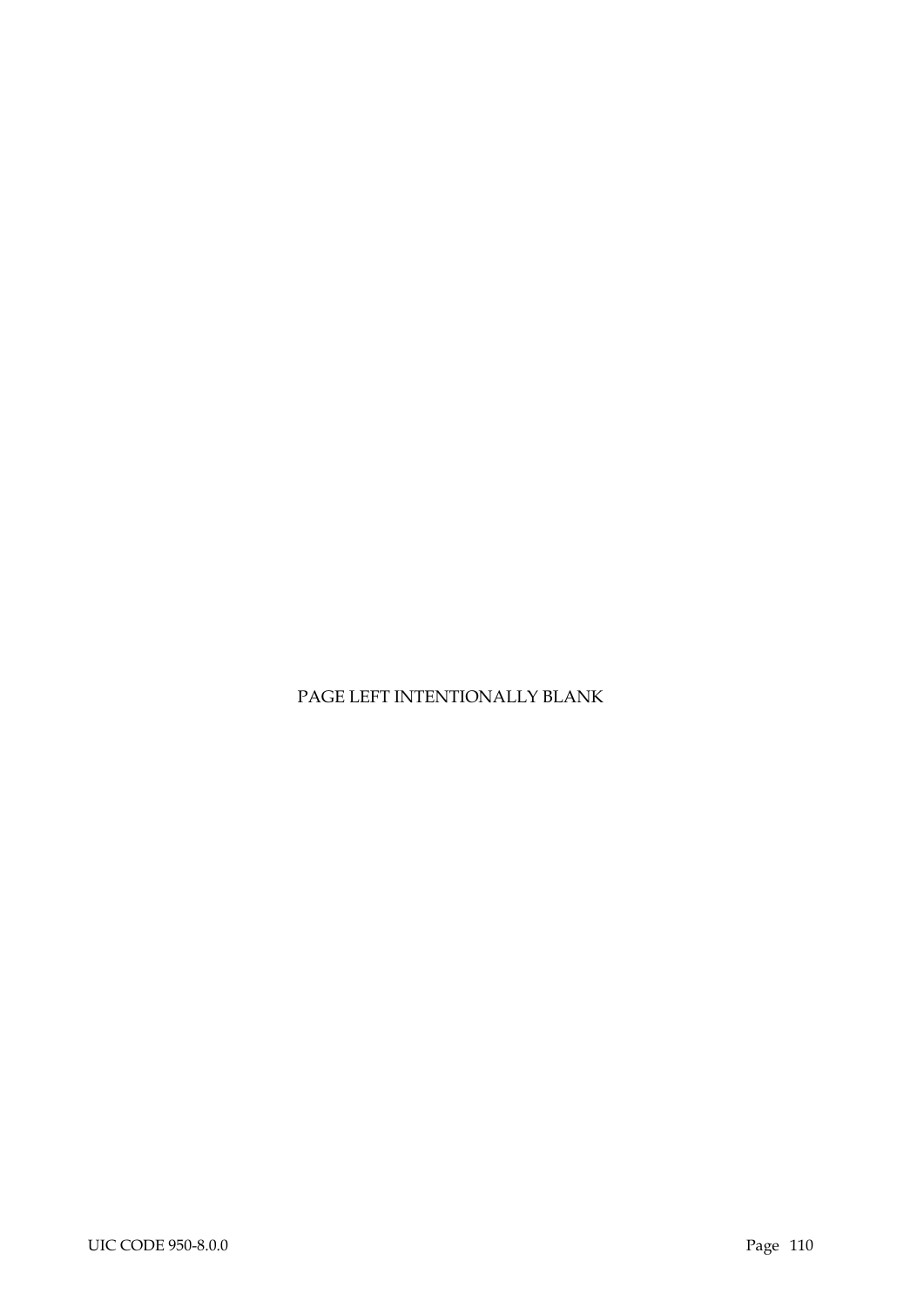# **16 ETCS data only radio**

#### **16.1 Introduction**

16.1.1 This section identifies the functional requirements for the ETCS data only radio. It covers the functionality to be provided by a data radio that is dedicated to ETCS communications. (I)

#### **16.2 Functional requirements**

- 16.2.1 Summary
- 16.2.1.1 The services to be provided by the ETCS data only radio are listed in Section 4. The ETCS data only radio provides a limited set of functions and services (compared with other EIRENE mobile equipment) and is exempt from requirements relating to the services that are not provided. (I)
- 16.2.1.2 In this subsection, the specific functions to be provided by ETCS data only radio are described. (I)
- 16.2.1.3 The following functions shall be provided:
	- select mobile radio network; (MI)
	- call handling. (MI)
- 16.2.2 Select mobile radio network
- 16.2.1.1 The ETCS data only radio shall select the mobile radio network as directed by the ETCS application. (MI)
- 16.2.3 Call handling
- 16.2.1.1 The ETCS data only radio shall handle calls as directed by the ETCS application. (MI)

#### **16.3 Environmental and physical requirements**

- 16.3.1 Train-mounted equipment shall comply with all specifications in section 4.3 and all of those defined in this section. (M)
- 16.3.2 The radio equipment that will be mounted in rolling stock can be split into two classes: in-cab equipment and external equipment. Each type of equipment has slightly different requirements placed upon it in terms of EMC and climate (UIC fiche 6515 is a useful reference concerning the layout of cab equipment). (I)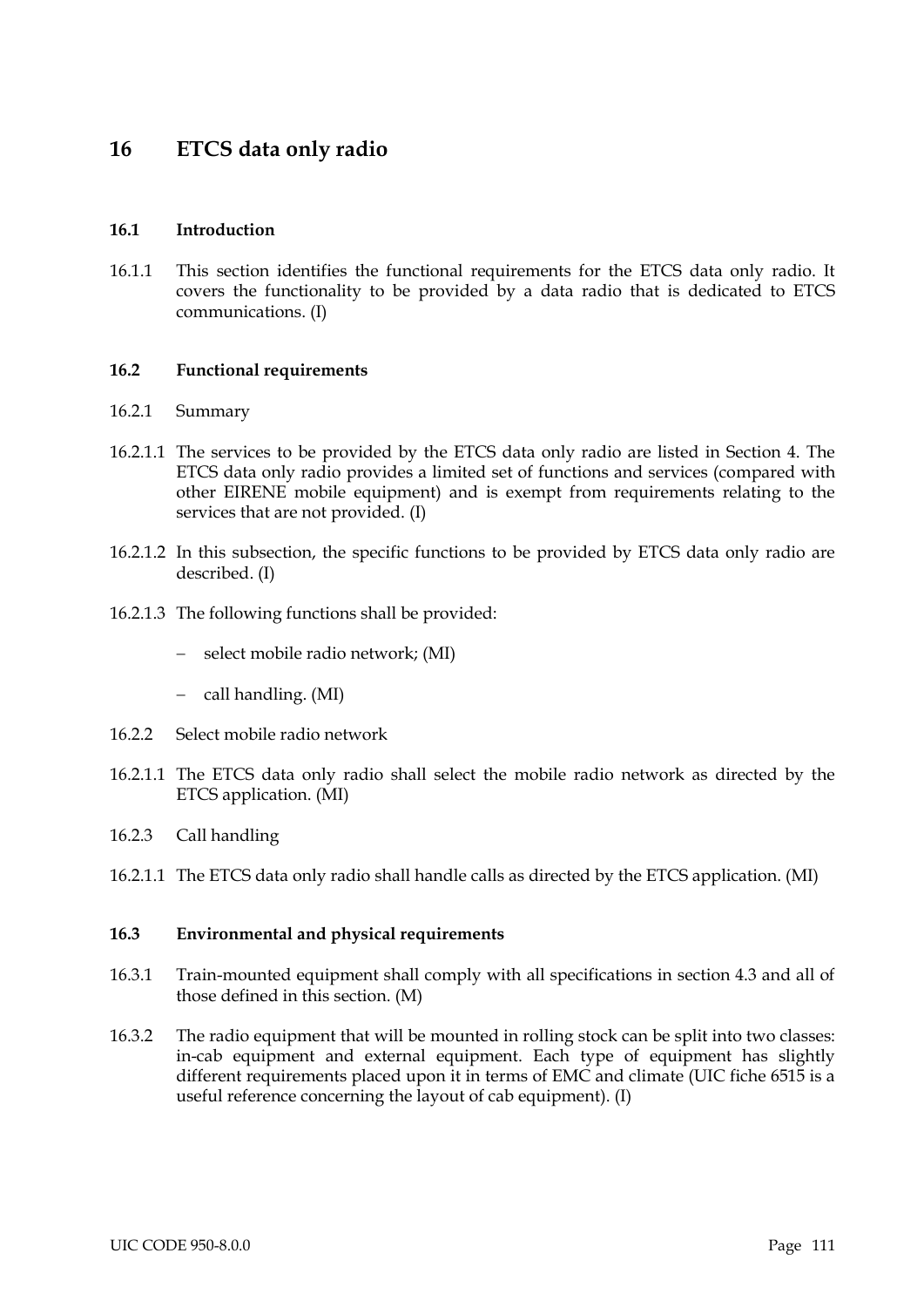#### *Physical conditions*

- 16.3.3 Measures should be taken to reduce the risk of theft of radio equipment. Examples of such measures include physical protection, alarms and access control measures. (I)
- 16.3.4 Ease of maintenance should be taken into account in the design and installation of radio equipment. For example, maintenance access to antennas on vehicles should be provided. (I)

*Electromagnetic Compatibility*

16.3.5 Requirements on electromagnetic emissions for the ETCS data only radio are to be equivalent to that of the Cab radio. (I)

#### **16.4 Man-Machine Interface**

- 16.4.1 There shall be no MMI on the ETCS data only radio. (M)
- 16.4.2 Maintenance indications may be provided on the ETCS data only radio. (O)

#### **16.5 Train-borne recorder**

- 16.5.1 The ETCS data only radio should be able to provide the following information to the ETCS train-borne system via a standardised interface:
	- $-$  radio faults; (O)

### **16.6 Control/command interface**

16.6.1 The ETCS data only radio shall provide a standardised interface to the ETCS trainborne system. (MI)